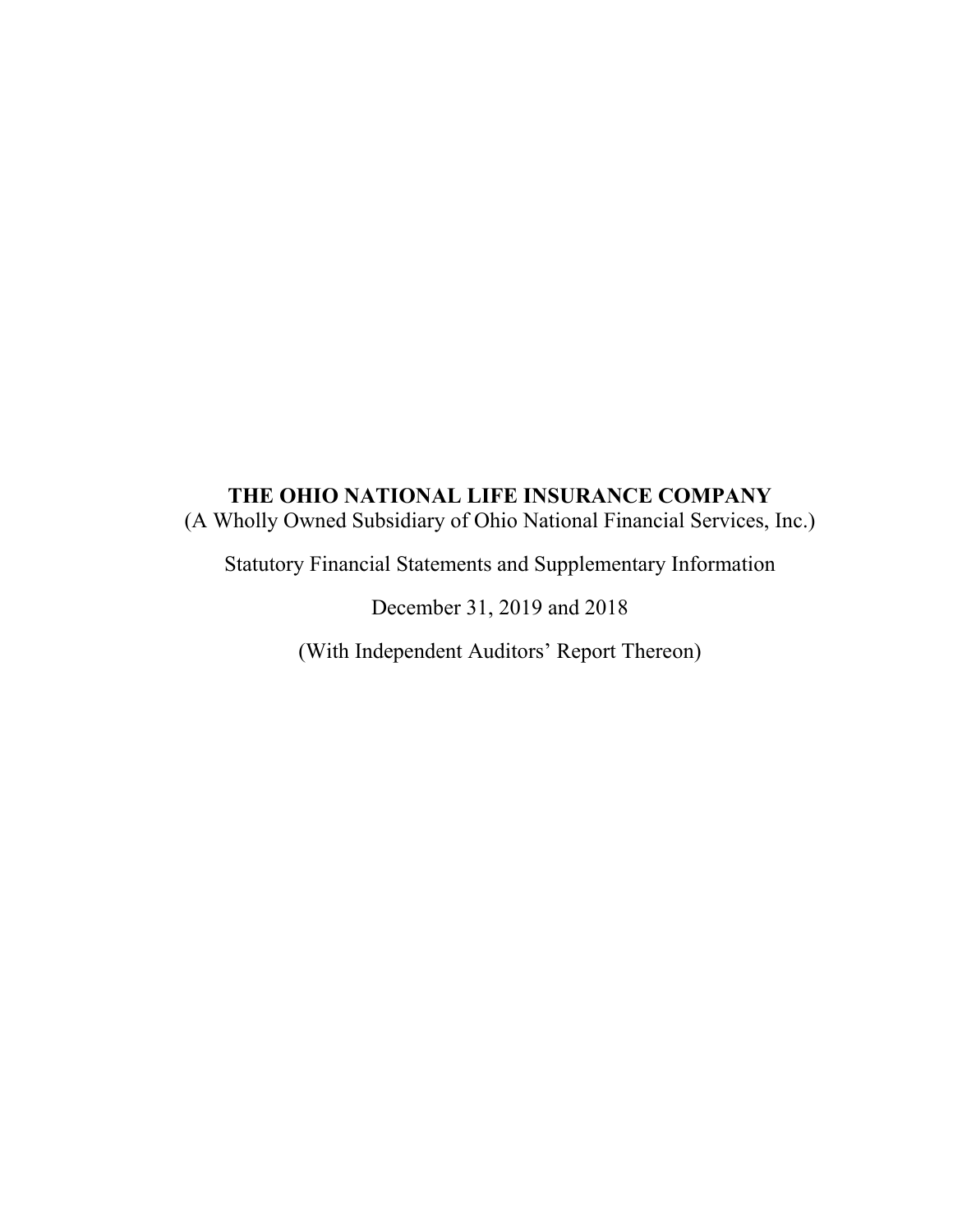

KPMG LLP Suite 500 191 West Nationwide Blvd. Columbus, OH 43215-2568

### **Independent Auditors' Report**

The Board of Directors The Ohio National Life Insurance Company:

We have audited the accompanying financial statements of The Ohio National Life Insurance Company (a wholly owned subsidiary of Ohio National Financial Services, Inc.) (the Company), which comprise the statutory statements of admitted assets, liabilities, and capital and surplus as of December 31, 2019 and 2018, and the related statutory statements of operations, changes in capital and surplus, and cash flow for the years then ended, and the related notes to the statutory financial statements.

#### *Management's Responsibility for the Financial Statements*

Management is responsible for the preparation and fair presentation of these financial statements in accordance with statutory accounting practices prescribed or permitted by the Ohio Department of Insurance (the Department). Management is also responsible for the design, implementation, and maintenance of internal control relevant to the preparation and fair presentation of financial statements that are free from material misstatement, whether due to fraud or error.

### *Auditors' Responsibility*

Our responsibility is to express an opinion on these financial statements based on our audits. We conducted our audits in accordance with auditing standards generally accepted in the United States of America. Those standards require that we plan and perform the audit to obtain reasonable assurance about whether the financial statements are free from material misstatement.

An audit involves performing procedures to obtain audit evidence about the amounts and disclosures in the financial statements. The procedures selected depend on the auditors' judgment, including the assessment of the risks of material misstatement of the financial statements, whether due to fraud or error. In making those risk assessments, the auditor considers internal control relevant to the entity's preparation and fair presentation of the financial statements in order to design audit procedures that are appropriate in the circumstances, but not for the purpose of expressing an opinion on the effectiveness of the entity's internal control. Accordingly, we express no such opinion. An audit also includes evaluating the appropriateness of accounting policies used and the reasonableness of significant accounting estimates made by management, as well as evaluating the overall presentation of the financial statements.

We believe that the audit evidence we have obtained is sufficient and appropriate to provide a basis for our audit opinions.

#### *Basis for Adverse Opinion on U.S. Generally Accepted Accounting Principles*

As described in Note 2 to the financial statements, the financial statements are prepared by the Company using statutory accounting practices prescribed or permitted by the Department, which is a basis of accounting other than U.S. generally accepted accounting principles. Accordingly, the financial statements are not intended to be presented in accordance with U.S. generally accepted accounting principles.

The effects on the financial statements of the variances between the statutory accounting practices and U.S. generally accepted accounting principles also are described in Note 2.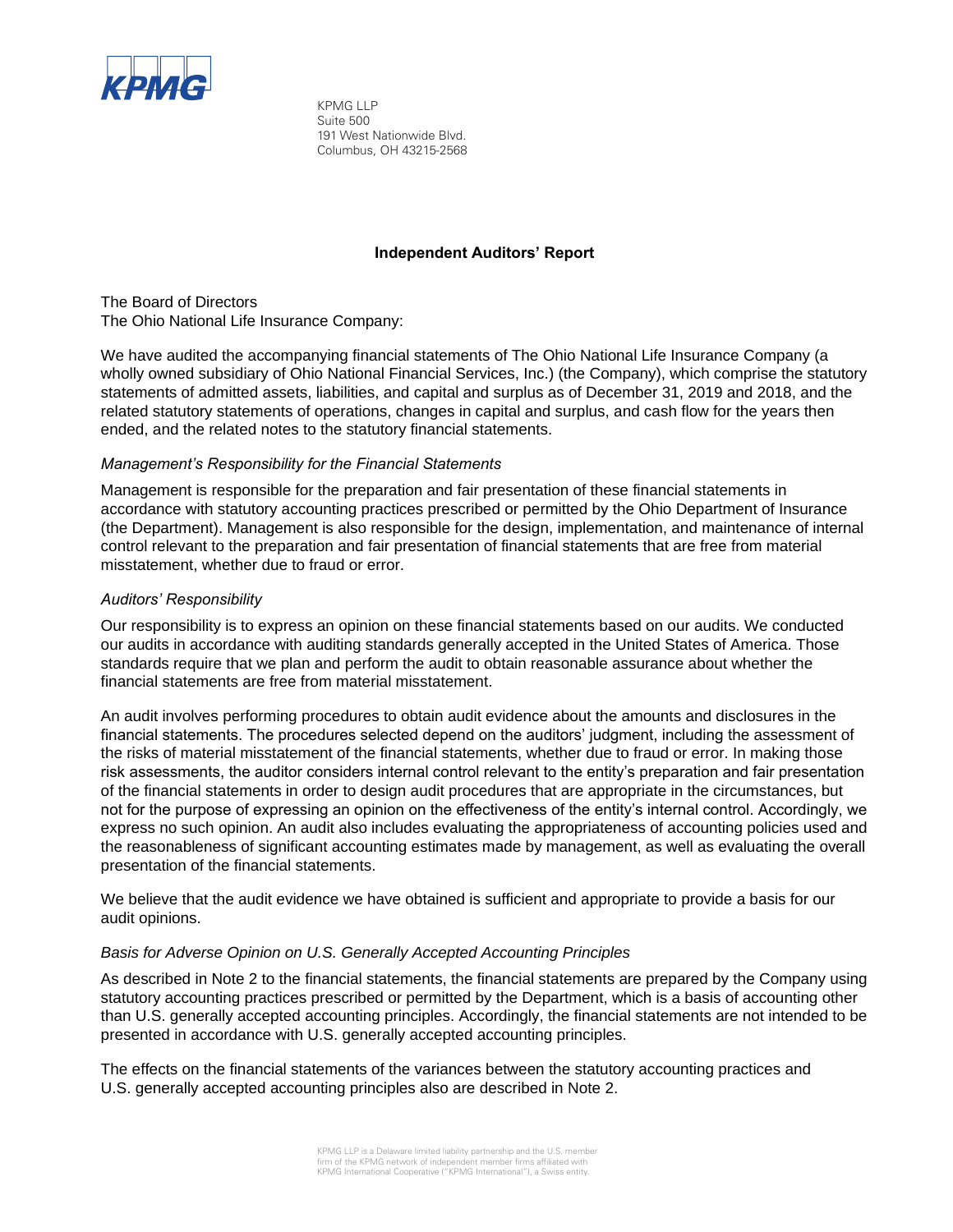

### *Adverse Opinion on U.S. Generally Accepted Accounting Principles*

In our opinion, because of the significance of the variances between statutory accounting practices and U.S. generally accepted accounting principles discussed in the Basis for Adverse Opinion on U.S. Generally Accepted Accounting Principles paragraph, the financial statements referred to above do not present fairly, in accordance with U.S. generally accepted accounting principles, the financial position of the Company as of December 31, 2019 and 2018, or the results of its operations or its cash flows for the years then ended.

#### *Opinion on Statutory Basis of Accounting*

In our opinion, the financial statements referred to above present fairly, in all material respects, the admitted assets, liabilities, and capital and surplus of the Company as of December 31, 2019 and 2018, and the results of its operations and its cash flow for the years then ended, in accordance with statutory accounting practices prescribed or permitted by the Department described in Note 2.

#### *Other Matter*

Our audits were conducted for the purpose of forming an opinion on the financial statements as a whole. The supplementary information included in the schedules of supplemental insurance information, investment risk interrogatories, and summary of investments is presented for purposes of additional analysis and is not a required part of the financial statements but is supplementary information required by the Department. Such information is the responsibility of management and was derived from and relates directly to the underlying accounting and other records used to prepare the financial statements. The information has been subjected to the auditing procedures applied in the audits of the financial statements and certain additional procedures, including comparing and reconciling such information directly to the underlying accounting and other records used to prepare the financial statements or to the financial statements themselves, and other additional procedures in accordance with auditing standards generally accepted in the United States of America. In our opinion, the information is fairly stated in all material respects in relation to the financial statements as a whole.



Columbus, Ohio May 7, 2020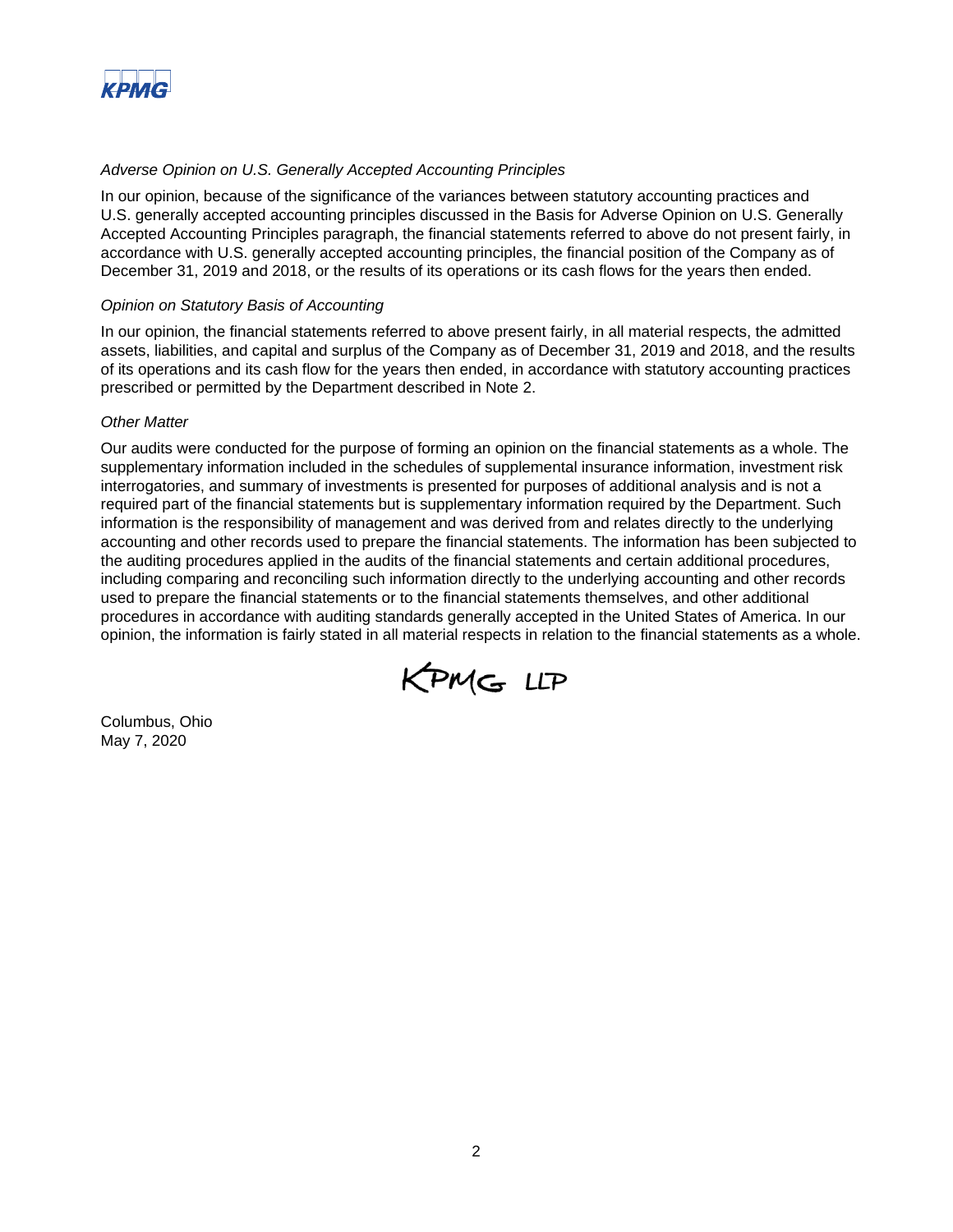(A Wholly Owned Subsidiary of Ohio National Financial Services, Inc.)

### Statutory Statements of Admitted Assets, Liabilities, and Capital and Surplus

December 31, 2019 and 2018

(Dollars in thousands, except share amounts)

| Investments:<br>\$<br>5,382,681<br><b>Bonds</b><br>7,018,143<br>Preferred stocks<br>5,101<br>18,292<br>41,721<br>Common stocks at fair value (cost \$42,492 in 2019 and \$37,680 in 2018)<br>38,406<br>Common stock of unconsolidated life insurance subsidiaries at statutory equity<br>(cost \$181,082 in 2019 and \$181,332 in 2018)<br>323,640<br>352,946<br>Common stocks of nonlife insurance subsidiaries at statutory equity<br>(cost $$10,830$ in 2019 and 2018)<br>9,049<br>8,498<br>930,632<br>Mortgage loans on real estate<br>859,830<br>Real estate, at cost less accumulated depreciation<br>25,758<br>26,407<br>Contract loans<br>744,593<br>638,824<br>Cash, cash equivalents and short-term investments<br>397,382<br>327,430<br>Receivables for securities<br>528<br>136<br>Derivatives<br>111.721<br>107,064<br>Other invested assets<br>251,659<br>76,570<br>Securities lending reinvested collateral assets<br>172,498<br>230,305<br>Receivable for collateral<br>26,000<br>Total investments<br>8,422,963<br>9,702,851<br>Premiums and other considerations deferred and uncollected<br>90,293<br>85,262<br>Accrued investment income<br>48,870<br>64,367<br>Current federal income tax recoverable<br>34,254<br>Deferred tax asset, net<br>121,096<br>132,476<br>Other assets<br>285,765<br>181,741<br>Separate account assets<br>19,255,771<br>18,883,485<br>Total admitted assets<br>\$<br>28,224,758<br>29,084,436<br><b>Liabilities and Capital and Surplus</b><br>Reserves for future policy benefits:<br>\$<br>Life policies and contracts<br>5,884,659<br>7,129,776<br>Accident and health policies<br>27,437<br>28,833<br>663,946<br>Annuity and other deposit funds<br>666,396<br>Contract claims<br>19,593<br>18,007<br>Other policyholders' funds:<br>Policyholders' dividend accumulations<br>32,964<br>34,266<br>109,863<br>Provision for policyholders' dividends payable in following year<br>112,196<br>Other<br>1,498<br>1,144<br>Current federal income taxes<br>4,072<br>Payable to parent, subsidiaries and affiliates<br>202,678<br>146,625<br>Interest maintenance reserve<br>20,020<br>28,906<br>Asset valuation reserve<br>40,774<br>2,422<br>Transfers to separate accounts due or accrued, net<br>(123,076)<br>(173,980)<br>Payable for securities<br>4,556<br>1,428<br>Payable for securities lending<br>172,498<br>230,305<br>Reinsurance funds withheld due to affiliate, net<br>492,467<br>484,274<br>Other liabilities<br>395,175<br>471,280<br>Separate account liabilities<br>19,255,771<br>18,883,485<br>Total liabilities<br>27,204,895<br>28,065,363<br>Capital and surplus:<br>Class A common stock, \$1 par value. Authorized, issued, and outstanding 10,000,000 shares<br>10,000<br>10,000<br>Surplus notes<br>309,775<br>309,698<br>Gross paid in and contributed surplus<br>283,297<br>283,297<br>Aggregate write-ins for special surplus funds<br>35,826<br>(4, 409)<br>Unassigned surplus<br>380,965<br>420,487<br>1,019,863<br>Total capital and surplus<br>1,019,073<br>Total liabilities and capital and surplus<br>28,224,758<br>29,084,436<br>\$ | <b>Admitted Assets</b> | 2019 | 2018 |
|---------------------------------------------------------------------------------------------------------------------------------------------------------------------------------------------------------------------------------------------------------------------------------------------------------------------------------------------------------------------------------------------------------------------------------------------------------------------------------------------------------------------------------------------------------------------------------------------------------------------------------------------------------------------------------------------------------------------------------------------------------------------------------------------------------------------------------------------------------------------------------------------------------------------------------------------------------------------------------------------------------------------------------------------------------------------------------------------------------------------------------------------------------------------------------------------------------------------------------------------------------------------------------------------------------------------------------------------------------------------------------------------------------------------------------------------------------------------------------------------------------------------------------------------------------------------------------------------------------------------------------------------------------------------------------------------------------------------------------------------------------------------------------------------------------------------------------------------------------------------------------------------------------------------------------------------------------------------------------------------------------------------------------------------------------------------------------------------------------------------------------------------------------------------------------------------------------------------------------------------------------------------------------------------------------------------------------------------------------------------------------------------------------------------------------------------------------------------------------------------------------------------------------------------------------------------------------------------------------------------------------------------------------------------------------------------------------------------------------------------------------------------------------------------------------------------------------------------------------------------------------------------------------------------------------------------------------------------------------------------------------------------------------------------------------------------------------------------------------------------------|------------------------|------|------|
|                                                                                                                                                                                                                                                                                                                                                                                                                                                                                                                                                                                                                                                                                                                                                                                                                                                                                                                                                                                                                                                                                                                                                                                                                                                                                                                                                                                                                                                                                                                                                                                                                                                                                                                                                                                                                                                                                                                                                                                                                                                                                                                                                                                                                                                                                                                                                                                                                                                                                                                                                                                                                                                                                                                                                                                                                                                                                                                                                                                                                                                                                                                           |                        |      |      |
|                                                                                                                                                                                                                                                                                                                                                                                                                                                                                                                                                                                                                                                                                                                                                                                                                                                                                                                                                                                                                                                                                                                                                                                                                                                                                                                                                                                                                                                                                                                                                                                                                                                                                                                                                                                                                                                                                                                                                                                                                                                                                                                                                                                                                                                                                                                                                                                                                                                                                                                                                                                                                                                                                                                                                                                                                                                                                                                                                                                                                                                                                                                           |                        |      |      |
|                                                                                                                                                                                                                                                                                                                                                                                                                                                                                                                                                                                                                                                                                                                                                                                                                                                                                                                                                                                                                                                                                                                                                                                                                                                                                                                                                                                                                                                                                                                                                                                                                                                                                                                                                                                                                                                                                                                                                                                                                                                                                                                                                                                                                                                                                                                                                                                                                                                                                                                                                                                                                                                                                                                                                                                                                                                                                                                                                                                                                                                                                                                           |                        |      |      |
|                                                                                                                                                                                                                                                                                                                                                                                                                                                                                                                                                                                                                                                                                                                                                                                                                                                                                                                                                                                                                                                                                                                                                                                                                                                                                                                                                                                                                                                                                                                                                                                                                                                                                                                                                                                                                                                                                                                                                                                                                                                                                                                                                                                                                                                                                                                                                                                                                                                                                                                                                                                                                                                                                                                                                                                                                                                                                                                                                                                                                                                                                                                           |                        |      |      |
|                                                                                                                                                                                                                                                                                                                                                                                                                                                                                                                                                                                                                                                                                                                                                                                                                                                                                                                                                                                                                                                                                                                                                                                                                                                                                                                                                                                                                                                                                                                                                                                                                                                                                                                                                                                                                                                                                                                                                                                                                                                                                                                                                                                                                                                                                                                                                                                                                                                                                                                                                                                                                                                                                                                                                                                                                                                                                                                                                                                                                                                                                                                           |                        |      |      |
|                                                                                                                                                                                                                                                                                                                                                                                                                                                                                                                                                                                                                                                                                                                                                                                                                                                                                                                                                                                                                                                                                                                                                                                                                                                                                                                                                                                                                                                                                                                                                                                                                                                                                                                                                                                                                                                                                                                                                                                                                                                                                                                                                                                                                                                                                                                                                                                                                                                                                                                                                                                                                                                                                                                                                                                                                                                                                                                                                                                                                                                                                                                           |                        |      |      |
|                                                                                                                                                                                                                                                                                                                                                                                                                                                                                                                                                                                                                                                                                                                                                                                                                                                                                                                                                                                                                                                                                                                                                                                                                                                                                                                                                                                                                                                                                                                                                                                                                                                                                                                                                                                                                                                                                                                                                                                                                                                                                                                                                                                                                                                                                                                                                                                                                                                                                                                                                                                                                                                                                                                                                                                                                                                                                                                                                                                                                                                                                                                           |                        |      |      |
|                                                                                                                                                                                                                                                                                                                                                                                                                                                                                                                                                                                                                                                                                                                                                                                                                                                                                                                                                                                                                                                                                                                                                                                                                                                                                                                                                                                                                                                                                                                                                                                                                                                                                                                                                                                                                                                                                                                                                                                                                                                                                                                                                                                                                                                                                                                                                                                                                                                                                                                                                                                                                                                                                                                                                                                                                                                                                                                                                                                                                                                                                                                           |                        |      |      |
|                                                                                                                                                                                                                                                                                                                                                                                                                                                                                                                                                                                                                                                                                                                                                                                                                                                                                                                                                                                                                                                                                                                                                                                                                                                                                                                                                                                                                                                                                                                                                                                                                                                                                                                                                                                                                                                                                                                                                                                                                                                                                                                                                                                                                                                                                                                                                                                                                                                                                                                                                                                                                                                                                                                                                                                                                                                                                                                                                                                                                                                                                                                           |                        |      |      |
|                                                                                                                                                                                                                                                                                                                                                                                                                                                                                                                                                                                                                                                                                                                                                                                                                                                                                                                                                                                                                                                                                                                                                                                                                                                                                                                                                                                                                                                                                                                                                                                                                                                                                                                                                                                                                                                                                                                                                                                                                                                                                                                                                                                                                                                                                                                                                                                                                                                                                                                                                                                                                                                                                                                                                                                                                                                                                                                                                                                                                                                                                                                           |                        |      |      |
|                                                                                                                                                                                                                                                                                                                                                                                                                                                                                                                                                                                                                                                                                                                                                                                                                                                                                                                                                                                                                                                                                                                                                                                                                                                                                                                                                                                                                                                                                                                                                                                                                                                                                                                                                                                                                                                                                                                                                                                                                                                                                                                                                                                                                                                                                                                                                                                                                                                                                                                                                                                                                                                                                                                                                                                                                                                                                                                                                                                                                                                                                                                           |                        |      |      |
|                                                                                                                                                                                                                                                                                                                                                                                                                                                                                                                                                                                                                                                                                                                                                                                                                                                                                                                                                                                                                                                                                                                                                                                                                                                                                                                                                                                                                                                                                                                                                                                                                                                                                                                                                                                                                                                                                                                                                                                                                                                                                                                                                                                                                                                                                                                                                                                                                                                                                                                                                                                                                                                                                                                                                                                                                                                                                                                                                                                                                                                                                                                           |                        |      |      |
|                                                                                                                                                                                                                                                                                                                                                                                                                                                                                                                                                                                                                                                                                                                                                                                                                                                                                                                                                                                                                                                                                                                                                                                                                                                                                                                                                                                                                                                                                                                                                                                                                                                                                                                                                                                                                                                                                                                                                                                                                                                                                                                                                                                                                                                                                                                                                                                                                                                                                                                                                                                                                                                                                                                                                                                                                                                                                                                                                                                                                                                                                                                           |                        |      |      |
|                                                                                                                                                                                                                                                                                                                                                                                                                                                                                                                                                                                                                                                                                                                                                                                                                                                                                                                                                                                                                                                                                                                                                                                                                                                                                                                                                                                                                                                                                                                                                                                                                                                                                                                                                                                                                                                                                                                                                                                                                                                                                                                                                                                                                                                                                                                                                                                                                                                                                                                                                                                                                                                                                                                                                                                                                                                                                                                                                                                                                                                                                                                           |                        |      |      |
|                                                                                                                                                                                                                                                                                                                                                                                                                                                                                                                                                                                                                                                                                                                                                                                                                                                                                                                                                                                                                                                                                                                                                                                                                                                                                                                                                                                                                                                                                                                                                                                                                                                                                                                                                                                                                                                                                                                                                                                                                                                                                                                                                                                                                                                                                                                                                                                                                                                                                                                                                                                                                                                                                                                                                                                                                                                                                                                                                                                                                                                                                                                           |                        |      |      |
|                                                                                                                                                                                                                                                                                                                                                                                                                                                                                                                                                                                                                                                                                                                                                                                                                                                                                                                                                                                                                                                                                                                                                                                                                                                                                                                                                                                                                                                                                                                                                                                                                                                                                                                                                                                                                                                                                                                                                                                                                                                                                                                                                                                                                                                                                                                                                                                                                                                                                                                                                                                                                                                                                                                                                                                                                                                                                                                                                                                                                                                                                                                           |                        |      |      |
|                                                                                                                                                                                                                                                                                                                                                                                                                                                                                                                                                                                                                                                                                                                                                                                                                                                                                                                                                                                                                                                                                                                                                                                                                                                                                                                                                                                                                                                                                                                                                                                                                                                                                                                                                                                                                                                                                                                                                                                                                                                                                                                                                                                                                                                                                                                                                                                                                                                                                                                                                                                                                                                                                                                                                                                                                                                                                                                                                                                                                                                                                                                           |                        |      |      |
|                                                                                                                                                                                                                                                                                                                                                                                                                                                                                                                                                                                                                                                                                                                                                                                                                                                                                                                                                                                                                                                                                                                                                                                                                                                                                                                                                                                                                                                                                                                                                                                                                                                                                                                                                                                                                                                                                                                                                                                                                                                                                                                                                                                                                                                                                                                                                                                                                                                                                                                                                                                                                                                                                                                                                                                                                                                                                                                                                                                                                                                                                                                           |                        |      |      |
|                                                                                                                                                                                                                                                                                                                                                                                                                                                                                                                                                                                                                                                                                                                                                                                                                                                                                                                                                                                                                                                                                                                                                                                                                                                                                                                                                                                                                                                                                                                                                                                                                                                                                                                                                                                                                                                                                                                                                                                                                                                                                                                                                                                                                                                                                                                                                                                                                                                                                                                                                                                                                                                                                                                                                                                                                                                                                                                                                                                                                                                                                                                           |                        |      |      |
|                                                                                                                                                                                                                                                                                                                                                                                                                                                                                                                                                                                                                                                                                                                                                                                                                                                                                                                                                                                                                                                                                                                                                                                                                                                                                                                                                                                                                                                                                                                                                                                                                                                                                                                                                                                                                                                                                                                                                                                                                                                                                                                                                                                                                                                                                                                                                                                                                                                                                                                                                                                                                                                                                                                                                                                                                                                                                                                                                                                                                                                                                                                           |                        |      |      |
|                                                                                                                                                                                                                                                                                                                                                                                                                                                                                                                                                                                                                                                                                                                                                                                                                                                                                                                                                                                                                                                                                                                                                                                                                                                                                                                                                                                                                                                                                                                                                                                                                                                                                                                                                                                                                                                                                                                                                                                                                                                                                                                                                                                                                                                                                                                                                                                                                                                                                                                                                                                                                                                                                                                                                                                                                                                                                                                                                                                                                                                                                                                           |                        |      |      |
|                                                                                                                                                                                                                                                                                                                                                                                                                                                                                                                                                                                                                                                                                                                                                                                                                                                                                                                                                                                                                                                                                                                                                                                                                                                                                                                                                                                                                                                                                                                                                                                                                                                                                                                                                                                                                                                                                                                                                                                                                                                                                                                                                                                                                                                                                                                                                                                                                                                                                                                                                                                                                                                                                                                                                                                                                                                                                                                                                                                                                                                                                                                           |                        |      |      |
|                                                                                                                                                                                                                                                                                                                                                                                                                                                                                                                                                                                                                                                                                                                                                                                                                                                                                                                                                                                                                                                                                                                                                                                                                                                                                                                                                                                                                                                                                                                                                                                                                                                                                                                                                                                                                                                                                                                                                                                                                                                                                                                                                                                                                                                                                                                                                                                                                                                                                                                                                                                                                                                                                                                                                                                                                                                                                                                                                                                                                                                                                                                           |                        |      |      |
|                                                                                                                                                                                                                                                                                                                                                                                                                                                                                                                                                                                                                                                                                                                                                                                                                                                                                                                                                                                                                                                                                                                                                                                                                                                                                                                                                                                                                                                                                                                                                                                                                                                                                                                                                                                                                                                                                                                                                                                                                                                                                                                                                                                                                                                                                                                                                                                                                                                                                                                                                                                                                                                                                                                                                                                                                                                                                                                                                                                                                                                                                                                           |                        |      |      |
|                                                                                                                                                                                                                                                                                                                                                                                                                                                                                                                                                                                                                                                                                                                                                                                                                                                                                                                                                                                                                                                                                                                                                                                                                                                                                                                                                                                                                                                                                                                                                                                                                                                                                                                                                                                                                                                                                                                                                                                                                                                                                                                                                                                                                                                                                                                                                                                                                                                                                                                                                                                                                                                                                                                                                                                                                                                                                                                                                                                                                                                                                                                           |                        |      |      |
|                                                                                                                                                                                                                                                                                                                                                                                                                                                                                                                                                                                                                                                                                                                                                                                                                                                                                                                                                                                                                                                                                                                                                                                                                                                                                                                                                                                                                                                                                                                                                                                                                                                                                                                                                                                                                                                                                                                                                                                                                                                                                                                                                                                                                                                                                                                                                                                                                                                                                                                                                                                                                                                                                                                                                                                                                                                                                                                                                                                                                                                                                                                           |                        |      |      |
|                                                                                                                                                                                                                                                                                                                                                                                                                                                                                                                                                                                                                                                                                                                                                                                                                                                                                                                                                                                                                                                                                                                                                                                                                                                                                                                                                                                                                                                                                                                                                                                                                                                                                                                                                                                                                                                                                                                                                                                                                                                                                                                                                                                                                                                                                                                                                                                                                                                                                                                                                                                                                                                                                                                                                                                                                                                                                                                                                                                                                                                                                                                           |                        |      |      |
|                                                                                                                                                                                                                                                                                                                                                                                                                                                                                                                                                                                                                                                                                                                                                                                                                                                                                                                                                                                                                                                                                                                                                                                                                                                                                                                                                                                                                                                                                                                                                                                                                                                                                                                                                                                                                                                                                                                                                                                                                                                                                                                                                                                                                                                                                                                                                                                                                                                                                                                                                                                                                                                                                                                                                                                                                                                                                                                                                                                                                                                                                                                           |                        |      |      |
|                                                                                                                                                                                                                                                                                                                                                                                                                                                                                                                                                                                                                                                                                                                                                                                                                                                                                                                                                                                                                                                                                                                                                                                                                                                                                                                                                                                                                                                                                                                                                                                                                                                                                                                                                                                                                                                                                                                                                                                                                                                                                                                                                                                                                                                                                                                                                                                                                                                                                                                                                                                                                                                                                                                                                                                                                                                                                                                                                                                                                                                                                                                           |                        |      |      |
|                                                                                                                                                                                                                                                                                                                                                                                                                                                                                                                                                                                                                                                                                                                                                                                                                                                                                                                                                                                                                                                                                                                                                                                                                                                                                                                                                                                                                                                                                                                                                                                                                                                                                                                                                                                                                                                                                                                                                                                                                                                                                                                                                                                                                                                                                                                                                                                                                                                                                                                                                                                                                                                                                                                                                                                                                                                                                                                                                                                                                                                                                                                           |                        |      |      |
|                                                                                                                                                                                                                                                                                                                                                                                                                                                                                                                                                                                                                                                                                                                                                                                                                                                                                                                                                                                                                                                                                                                                                                                                                                                                                                                                                                                                                                                                                                                                                                                                                                                                                                                                                                                                                                                                                                                                                                                                                                                                                                                                                                                                                                                                                                                                                                                                                                                                                                                                                                                                                                                                                                                                                                                                                                                                                                                                                                                                                                                                                                                           |                        |      |      |
|                                                                                                                                                                                                                                                                                                                                                                                                                                                                                                                                                                                                                                                                                                                                                                                                                                                                                                                                                                                                                                                                                                                                                                                                                                                                                                                                                                                                                                                                                                                                                                                                                                                                                                                                                                                                                                                                                                                                                                                                                                                                                                                                                                                                                                                                                                                                                                                                                                                                                                                                                                                                                                                                                                                                                                                                                                                                                                                                                                                                                                                                                                                           |                        |      |      |
|                                                                                                                                                                                                                                                                                                                                                                                                                                                                                                                                                                                                                                                                                                                                                                                                                                                                                                                                                                                                                                                                                                                                                                                                                                                                                                                                                                                                                                                                                                                                                                                                                                                                                                                                                                                                                                                                                                                                                                                                                                                                                                                                                                                                                                                                                                                                                                                                                                                                                                                                                                                                                                                                                                                                                                                                                                                                                                                                                                                                                                                                                                                           |                        |      |      |
|                                                                                                                                                                                                                                                                                                                                                                                                                                                                                                                                                                                                                                                                                                                                                                                                                                                                                                                                                                                                                                                                                                                                                                                                                                                                                                                                                                                                                                                                                                                                                                                                                                                                                                                                                                                                                                                                                                                                                                                                                                                                                                                                                                                                                                                                                                                                                                                                                                                                                                                                                                                                                                                                                                                                                                                                                                                                                                                                                                                                                                                                                                                           |                        |      |      |
|                                                                                                                                                                                                                                                                                                                                                                                                                                                                                                                                                                                                                                                                                                                                                                                                                                                                                                                                                                                                                                                                                                                                                                                                                                                                                                                                                                                                                                                                                                                                                                                                                                                                                                                                                                                                                                                                                                                                                                                                                                                                                                                                                                                                                                                                                                                                                                                                                                                                                                                                                                                                                                                                                                                                                                                                                                                                                                                                                                                                                                                                                                                           |                        |      |      |
|                                                                                                                                                                                                                                                                                                                                                                                                                                                                                                                                                                                                                                                                                                                                                                                                                                                                                                                                                                                                                                                                                                                                                                                                                                                                                                                                                                                                                                                                                                                                                                                                                                                                                                                                                                                                                                                                                                                                                                                                                                                                                                                                                                                                                                                                                                                                                                                                                                                                                                                                                                                                                                                                                                                                                                                                                                                                                                                                                                                                                                                                                                                           |                        |      |      |
|                                                                                                                                                                                                                                                                                                                                                                                                                                                                                                                                                                                                                                                                                                                                                                                                                                                                                                                                                                                                                                                                                                                                                                                                                                                                                                                                                                                                                                                                                                                                                                                                                                                                                                                                                                                                                                                                                                                                                                                                                                                                                                                                                                                                                                                                                                                                                                                                                                                                                                                                                                                                                                                                                                                                                                                                                                                                                                                                                                                                                                                                                                                           |                        |      |      |
|                                                                                                                                                                                                                                                                                                                                                                                                                                                                                                                                                                                                                                                                                                                                                                                                                                                                                                                                                                                                                                                                                                                                                                                                                                                                                                                                                                                                                                                                                                                                                                                                                                                                                                                                                                                                                                                                                                                                                                                                                                                                                                                                                                                                                                                                                                                                                                                                                                                                                                                                                                                                                                                                                                                                                                                                                                                                                                                                                                                                                                                                                                                           |                        |      |      |
|                                                                                                                                                                                                                                                                                                                                                                                                                                                                                                                                                                                                                                                                                                                                                                                                                                                                                                                                                                                                                                                                                                                                                                                                                                                                                                                                                                                                                                                                                                                                                                                                                                                                                                                                                                                                                                                                                                                                                                                                                                                                                                                                                                                                                                                                                                                                                                                                                                                                                                                                                                                                                                                                                                                                                                                                                                                                                                                                                                                                                                                                                                                           |                        |      |      |
|                                                                                                                                                                                                                                                                                                                                                                                                                                                                                                                                                                                                                                                                                                                                                                                                                                                                                                                                                                                                                                                                                                                                                                                                                                                                                                                                                                                                                                                                                                                                                                                                                                                                                                                                                                                                                                                                                                                                                                                                                                                                                                                                                                                                                                                                                                                                                                                                                                                                                                                                                                                                                                                                                                                                                                                                                                                                                                                                                                                                                                                                                                                           |                        |      |      |
|                                                                                                                                                                                                                                                                                                                                                                                                                                                                                                                                                                                                                                                                                                                                                                                                                                                                                                                                                                                                                                                                                                                                                                                                                                                                                                                                                                                                                                                                                                                                                                                                                                                                                                                                                                                                                                                                                                                                                                                                                                                                                                                                                                                                                                                                                                                                                                                                                                                                                                                                                                                                                                                                                                                                                                                                                                                                                                                                                                                                                                                                                                                           |                        |      |      |
|                                                                                                                                                                                                                                                                                                                                                                                                                                                                                                                                                                                                                                                                                                                                                                                                                                                                                                                                                                                                                                                                                                                                                                                                                                                                                                                                                                                                                                                                                                                                                                                                                                                                                                                                                                                                                                                                                                                                                                                                                                                                                                                                                                                                                                                                                                                                                                                                                                                                                                                                                                                                                                                                                                                                                                                                                                                                                                                                                                                                                                                                                                                           |                        |      |      |
|                                                                                                                                                                                                                                                                                                                                                                                                                                                                                                                                                                                                                                                                                                                                                                                                                                                                                                                                                                                                                                                                                                                                                                                                                                                                                                                                                                                                                                                                                                                                                                                                                                                                                                                                                                                                                                                                                                                                                                                                                                                                                                                                                                                                                                                                                                                                                                                                                                                                                                                                                                                                                                                                                                                                                                                                                                                                                                                                                                                                                                                                                                                           |                        |      |      |
|                                                                                                                                                                                                                                                                                                                                                                                                                                                                                                                                                                                                                                                                                                                                                                                                                                                                                                                                                                                                                                                                                                                                                                                                                                                                                                                                                                                                                                                                                                                                                                                                                                                                                                                                                                                                                                                                                                                                                                                                                                                                                                                                                                                                                                                                                                                                                                                                                                                                                                                                                                                                                                                                                                                                                                                                                                                                                                                                                                                                                                                                                                                           |                        |      |      |
|                                                                                                                                                                                                                                                                                                                                                                                                                                                                                                                                                                                                                                                                                                                                                                                                                                                                                                                                                                                                                                                                                                                                                                                                                                                                                                                                                                                                                                                                                                                                                                                                                                                                                                                                                                                                                                                                                                                                                                                                                                                                                                                                                                                                                                                                                                                                                                                                                                                                                                                                                                                                                                                                                                                                                                                                                                                                                                                                                                                                                                                                                                                           |                        |      |      |
|                                                                                                                                                                                                                                                                                                                                                                                                                                                                                                                                                                                                                                                                                                                                                                                                                                                                                                                                                                                                                                                                                                                                                                                                                                                                                                                                                                                                                                                                                                                                                                                                                                                                                                                                                                                                                                                                                                                                                                                                                                                                                                                                                                                                                                                                                                                                                                                                                                                                                                                                                                                                                                                                                                                                                                                                                                                                                                                                                                                                                                                                                                                           |                        |      |      |
|                                                                                                                                                                                                                                                                                                                                                                                                                                                                                                                                                                                                                                                                                                                                                                                                                                                                                                                                                                                                                                                                                                                                                                                                                                                                                                                                                                                                                                                                                                                                                                                                                                                                                                                                                                                                                                                                                                                                                                                                                                                                                                                                                                                                                                                                                                                                                                                                                                                                                                                                                                                                                                                                                                                                                                                                                                                                                                                                                                                                                                                                                                                           |                        |      |      |
|                                                                                                                                                                                                                                                                                                                                                                                                                                                                                                                                                                                                                                                                                                                                                                                                                                                                                                                                                                                                                                                                                                                                                                                                                                                                                                                                                                                                                                                                                                                                                                                                                                                                                                                                                                                                                                                                                                                                                                                                                                                                                                                                                                                                                                                                                                                                                                                                                                                                                                                                                                                                                                                                                                                                                                                                                                                                                                                                                                                                                                                                                                                           |                        |      |      |
|                                                                                                                                                                                                                                                                                                                                                                                                                                                                                                                                                                                                                                                                                                                                                                                                                                                                                                                                                                                                                                                                                                                                                                                                                                                                                                                                                                                                                                                                                                                                                                                                                                                                                                                                                                                                                                                                                                                                                                                                                                                                                                                                                                                                                                                                                                                                                                                                                                                                                                                                                                                                                                                                                                                                                                                                                                                                                                                                                                                                                                                                                                                           |                        |      |      |
|                                                                                                                                                                                                                                                                                                                                                                                                                                                                                                                                                                                                                                                                                                                                                                                                                                                                                                                                                                                                                                                                                                                                                                                                                                                                                                                                                                                                                                                                                                                                                                                                                                                                                                                                                                                                                                                                                                                                                                                                                                                                                                                                                                                                                                                                                                                                                                                                                                                                                                                                                                                                                                                                                                                                                                                                                                                                                                                                                                                                                                                                                                                           |                        |      |      |
|                                                                                                                                                                                                                                                                                                                                                                                                                                                                                                                                                                                                                                                                                                                                                                                                                                                                                                                                                                                                                                                                                                                                                                                                                                                                                                                                                                                                                                                                                                                                                                                                                                                                                                                                                                                                                                                                                                                                                                                                                                                                                                                                                                                                                                                                                                                                                                                                                                                                                                                                                                                                                                                                                                                                                                                                                                                                                                                                                                                                                                                                                                                           |                        |      |      |
|                                                                                                                                                                                                                                                                                                                                                                                                                                                                                                                                                                                                                                                                                                                                                                                                                                                                                                                                                                                                                                                                                                                                                                                                                                                                                                                                                                                                                                                                                                                                                                                                                                                                                                                                                                                                                                                                                                                                                                                                                                                                                                                                                                                                                                                                                                                                                                                                                                                                                                                                                                                                                                                                                                                                                                                                                                                                                                                                                                                                                                                                                                                           |                        |      |      |
|                                                                                                                                                                                                                                                                                                                                                                                                                                                                                                                                                                                                                                                                                                                                                                                                                                                                                                                                                                                                                                                                                                                                                                                                                                                                                                                                                                                                                                                                                                                                                                                                                                                                                                                                                                                                                                                                                                                                                                                                                                                                                                                                                                                                                                                                                                                                                                                                                                                                                                                                                                                                                                                                                                                                                                                                                                                                                                                                                                                                                                                                                                                           |                        |      |      |
|                                                                                                                                                                                                                                                                                                                                                                                                                                                                                                                                                                                                                                                                                                                                                                                                                                                                                                                                                                                                                                                                                                                                                                                                                                                                                                                                                                                                                                                                                                                                                                                                                                                                                                                                                                                                                                                                                                                                                                                                                                                                                                                                                                                                                                                                                                                                                                                                                                                                                                                                                                                                                                                                                                                                                                                                                                                                                                                                                                                                                                                                                                                           |                        |      |      |
|                                                                                                                                                                                                                                                                                                                                                                                                                                                                                                                                                                                                                                                                                                                                                                                                                                                                                                                                                                                                                                                                                                                                                                                                                                                                                                                                                                                                                                                                                                                                                                                                                                                                                                                                                                                                                                                                                                                                                                                                                                                                                                                                                                                                                                                                                                                                                                                                                                                                                                                                                                                                                                                                                                                                                                                                                                                                                                                                                                                                                                                                                                                           |                        |      |      |
|                                                                                                                                                                                                                                                                                                                                                                                                                                                                                                                                                                                                                                                                                                                                                                                                                                                                                                                                                                                                                                                                                                                                                                                                                                                                                                                                                                                                                                                                                                                                                                                                                                                                                                                                                                                                                                                                                                                                                                                                                                                                                                                                                                                                                                                                                                                                                                                                                                                                                                                                                                                                                                                                                                                                                                                                                                                                                                                                                                                                                                                                                                                           |                        |      |      |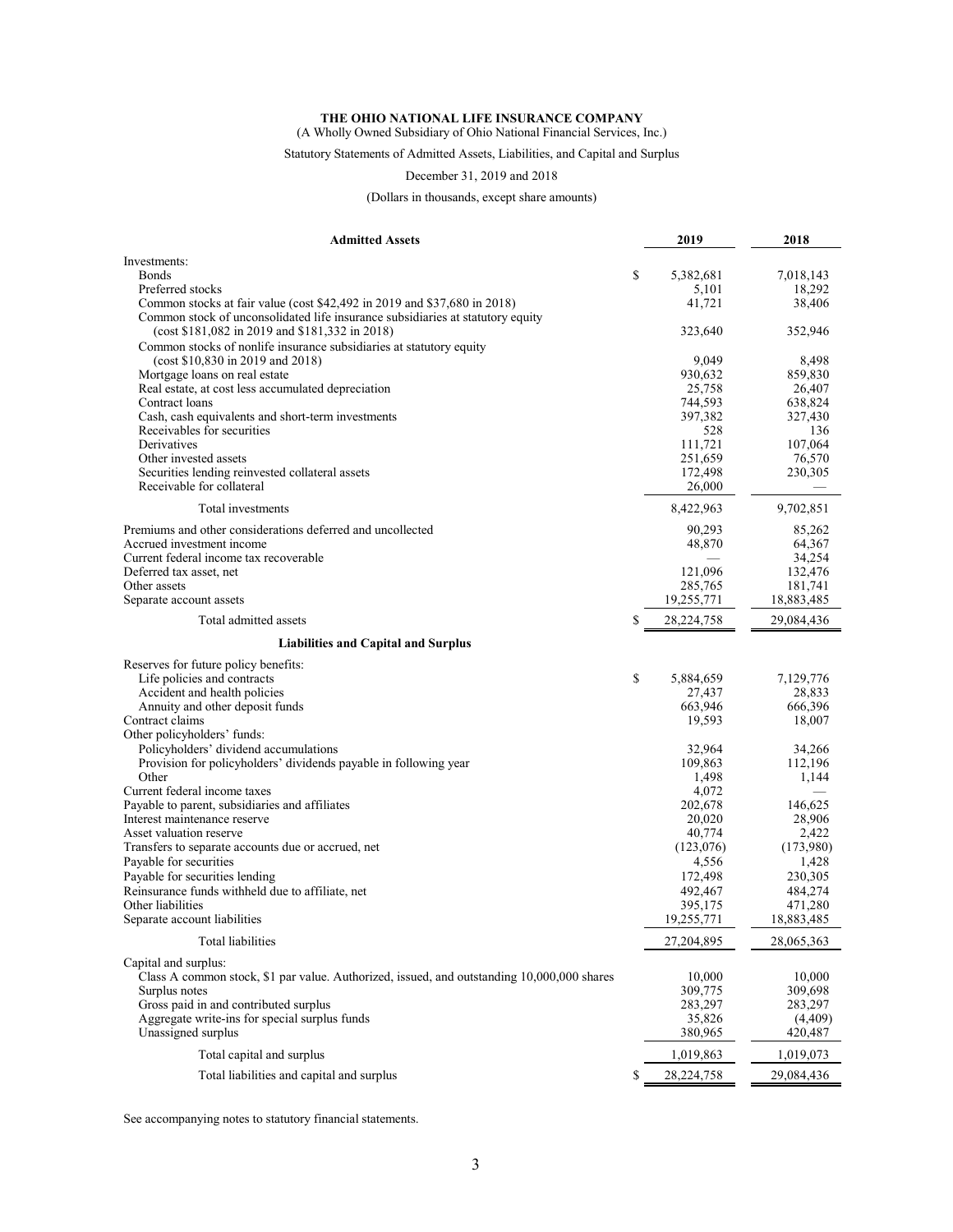(A Wholly Owned Subsidiary of Ohio National Financial Services, Inc.)

## Statutory Statements of Operations

### Years ended December 31, 2019 and 2018

### (Dollars in thousands)

|                                                                                                                                                                                                 |   | 2019                                                               | 2018                                                              |
|-------------------------------------------------------------------------------------------------------------------------------------------------------------------------------------------------|---|--------------------------------------------------------------------|-------------------------------------------------------------------|
| Premiums and other considerations:<br>Life and annuity<br>\$<br>Accident and health                                                                                                             |   | 1,047,377<br>5,773                                                 | 2,222,765<br>5,981                                                |
| Total premiums and other considerations:                                                                                                                                                        |   | 1,053,150                                                          | 2,228,746                                                         |
| Investment income:<br>Interest on bonds<br>Dividends on stocks<br>Dividends from subsidiaries<br>Interest on mortgage loans<br>Real estate income<br>Interest on contract loans<br>Other income |   | 264,249<br>2,734<br>112,750<br>44,104<br>1,829<br>32,065<br>14,700 | 284,323<br>3,380<br>31,924<br>41,426<br>1,932<br>27,261<br>15,702 |
| Total investment income                                                                                                                                                                         |   | 472,431                                                            | 405,948                                                           |
| Less investment expenses                                                                                                                                                                        |   | 32,235                                                             | 33,856                                                            |
| Net investment income                                                                                                                                                                           |   | 440,196                                                            | 372,092                                                           |
| Total income                                                                                                                                                                                    |   | 1,493,346                                                          | 2,600,838                                                         |
| Death and other benefits:<br>Death benefits<br>Accident and health benefits<br>Annuity benefits, fund withdrawals, and other benefits to policyholders                                          |   | 45,566<br>1,405                                                    | 98,072<br>2,178                                                   |
| and beneficiaries                                                                                                                                                                               |   | 3,538,173                                                          | 3,383,480                                                         |
| Total death and other benefits                                                                                                                                                                  |   | 3,585,144                                                          | 3,483,730                                                         |
| Change in reserves for future policy benefits and other funds<br>Commissions<br>General insurance expenses<br>Insurance taxes, licenses, and fees<br>Net transfers from separate accounts       |   | 639,895<br>186,543<br>143,920<br>19,851<br>(3,027,908)             | 669,329<br>318,169<br>170,690<br>18,860<br>(2,139,023)            |
| Total expenses                                                                                                                                                                                  |   | 1,547,445                                                          | 2,521,755                                                         |
| (Loss) income before dividends to policyholders, benefit<br>for federal income taxes, and net realized capital losses                                                                           |   | (54,099)                                                           | 79,083                                                            |
| Dividends to policyholders                                                                                                                                                                      |   | 112,994                                                            | 116,431                                                           |
| Loss before benefit for federal income<br>taxes and net realized capital losses                                                                                                                 |   | (167,093)                                                          | (37, 348)                                                         |
| Benefit for federal income taxes                                                                                                                                                                |   | (88, 213)                                                          | (9,704)                                                           |
| Loss before net realized capital losses                                                                                                                                                         |   | (78, 880)                                                          | (27, 644)                                                         |
| Net realized capital losses, net of interest maintenance reserve and<br>income taxes                                                                                                            |   | (4,935)                                                            | (27,776)                                                          |
| Net loss                                                                                                                                                                                        | S | (83, 815)                                                          | (55, 420)                                                         |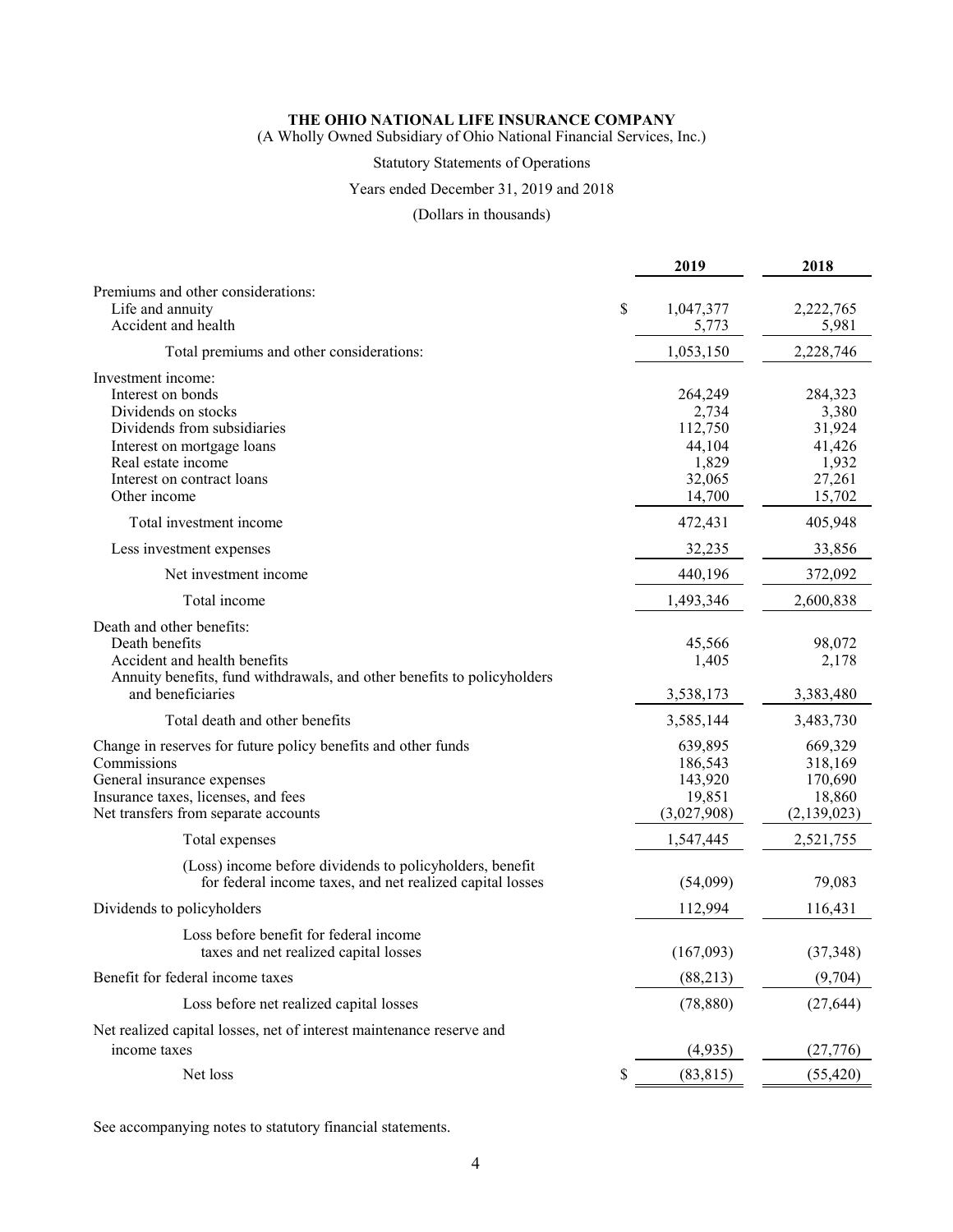(A Wholly Owned Subsidiary of Ohio National Financial Services, Inc.)

### Statutory Statements of Changes in Capital and Surplus

#### Years ended December 31, 2019 and 2018

#### (Dollars in thousands)

|                                                         | Common<br>stock | <b>Surplus</b><br>notes | Gross paid<br>in and<br>contributed<br>surplus | Aggregate<br>write-ins<br>for special<br>purpose funds | Unassigned<br>surplus | <b>Total</b><br>capital<br>and<br>surplus |
|---------------------------------------------------------|-----------------|-------------------------|------------------------------------------------|--------------------------------------------------------|-----------------------|-------------------------------------------|
| Balance at December 31, 2017                            | \$<br>10,000    | 309,622                 | 283,297                                        | (11, 532)                                              | 510,163               | 1,101,550                                 |
| Net income                                              |                 |                         |                                                |                                                        | (55, 420)             | (55, 420)                                 |
| Amortization of surplus note                            |                 | 76                      |                                                |                                                        |                       | 76                                        |
| Change in net unrealized capital gains                  |                 |                         |                                                |                                                        | 4,403                 | 4,403                                     |
| Change in net unrealized foreign exchange capital gain  |                 |                         |                                                |                                                        | (137)                 | (137)                                     |
| Change in net deferred income tax                       |                 |                         |                                                |                                                        | 29,729                | 29,729                                    |
| Change in nonadmitted assets and related items          |                 |                         |                                                |                                                        | (16, 816)             | (16, 816)                                 |
| Change in asset valuation reserve                       |                 |                         |                                                |                                                        | 3,420                 | 3,420                                     |
| Correction of an error, net of tax                      |                 |                         |                                                |                                                        | (1,063)               | (1,063)                                   |
| Benefit plan adjustment                                 |                 |                         |                                                |                                                        | 6,208                 | 6,208                                     |
| Voluntary reserve                                       |                 |                         |                                                | 7,123                                                  |                       | 7,123                                     |
| Dividends to stockholder                                |                 |                         |                                                |                                                        | (60,000)              | (60,000)                                  |
| Balance at December 31, 2018                            | 10,000          | 309,698                 | 283,297                                        | (4, 409)                                               | 420,487               | 1,019,073                                 |
| Net loss                                                |                 |                         |                                                |                                                        | (83, 815)             | (83, 815)                                 |
| Amortization of surplus note                            |                 | 77                      |                                                |                                                        |                       | 77                                        |
| Change in net unrealized capital gains                  |                 |                         |                                                |                                                        | 41,436                | 41,436                                    |
| Change in net unrealized foreign exchange capital loss  |                 |                         |                                                |                                                        | (1)                   | (1)                                       |
| Change in net deferred income tax                       |                 |                         |                                                |                                                        | (16, 822)             | (16,822)                                  |
| Change in nonadmitted assets and related items          |                 |                         |                                                |                                                        | 16,728                | 16,728                                    |
| Change in asset valuation reserve                       |                 |                         |                                                |                                                        | (38, 352)             | (38, 352)                                 |
| Correction of an error, net of tax                      |                 |                         |                                                |                                                        | (1,446)               | (1,446)                                   |
| Deferred coinsurance gain                               |                 |                         |                                                |                                                        | 40,784                | 40,784                                    |
| Benefit plan adjustment                                 |                 |                         |                                                |                                                        | (366)                 | (366)                                     |
| Voluntary reserve                                       |                 |                         |                                                | 4,409                                                  | 93,158                | 97,567                                    |
| Segregated special surplus for the benefit of affiliate |                 |                         |                                                | 35,826                                                 | (35, 826)             |                                           |
| Dividends to stockholder                                |                 |                         |                                                |                                                        | (55,000)              | (55,000)                                  |
| Balance at December 31, 2019                            | \$<br>10.000    | 309,775                 | 283,297                                        | 35,826                                                 | 380,965               | 1,019,863                                 |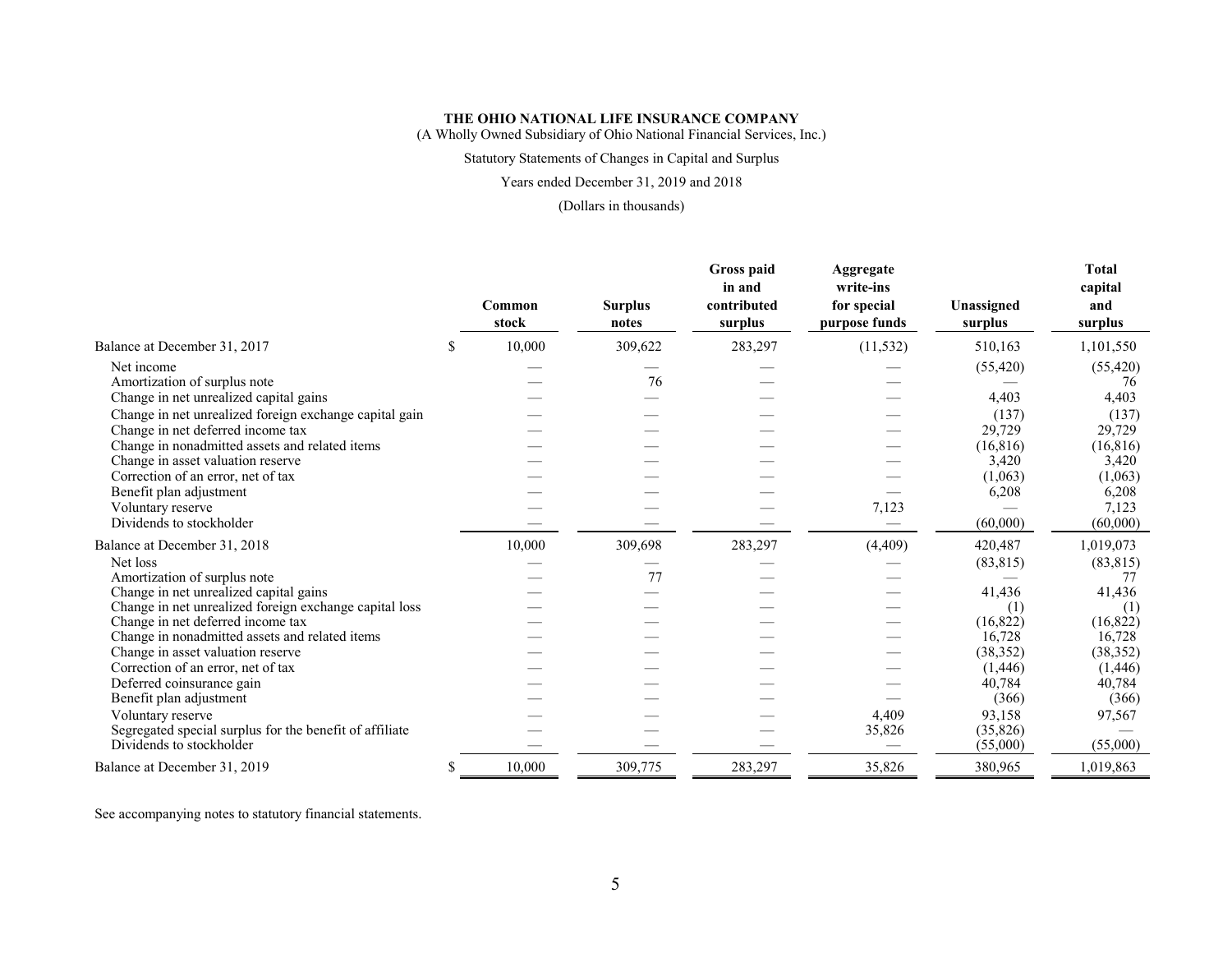(A Wholly Owned Subsidiary of Ohio National Financial Services, Inc.)

### Statutory Statements of Cash Flow

#### Years ended December 31, 2019 and 2018

### (Dollars in thousands)

|                                                                                         | 2019                   | 2018                   |
|-----------------------------------------------------------------------------------------|------------------------|------------------------|
| Cash flow from operations:                                                              |                        |                        |
| Premiums, other considerations, and fund deposits                                       | \$<br>1,087,409        | 1,847,775              |
| Investment income                                                                       | 441,010                | 372,370                |
|                                                                                         | 1,528,419              | 2,220,145              |
| Less:                                                                                   |                        |                        |
| Death and other benefits                                                                | 3,368,750              | 2,614,046              |
| Commissions, taxes, and other expenses                                                  | 288,797                | 445,230                |
| Dividends paid to policyholders                                                         | 115,392                | 100,620                |
| Net transfers from separate accounts                                                    | (3,078,812)            | (2,216,518)            |
|                                                                                         | 694,127                | 943,378                |
| Net cash provided by operations                                                         | 834,292                | 1,276,767              |
| Cash flow from investing activities:                                                    |                        |                        |
| Proceeds from investments sold, matured, or repaid:                                     |                        |                        |
| Bonds                                                                                   | 753,192                | 919,511                |
| <b>Stocks</b>                                                                           | 16,952                 | 4,851                  |
| Mortgage loans on real estate                                                           | 107,996                | 124,424                |
| Other                                                                                   | 3,106                  | 2,435                  |
| Total investment proceeds                                                               | 881,246                | 1,051,221              |
| Less cost of investments acquired:                                                      |                        |                        |
| <b>Bonds</b>                                                                            | 1,010,788              | 2,016,210              |
| <b>Stocks</b>                                                                           | 7,534                  | 6,426                  |
| Mortgage loans on real estate<br>Real estate                                            | 181,512<br>382         | 180,882<br>2,546       |
| Other                                                                                   | 65,584                 | 63,326                 |
| Total investments acquired                                                              | 1,265,800              | 2,269,390              |
| Less increase in contract loans                                                         | 105,791                | 95,801                 |
| Net cash used in investing activities                                                   | (490, 345)             | (1,313,970)            |
|                                                                                         |                        |                        |
| Cash flow from financing and other miscellaneous sources:                               |                        |                        |
| Deposits on deposit-type contracts and other liabilities                                | 119,313                | 122,022                |
| Withdrawals on deposit-type contracts and other liabilities<br>Dividends to stockholder | (145, 228)<br>(55,000) | (131, 929)<br>(60,000) |
| Other, net                                                                              | (193,080)              | (8, 754)               |
| Net cash used in financing                                                              | (273,995)              | (78, 661)              |
|                                                                                         |                        |                        |
| Net increase (decrease) in cash, cash equivalents and                                   |                        |                        |
| short-term investments                                                                  | 69,952                 | (115, 864)             |
| Cash, cash equivalents and short-term investments:                                      |                        |                        |
| Beginning of year                                                                       | 327,430                | 443,294                |
| End of year                                                                             | \$<br>397,382          | 327,430                |
|                                                                                         |                        |                        |
| Supplemental disclosures of cash flow information for non-cash transactions:            |                        |                        |
| Change in securities lending collateral                                                 | \$<br>(57, 807)        | \$<br>229,772          |
| Funds held under fixed indexed annuity reinsurance agreement, net                       | (40, 411)              | 482,442                |
| Capital contribution to affiliate                                                       | 80,000                 |                        |
| Affiliate reinsurance agreements, net                                                   | (378, 976)             |                        |
| Coinsurance reinsurance agreement                                                       | (1,694,934)            |                        |
| Deferred gain on coinsurance reinsurance agreements                                     | 12,061                 |                        |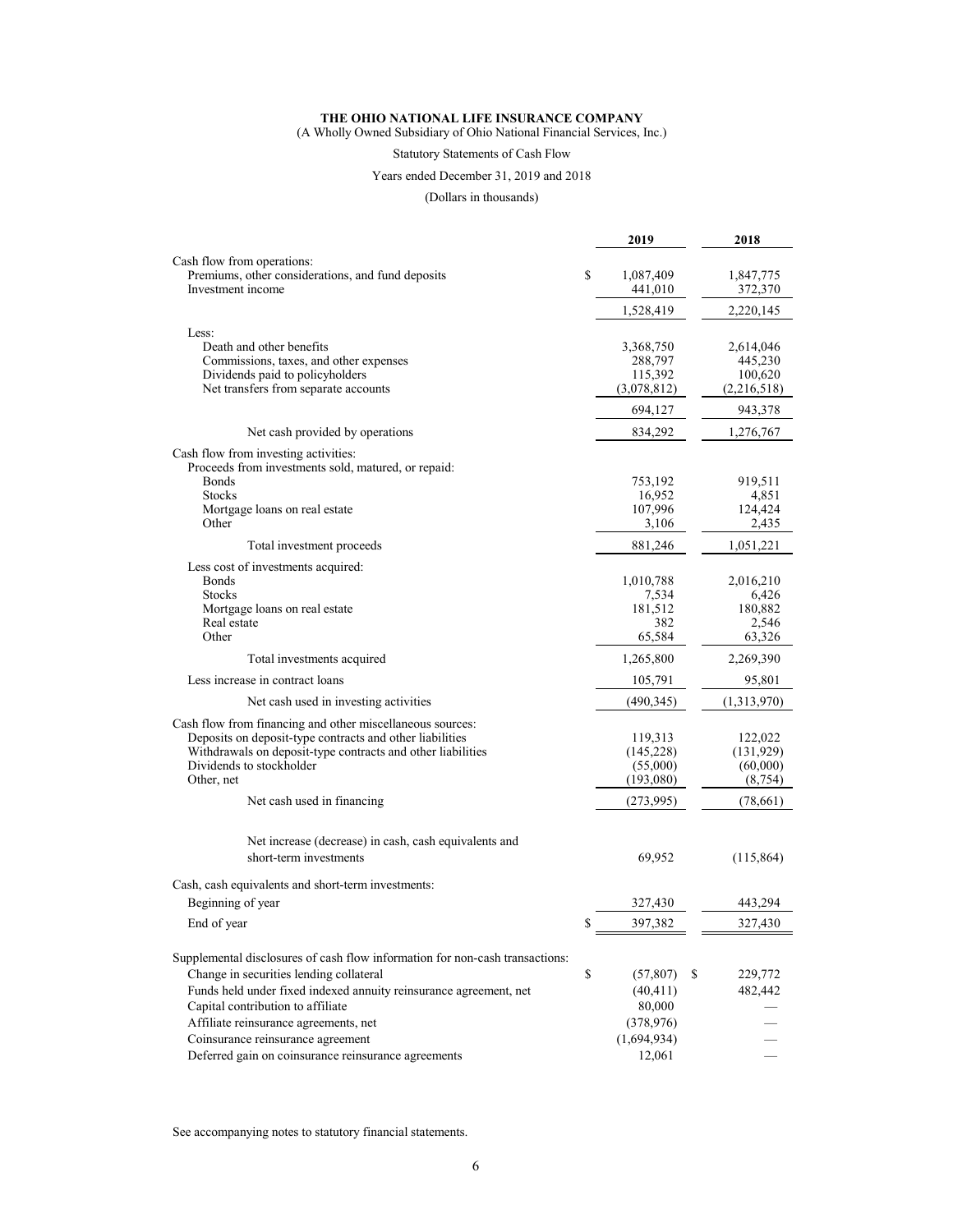(A Wholly Owned Subsidiary of Ohio National Financial Services, Inc.)

Notes to Statutory Financial Statements

December 31, 2019 and 2018

(Dollars in thousands)

#### **(1) Organization and Business**

#### *Organization*

The Ohio National Life Insurance Company ("ONLIC" or the "Company") is a stock life insurance company wholly owned by Ohio National Financial Services, Inc. ("ONFS"), a stock holding company. ONFS is 100% owned by Ohio National Mutual Holdings, Inc. ("ONMH"), a mutual holding company organized under Ohio insurance laws.

In 1998, ONLIC became a stock company under provisions of Sections 3913.25 to 3913.38 of the Ohio Revised Code relating to mutual insurance holding companies.

ONLIC owns 100% of Ohio National Life Assurance Corporation ("ONLAC"), a stock life insurance subsidiary, National Security Life and Annuity Company ("NSLAC"), a stock life insurance subsidiary, Montgomery Re, Inc. ("MONT"), a special purpose financial captive life insurance company, Kenwood Re, Inc. ("KENW"), a special purpose financial captive life insurance company, Camargo Re Captive, Inc. ("CMGO"), a special purpose financial captive life insurance company, Sunrise Captive Re, LLC ("SUNR"), an Ohio authorized reinsurer, Ohio National Investments, Inc. ("ONII"), an investment advisor, Ohio National Equities, Inc. ("ONEQ"), a broker dealer registered under the Securities and Exchange Commission Act of 1934, and The O.N. Equity Sales Company ("ONESCO"), a broker dealer registered under the Securities and Exchange Commission Act of 1934.

#### *Business*

ONLIC is a life and health (disability) insurer licensed in 49 states, the District of Columbia and Puerto Rico. The Company offered a full range of life, disability, and annuity products through independent agents and other distribution channels and is subject to competition from other insurers throughout the United States. The Company announced on September 6, 2018, that it will exclusively focus on growing its life insurance and disability insurance product lines going forward. The decision follows a comprehensive strategic review of the Company's businesses, taking into account the continuously changing regulatory landscape, the sustained low interest rate environment, and the increasing cost of doing business, as well as growth opportunities and the Company's competitive strengths. Effective September 15, 2018, the Company no longer accepts applications for annuities or new retirement plans, however, will continue to service and support existing clients in both product lines.

In 2018, the Company offered certain variable annuity policyholders with the guaranteed minimum income benefit ("GMIB") rider the opportunity to exchange that policy and associated rider for a fixed indexed annuity policy with an enhanced guaranteed lifetime withdrawal benefit ("GLWB") rider. More than \$500,000 in account value was exchanged under this program.

Additionally, in late 2018 and through March 15, 2019, the Company offered to buy-back certain variable annuity policies from policyholders with the GMIB rider. The Company paid approximately \$115,000 and \$58,000 related to the buy-back during 2019 and 2018, respectively, which is included in benefits and claims on the corresponding statements of operations. See Note  $3(p)$  for more information regarding the buy-back.

The Company is subject to regulation by the insurance departments of states in which it is licensed and undergoes periodic examinations by those departments.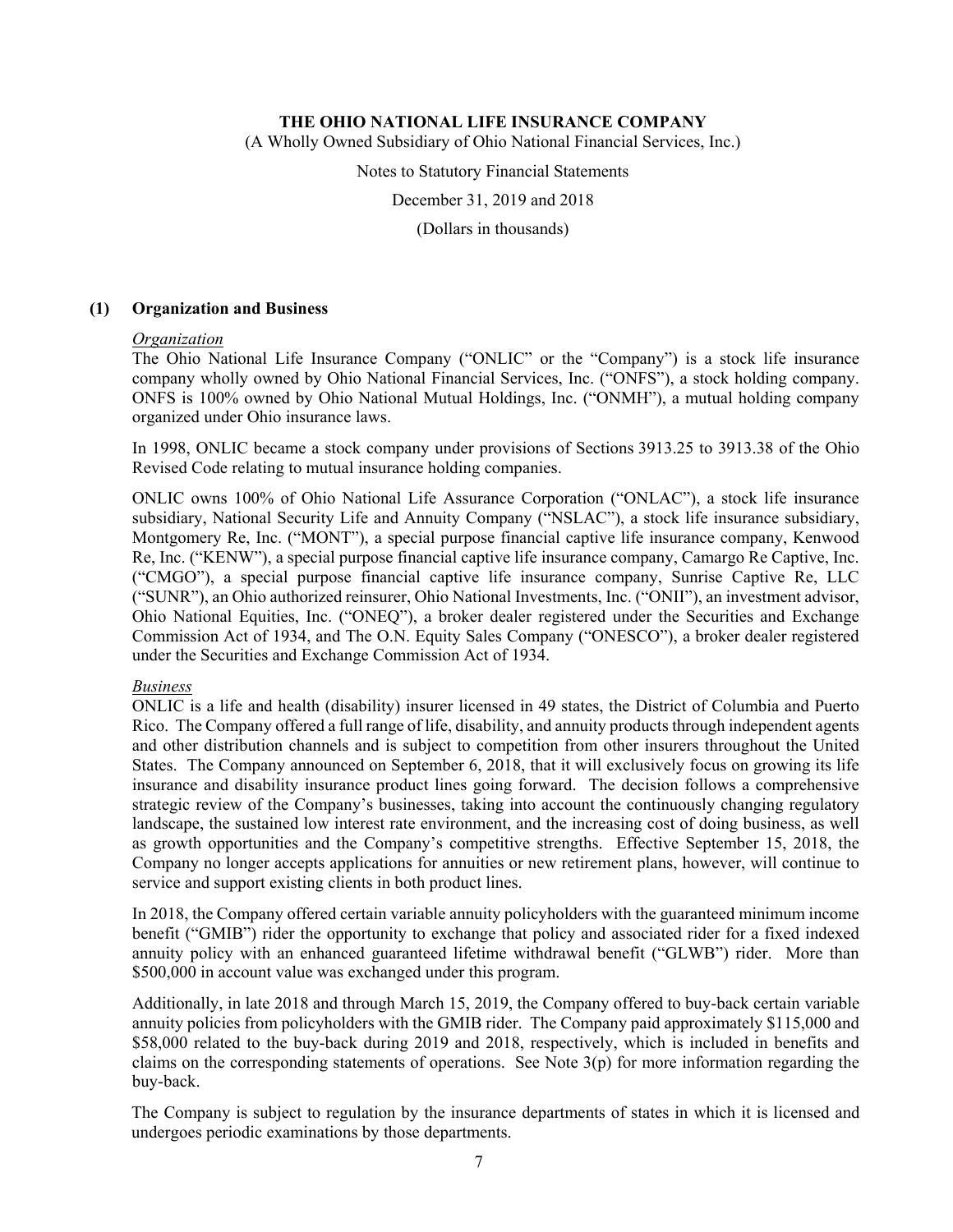(A Wholly Owned Subsidiary of Ohio National Financial Services, Inc.)

Notes to Statutory Financial Statements

December 31, 2019 and 2018

(Dollars in thousands)

#### **(2) Basis of Presentation**

The Company prepares its statutory financial statements in conformity with accounting practices prescribed or permitted by the Ohio Department of Insurance (the "Department"), which is an other comprehensive basis of accounting that differs from U.S. generally accepted accounting principles ("GAAP"). The Department requires that insurance companies domiciled in the State of Ohio prepare their statutory basis financial statements in accordance with the Statement of Statutory Accounting Principles ("SSAP") that are described in the National Association of Insurance Commissioners ("NAIC") *Accounting Practices and Procedures Manual* (the "Manual") subject to any deviations prescribed or permitted by the state insurance commissioner.

ONLIC does not have any permitted or prescribed statutory accounting practices as of December 31, 2019 and 2018. ONLIC's wholly-owned Vermont subsidiaries have permitted accounting practices as disclosed in Note 3(c). The statutory financial statements presented represent the accounts of the Company and do not include the accounts of any of its subsidiaries.

The Company's subsidiary, SUNR, applies a prescribed practice which values assumed guaranteed minimum death benefit ("GMDB") and guaranteed lifetime withdrawal benefit ("GLWB") risks on variable annuity contracts from the Company using a separate alternative reserve basis pursuant to Ohio Revised Code Chapter 3964 and approved by the Ohio Department of Insurance. The prescribed practice related to the Company's guaranteed risks decreased the Company's carrying value of SUNR, included in common stocks – affiliates on the statutory statements of admitted assets, liabilities, capital and surplus, by \$164,187 as of December 31, 2019. If the prescribed practices were not applied, the Company's risk-based capital would continue to be above regulatory action levels.

A reconciliation of the Company's net loss and capital and surplus between NAIC SSAP and practices prescribed by the State of Ohio are shown below:

|                                        |   | 2019       |
|----------------------------------------|---|------------|
| <b>Net Income</b>                      |   |            |
| Company state basis                    | S | (83, 815)  |
| State prescribed practices that are an |   |            |
| increase/(decrease) from NAIC SAP      |   |            |
| <b>NAIC SAP</b>                        | S | (83, 815)  |
| <b>Surplus</b>                         |   |            |
| Company state basis                    | S | 1,019,863  |
| State prescribed practices that are an |   |            |
| increase/(decrease) from NAIC SAP      |   |            |
| Subsidiary valuation - SUNR            |   | (164, 187) |
| NAIC SAP                               | S | 1.184.050  |
|                                        |   |            |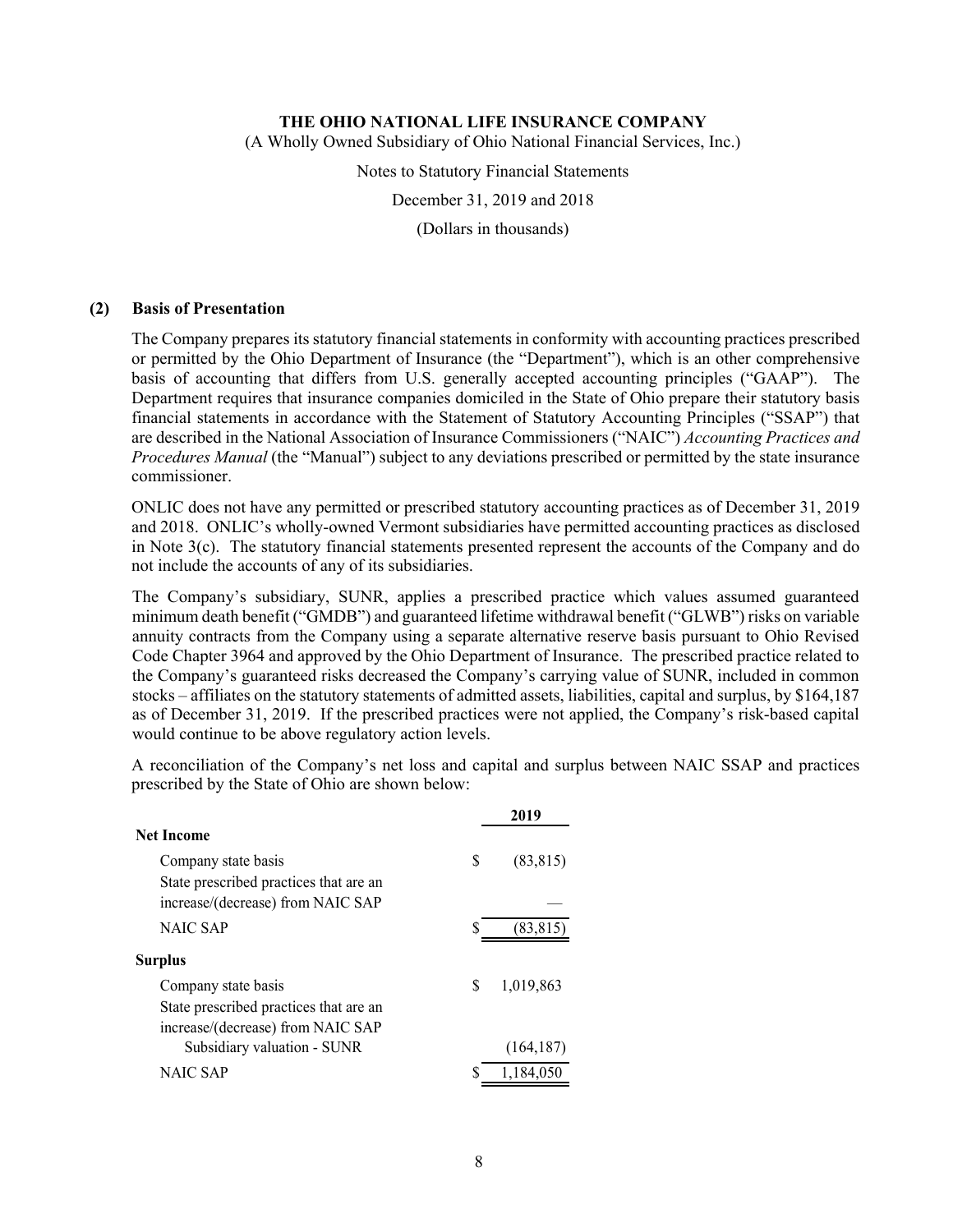(A Wholly Owned Subsidiary of Ohio National Financial Services, Inc.)

Notes to Statutory Financial Statements

December 31, 2019 and 2018

(Dollars in thousands)

Statutory accounting practices are different in some respects from financial statements prepared in accordance with GAAP. The primary reasons for the differences between equity and net income on a GAAP basis versus capital and surplus and net income on a statutory basis are that, for GAAP reporting purposes:

- The costs related to acquiring business, principally commissions and certain policy issue expenses related to successful acquisition efforts, are amortized over the period benefited rather than charged to income in the year incurred;
- future policy benefit reserves are based on anticipated Company experience for lapses, mortality and investment yield, rather than statutory mortality and interest requirements, without consideration of withdrawals;
- investments in fixed maturity securities are carried at either amortized cost or fair value based on their classifications; investments in fixed maturity securities classified as available-for-sale are carried at estimated fair value with net unrealized holding gains and losses reported in other comprehensive income; fixed maturity securities designated as trading are carried at fair value with net unrealized holding gains and losses reported in income; under statutory accounting, investments in bonds are reported at the lower of amortized cost or fair value based on their NAIC rating and any adjustments to fair value are reported directly in surplus, see Note 3(c) for more information regarding bond valuation;
- only contracts that have significant mortality or morbidity risk are classified as insurance contracts; otherwise they are accounted for in a manner consistent with the accounting for interest bearing or other financial instruments; for statutory reporting, contracts that have any mortality or morbidity risk, regardless of significance, and contracts with life contingent annuity purchase rate guarantees are classified as insurance contracts;
- the asset valuation reserve and interest maintenance reserve are not recorded;
- separate account seed money is classified as a trading security recorded at fair value as opposed to a component of separate account assets;
- under GAAP, "nonadmitted" assets do not exist, while for statutory reporting nonadmitted assets are excluded from surplus; see Note 3(b) for more information regarding nonadmitted assets;
- changes in deferred taxes are recognized in operations;
- there is a presentation of other comprehensive income and comprehensive income;
- consolidation for GAAP is based on whether the Company has voting control, or for certain variable interest entities, is the primary beneficiary while for statutory, consolidation is not applicable;
- surplus notes are presented as part of notes payable within liabilities and are not presented as a component of capital and surplus;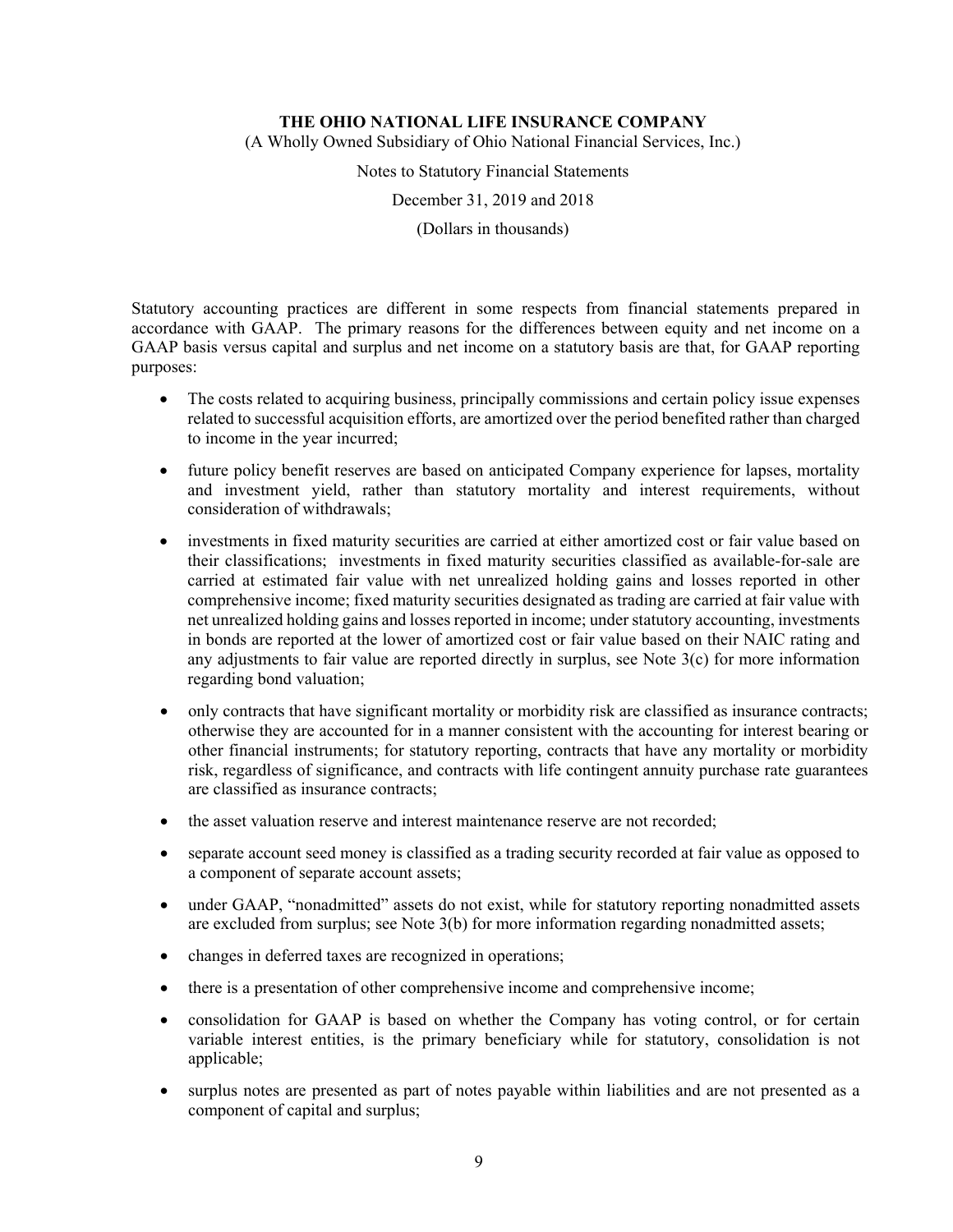(A Wholly Owned Subsidiary of Ohio National Financial Services, Inc.)

Notes to Statutory Financial Statements

December 31, 2019 and 2018

(Dollars in thousands)

- certain assets and liabilities are reported gross of ceded reinsurance balances;
- deposits to universal life contracts, investment contracts and limited payment contracts are not included in revenue;
- negative cash balances are reported as liabilities;
- certain annuity related contracts give rise to embedded derivatives for GAAP. STAT does not recognize these embedded derivatives; and
- on a statutory basis only, the correction of immaterial prior period errors are recorded directly to surplus.

The Company's consolidated equity in accordance with GAAP was \$2,874,598 and \$2,609,008 as of December 31, 2019 and 2018, respectively. The Company's consolidated net income in accordance with GAAP was \$95,622 and \$92,763 for the years ended December 31, 2019 and 2018, respectively.

### **(3) Summary of Significant Accounting Policies**

The significant accounting policies followed by the Company that materially affect financial reporting are summarized below.

### *(a) Use of Estimates*

In preparing the statutory financial statements, management is required to make estimates and assumptions that affect the reported amounts of assets and liabilities and the disclosure of contingent assets and liabilities as of the date of the statutory financial statements and the reported amounts of revenues and expenses for the reporting period. Actual results could differ significantly from those estimates.

The most significant estimates and assumptions include those used in determining the liability for future policy benefits and claims, contingencies, provision for income taxes, deferred taxes, uncertain income tax positions and contingencies, and valuation of and impairment losses on investments. Although some variability is inherent in these estimates, the recorded amounts reflect management's best estimates based on facts and circumstances as of the date of the statutory financial statements. Management believes the amounts provided are appropriate.

#### *(b) Nonadmitted Assets*

Certain assets designated as "nonadmitted assets" (principally furniture, equipment, certain deferred taxes, and certain receivables) have been excluded from total admitted assets by a direct charge to surplus.

#### *(c) Investments*

### *Investment Income*

Interest and dividends on investments is recorded within investment income. Realized capital gains and losses are reported net of federal income tax and transfers to the interest maintenance reserve ("IMR"). Realized gains (losses) on the sale of investments are determined on the basis of specific security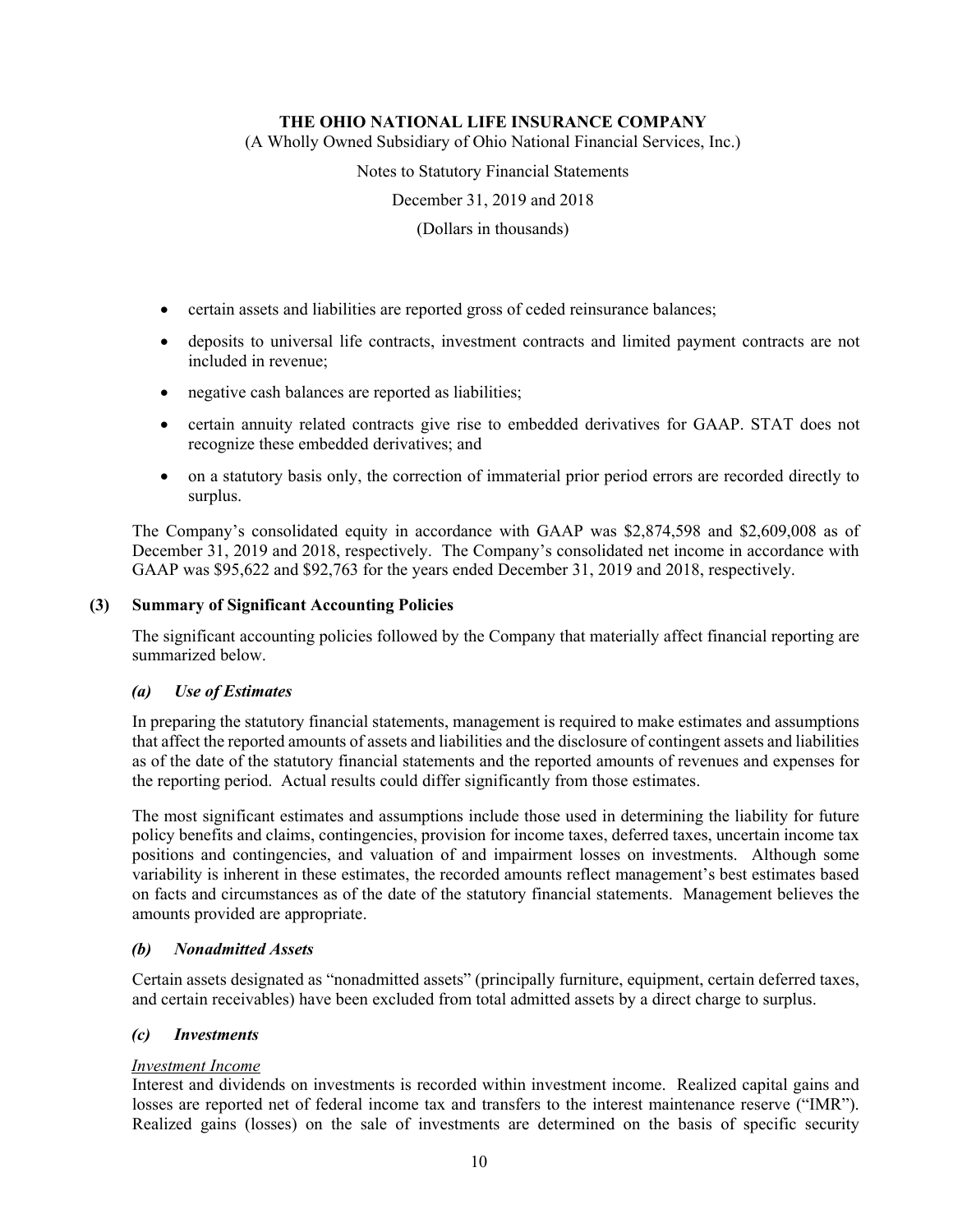(A Wholly Owned Subsidiary of Ohio National Financial Services, Inc.)

Notes to Statutory Financial Statements

December 31, 2019 and 2018

(Dollars in thousands)

identification on the trade date. Unrealized gains and losses on investments are charged or credited to unassigned surplus in accordance with NAIC rules.

Dividends are recorded on the ex-dividend date and interest is accrued as earned using an effective yield method giving effect to amortization of premiums and accretion of discounts.

#### *Bonds*

Bonds are valued as prescribed by the Securities Valuation Office ("SVO") of the NAIC Investment Analysis Office. Bonds are rated as "1" (highest quality), "2" (high quality), "3" (medium quality), "4" (low quality), "5" (lowest quality, not in or near default) or "6" (lowest quality, in or near default). Bonds rated as categories 1 through 5 are reported in the financial statements at amortized cost using the modified scientific method. Bonds rated as category 6 are reported at the lower of amortized cost or fair value.

Mortgage-backed securities are generally stated at amortized cost and are amortized using anticipated prepayment assumptions based on a retrospective adjustment method that estimates prepayment activity by way of certain factors, including seasonality, current levels of interest rates, economic activity, and the term and age of the underlying collateral.

All securities defined as hybrid securities by the SVO are reported as bonds and are carried at amortized cost.

#### *Preferred and Common Stocks*

Preferred stocks rated by the SVO as categories 1-3 are reported at amortized cost. Those rated as categories 4-6 are reported at the lower of amortized cost or fair value.

Common stocks of unaffiliated companies are carried at fair value based on information from the SVO, and quoted market prices when information is not available from the SVO.

Investments in the Company's wholly owned insurance subsidiaries are carried at audited statutory equity with changes in net assets, other than dividends declared, recognized as net unrealized capital gains or losses through surplus. Investments in the Company's special purpose financial captive reinsurers are carried as follows: MONT and KENW are carried at zero due to the fact that the State of Vermont has granted a permitted practice to allow the recognition of an admitted asset related to recoverables from third party stop-loss reinsurance agreements. The investment in CMGO is carried at the amount of capital contributions made by the Company. If the value of CMGO's surplus was to fall below the level of all capital contributions then a dollar for dollar reduction of the carrying value would occur until the investment value reached zero. The investment in SUNR is carried at the value of SUNR's statutory surplus, adjusted for the prescribed practice described in Note 2. Investments in wholly owned noninsurance subsidiaries are carried at the value of their underlying audited GAAP basis equity, adjusted for nonadmitted assets, based on the significance of their operations beyond holding assets for the use of the Company. The Company does not record the investment in ONII, a noninsurance subsidiary, as it does not have audited GAAP financial statements for 2019 and 2018.

Management reviews its investments in subsidiary, controlled, and affiliated entities for impairment based upon if it is probable that the Company will be able to recover the carrying amount of the investment or if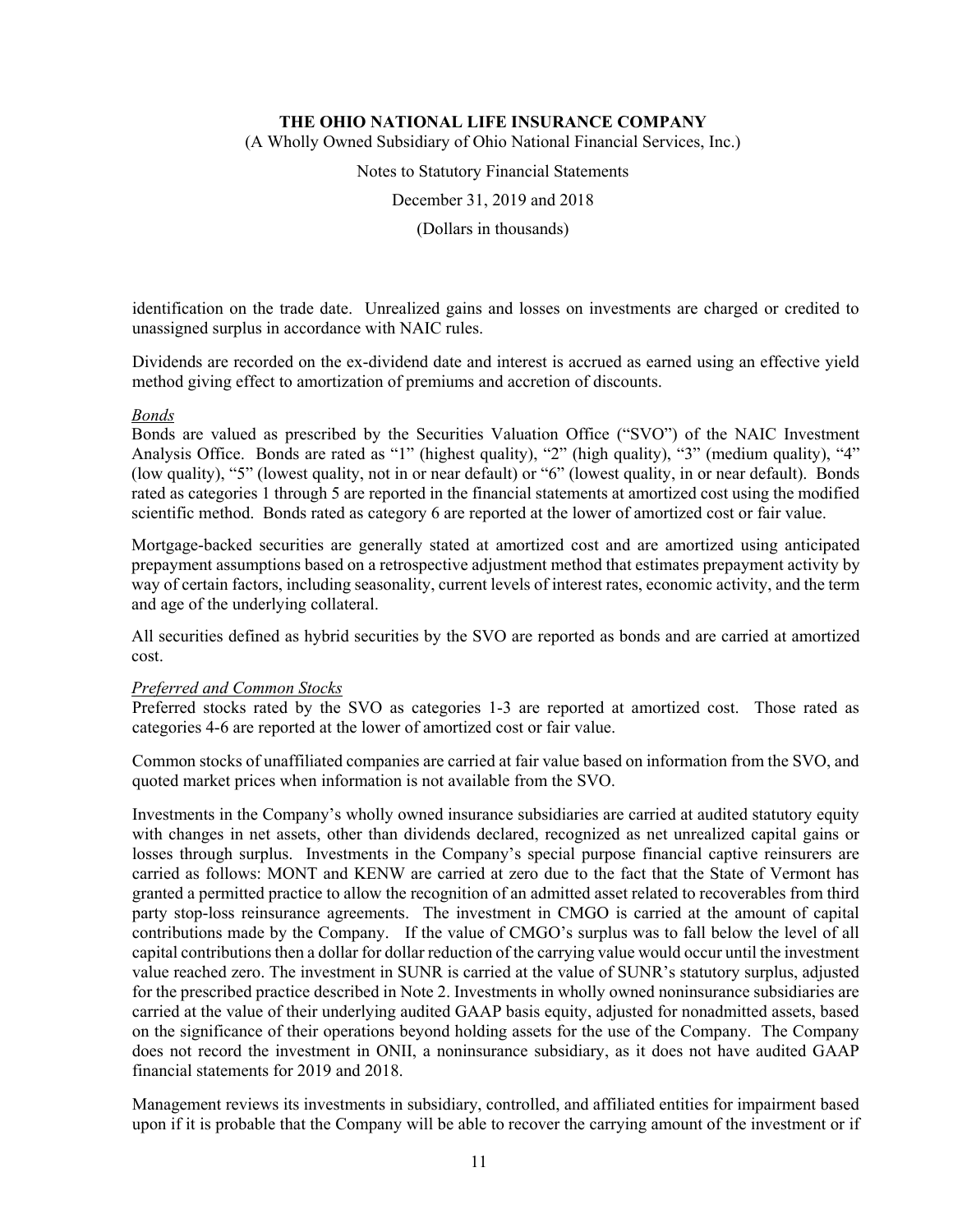(A Wholly Owned Subsidiary of Ohio National Financial Services, Inc.)

Notes to Statutory Financial Statements

December 31, 2019 and 2018

(Dollars in thousands)

there is evidence indicating the inability of the investee to sustain earnings, which would justify the carrying amount of the investment.

Management regularly reviews its bond and stock portfolios in order to evaluate the necessity to record impairment losses for other-than-temporary declines in estimated fair value of investments. See Note 6 for management's description and analysis of the portfolio.

#### *Mortgage Loans on Real Estate*

Mortgage loans on real estate are recorded at the unpaid principal balance of the loan, net of valuation allowance and unamortized discount. Management periodically reviews the portfolio for impairment and obtains updated valuations of the underlying collateral as needed. Significant changes (increase or decrease) in the net value of the collateral are adjusted through the valuation allowance; however, the net carrying value amount of the loan shall not exceed the recorded investment in the loan.

Loans in foreclosure and loans considered impaired as of the statutory statement of admitted assets, liabilities, and capital and surplus date are placed on nonaccrual status and written down to the estimated fair value, net of estimated selling costs, of the underlying property to derive a new cost basis. Interest received on nonaccrual status mortgage loans on real estate is included in net investment income in the period received.

Commercial mortgages can be restructured in a troubled debt restructuring ("TDR"). The Company assesses loan modifications on a case by case basis to evaluate whether a TDR has occurred and will then establish a specific valuation allowance for the excess carrying value of the loan over the estimated fair value of the collateral.

#### *Real Estate*

Real estate, occupied by the Company and held for the production of income, is generally carried at depreciated cost, net of encumbrances. Accumulated depreciation was \$5,133 and \$4,103 as of December 31, 2019 and 2018, respectively.

The Company occupies less than 50% of buildings held for the production of income.

#### *Contract Loans*

Contract loans are stated at unpaid principal balances. Interest income on such loans is recorded as earned using the contractually agreed upon interest rate. Generally, interest is capitalized on the policy's anniversary date.

#### *Cash, Cash Equivalents and Short-term Investments*

Short-term investments are carried at amortized cost and cash equivalents are carried at fair value. Cash equivalents are short-term and highly liquid investments with original maturities of three months or less and short-term investments include securities and other investments with remaining maturities of one year or less, but greater than three months, at time of purchase.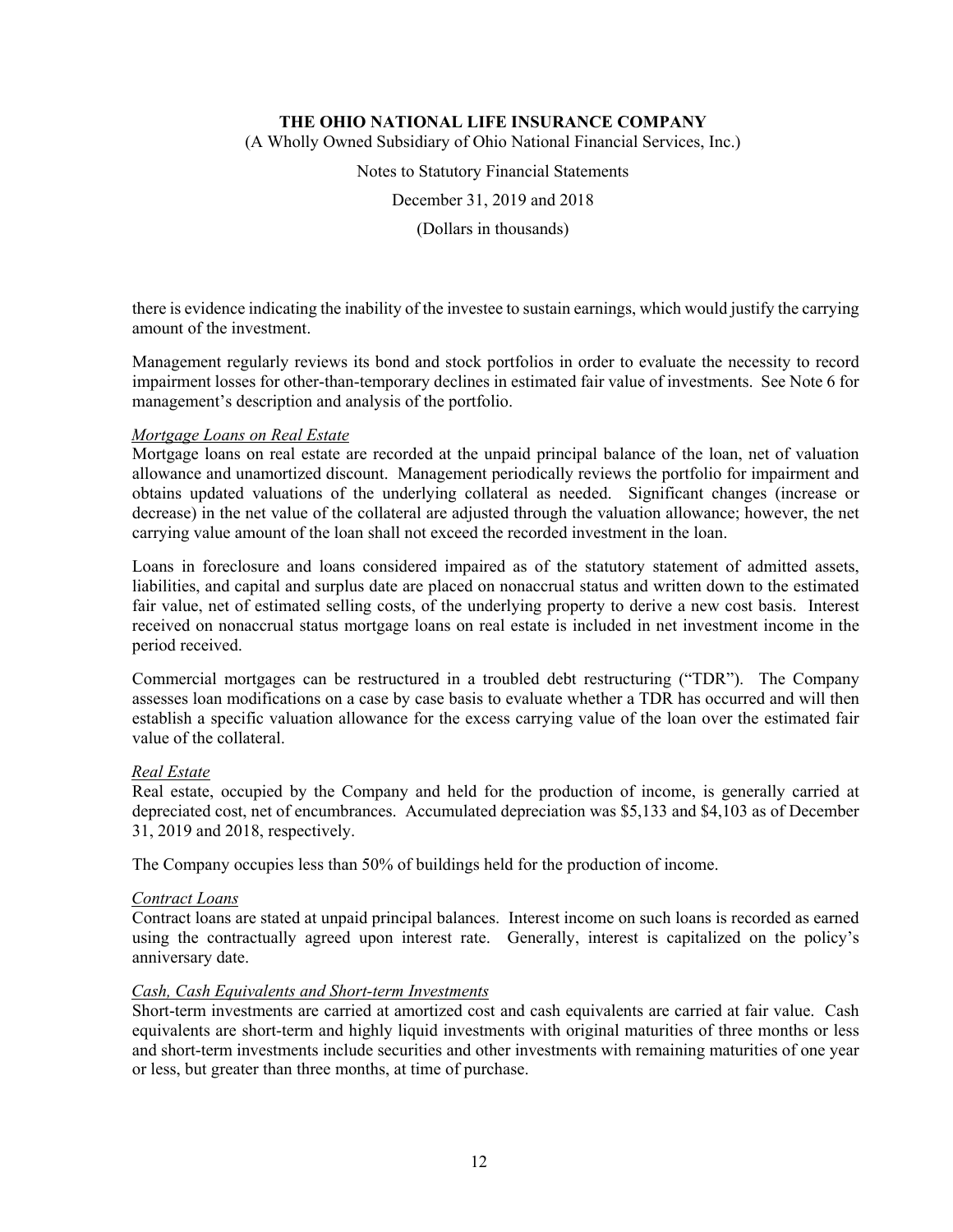(A Wholly Owned Subsidiary of Ohio National Financial Services, Inc.)

Notes to Statutory Financial Statements

December 31, 2019 and 2018

(Dollars in thousands)

#### *Derivatives*

The Company enters into derivative transactions that do not meet the criteria for hedge accounting or have not been designated in hedging relationships by the Company. The Company purchases equity index put options, equity futures, currency futures, equity swaps and interest rate swaptions as hedges for certain riders that were sold with variable annuity products. The Company similarly purchases equity index call options as hedges for the fixed indexed annuity product. These transactions provide the Company with an economic hedge, which is used as part of its overall risk management strategies. These derivative instruments are carried at estimated fair value. The realized changes in fair value are recorded in net realized capital losses, net of interest maintenance reserve and income taxes. The unrealized changes in fair value are recorded in unassigned surplus.

The Company enters into derivative transactions that meet the criteria for hedge accounting. The Company purchased a foreign currency swap that meets the criteria for hedge accounting and is accounted for consistent with the underlying hedged asset. The swap instrument is carried at estimated fair value and changes in estimated fair value of the swaps are recorded as unrealized capital gains or losses in unassigned surplus.

#### *Other Invested Assets*

Other invested assets primarily consist of an inter-company surplus note, accounted for at amortized cost less any portion deemed to be nonadmitted.

#### *Securities Lending Program*

The Company participates in an indemnified securities lending program administered by an unaffiliated agent in which certain portfolio holdings are loaned to third parties. The borrower must deliver to the Company's agent collateral having a market value equal to at least 102% and 105%, respectively, of the market value of the domestic and foreign securities loaned. The collateral received by the Company's agent from the borrower to secure loans on behalf of the Company must be in the form of cash, securities issued or guaranteed by the U.S. government or its agencies, or a bank letter of credit or equivalent obligation as may be pre-approved by the Company. The Company monitors the estimated fair value of the loaned securities on a daily basis and additional collateral is obtained as necessary. Securities lending reinvested collateral assets and the corresponding liability, payables for securities lending, are recorded on the statutory statements of admitted assets, liabilities, and capital and surplus. Income and expenses associated with securities lending transactions are reported within net investment income.

### *(d) Segregated Special Surplus Fund*

The Company has established a segregated special surplus fund for the benefit of SUNR, a consolidated subsidiary, in accordance with a reinsurance agreement undertaken during the year. The assets are to be used to provide the protection to maintain SUNR's statutory total adjusted capital at a level of at least 200% of its authorized control level risk based capital. The segregated special surplus fund is held in a custodial account. At December 31, 2019, the required amount to be segregated was \$35,826 recorded in the aggregate write-ins for special surplus funds on the Statutory Statements of Admitted Assets, Liabilities,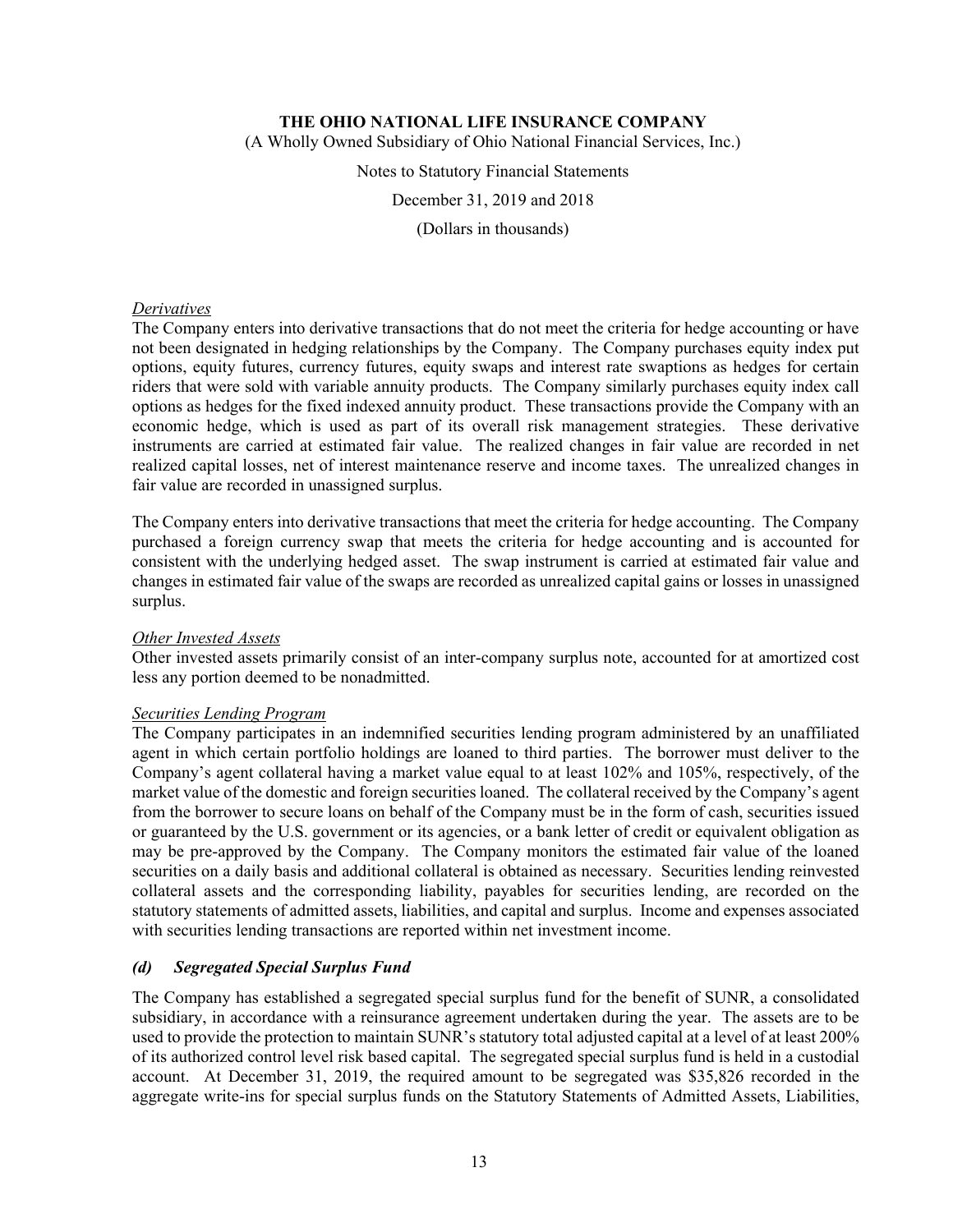(A Wholly Owned Subsidiary of Ohio National Financial Services, Inc.)

Notes to Statutory Financial Statements

December 31, 2019 and 2018

(Dollars in thousands)

and Capital and Surplus and the Statutory Statements of Changes in Capital and Surplus. Total value of the custodial account was \$36,437, which was invested in the following assets at December 31, 2019:

|                                               |   | 2019   |
|-----------------------------------------------|---|--------|
| Cash and cash equivalents                     |   | 3,090  |
| Securities available-for-sale, at fair value: |   |        |
| Fixed maturity securities                     |   | 25,579 |
| Mortgage loans on real estate, net            |   | 7,768  |
| Total custodial account value                 | S | 36,437 |

#### *(e) Separate Accounts*

Separate account assets and liabilities represent contract holders' funds, which have been segregated into accounts with specific investment objectives. Separate account assets are recorded at estimated fair value based primarily on market quotations of the underlying securities. The investment income and gains or losses of these accounts accrue directly to the contract holders. Separate account liabilities for individual annuities issued in 1992 and after represent contract holders' funds adjusted for possible future surrender charges in accordance with the Commissioner's Annuity Reserve Valuation Method ("CARVM"). The difference between full account value and CARVM is reflected in transfers to separate accounts due or accrued, net, as prescribed by the NAIC, on the statutory statements of admitted assets, liabilities and capital and surplus. The annual change in the difference between full account value and CARVM is reflected in the statutory statements of income as part of the net transfers from separate accounts. The Company's revenue reflects fees charged to the separate accounts including administrative services and risks assumed and for the activity related to guaranteed contracts, which are riders to existing variable annuity contracts that are guaranteed by the Company's general account assets.

Under accounting procedures prescribed by the NAIC, the Company records seed money contributed to or withdrawn from variable annuity separate accounts through a direct charge or credit to surplus. Seed money held in separate accounts represents the difference between separate account assets and liabilities. The change in separate account surplus, developed through seed money contributions, withdrawals, and unrealized gains and losses generated thereon, is also recorded directly to surplus, without providing for federal income tax, or income tax reductions. Dividend and capital gain distributions on seed money are recorded as other income in the statutory statements of income.

Premium income, benefits and expenses of the separate accounts are included in the statutory statements of income with the offset recorded in net transfers from separate accounts in the statutory statements of income. Investment income and realized capital gains (losses) on the assets of separate accounts, other than seed money, accrue to contract holders and are not recorded in the statutory statements of income. Unrealized capital gains (losses) on assets of separate accounts accrue to contract holders and, accordingly, are reflected in the separate account liability to the contract holder.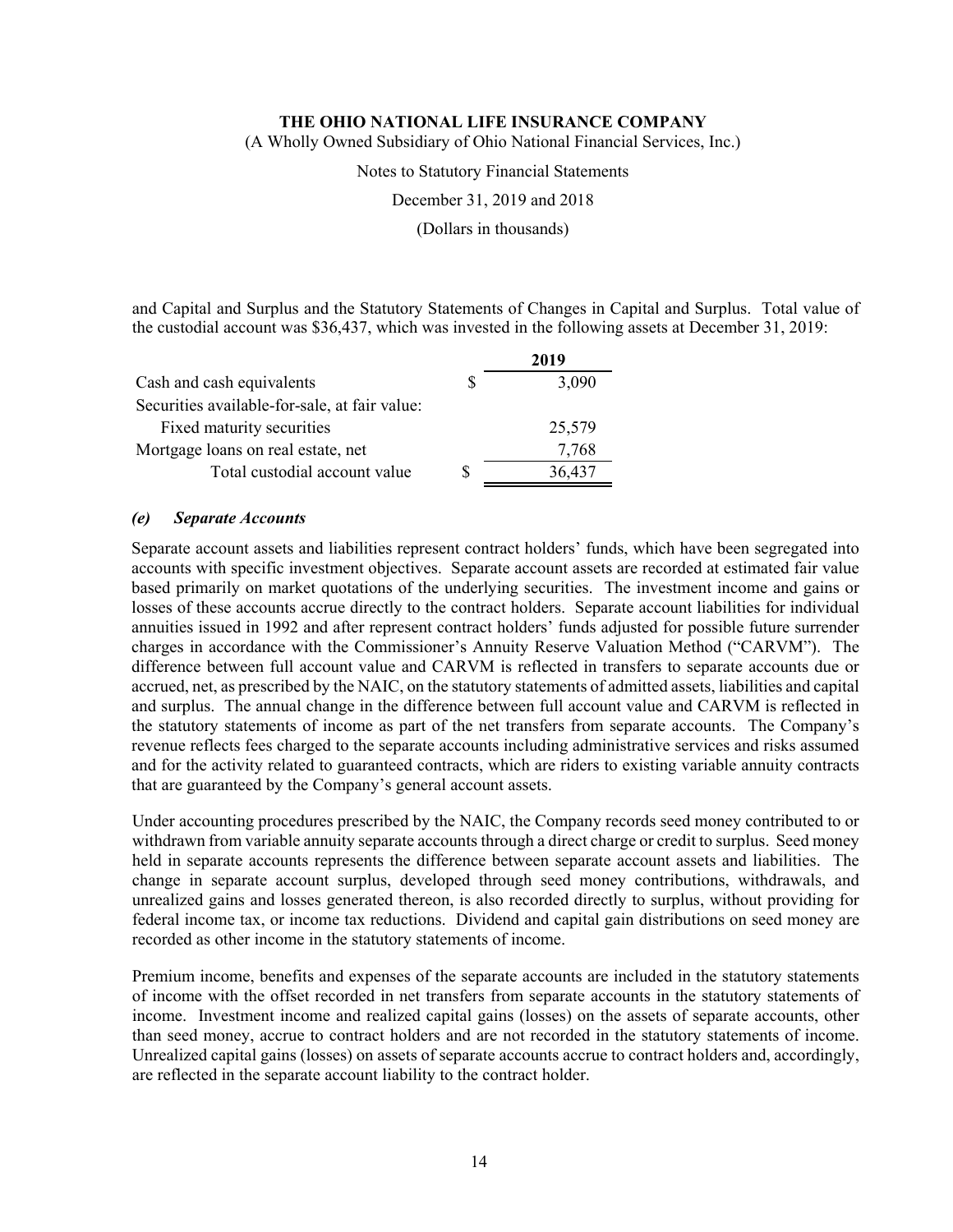(A Wholly Owned Subsidiary of Ohio National Financial Services, Inc.)

Notes to Statutory Financial Statements

December 31, 2019 and 2018

(Dollars in thousands)

### *(f) Revenues and Expenses*

Premiums are credited to revenue over the premium paying period of the policies. Individual accident and health (disability) premiums are earned ratably over the terms of the related contracts or policies. Universal life and annuity premiums are recognized as revenue when received. Amounts received related to deposit contracts with mortality or morbidity risk, such as traditional life products and certain annuities with life contingencies, are recorded as premiums. Amounts received as payment for deposit contracts that do not incorporate any mortality or morbidity risk, including those annuities without life contingencies and guaranteed investment contracts, are not reported as revenue, but are recorded directly to the appropriate policy reserve account.

Expenses, including acquisition costs related to acquiring new business, are charged to operations as incurred.

### *(g) Reserves for Future Policy Benefits*

### *Life Policies and Contracts*

Reserves for traditional life products are based on statutory mortality and interest requirements without consideration for withdrawals. The mortality table and interest assumptions currently being used for the majority of new policies issued are the 2001 Commissioners Standard Ordinary ("CSO") table with an interest rate of 3.5%. With respect to in force policies, the mortality tables and interest assumptions used are primarily the 1941 CSO table with interest rates of 2.25% to 2.5%, the 1958 CSO table with interest rates of 1.75% to 4.5%, the 1980 CSO table with interest rates of 3.0% to 5.5%, the 2001 CSO table with interest rates of 3.0% to 4.0%, and the 2017 CSO table with an interest rate of 3.5%.

The Company waives the deduction of deferred fractional premium at death and returns any portion of the final premium beyond the date of death. Surrender values are not promised in excess of the legally computed reserves. Reserves are computed using continuous functions to reflect these practices.

The method used in valuation of substandard policies is to hold 50% of the annual substandard premium as the substandard reserve in addition to the reserve calculated using standard mortality.

The Company had \$6,695,902 and \$4,540,932 of individual life insurance in force as of December 31, 2019 and 2018, respectively, and \$1,100,703 and \$478,968 of related reserves as of December 31, 2019 and 2018, respectively, for which the gross premiums were less than the net premiums according to the standard valuation set by the Department.

Tabular interest, tabular less actual reserves released, and tabular cost for all life contracts are determined in accordance with NAIC Annual Statement instructions. Traditional life, permanent and term products use a formula that applies a weighted average interest rate determined from a seriatim valuation file to the mean average reserves.

### *Accident and Health (Disability) Policies*

The aggregate reserves for individual accident and health (disability) policies consist of active life reserves, disabled life reserves and unearned premium reserves. The active life reserves are calculated on a two year preliminary term basis at interest rates of 3.0% to 6.0%, using either the 1964 Commissioner's Disability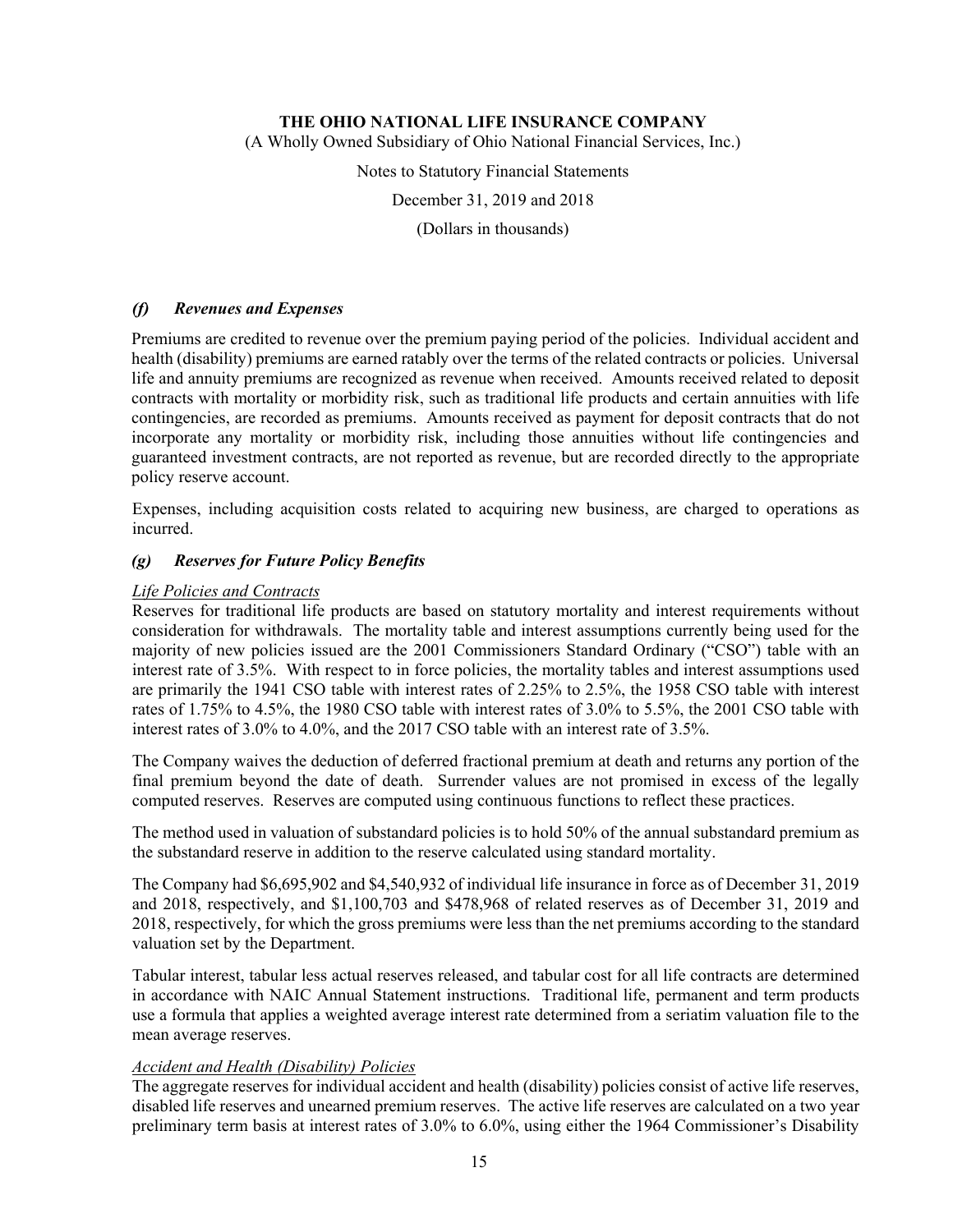(A Wholly Owned Subsidiary of Ohio National Financial Services, Inc.)

Notes to Statutory Financial Statements

December 31, 2019 and 2018

(Dollars in thousands)

Table (policies issued prior to 1990) or the 1985 Commissioner's Individual Disability Table A (policies issued after 1989). The disabled life reserves are calculated using either the 1985 Commissioner's Individual Disability Table C, at interest rates of 3.5% to 5.5% (claims incurred after 1989) or the 1964 Commissioner's Disability Table, at an interest rate of 3.5% (claims incurred prior to 1990).

### *Annuity and Other Deposit Funds*

The Company issued traditional variable annuity contracts through its separate accounts, for which investment income and gains and losses on investments accrue directly to, and investment risk is borne by, the contract holder.

The Company also issued nontraditional variable annuity contracts in which the Company provides various forms of guarantees/riders to benefit the related contract holders.

The Company has five main types of rider benefits offered with individual variable annuity contracts:

- guaranteed minimum death benefit ("GMDB");
- guaranteed minimum income benefit ("GMIB");
- guaranteed minimum accumulation benefit ("GMAB");
- guaranteed minimum withdrawal benefit ("GMWB"); and
- guaranteed lifetime withdrawal benefit ("GLWB").

The Company also issued fixed indexed annuity contracts with an enhanced GLWB rider.

Actuarial Guideline 43 ("AG43") interprets the standards for the valuation of reserves for variable annuity and other contracts involving certain guaranteed benefits similar to those offered with variable annuities. AG43 is a holistic reserve methodology, thus rider benefit reserves are not determined separately from the base reserve; rather the reserve is determined on the policy as a whole. The guideline applies the principles of asset adequacy analysis directly to the risks associated with these products and guarantees. The AG43 liability is evaluated under both standard and stochastic scenarios net of currently held applicable hedge asset cash flows. The Company holds the reserve liability valuation at the higher of the standard or stochastic scenario values. These guarantee reserves are included in the general account reserves.

Actuarial Guideline 35 ("AG35") interprets the standards for the valuation of reserves for fixed indexed annuities. AG35 is a holistic reserve methodology, thus rider benefit reserves are not determined separately from the base reserve; rather the reserve is determined on the policy as a whole. The reserves for both the base policy and the rider guarantees and are included in general account liabilities.

The reserves and deposit liabilities for individual deferred annuity products have been established based on the participants' net contributions, policy term, interest rates and various contract provisions. The average interest rates credited on these annuity policies were 2.77% and 2.77% for the years ended December 31, 2019 and 2018, respectively. The reserves for individual annuity policies issued after 1991 have been adjusted for possible future surrender charges in accordance with CARVM.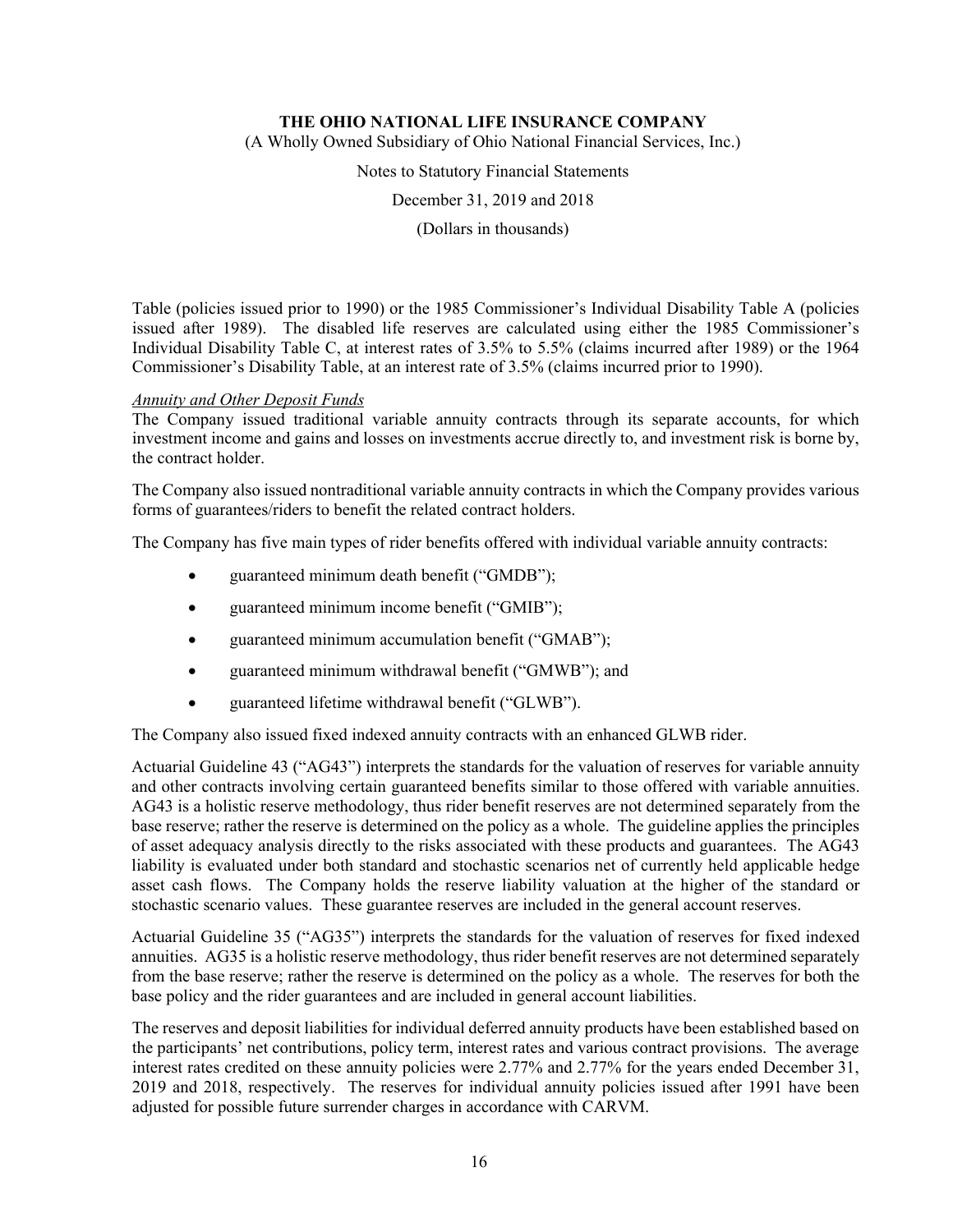(A Wholly Owned Subsidiary of Ohio National Financial Services, Inc.)

Notes to Statutory Financial Statements

December 31, 2019 and 2018

(Dollars in thousands)

Reserves for ordinary (individual) immediate annuities are determined primarily using the 1937 Standard Annuity Table (interest rate of 11.25%), the 1971 Individual Annuity Mortality Table (interest rate of 11.25%), the 1983 Annuity Table (interest rates of 6.25% to 11.00%), the Annuity 2000 Table (interest rates of 4.00% to 7.00%), or the IAR2012 Mortality Table (interest rates of 2.25% to 4.25%). Group immediate annuity reserves are based primarily on the 1971 Group Annuity Mortality Table (interest rates of 11% to 11.25%), the 1983 Group Annuity Mortality Table (interest rates of 6.25% to 9.25%) or the 1994 Group Annuity Mortality Table (interest rates of 3.00% to 7.00%).

## *(h) Participating Business/Policyholders' Dividends*

Participating business, which refers to policies that participate in profits through policyholders' dividends, represents 20.5% and 19.8% of the Company's ordinary life insurance in force at December 31, 2019 and 2018, respectively. The liability for policyholder dividends includes the estimated amount of annual dividends earned by policyholders and is recorded in other policyholders' funds in the statutory statements of admitted assets, liabilities and capital and surplus. The policyholder dividends incurred are recorded in dividends to policyholders in the statutory statements of income.

Policyholder dividends are approved annually by the Company's board of directors based upon the amount of distributable surplus. The aggregate amount of policyholder dividends is related to actual interest, mortality, morbidity, and expense experience for the year, as well as management's judgment as to the appropriate level of statutory surplus to be retained by the Company.

### *(i) Asset Valuation Reserve/Interest Maintenance Reserve*

In compliance with statutory requirements, the Company maintains an asset valuation reserve ("AVR") and an IMR as prescribed by the NAIC.

The AVR is a formula reserve, which addresses specific asset risk areas and consists of the default component and the equity component. The default component provides for future credit related losses on bonds including corporate debt securities, preferred stocks, derivative instruments, net of reinsurance, and mortgages. The equity component covers all types of equity investments. The two components are designed to address the default and equity risks of the Company's assets by calculating maximum reserve targets and controlling the flow of the reserve from and into surplus. The change in AVR is charged or credited directly to unassigned surplus.

The IMR minimizes the statutory statements of income impact of interest rates related realized capital gains and losses. Realized capital gains and losses for all types of bonds that result from changes in the overall level of interest rates are removed from the net realized capital gains (losses) amount and credited or charged to the liability for IMR. This liability is amortized into income over the remaining life of each bond based on a seriatim method.

Credit related other-than-temporary impairment losses are recorded through the AVR; interest related other-than-temporary impairment losses are recorded through the IMR.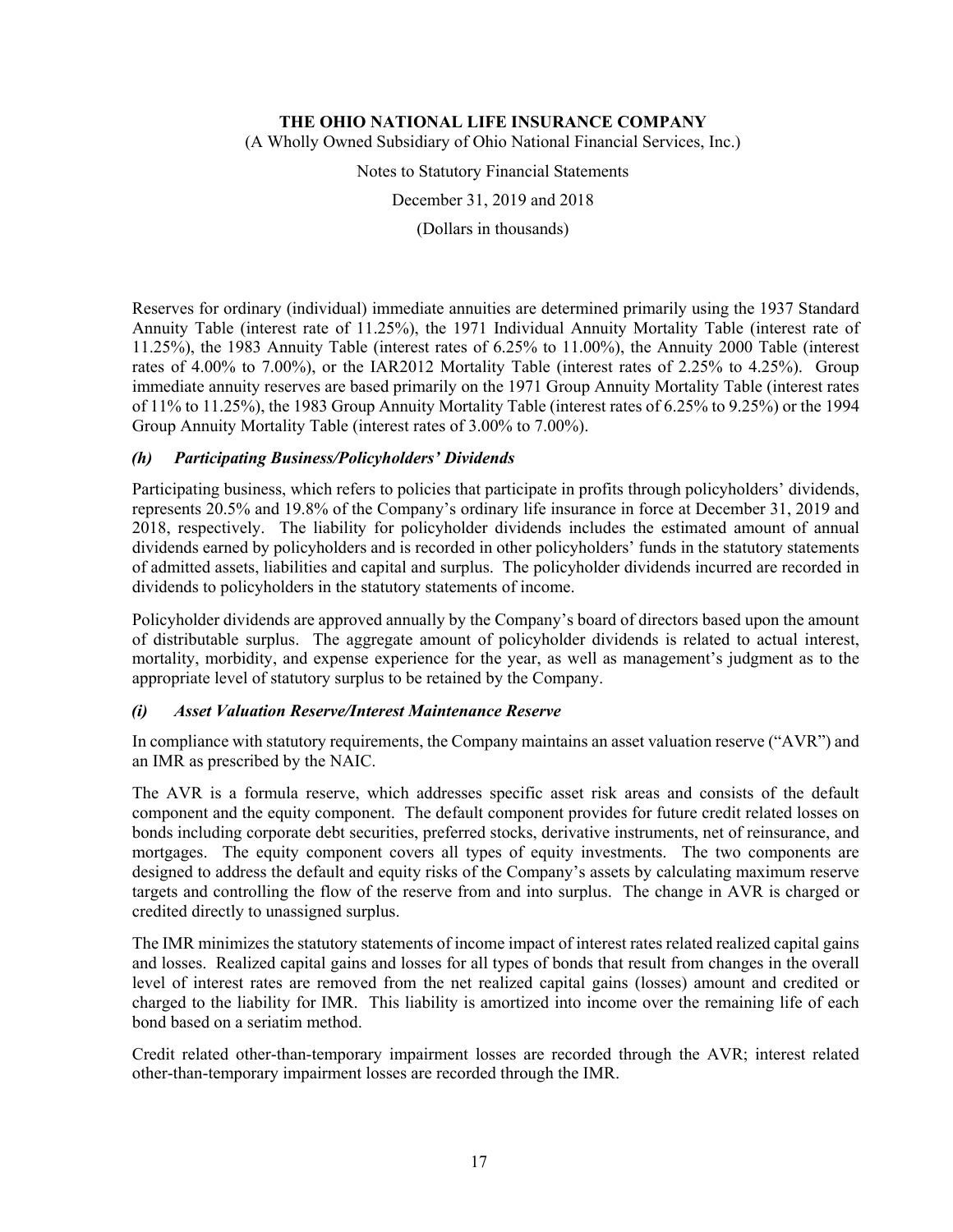(A Wholly Owned Subsidiary of Ohio National Financial Services, Inc.)

Notes to Statutory Financial Statements

December 31, 2019 and 2018

(Dollars in thousands)

### *(j) Reinsurance*

Reinsurance is an agreement by which a reporting entity transfers all or part of its risk under a contract to another reporting entity. For each of its reinsurance agreements, the Company determines whether the agreement provides indemnification against loss or liability relating to insurance risk in accordance with applicable accounting standards. The Company reviews all contractual features, including those that may limit the amount of insurance risk to which the reinsurer is subject or features that delay the timely reimbursement of claims.

Accounting for reinsurance requires the use of significant management estimates and assumptions, particularly related to the future performance of the underlying business and the potential impact of counterparty credit risk. The Company periodically reviews actual and anticipated experience compared to the assumptions used to establish assets and liabilities relating to ceded and assumed reinsurance and evaluates the strength of counterparties to its reinsurance agreements. Reinsurance does not discharge the Company from its primary liability to policyholders and to the extent that a reinsurer should be unable to meet its obligations, the Company would be liable to policyholders.

Premium income, reserves for future policy benefits, and liabilities for contract claims are stated net of reinsurance. Premiums, benefits and reserves related to reinsured business are accounted for on a basis consistent with those used in accounting for the original policies issued and the terms of the reinsurance contracts. The Company records a receivable for reinsured benefits paid and reduces policyholders' reserves for the portion of insurance liabilities that are reinsured. Commissions and expense allowances on reinsurance ceded are recorded as revenue.

### *(k) Federal Home Loan Bank ("FHLB") Agreements*

The Company is a member of the FHLB of Cincinnati. Through its membership, and by purchasing FHLB stock, the Company can enter into deposit contracts. The Company had outstanding deposit contracts of \$350,000 as of December 31, 2019 and December 31, 2018 which are included in annuity and other deposit funds on the statutory statements of admitted assets, liabilities, and capital and surplus. The Company uses the deposits for the purpose of additional spread income.

FHLB capital stock purchased at December 31 is indicated in the table below and is only in the general account. FHLB capital stock is included in common stocks at fair value on the statutory statements of admitted assets, liabilities and capital and surplus.

|                                           | 2019    | 2018    |
|-------------------------------------------|---------|---------|
| Membership stock - Class B                | 30,000  | 25,000  |
| Activity stock                            | 11,552  | 11,552  |
| Total                                     | 41,552  | 36,552  |
| Actual or estimated borrowing capacity as |         |         |
| determined by the insurer                 | 577,615 | 577,615 |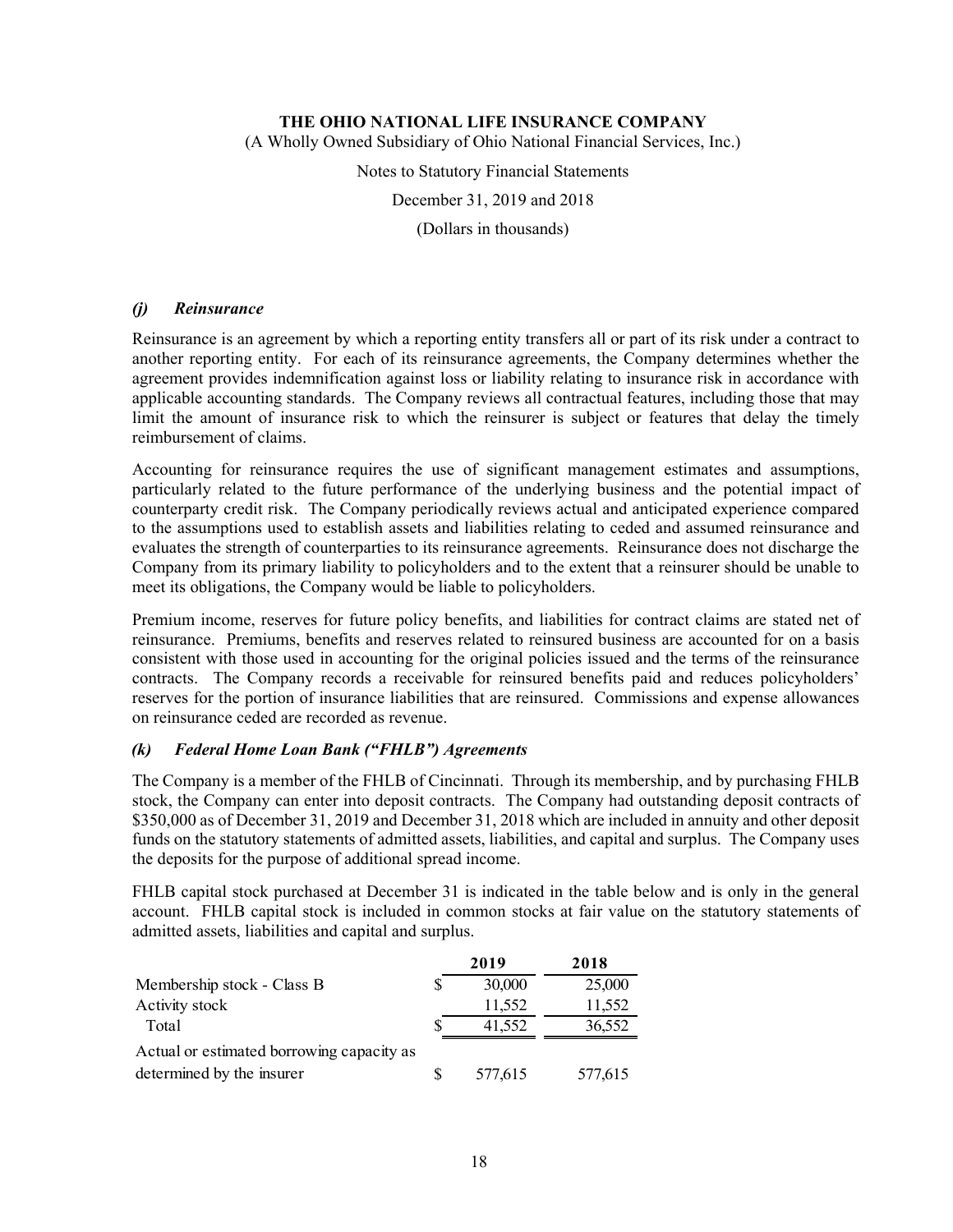(A Wholly Owned Subsidiary of Ohio National Financial Services, Inc.)

Notes to Statutory Financial Statements

December 31, 2019 and 2018

(Dollars in thousands)

Membership stock eligible and not eligible for redemption at December 31, 2019 is as follows:

|                     |                        | Not eligible        |                       | 6 months          | 1 to less        |                  |
|---------------------|------------------------|---------------------|-----------------------|-------------------|------------------|------------------|
| Membership<br>stock | Current<br>ve ar total | for<br>re de mption | Less than<br>6 months | to less<br>than 1 | than 3<br>ve ars | 3 to 5<br>ve ars |
| Class B             | 30,000                 | 30,000              |                       |                   |                  |                  |

Total collateral pledged to FHLB as of December 31 is indicated in the table below and is only in the general account.

|                           |   | 2019    | 2018    |
|---------------------------|---|---------|---------|
| Total collateral pledged: |   |         |         |
| Fair value                | S | 394,748 | 399,899 |
| Carrying value            |   | 380,273 | 401,075 |
| Total borrowing           |   | 350,000 | 350,000 |

The maximum amount pledged as of December 31 is as follows:

|                         |   | 2019    | 2018    |
|-------------------------|---|---------|---------|
| Maximum amount pledged: |   |         |         |
| Fair value              | S | 400,134 | 404,638 |
| Carrying value          |   | 400,032 | 408,075 |
| Total borrowing         |   | 350,000 | 350,000 |

Borrowing from FHLB as of December 31 is indicated in the table below and is only in the general account.

|                       |                | <b>Funding</b> |
|-----------------------|----------------|----------------|
|                       |                | agreements     |
|                       | <b>General</b> | reserves       |
| 2019                  | account        | es tablis he d |
| Funding agreements \$ | 350,000        | 350,000        |
| 2018                  |                |                |
| Funding agreements \$ | 350,000        | 350,000        |

The maximum amount available during the reporting period ended December 31, 2019 is indicated in the table below and is only applicable to the general account.

|                    | 2019    |
|--------------------|---------|
| Funding agreements | 350,000 |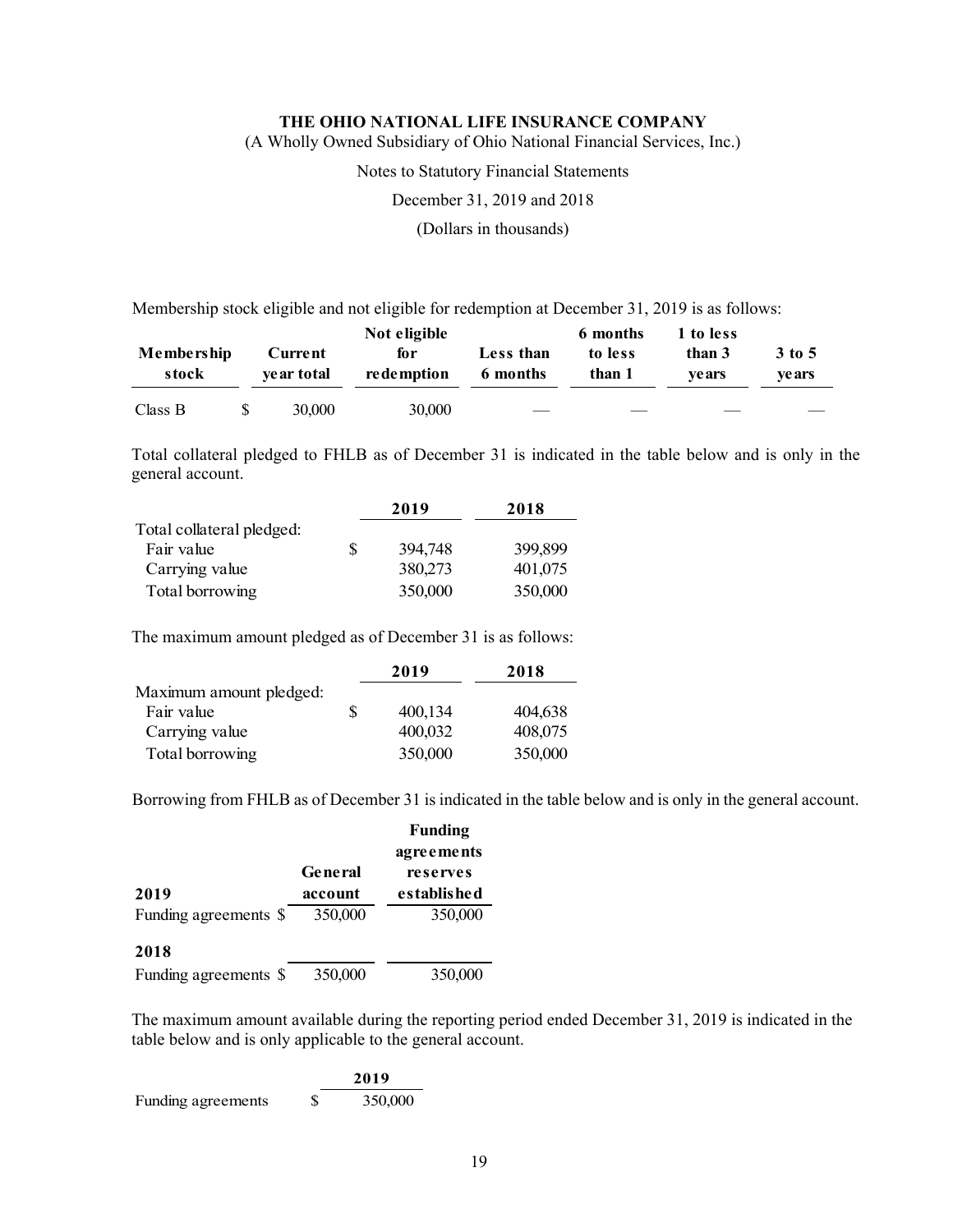(A Wholly Owned Subsidiary of Ohio National Financial Services, Inc.)

Notes to Statutory Financial Statements

December 31, 2019 and 2018

(Dollars in thousands)

The Company has no prepayment obligations under debt, funding agreements or other agreements.

### *(l) Income Taxes*

Total federal income taxes are based upon the Company's best estimate of its current and deferred tax liabilities. Current tax expense is reported on the statutory statements of income as provision for federal income tax expenses if resulting from operations, and within net realized capital gains (losses) if resulting from capital transactions. Changes in the balance of deferred taxes, which provided for book versus tax temporary differences, are subject to limitations and are reported on various lines within surplus. Limitations of deferred income taxes are recorded on the change in nonadmitted assets line, whereas, deferred taxes associated with net unrealized capital gains (losses) are shown within that caption on a net basis. Accordingly, the reporting of temporary differences, such as reserves and policy acquisition costs, and permanent differences, such as dividend received deduction and tax credits, results in effective tax rates that differ from the federal statutory tax rate.

The Company is included as part of the life/non-life consolidated federal income tax return of its ultimate parent, ONMH. The method of allocation of tax among the consolidated affiliates is subject to a written agreement and is based on the affiliates' separate company taxable income. Net operating losses and realized losses are settled when utilized. Intercompany settlements are made at least quarterly.

On December 22, 2017, President Donald Trump signed into law the tax legislation commonly known as the Tax Cuts and Jobs Act. See Note 4 for a description of the new tax law.

### *(m) Litigation Contingencies*

The Company is a party in various legal actions arising in the normal course of business. Given the inherent unpredictability of these matters, it is difficult to estimate the impact on the Company's financial position. Liabilities are established when it is probable that a loss has been incurred and the amount of loss can be reasonably estimated. Legal costs are recognized as incurred and for the estimated amount to be incurred. On a quarterly and annual basis, the Company reviews relevant information with respect to liabilities for litigation, regulatory investigations and litigation-related contingencies to be reflected in the Company's statutory financial statements.

### *(n) Employee Benefit Plans*

The Company sponsors and/or administers various plans that provide defined benefit pension and other postretirement benefits covering eligible employees and sales representatives. Measurement dates used for all of the defined benefit pension and other postretirement benefit plans correspond with the year end of the Company. The Company recognizes the funded status of the projected benefit obligation ("PBO") less plan assets for pension benefits and the accumulated benefit obligation ("ABO") for other postretirement benefits for each of its plans.

The obligations and expenses associated with these plans require the use of assumptions such as discount rate, expected long-term return on plan assets, rate of compensation increases, healthcare cost trend rates, as well as participant demographics such as rate and age of retirements, withdrawal rates and mortality. Management determines these assumptions based upon a variety of factors such as historical performance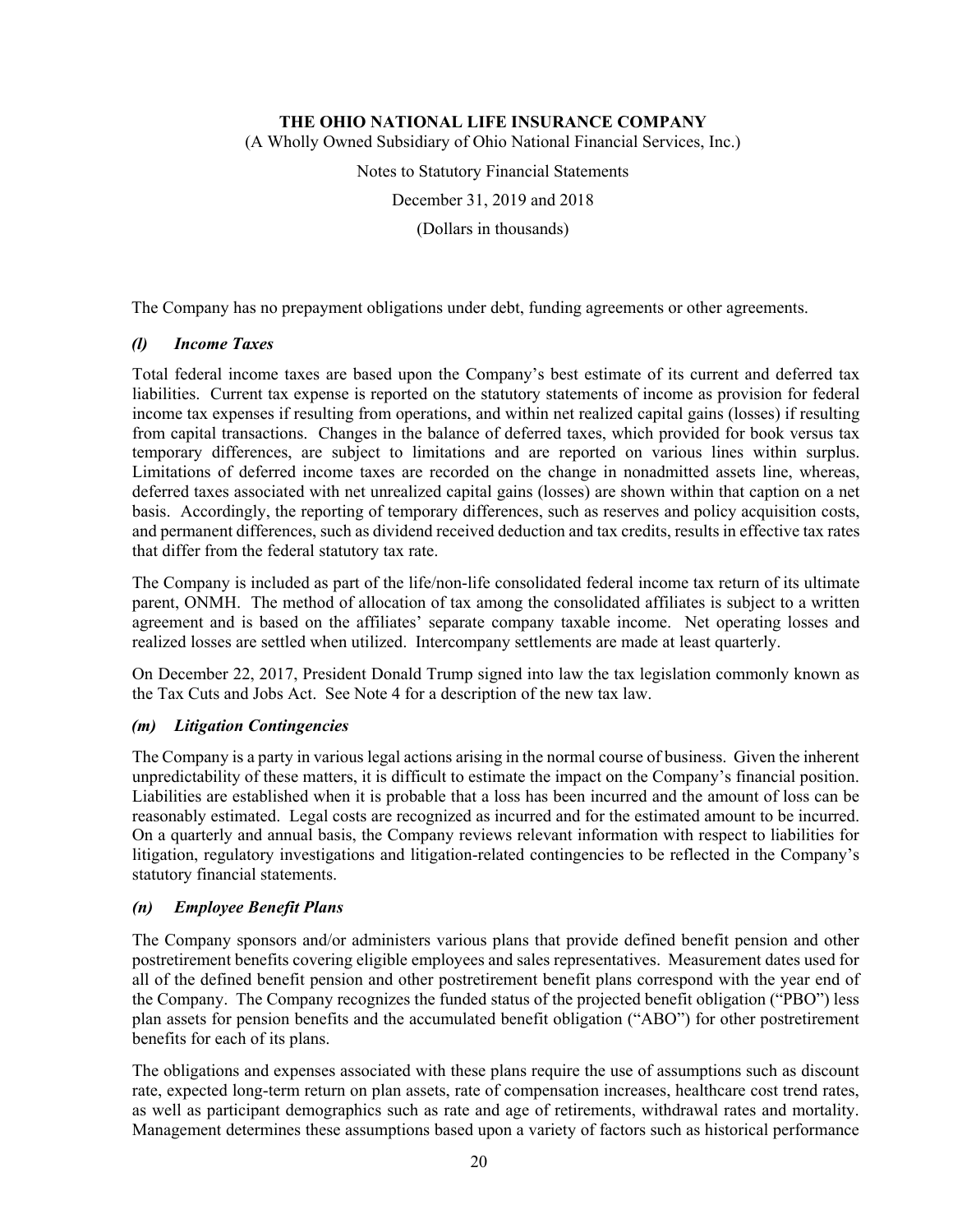(A Wholly Owned Subsidiary of Ohio National Financial Services, Inc.)

Notes to Statutory Financial Statements

December 31, 2019 and 2018

(Dollars in thousands)

of the plan and its assets, currently available market and industry data and mortality tables, and expected benefit payout streams. The assumptions used may differ materially from actual results due to, among other factors, changing market and economic conditions and changes in participant demographics. These differences may have an effect on the Company's statutory financial statements.

The Company sponsors a defined contribution plan for substantially all employees. The Company also sponsors a qualified contributory defined contribution profit-sharing plan for substantially all employees. Discretionary Company contributions are based on the net earnings of the Company. Accordingly, the Company recognizes compensation cost for current contributions.

### *(o) Equity and Undistributed Income of Subsidiaries*

Dividends received by the Company from its affiliates are recognized in investment income provided that the dividend is not in excess of undistributed accumulated earnings.

## *(p) New Accounting Standards*

In November 2018, the NAIC adopted revisions to SSAP No. 51R, *Life Contracts*, SSAP No. 52, *Deposit-Type Contracts*, and SSAP No. 61R, *Life, Deposit-Type and Accident and Health Reinsurance*, which were effective on December 31, 2019 and applied on a prospective basis. The revisions added product level granularity to the existing disclosures for annuity actuarial reserves and deposit-type liabilities by withdrawal characteristics, and added similar disclosures to life products. These revisions did not have an impact on the Company's financial statements; however, revised or new disclosures were included in Note 11.

In November of 2018, the NAIC issued SSAP No. 108, *Derivatives Hedging Variable Annuity Guarantees*, effective January 1, 2020. This guidance establishes statutory accounting principles to address certain, limited derivative transactions hedging variable annuity guarantees subject to fluctuations as a result of interest rate sensitivity. Eligibility for the special accounting provision within this standard is strictly limited to variable annuity contracts and other contracts involving certain guaranteed benefits similar to those offered with variable annuities that are reserved for in accordance with Valuation Manual 21: Requirements for Principal-Based Reserves for Variable Annuities. The Company has not yet evaluated the impact of this standard on its financial statements.

In November of 2017, the NAIC adopted modifications to SSAP No. 86 *Derivatives*. This guidance captures information on financing premium in derivative contracts in aggregate and requires disclosures in a narrative format. The adoption of this new guidance was immaterial.

In August of 2017, the NAIC adopted modifications to SSAP No. 26 *Bonds*. This guidance clarifies that recognized losses from other-than-temporary impairments shall be recorded entirely to the asset valuation reserve or the interest maintenance reserve in accordance with the Annual Statement instructions. The adoption of this guidance did not impact the Company's financial statements.

In June of 2017, the NAIC adopted modifications to SSAP No. 37 *Mortgage Loans*. This guidance clarifies the definition of a mortgage loan to include both "participant" and a "co-lender" within the definition of a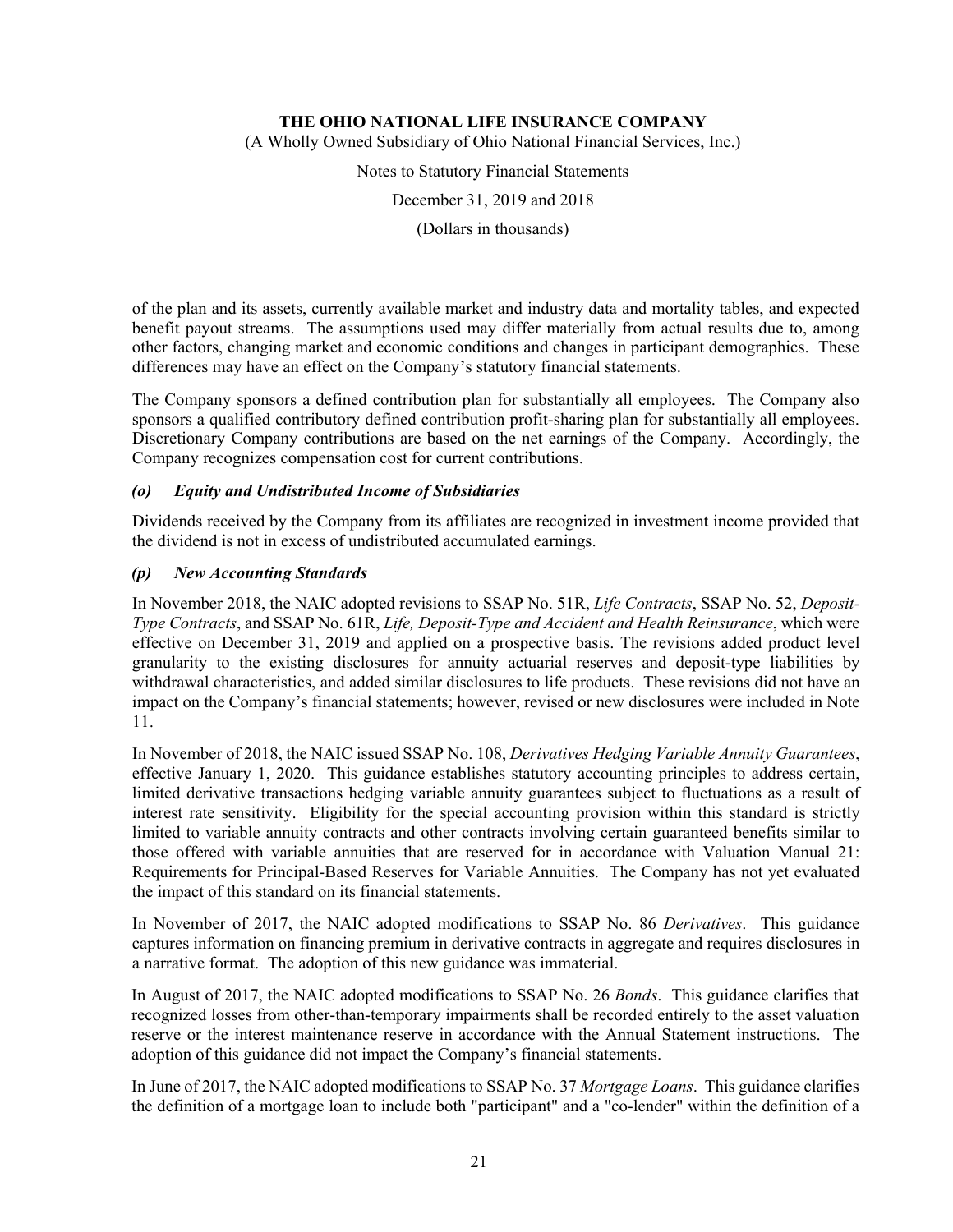(A Wholly Owned Subsidiary of Ohio National Financial Services, Inc.)

Notes to Statutory Financial Statements

December 31, 2019 and 2018

(Dollars in thousands)

mortgage loan. The adoption of this guidance did not have a material impact on the Company's financial statements.

The Company plans to adopt prospective principles based reserving for life contracts in 2020 and all applicable SSAP and Actuarial Guideline additions and updates, including the retrospective update to Valuation Manual 21: Requirements for Principal-Based Reserves for Variable Annuities.

### *(q) Subsequent Events*

The Company has evaluated subsequent events through May 7, 2020, the date the statutory financial statements were available to be issued.

Subsequent to December 31, 2019, on March 27, 2020, H.R. 748, the Coronavirus Aid, Relief, and Economic Security Act, "the CARES ACT", was signed into legislation which includes tax provisions relevant to businesses that during 2020 could impact taxes related to 2018 and 2019. Some of the significant changes are reducing the interest expense disallowance for 2019 and 2020, allowing the five year carryback of net operating losses for 2018-2020, suspension of the 80% limitation of taxable income for net operating loss carryforwards for 2018-2020, and the acceleration of depreciation expense from 2018 and forward on qualified improvement property. The Company is required to recognize the effect on the financial statements in the period the law was enacted, which is 2020.

Subsequent to year end, the Company increased its borrowing capacity with the Federal Home Loan Bank of Cincinnati by approximately \$215,000, had new borrowings of \$100,000 and renewed borrowings of \$50,000.

#### **(4) Risks**

The Company participates in an industry where there are risk factors that could have material adverse effects on the business and operating results. The following is a description of the various risk factors:

*Legal/Regulatory Risk* is the risk that changes in the legal or regulatory environment in which the Company operates could result in increased competition, reduced demand for the Company's products, or additional unanticipated expenses in the pricing of its products.

On December 22, 2017, President Donald Trump signed into law the tax legislation commonly known as the Tax Cuts and Jobs Act (the "Act"). Under SSAP 101, *Income Taxes*, the effects of new legislation are recognized upon enactment, which, for federal legislation, is the date the President signs a bill into law.

The Act reduces the corporate income tax rate to 21 percent (previously 35 percent), effective January 1, 2018, for all corporations. The effects of the new legislation are recognized by adjusting the Company's deferred tax assets and/or deferred tax liabilities as of December 31, 2017. The effects of changes in tax laws or rates on deferred tax assets or deferred tax liabilities are allocated to capital and surplus and are reflected in the tax rate reconciliation in Note 15.

State insurance regulators and the NAIC regularly re-examine existing laws and regulations applicable to insurance companies and their products. Changes in these laws and regulations may be designed to protect or benefit policyholders and thus affect the Company's operating results.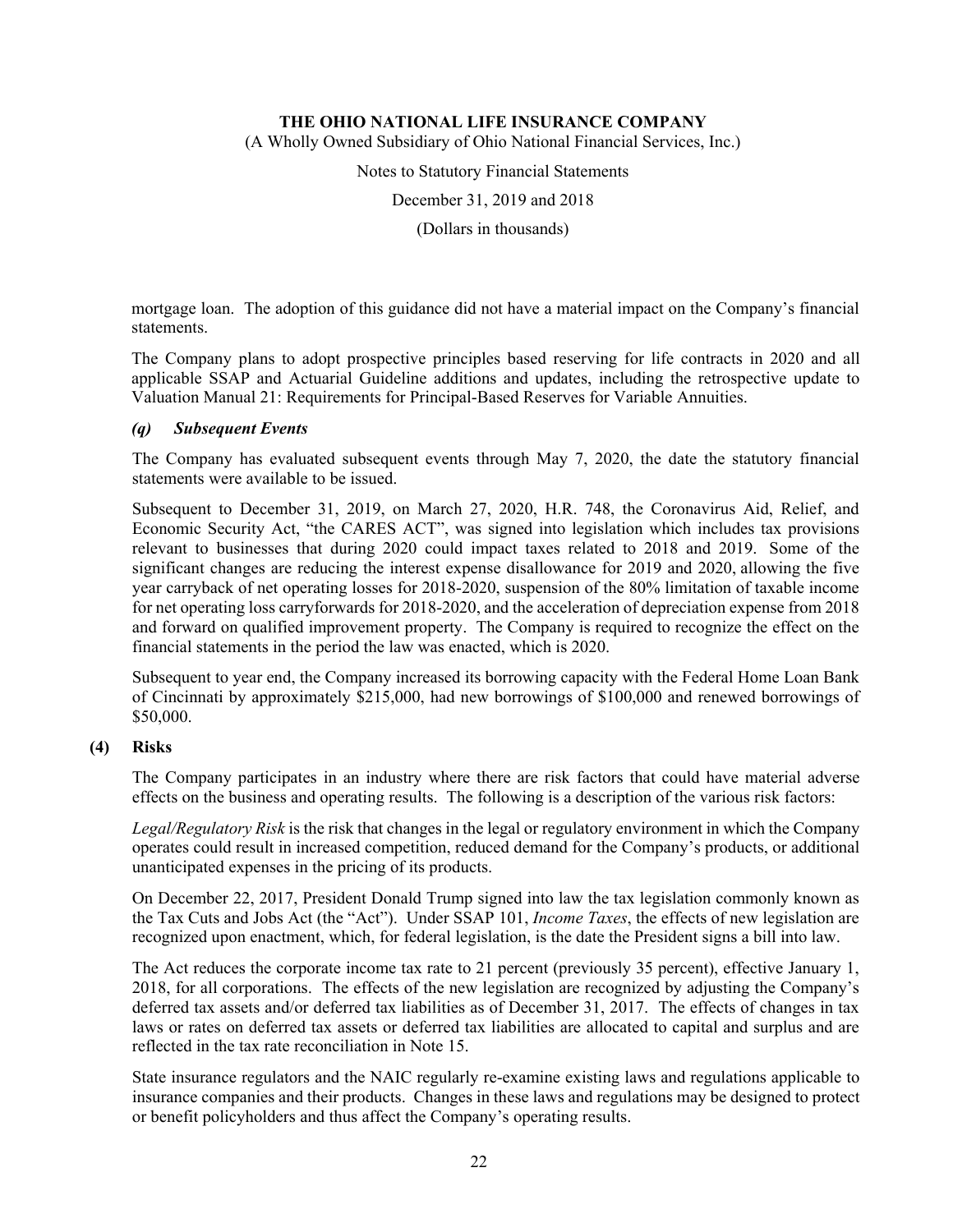(A Wholly Owned Subsidiary of Ohio National Financial Services, Inc.)

Notes to Statutory Financial Statements

December 31, 2019 and 2018

(Dollars in thousands)

Changes in the tax treatment for corporate owned life insurance ("COLI") and bank owned life insurance ("BOLI") could impact the Company's ability to sell those products in the future or existing policies may be surrendered or allowed to lapse.

Increased assessments from guaranty associations may occur if there is an increase of impaired, insolvent or failed insurers in the jurisdictions in which the Company operates.

*Concentration Risk* is the risk that arises from the Company's reliance upon certain key business relationships. Based on policyholder account balances, the Company's largest distributor of individual (fixed and variable) annuity products accounted for approximately 13% of total individual annuity reserves as of December 31, 2019 and 2018. It is possible that a change in the Company's relationship with this distributor could result in the loss of existing business and a large outflow of the Company's general account assets along with the subsequent loss of the investment spread earned on those assets.

*Mortality Risk* is the risk that overall life expectancy assumptions used by the Company in the pricing of its life insurance and annuity products prove to be too aggressive. This situation may occur, for example, as a result of pandemics, terrorism, natural disasters, or acts of war. The Company attempts to reduce this risk through geographical diversification and the purchase of reinsurance.

*Reinsurance Risk* is the risk that the reinsurance companies, where the Company has ceded a portion of its underwriting risk, may default on their obligation. The Company has entered into reinsurance contracts to cede a portion of its life, annuity and health business. The Company attempts to mitigate this risk by monitoring the ratings of reinsurance companies it chooses to cede risk to, requiring collateral to support ceded reserves, and following up on any outstanding balances with reinsurance companies.

*Ratings Risk* is the risk that rating agencies change their outlook or rating of the Company. If such ratings were lowered significantly relative to our competitors, our ability to market products to new customers could be harmed as well as the potential loss of existing customers. The Company monitors its Risk-Based Capital ("RBC") and other ratios for adequacy and maintains regular communications with the rating agencies in its effort to minimize the adverse impact of this risk.

*Cyber Risk* is the potential for information and systems to be vulnerable to adverse events, such as breaches, thefts, compromised integrity, damage, fraud, or business disruption, caused by internal, external or third parties. The loss of confidentiality, integrity or availability for information and systems could disrupt operations, result in the loss of business, materially affect profitability and negatively impact the Company's reputation. The Company utilizes a defense in depth approach to physically, administratively and technically mitigate cyber risk. Multiple layers of security controls provide redundancy in the event a security control fails or a vulnerability is exploited. Despite these efforts, there is still a risk a cyber incident could happen.

*Credit Risk* is the risk that issuers of investment securities, mortgagees on mortgage loans or other parties, including reinsurers and derivative counterparties, default on their contractual obligations or experience adverse changes that would affect the Company. The Company attempts to minimize the adverse impact of this risk by monitoring the portfolio diversification, the Company's exposure to impairment, collectability of the loans, and the credit quality of reinsurers and derivative counterparties, as well as, in many cases, requiring collateral, lines of credit or assets in trust to manage credit exposure.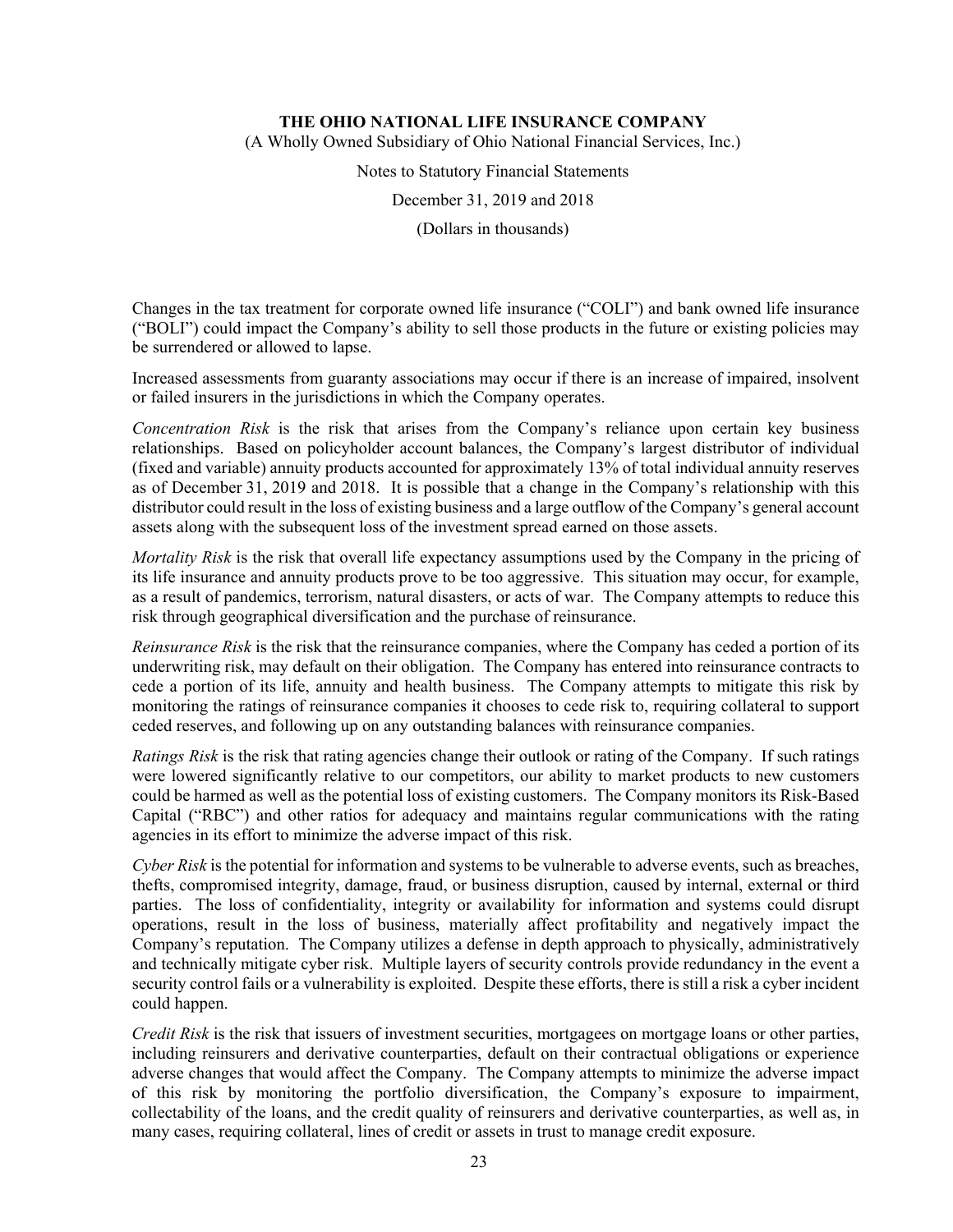(A Wholly Owned Subsidiary of Ohio National Financial Services, Inc.)

Notes to Statutory Financial Statements

December 31, 2019 and 2018

(Dollars in thousands)

*Interest Rate Risk* is the risk that interest rates will change and impact the valuation of the bond investments. A change in rates may cause certain interest-sensitive products to become uncompetitive or may cause disintermediation. To the extent that liabilities come due more quickly than assets mature, an insurer would have to borrow funds or sell assets prior to maturity and potentially recognize a gain or loss.

*Equity Market Risk* is the risk of loss due to declines in the equity markets in which the Company participates. A decline in the stock market will affect the value of equity securities and the contract value of the Company's individual variable annuity contracts which offer guaranteed benefit riders as well as fixed indexed annuity contracts. Losses in the equity market could result in declines in separate account assets and assets under management thus affecting investment management fees revenue.

The Company attempts to minimize the adverse impact of equity market risk by monitoring the diversification of the Company's investment portfolio and through reinsurance arrangements with thirdparties. The Company uses equity index put options, equity index call options, equity swaps and interest rate swaptions to minimize exposure to the market risk associated with guarantees on certain underlying policyholder liabilities.

*Liquidity Risk* is the risk that the Company may not have the ability to sell certain investments to meet obligations of the Company.

If the tax treatment of existing BOLI policies is changed, there is the potential that a portion of the issued policies may be surrendered or allowed to lapse in a short period of time creating a liquidity strain. The Company has applied risk mitigation through diversifying BOLI sales to community banks and credit unions. Credit unions are tax exempt entities, thus eliminating the surrender risk due to any pending tax law changes. In addition, the Company manages the BOLI growth to not exceed a specified percentage of general account assets to minimize the risk of liquidity strain.

*Investment Risk* – see Note 6 for additional risks specific to the investment portfolio.

#### *Coronavirus (COVID-19)*

The Company is exposed to potential risk associated with the recent outbreak of Coronavirus ("COVID-19"). As this is a currently fluid situation, the impact of a widespread COVID-19 outbreak is difficult to assess and predict, and the Company is closely monitoring the situation through the Hamilton County Public Health office, as well as the Centers for Disease Control ("CDC"). Risks related to the outbreak include disruptions to business operations resulting from quarantines of employees, policyholders, or our distribution in areas affected by the outbreak, disruptions to business operations resulting from travel restrictions, and uncertainty around the duration of the virus' impact.

The Company has business continuity plans in place to attempt to mitigate the risk posed to business operations by disruptive incidents such as these.

Subsequent to December 31, 2019, equity and financial markets have experienced significant volatility and interest rates have continued to decline due to the COVID-19 pandemic. The Company is currently in the process of determining the potential long-term impact of the pandemic to its operations and financial condition.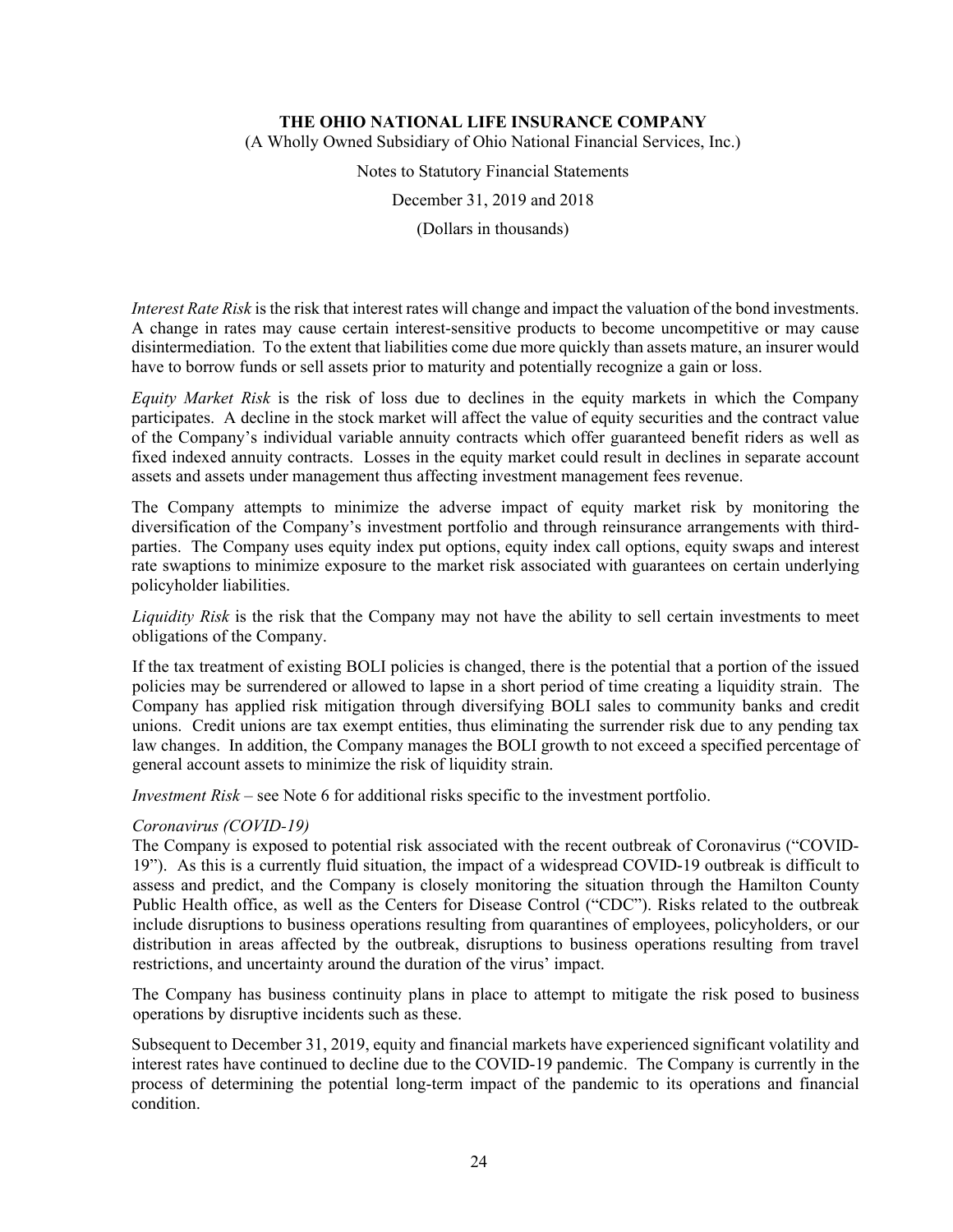(A Wholly Owned Subsidiary of Ohio National Financial Services, Inc.)

Notes to Statutory Financial Statements

December 31, 2019 and 2018

(Dollars in thousands)

#### **(5) Fair Value Measurements**

Included in various investment related line items in the statutory financial statements are certain financial instruments carried at fair value. Other financial instruments are periodically measured at fair value, such as when impaired, or for certain bonds and preferred stock when carried at the lower of cost or market.

### *Fair Value Hierarchy*

Fair value is defined as the price that would be received to sell an asset or paid to transfer a liability (exit price) in an orderly transaction between market participants at the measurement date. In determining fair value, the Company uses various methods including market, income and cost approaches. The market approach utilizes prices and other relevant information generated by market transactions involving identical or comparable assets and liabilities. The income approach uses discounted cash flows to determine fair value. When applying either approach, the Company maximizes the use of observable inputs and minimizes the use of unobservable inputs. Observable inputs reflect the assumptions market participants would use in valuing a financial instrument based on market data obtained from sources independent of the Company. Unobservable inputs reflect the Company's estimates about the assumptions market participants would use in valuing financial assets and financial liabilities based on the best information available in circumstances.

The Company is required to categorize its assets and liabilities that are carried at estimated fair value on the statutory statements of admitted assets, liabilities, and capital and surplus into a three level hierarchy based on the priority of the inputs to the valuation technique in accordance with SSAP No. 100, *Fair Value Measurements*. The fair value hierarchy gives the highest priority to quoted prices in active markets for identical assets or liabilities (Level 1) and the lowest priority to unobservable inputs (Level 3). If the inputs used to measure estimated fair value fall within different levels of the hierarchy, the category level is based on the lowest priority level input that is significant to the fair value measurement.

The levels of the fair value hierarchy are as follows:

- Level 1 Fair value is based on unadjusted quoted prices for identical assets and liabilities in an active market at the measurement date. The types of assets and liabilities utilizing Level 1 valuations generally include cash, cash equivalents and short-term investments, separate account assets and exchange traded derivatives.
- Level 2 Fair value is based on significant inputs, other than quoted prices included in Level 1 that are observable in active markets or that are derived principally from or corroborated by observable market data through correlation or other means for identical or similar assets and liabilities. The types of assets and liabilities utilizing Level 2 valuations generally include U.S. government agency securities, municipal bonds, foreign government debt, certain corporate debt, asset-backed, mortgage-backed, and private placement securities, derivatives, common stocks, securities lending reinvested collateral and cash equivalent securities.
- **Level 3** Fair value is based on unobservable inputs for the asset or liability for which there is little or no market activity at the measurement date. Unobservable inputs used in the valuation reflect management's best estimate about the assumptions market participants would use to price the asset or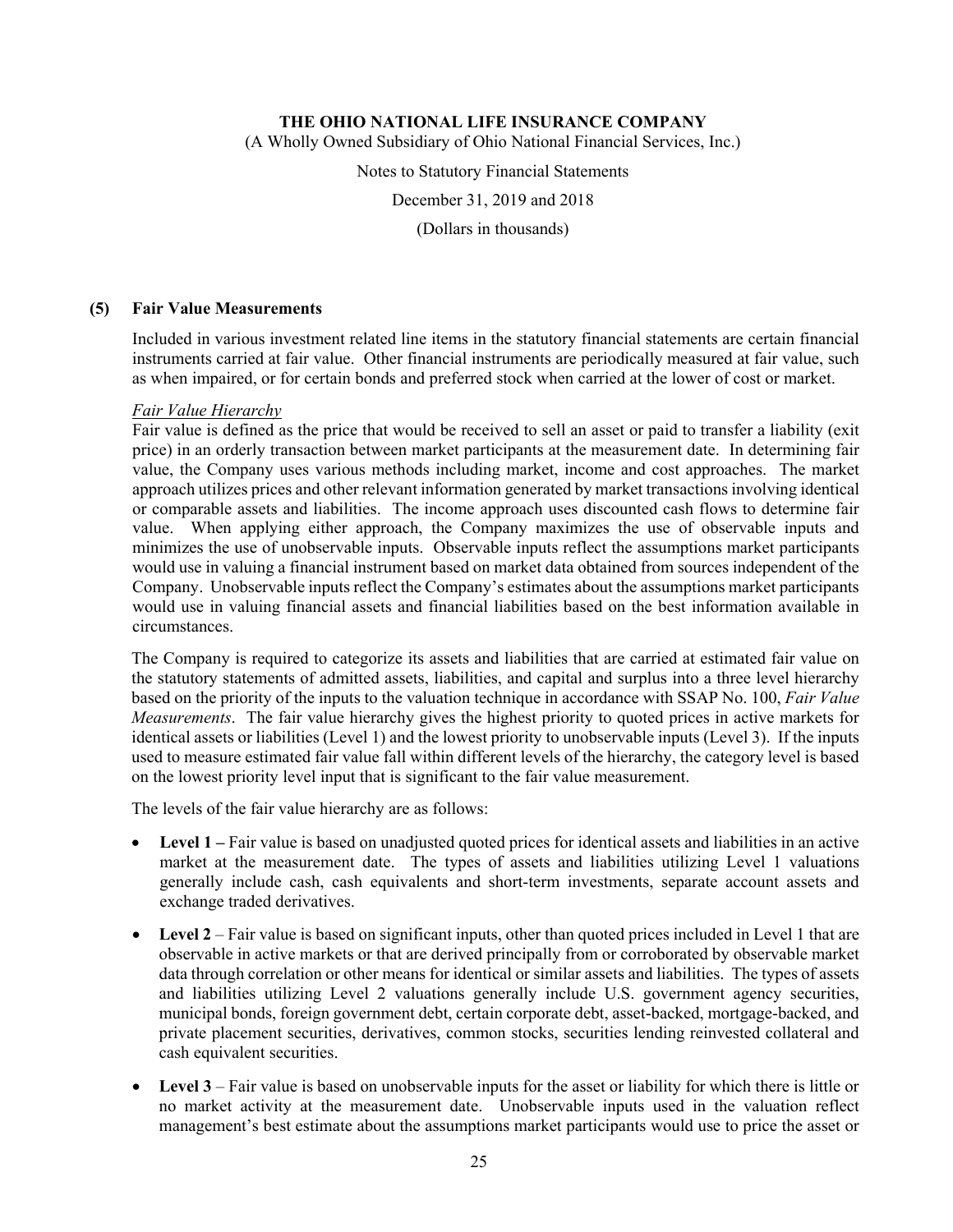(A Wholly Owned Subsidiary of Ohio National Financial Services, Inc.)

Notes to Statutory Financial Statements

December 31, 2019 and 2018

(Dollars in thousands)

liability. The types of assets and liabilities utilizing Level 3 valuations generally include certain corporate debt, asset-backed or mortgage-backed securities, and derivative securities.

The following tables present the Company's hierarchy for its financial assets and liabilities measured at estimated fair value on a recurring basis at December 31:

|                                                   | Level 1          | Level 2 | Level 3 | <b>Total</b> |
|---------------------------------------------------|------------------|---------|---------|--------------|
| 2019                                              |                  |         |         |              |
| Assets:                                           |                  |         |         |              |
| Investments:                                      |                  |         |         |              |
| <b>Bonds</b>                                      | \$               | 278     |         | 278          |
| Common stocks                                     |                  | 41,721  |         | 41,721       |
| Cash, cash equivalents and short-term investments | 359,332          | 38,067  |         | 397,399      |
| Derivatives                                       | 98               | 111,623 |         | 111,721      |
| Securities lending reinvested collateral assets   |                  | 172,498 |         | 172,498      |
| Other assets:                                     |                  |         |         |              |
| Separate account assets                           | 19,255,771       |         |         | 19,255,771   |
| Total assets                                      | 19,615,201<br>\$ | 364,187 |         | 19,979,388   |
| Liabilities:<br>Other liabilities:                |                  |         |         |              |
| Derivatives                                       | \$<br>2,143      | 56,756  |         | 58,899       |
| <b>Total liabilities</b>                          | \$<br>2,143      | 56,756  |         | 58,899       |
|                                                   |                  |         |         |              |
|                                                   |                  |         |         |              |
|                                                   | Level 1          | Level 2 | Level 3 | <b>Total</b> |
| 2018                                              |                  |         |         |              |
| Assets:                                           |                  |         |         |              |
| Investments:                                      |                  |         |         |              |
| <b>Bonds</b>                                      | $\mathbb S$      | 196     |         | 196          |
| Common stocks                                     |                  | 38,406  |         | 38,406       |
| Cash, cash equivalents and short-term investments | 327,430          |         |         | 327,430      |
| Derivatives                                       | 6,906            | 100,158 |         | 107,064      |
| Securities lending reinvested collateral assets   |                  | 230,305 |         | 230,305      |
| Other assets:                                     |                  |         |         |              |
| Separate account assets                           | 18,883,485       |         |         | 18,883,485   |
| Total assets                                      | 19,217,821<br>S  | 369,065 |         | 19,586,886   |
| Liabilities:                                      |                  |         |         |              |
| Other liabilities:                                |                  |         |         |              |
| Derivatives                                       | \$<br>2,866      |         |         | 2,866        |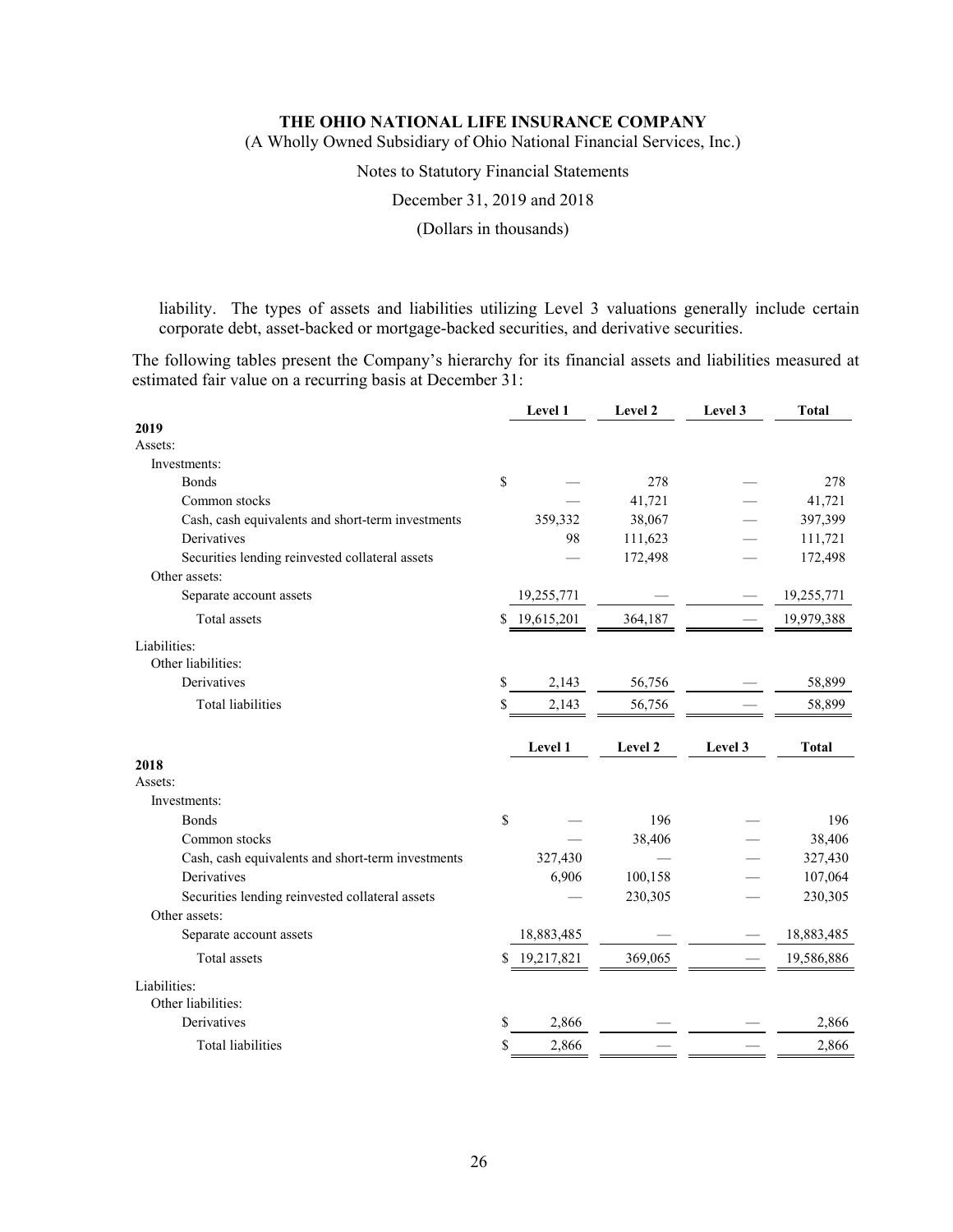(A Wholly Owned Subsidiary of Ohio National Financial Services, Inc.)

### Notes to Statutory Financial Statements

December 31, 2019 and 2018

### (Dollars in thousands)

The carrying amount and the NAIC estimated fair value of all financial instruments were as follows as of December 31. The valuation techniques used to estimate these fair values are described below.

|                                      |    |            | <b>NAIC</b> |                            |           |         |  |  |
|--------------------------------------|----|------------|-------------|----------------------------|-----------|---------|--|--|
|                                      |    | Carrying   | estimated   | Fair value hierarchy level |           |         |  |  |
| 2019                                 |    | amount     | fair value  | Level 1                    | Level 2   | Level 3 |  |  |
| Assets:                              |    |            |             |                            |           |         |  |  |
| Investments:                         |    |            |             |                            |           |         |  |  |
| <b>Bonds</b>                         | \$ | 5,382,681  | 5,654,920   | 10,568                     | 5,590,437 | 53,915  |  |  |
| Preferred stocks                     |    | 5,101      | 5,759       |                            | 5,759     |         |  |  |
| Common stocks, other than            |    |            |             |                            |           |         |  |  |
| investments in affiliates            |    | 41,721     | 41,721      |                            | 41,721    |         |  |  |
| Mortgage loans on real estate        |    | 930,632    | 956,016     |                            |           | 956,016 |  |  |
| Contract loans                       |    | 744,593    | 829,205     |                            |           | 829,205 |  |  |
| Cash, cash equivalents and           |    |            |             |                            |           |         |  |  |
| short-term investments               |    | 397,382    | 397,399     | 265,649                    | 38,067    |         |  |  |
| Derivatives                          |    | 111,721    | 111,721     | 98                         | 111,623   |         |  |  |
| Other invested assets                |    | 251,659    | 257,288     |                            | 85,986    | 171,302 |  |  |
| Securities lending reinvested        |    |            |             |                            |           |         |  |  |
| collateral assets                    |    | 172,498    | 172,503     |                            | 172,503   |         |  |  |
| Other assets:                        |    |            |             |                            |           |         |  |  |
| Separate account assets              |    | 19,255,771 | 19,255,771  | 19,255,771                 |           |         |  |  |
| Liabilities:                         |    |            |             |                            |           |         |  |  |
| Guaranteed investment contracts      | S  | 511,969    | 497,711     |                            | 497,711   |         |  |  |
| Individual deferred annuities        |    | 629,201    | 625,599     |                            | 625,599   |         |  |  |
| Immediate and other annuity deposits |    | 1,398,661  | 1,388,538   | $\qquad \qquad$            | 1,388,538 |         |  |  |
| Other policyholder funds             |    | 142,827    | 142,827     | 142,827                    |           |         |  |  |
| Derivatives                          |    | 58,899     | 58,899      | 2,143                      | 56,756    |         |  |  |
| Separate account liabilities         |    | 19,255,771 | 19,255,771  | 19,255,771                 |           |         |  |  |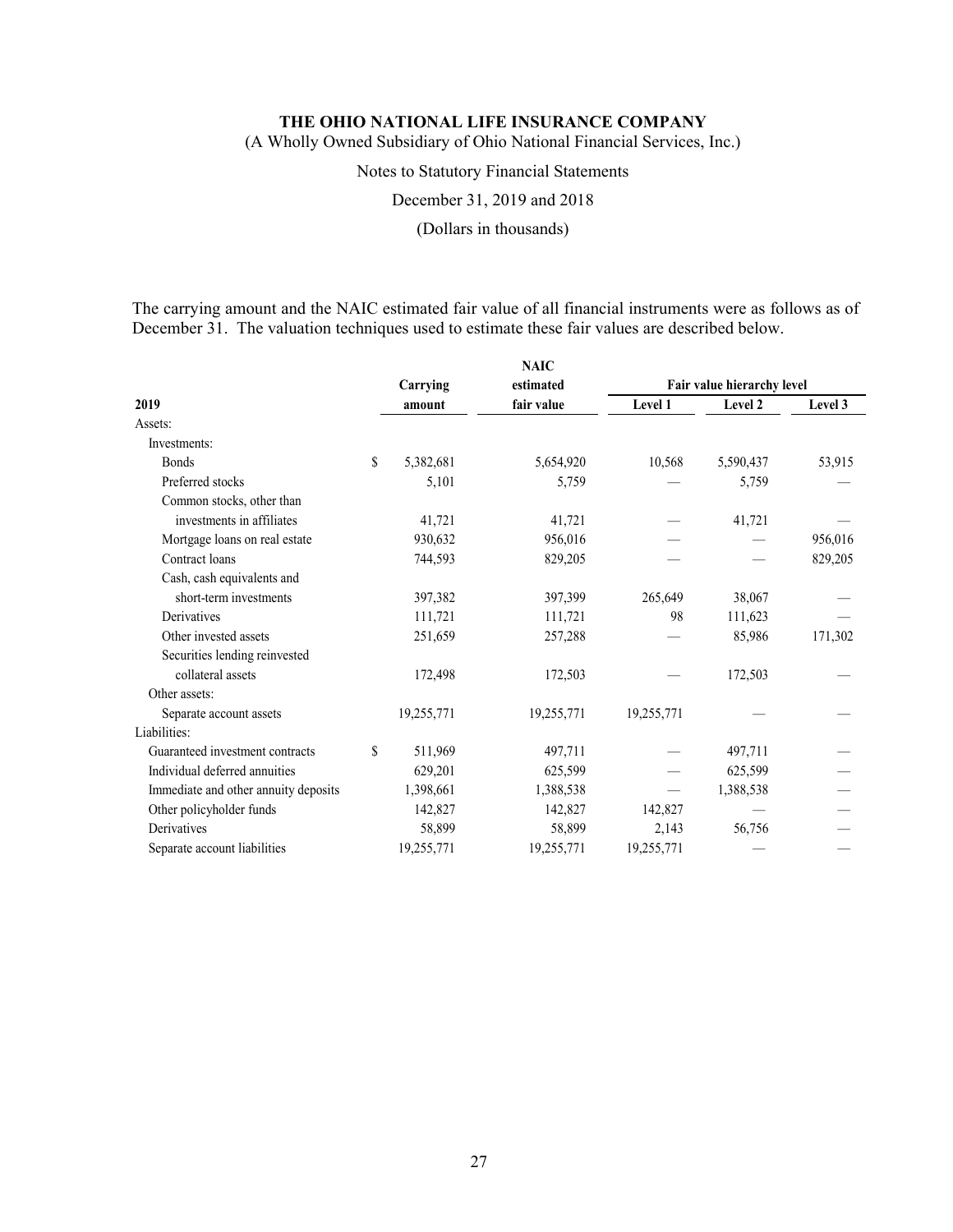(A Wholly Owned Subsidiary of Ohio National Financial Services, Inc.)

#### Notes to Statutory Financial Statements

#### December 31, 2019 and 2018

#### (Dollars in thousands)

|                                      |    |            | <b>NAIC</b> |                            |           |         |  |
|--------------------------------------|----|------------|-------------|----------------------------|-----------|---------|--|
|                                      |    | Carrying   | estimated   | Fair value hierarchy level |           |         |  |
| 2018                                 |    | amount     | fair value  | Level 1                    | Level 2   | Level 3 |  |
| Assets:                              |    |            |             |                            |           |         |  |
| Investments:                         |    |            |             |                            |           |         |  |
| <b>Bonds</b>                         | \$ | 7,018,143  | 7,046,661   | 10,512                     | 6,998,851 | 37,298  |  |
| Preferred stocks                     |    | 18,292     | 17,954      |                            | 17,954    |         |  |
| Common stocks, other than            |    |            |             |                            |           |         |  |
| investments in affiliates            |    | 38,406     | 38,406      |                            | 38,406    |         |  |
| Mortgage loans on real estate        |    | 859,830    | 854,877     |                            |           | 854,877 |  |
| Contract loans                       |    | 638,824    | 677,219     |                            |           | 677,219 |  |
| Cash, cash equivalents and           |    |            |             |                            |           |         |  |
| short-term investments               |    | 327,430    | 327,430     | 327,430                    |           |         |  |
| Derivatives                          |    | 107,064    | 107,064     | 6,906                      | 100,158   |         |  |
| Other invested assets                |    | 76,570     | 90,065      |                            | 90,065    |         |  |
| Securities lending reinvested        |    |            |             |                            |           |         |  |
| collateral assets                    |    | 230,305    | 230,305     |                            | 230,305   |         |  |
| Other assets:                        |    |            |             |                            |           |         |  |
| Separate account assets              |    | 18,883,485 | 18,883,485  | 18,883,485                 |           |         |  |
| Liabilities:                         |    |            |             |                            |           |         |  |
| Guaranteed investment contracts      | \$ | 541,154    | 514,763     |                            | 514,763   |         |  |
| Individual deferred annuities        |    | 1,681,087  | 1,663,862   |                            | 1,663,862 |         |  |
| Immediate and other annuity deposits |    | 1,256,535  | 1,256,678   |                            | 1,256,678 |         |  |
| Other policyholder funds             |    | 146,462    | 146,462     | 146,462                    |           |         |  |
| Derivatives                          |    | 2,866      | 2,866       | 2,866                      |           |         |  |
| Separate account liabilities         |    | 18,883,485 | 18,883,485  | 18,883,485                 |           |         |  |

#### *Determination of Fair Values*

The valuation methodologies used to determine the estimated fair values of assets and liabilities under the exit price notion of SSAP No. 100, *Fair Value Measurements*, reflect market participant objectives and are based on the application of the fair value hierarchy that prioritizes observable market inputs over unobservable inputs. The Company determines the estimated fair values of certain financial assets and financial liabilities based on quoted market prices, where available. The Company also determines estimated fair value based on future cash flows discounted at the appropriate current market rate. Estimated fair values include adjustments for credit-related and liquidity issues of the underlying issuer of the investment.

The Company has policies and guidelines that establish valuation methodologies and consistent application of such methodologies. These policies and guidelines provide controls around the valuation process. These controls include appropriate review and analysis of investment prices against market activity or price variances, review of price source changes, and review of methodology changes.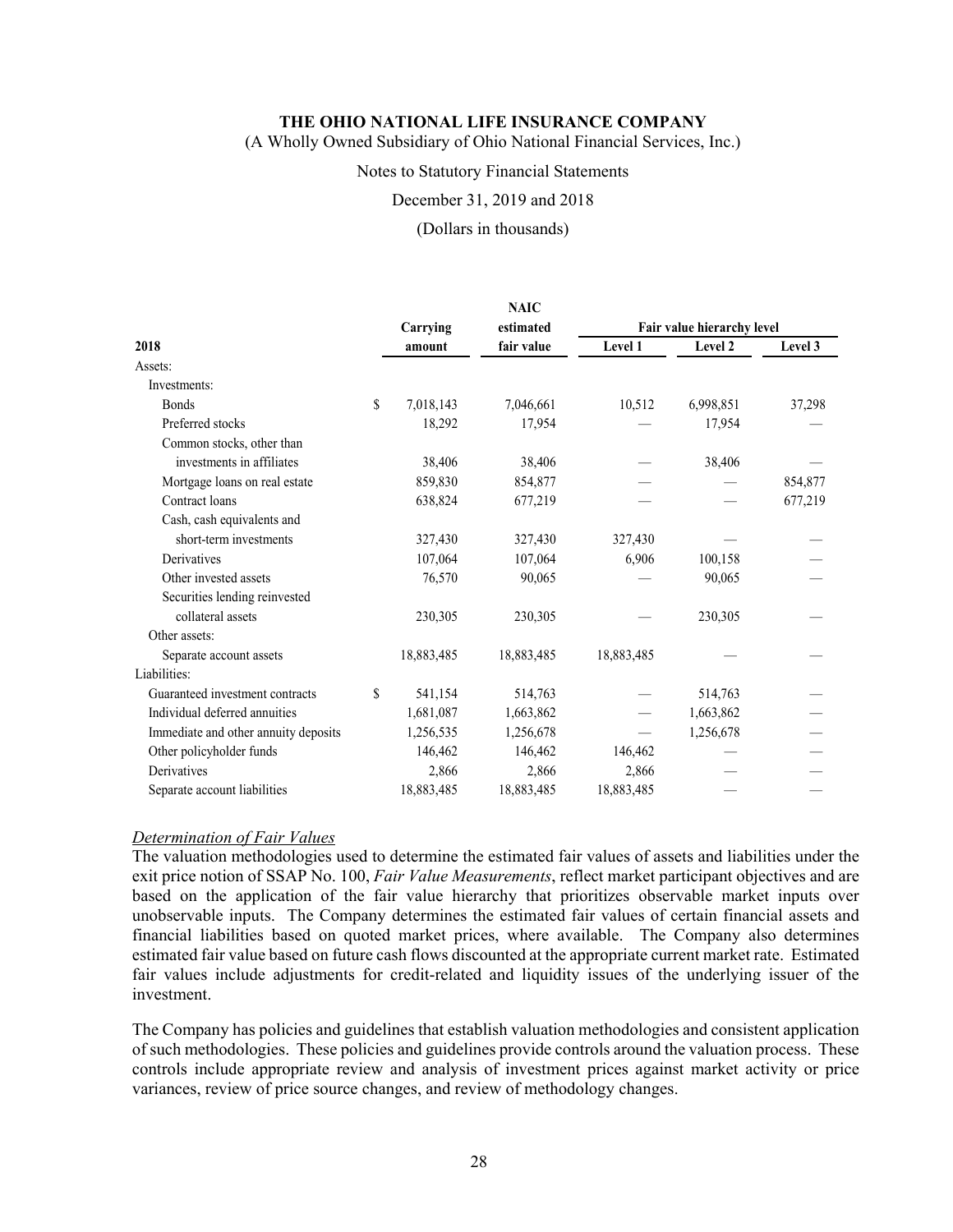(A Wholly Owned Subsidiary of Ohio National Financial Services, Inc.)

Notes to Statutory Financial Statements

December 31, 2019 and 2018

(Dollars in thousands)

The following is a discussion of the methodologies used to determine estimated fair values for the financial instruments and policy reserves listed in the above tables:

*Bonds –* The estimated fair value of bonds is based on market prices published by the SVO, where available. Otherwise, the fair value of bonds is generally obtained from independent pricing services based on market quotations of reported trades for identical or similar securities. The Company classifies these bonds as Level 1 assets.

When there are no recent reported trades, the Company uses third party pricing services that use matrix or model processes to develop a security price using future cash flow expectations and collateral performance discounted at an estimated market rate. For the pricing of asset-backed and mortgage-backed securities, the models include estimates for future principal prepayments based on the characteristics of the underlying structure and prepayment speeds previously experienced at the interest rate levels projected for the underlying collateral. Since these securities have been priced using market observable inputs that are obtained by the independent pricing services, the Company has classified these bonds as Level 2 assets.

Bonds not priced by independent services are generally priced using an internal pricing matrix. The internal pricing matrix is developed by obtaining spreads for corporate securities with varying weighted average lives and bond ratings. The weighted average life and bond rating of a particular bond to be priced using the internal matrix are important inputs into the model and are used to determine a corresponding spread that is added to the appropriate U.S. Treasury yield to create an estimated market yield for that bond. The estimated market yield is then used to estimate the fair value of the particular bond. Since the inputs used for the internal pricing matrix are based on observable market data, the Company has classified these fair values within Level 2.

In some instances, the independent pricing service will price securities using independent broker quotations from market makers and other broker/dealers recognized to be market participants, which utilize inputs that may be difficult to corroborate with observable market data. These bonds are classified as Level 3 assets.

*Preferred stocks* – The estimated fair values of preferred stocks are determined from market prices published by the SVO. The Company has classified these fair values as Level 2 as they are priced using market observable inputs.

*Common stocks –* The Company's primary common stock holding is FHLB stock which is carried at par, which approximates fair value. The FHLB stock is not traded on an active market and is classified as a Level 2 asset.

Common stocks of unaffiliated companies are carried at fair value based on information from the SVO or quoted market prices when fair market values are not available from the SVO. The Company has classified these other common stock fair values as Level 2 as they are priced using market observable inputs.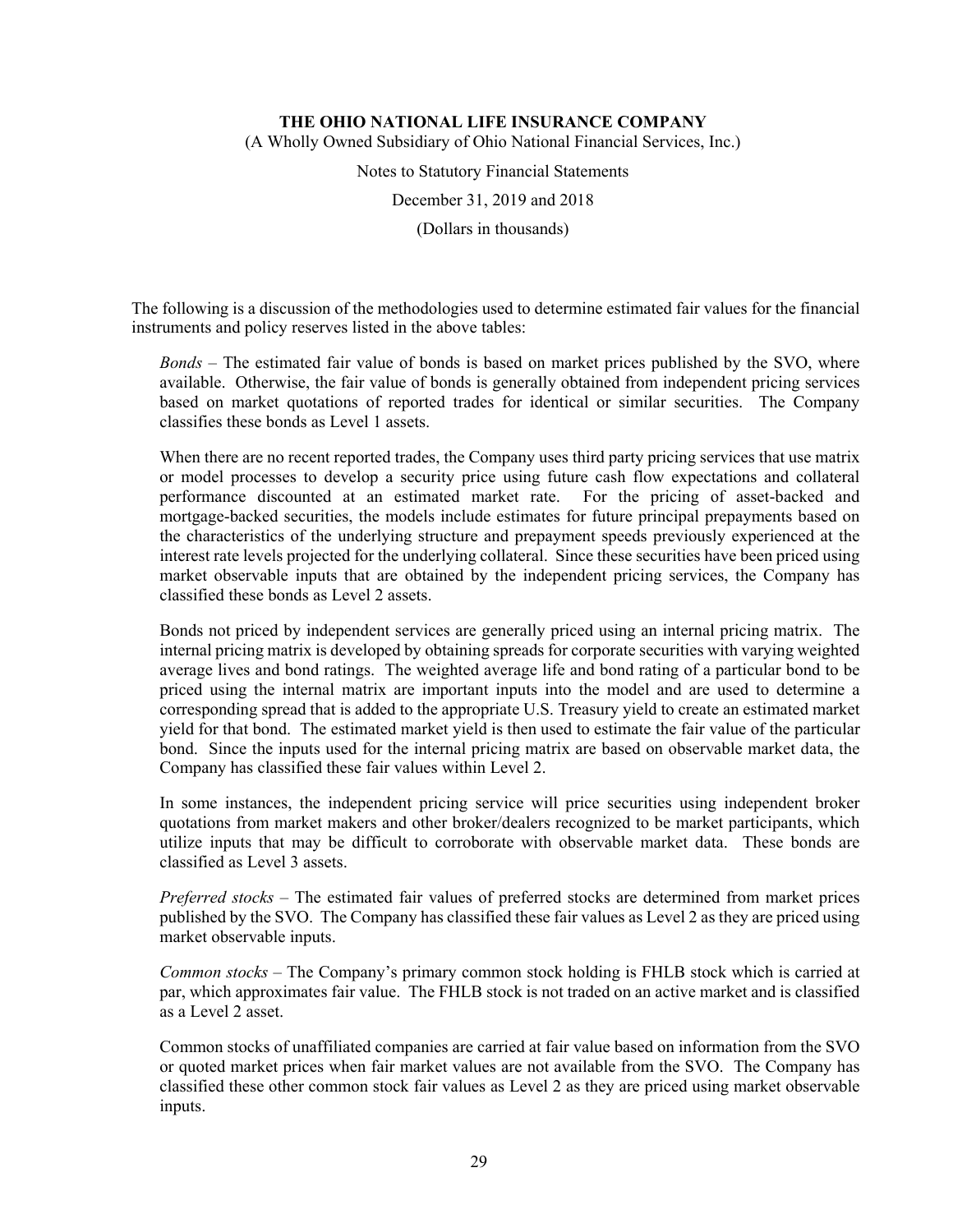(A Wholly Owned Subsidiary of Ohio National Financial Services, Inc.)

Notes to Statutory Financial Statements

December 31, 2019 and 2018

(Dollars in thousands)

*Cash, cash equivalents and short-term investments –* Cash is considered a Level 1 asset as it is the functional currency in the U.S. and is the most liquid form of an asset and not subject to valuation fluctuations. Cash and cash equivalents are comprised of money market funds, bank deposits, and commercial paper.

Short-term investments are considered Level 2 since they are short-term, highly liquid investments that are not traded on an active market but are both a) readily convertible to known amounts of cash, and b) so near their maturity that they present insignificant risk of changes in value because of changes in interest rates. These short-term investments are recorded at carrying value, which approximates fair value since they are so close to maturity.

*Derivatives –* The Company enters into long-term investments comprised of equity futures, currency futures, equity index put options, equity index call options, equity swaps and interest rate swaptions to economically hedge liabilities embedded in certain variable annuity and fixed indexed annuity products. The equity futures and currency futures are exchange traded derivatives and the fair value is based on an active market quotation. The Company has classified the fair values of the exchange traded derivatives as Level 1. The equity index put options, equity index call options, equity swaps and interest rate swaptions are valued using pricing models with inputs that are observable in the market or can be derived principally from or corroborated by observable market data. These derivative assets are classified as Level 2 assets.

*Securities lending reinvested collateral assets –* Securities lending reinvested collateral is considered Level 2 for the purposes of our fair value classification since they are short-term money market funds that are only available to securities lending customers and are not traded on an active market.

*Separate account assets* – Separate account assets are recorded at estimated fair value based primarily on market quotations of the underlying securities and reported as a summarized total on the statutory statement of admitted assets, liabilities, and capital and surplus. The underlying securities are mutual funds that are valued using the reported net asset value which is published daily. The Company has classified separate account assets as Level 1 assets*.*

*Mortgage loans on real estate* – The fair value of mortgage loans on real estate is estimated using discounted cash flow analyses, using interest rates currently being offered for similar loans to borrowers with similar credit ratings. Loans with similar characteristics are aggregated for purposes of the calculations. The Company has classified the fair value of mortgage loans using the discounted cash flow analysis as Level 3 since certain significant inputs such as credit rating are internal.

*Contract loans* – The fair value of policy loans is estimated using discounted cash flow calculations. The Company has classified these fair values as Level 3 since the expected life of the loan is based on internal assumptions.

*Other invested assets* – The Company's other invested assets include an affiliated surplus note. The fair value of the affiliated surplus note is determined by discounting the scheduled cash flows of the notes using a market rate applicable to the yield, credit quality and maturity of similar debt instruments.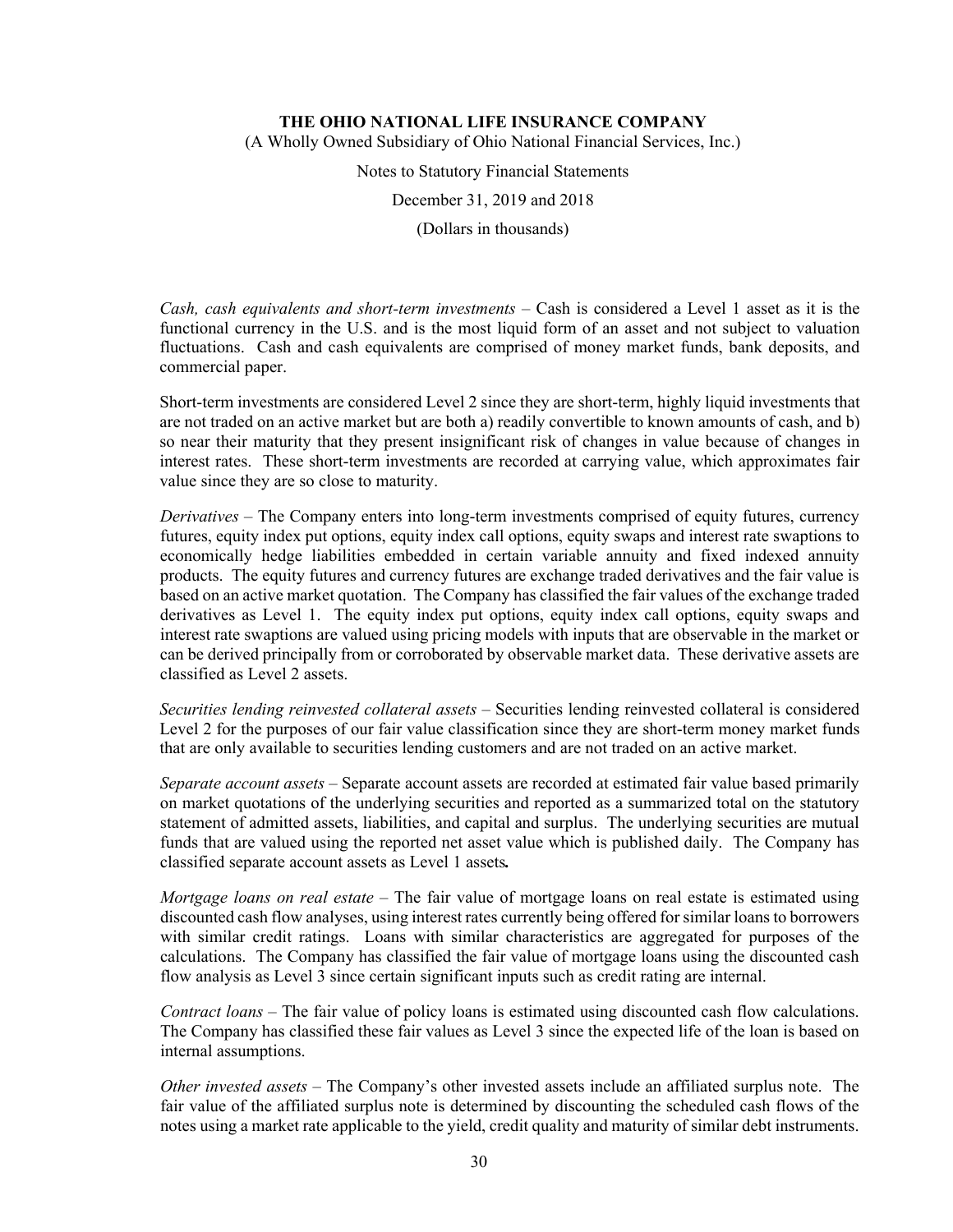(A Wholly Owned Subsidiary of Ohio National Financial Services, Inc.)

Notes to Statutory Financial Statements

December 31, 2019 and 2018

(Dollars in thousands)

The Company has classified the fair value generally as Level 2 since the valuation inputs are based on market observable information.

The carrying amount reported in the statutory financial statements of unaffiliated joint ventures or partnership interests that have underlying characteristics of common stocks approximates fair value. The Company has classified these fair values as Level 2 since the valuation inputs are based on market observable information.

The carrying amount reported in the statutory financial statements of the Company's investment in SUNR, an affiliated subsidiary, was \$171,302. This amount is included in Other invested assets at December 31, 2019 and the Company has classified the fair value as Level 3 since the valuation inputs are not based on market observable information.

*Deferred and immediate annuity and investment contracts –* The fair value of the Company's liabilities under investment contracts is disclosed using one of two methods. For investment contracts without defined maturities, fair value is the estimated amount payable on demand, net of certain surrender charges. For investment contracts with known or determined maturities, fair value is estimated using discounted cash flow analyses. Interest rates used are similar to currently offered contracts with maturities consistent with those remaining for the contracts being valued. The Company has classified these fair values as Level 2 since the inputs are market observable.

*Policyholders' dividend accumulations and other policyholder funds* – The carrying amount reported in the statutory financial statements for these instruments approximates their estimated fair value. The Company has classified these amounts as Level 1 since these amounts can be converted to cash by the policyholder.

### *Asset Transfers Between Levels*

The Company reviews its fair value hierarchy classifications annually. Changes in the observability of significant valuation inputs identified during these reviews may trigger reclassification of fair value hierarchy levels of financial assets and liabilities. Transfers into or out of Level 3 are primarily due to the availability of quoted market prices or changes in the market observability of valuation inputs that are significant to the fair value measurement.

The Company had no transfers between levels in 2019 or 2018.

#### *Common Stock of Subsidiaries*

Common stock of unconsolidated non-life insurance subsidiaries at statutory equity recorded in the statutory statement of admitted assets, liabilities, and capital and surplus consists of the statutory equity of ONEQ, and ONESCO. At December 31, 2019 and 2018, no non-life insurance subsidiary's common stock exceeded 10% of the Company's admitted assets.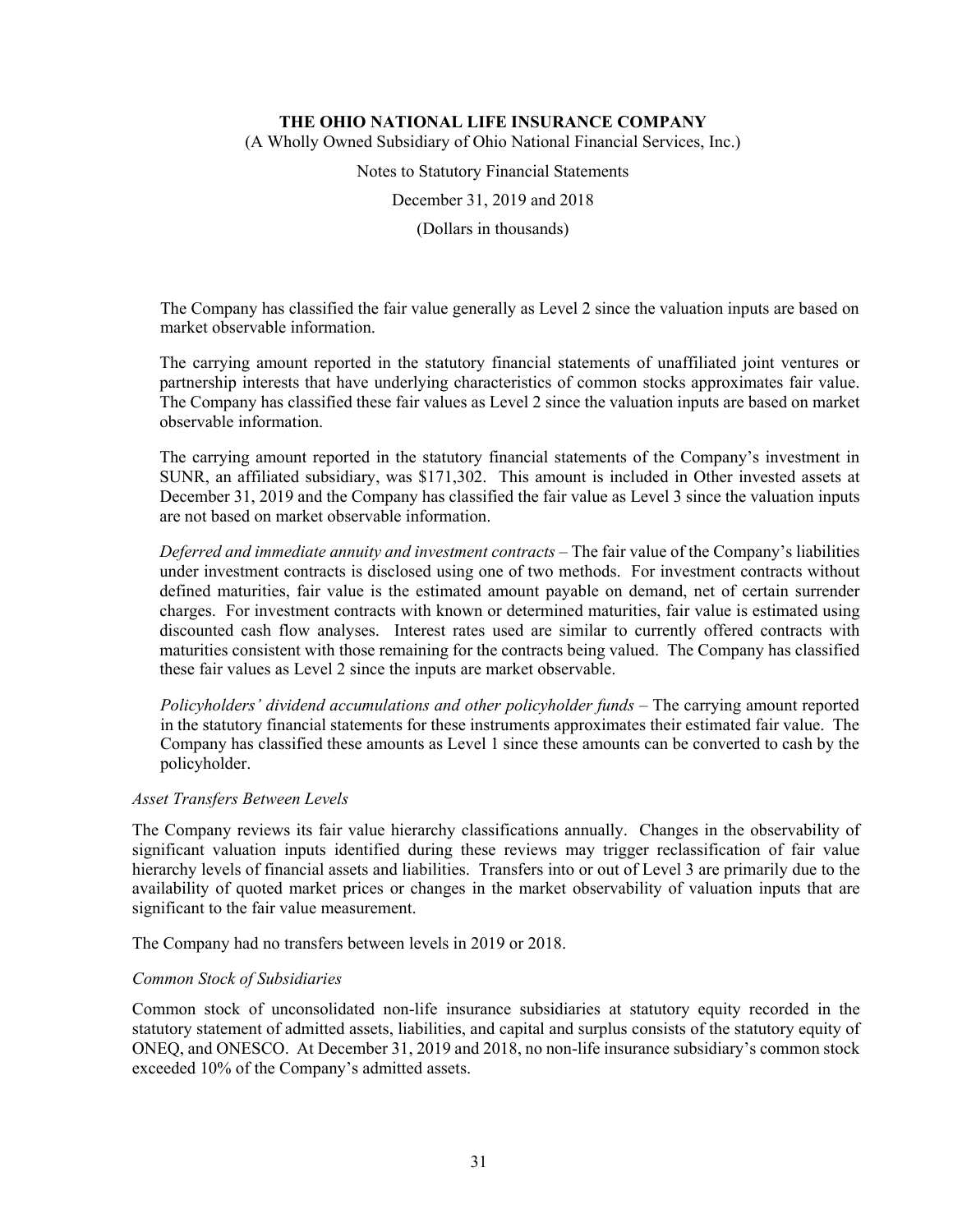(A Wholly Owned Subsidiary of Ohio National Financial Services, Inc.)

#### Notes to Statutory Financial Statements

December 31, 2019 and 2018

(Dollars in thousands)

|                       | 12/31/2018      |                  | Type of            | <b>NAIC</b> |             | <b>NAIC</b>             |
|-----------------------|-----------------|------------------|--------------------|-------------|-------------|-------------------------|
|                       | <b>Admitted</b> | Date of          | <b>NAIC Filing</b> | Response    | <b>NAIC</b> | <b>Disallowed</b>       |
| Description of        | Asset           | <b>Filing to</b> | (Sub 1 or          | Received    | Valuation   | <b>Valuation Method</b> |
| <b>SCA Investment</b> | Amount          | <b>NAIC</b>      | Sub 2)             | (Yes/No)    | (Amount)    | (Yes/No)                |
| <b>ONEO</b>           | 1.994           | 9/17/2019        | Sub 2              | Yes<br>S    | 1.994       | No.                     |
| <b>ONESCO</b>         | 6.504           | 9/17/2019        | Sub 2              | Yes         | 6.504       | No                      |

Common stock of unconsolidated life insurance subsidiaries at statutory equity recorded in the statutory statement of admitted assets, liabilities, and capital and surplus consists of the statutory equity of ONLAC, NSLAC, and SUNR. The investment in SUNR was carried at the amount of capital contributions made by the Company at December 31, 2018 and was immaterial. Investments in the Company's special purpose financial captive reinsurers are carried differently. MONT and KENW are carried at zero due to the fact that the State of Vermont has allowed the recognition of an admitted asset related to recoverables from third party stop-loss reinsurance agreements. The investment in CMGO is carried at the amount of capital contributions made by the Company. If the value of CMGO's surplus were to fall below the level of all capital contributions, then a dollar for dollar reduction of the carrying value would occur until the investment value reached zero. At December 31, 2019 and 2018, none of the Company's unconsolidated life insurance subsidiaries' common stock exceeded 10% of the Company's admitted assets.

#### **(6) Investments**

#### *Investment Risks and Uncertainties*

Investments are exposed to various risks and uncertainties that affect the determination of estimated fair values, the ability to sell certain investments during strained market conditions, the recognition of impairments, and the recognition of income on certain investments. These risks and uncertainties include:

- the risk that the Company's assessment of an issuer's ability to meet all of its contractual obligations will change based on changes in the credit characteristics of that issuer;
- the risk that the economic outlook will be worse than expected or have more of an impact on the issuer than anticipated;
- the risk that the Company obtains inaccurate information for the determination of the estimated fair value estimates and other than temporary impairments; and
- the risk that new information or changes in other facts and circumstances lead the Company to change its intent to hold the security to maturity or until it recovers in value.

Any of these situations are reasonably possible and could result in a charge to income in a future period.

The determination of impairments is highly subjective and is based upon periodic evaluations and assessments of known and inherent risks associated with each asset class. Such evaluations and assessments are revised as conditions change and new information becomes available.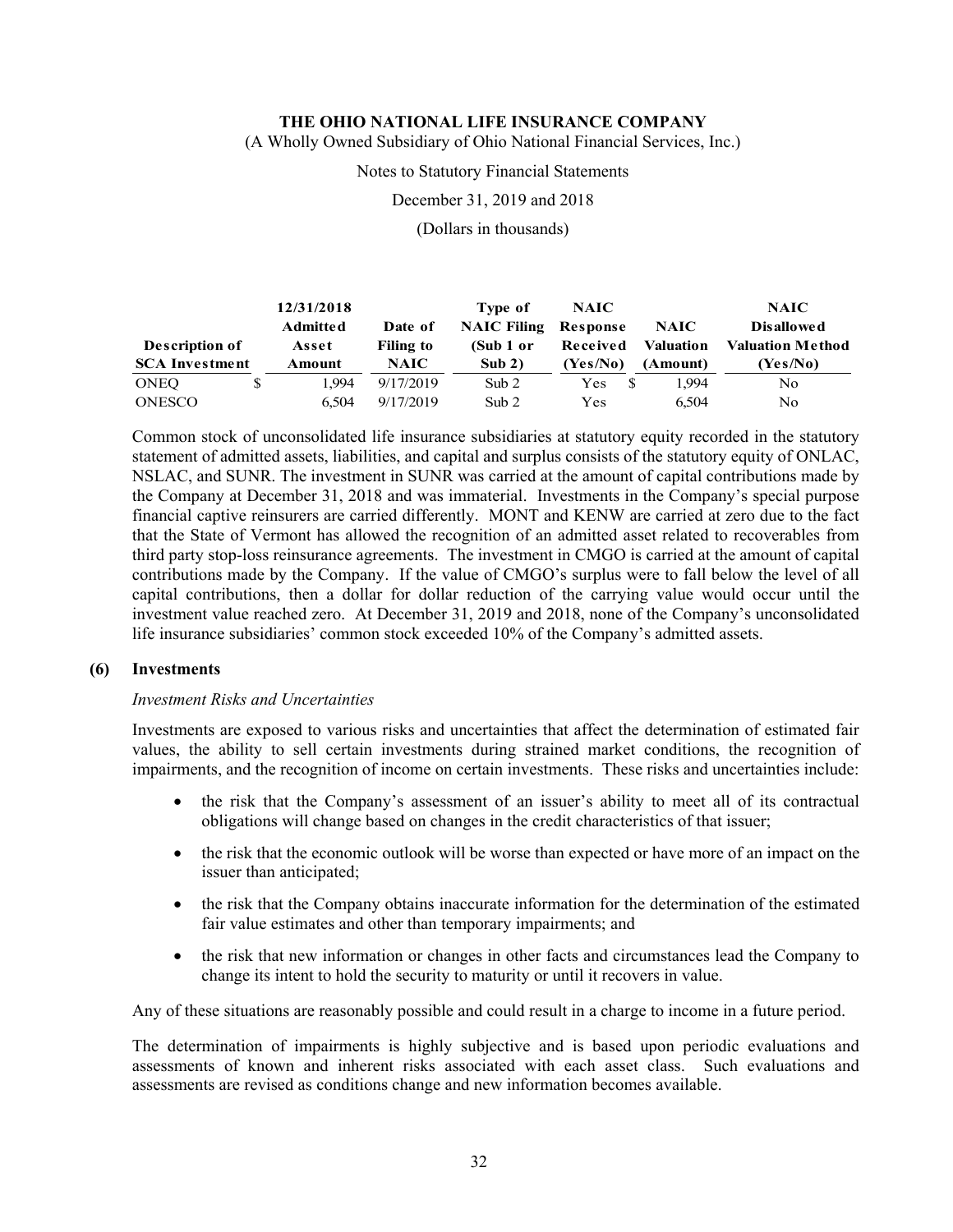(A Wholly Owned Subsidiary of Ohio National Financial Services, Inc.)

Notes to Statutory Financial Statements

December 31, 2019 and 2018

(Dollars in thousands)

The recognition of income on certain investments, including asset-backed and mortgage-backed securities, is dependent upon certain factors such as prepayments and defaults, and changes in factors could result in changes in amounts to be earned.

## *Bonds and Stocks*

#### *Bonds and Stocks by Sector*

The carrying value, gross unrealized gains and losses, and estimated fair values of investments in bonds and stocks at December 31 are as follows:

|                                     | 2019               |                              |                               |                                        |  |  |
|-------------------------------------|--------------------|------------------------------|-------------------------------|----------------------------------------|--|--|
|                                     | Carrying<br>value* | Gross<br>unrealized<br>gains | Gross<br>unrealized<br>losses | <b>NAIC</b><br>estimated<br>fair value |  |  |
| Bonds:                              |                    |                              |                               |                                        |  |  |
| U.S. government                     | \$<br>92,570       | 4,108                        | (115)                         | 96,563                                 |  |  |
| States, territories and possessions | 564,504            | 23,397                       | (1,969)                       | 585,932                                |  |  |
| Political subdivisions of states    | 7,605              | 410                          |                               | 8,015                                  |  |  |
| Special revenue and assessment      | 389,967            | 15,398                       | (527)                         | 404,838                                |  |  |
| Industrial and miscellaneous        | 4,325,035          | 238,416                      | (7,117)                       | 4,556,334                              |  |  |
| Hybrid securities                   | 3,000              | 238                          |                               | 3,238                                  |  |  |
| Total bonds                         | 5,382,681          | 281,967                      | (9, 728)                      | 5,654,920                              |  |  |
| Preferred stocks                    | 5,101              | 658                          |                               | 5,759                                  |  |  |
| Common stocks                       | \$<br>42,492       | 19                           | (790)                         | 41,721                                 |  |  |

\* Represents cost for Common stocks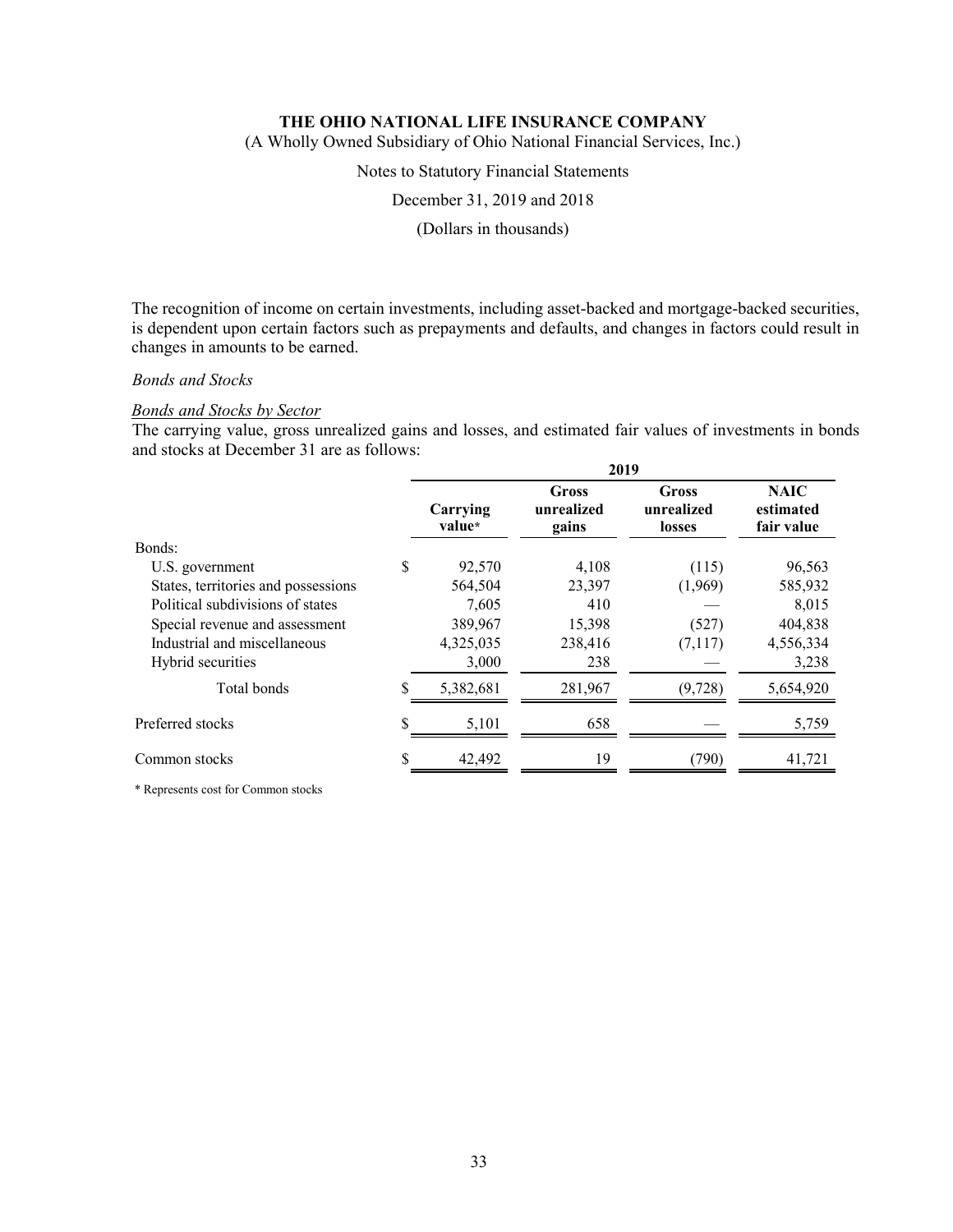(A Wholly Owned Subsidiary of Ohio National Financial Services, Inc.)

#### Notes to Statutory Financial Statements

#### December 31, 2019 and 2018

#### (Dollars in thousands)

|                                     | 2018               |                              |                                      |                                        |  |  |
|-------------------------------------|--------------------|------------------------------|--------------------------------------|----------------------------------------|--|--|
|                                     | Carrying<br>value* | Gross<br>unrealized<br>gains | <b>Gross</b><br>unrealized<br>losses | <b>NAIC</b><br>estimated<br>fair value |  |  |
| Bonds:                              |                    |                              |                                      |                                        |  |  |
| U.S. government                     | \$<br>163,425      | 3,444                        | (3,852)                              | 163,017                                |  |  |
| All other governments               | 16,940             |                              | (808)                                | 16,132                                 |  |  |
| States, territories and possessions | 559,222            | 14,421                       | (3,660)                              | 569,983                                |  |  |
| Political subdivisions of states    | 13,694             | 521                          | (2)                                  | 14,213                                 |  |  |
| Special revenue and assessment      | 344,751            | 8,368                        | (4,698)                              | 348,421                                |  |  |
| Industrial and miscellaneous        | 5,917,111          | 130,082                      | (115,309)                            | 5,931,884                              |  |  |
| Hybrid securities                   | 3,000              | 11                           |                                      | 3,011                                  |  |  |
| Total bonds                         | \$<br>7,018,143    | 156,847                      | (128, 329)                           | 7,046,661                              |  |  |
| Preferred stocks                    | \$<br>18,292       | 55                           | (393)                                | 17,954                                 |  |  |
| Common stocks                       | \$<br>37,680       | 1,291                        | (565)                                | 38,406                                 |  |  |

\* Represents cost for Common stocks

Included in the above tables under the caption U.S. government are bonds that were issued by agencies not backed by the full faith and credit of the U.S. government such as the Federal National Mortgage Association and the Federal Home Loan Mortgage Corporation.

Investments with an amortized cost of \$8,574 and \$8,708 were on deposit with various regulatory agencies as required by law as of December 31, 2019 and 2018, respectively.

#### *Maturities of Bonds*

The carrying value and the NAIC estimated fair value of bonds at December 31, 2019, by contractual maturity, are shown below. Expected maturities may differ from contractual maturities because borrowers may have the right to call or prepay obligations with or without call or prepayment penalties. Mortgage-backed securities are classified based on the last payment date of the underlying mortgage loans with the longest contractual duration.

|                                        |   | Carrying<br>value | <b>NAIC</b><br>estimated<br>fair value |
|----------------------------------------|---|-------------------|----------------------------------------|
| Due in one year or less                | S | 435,498           | 457,524                                |
| Due after one year through five years  |   | 1,805,171         | 1,896,471                              |
| Due after five years through ten years |   | 1,906,007         | 2,002,407                              |
| Due after ten years                    |   | 1,236,005         | 1,298,518                              |
| Total                                  | S | 5,382,681         | 5,654,920                              |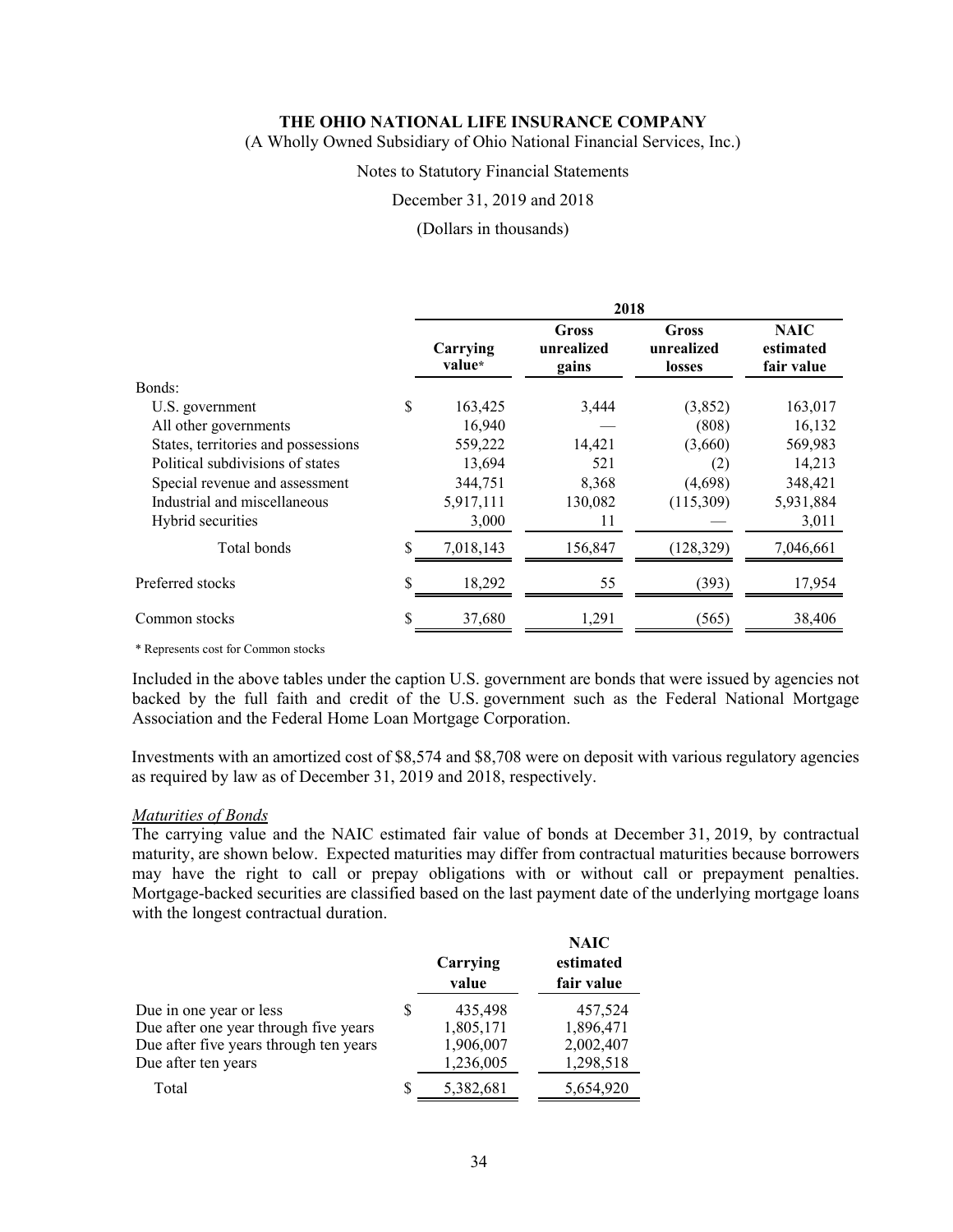(A Wholly Owned Subsidiary of Ohio National Financial Services, Inc.)

### Notes to Statutory Financial Statements

December 31, 2019 and 2018

#### (Dollars in thousands)

### *Continuous Gross Unrealized Losses for Bonds and Stocks*

The following tables present the NAIC estimated fair value and gross unrealized losses of the Company's bonds (aggregated by sector) and preferred and common stocks in an unrealized loss position, aggregated by length of time the securities have been in a continuous unrealized loss position at December 31:

|                                     | Less than 12 months                    |                                    | 12 months or longer                    |                             | <b>Total</b>                           |                             |
|-------------------------------------|----------------------------------------|------------------------------------|----------------------------------------|-----------------------------|----------------------------------------|-----------------------------|
|                                     | <b>NAIC</b><br>estimated<br>fair value | <b>Unrealized</b><br><b>losses</b> | <b>NAIC</b><br>estimated<br>fair value | <b>Unrealized</b><br>losses | <b>NAIC</b><br>estimated<br>fair value | <b>Unrealized</b><br>losses |
| 2019                                |                                        |                                    |                                        |                             |                                        |                             |
| Bonds:                              |                                        |                                    |                                        |                             |                                        |                             |
| \$<br>U.S. government               | 14,660                                 | (57)                               | 2,178                                  | (58)                        | 16,838                                 | (115)                       |
| States, territories and possessions | 115,741                                | (1,677)                            | 2,708                                  | (292)                       | 118,449                                | (1,969)                     |
| Special revenue and assessment      | 34,669                                 | (233)                              | 21,621                                 | (294)                       | 56,290                                 | (527)                       |
| Industrial and miscellaneous        | 301,704                                | (3,224)                            | 75,955                                 | (3,893)                     | 377,659                                | (7,117)                     |
| Total bonds                         | 466,774                                | (5,191)                            | 102,462                                | (4,537)                     | 569,236                                | (9,728)                     |
| Preferred and common stocks         |                                        |                                    | 141                                    | (790)                       | 141                                    | (790)                       |
| S<br>Total                          | 466,774                                | (5,191)                            | 102,603                                | (5,327)                     | 569,377                                | (10,518)                    |
|                                     | Less than 12 months                    |                                    | 12 months or longer                    |                             |                                        | <b>Total</b>                |

|                                     | <b>NAIC</b><br>estimated<br>fair value | <b>Unrealized</b><br><b>losses</b> | <b>NAIC</b><br>estimated<br>fair value | <b>Unrealized</b><br><b>losses</b> | <b>NAIC</b><br>estimated<br>fair value | <b>Unrealized</b><br>losses |
|-------------------------------------|----------------------------------------|------------------------------------|----------------------------------------|------------------------------------|----------------------------------------|-----------------------------|
| 2018                                |                                        |                                    |                                        |                                    |                                        |                             |
| Bonds:                              |                                        |                                    |                                        |                                    |                                        |                             |
| \$<br>U.S. government               | 30,443                                 | (385)                              | 68,156                                 | (3,467)                            | 98,599                                 | (3,852)                     |
| All other governments               | 16,132                                 | (808)                              | —                                      |                                    | 16,132                                 | (808)                       |
| States, territories and possessions | 90,116                                 | (1, 423)                           | 83,849                                 | (2,237)                            | 173,965                                | (3,660)                     |
| Political subdivisions of states    |                                        |                                    | 2,643                                  | (2)                                | 2,643                                  | (2)                         |
| Special revenue and assessment      | 34,552                                 | (379)                              | 121,602                                | (4,319)                            | 156,154                                | (4,698)                     |
| Industrial and miscellaneous        | 2,149,404                              | (67,616)                           | 944,634                                | (47, 693)                          | 3,094,038                              | (115,309)                   |
| Total bonds                         | 2,320,647                              | (70,611)                           | 1,220,884                              | (57,718)                           | 3,541,531                              | (128, 329)                  |
| Preferred and common stocks         | 7,961                                  | (239)                              | 1,204                                  | (719)                              | 9,165                                  | (958)                       |
| \$<br>Total                         | 2,328,608                              | (70, 850)                          | 1,222,088                              | (58, 437)                          | 3,550,696                              | (129, 287)                  |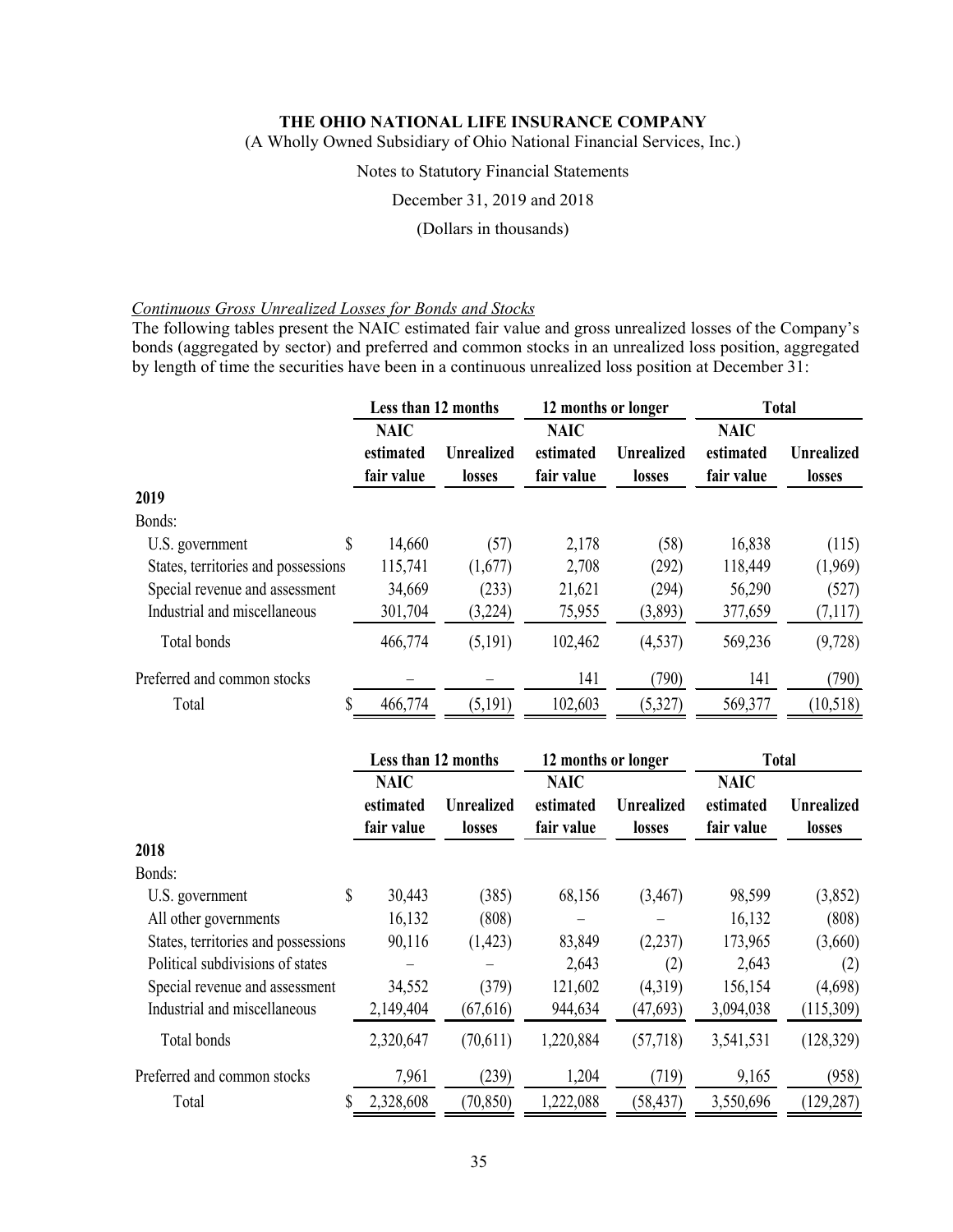(A Wholly Owned Subsidiary of Ohio National Financial Services, Inc.)

Notes to Statutory Financial Statements

December 31, 2019 and 2018

(Dollars in thousands)

The tables below summarize the bonds by sector in an unrealized loss position for less than and greater than twelve months as of December 31:

|                                     |    | Less than | 12 months |              |
|-------------------------------------|----|-----------|-----------|--------------|
|                                     |    | 12 months | or longer | <b>Total</b> |
| 2019<br>99.9%-80%:                  |    |           |           |              |
|                                     | \$ |           |           |              |
| U.S. government                     |    | (57)      | (58)      | (115)        |
| States, territories and possessions |    | (1,677)   | (292)     | (1,969)      |
| Special revenue and assessment      |    | (233)     | (294)     | (527)        |
| Industrial and miscellaneous        |    | (3,224)   | (2,352)   | (5,576)      |
| <b>Below 80%:</b>                   |    |           |           |              |
| Industrial and miscellaneous        |    |           | (1, 541)  | (1, 541)     |
| Total                               | \$ | (5, 191)  | (4, 537)  | (9, 728)     |
|                                     |    |           |           |              |
|                                     |    | Less than | 12 months |              |
|                                     |    | 12 months | or longer | <b>Total</b> |
| 2018                                |    |           |           |              |
| 99.9%-80%:                          |    |           |           |              |
| U.S. government                     | S  | (385)     | (3, 467)  | (3,852)      |
| All other governments               |    | (808)     |           | (808)        |
| States, territories and possessions |    | (1, 423)  | (2, 237)  | (3,660)      |
| Political subdivisions of states    |    |           | (2)       | (2)          |
| Special revenue and assessment      |    | (379)     | (4,319)   | (4,698)      |
| Industrial and miscellaneous        |    | (66, 369) | (43, 673) | (110, 042)   |
| Below 80%:                          |    |           |           |              |
|                                     |    |           |           |              |
| Industrial and miscellaneous        |    | (1,247)   | (4,020)   | (5,267)      |
| Total                               | \$ | (70,611)  | (57, 718) | (128, 329)   |

### *Evaluation of Other Than Temporarily Impaired Investments*

Management regularly reviews its bond and stock portfolios to evaluate the necessity of recording impairment losses for other than temporary declines in fair value of investments.

An analysis is prepared which focuses on the issuer's ability to service its debts and the length of time and extent the bond has been valued below cost. This review process includes an assessment of the credit quality or an assessment of the future cash flows of the identified investment in the portfolio.

For any securities identified in the review of the portfolio, the Company considers additional relevant facts and circumstances in evaluating whether the security is other than temporarily impaired ("OTTI"). Relevant facts and circumstances that may be considered include:

comparison of current estimated fair value of the security as compared to cost;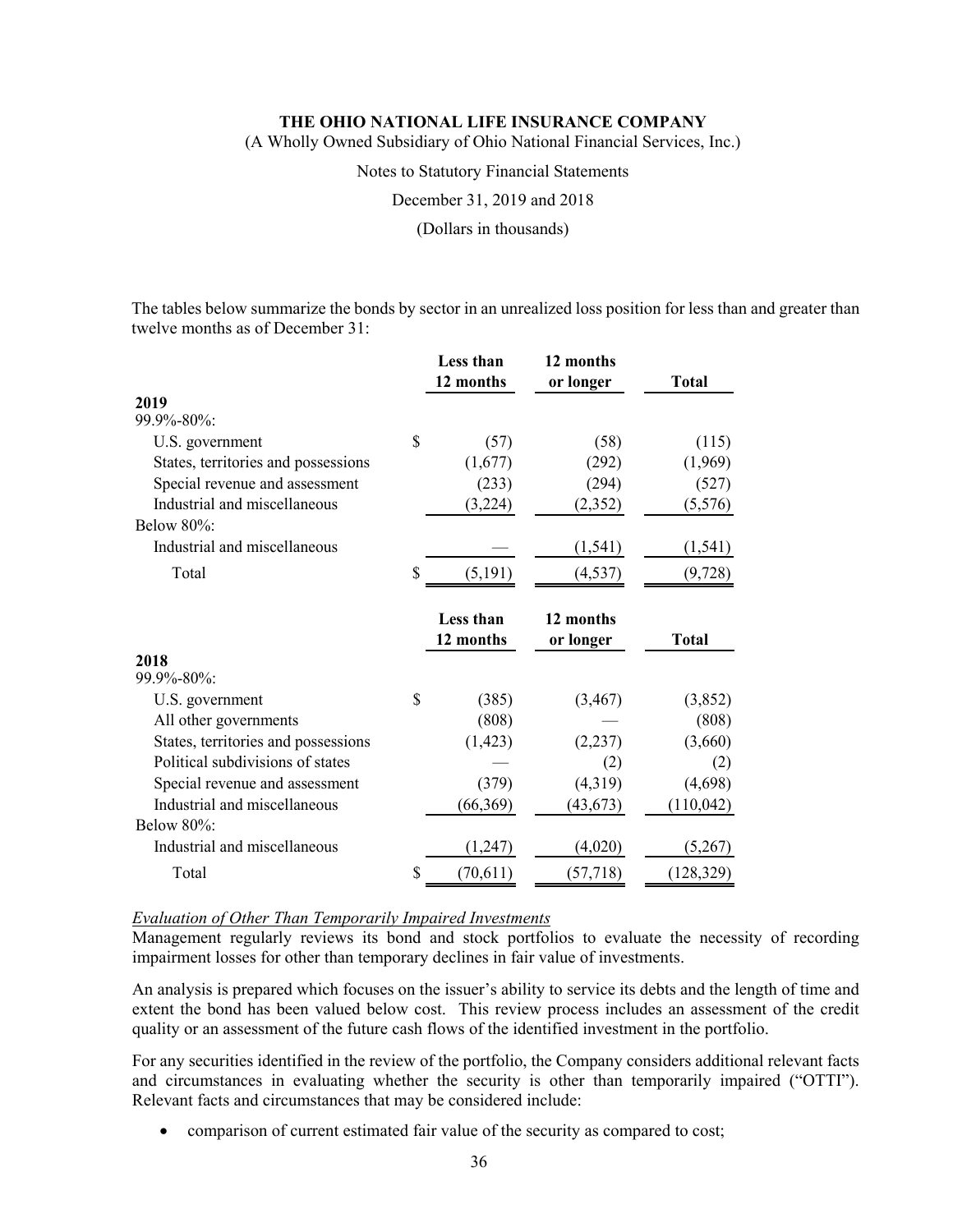(A Wholly Owned Subsidiary of Ohio National Financial Services, Inc.)

Notes to Statutory Financial Statements

December 31, 2019 and 2018

(Dollars in thousands)

- length of time the estimated fair value has been below cost;
- financial position of the issuer, including the current and future impact of any specific events, including changes in management;
- analysis of issuer's key financial ratios based upon the issuer's financial statements;
- any items specifically pledged to support the credit along with any other security interests or collateral;
- the Company's intent to sell the security or if it is more likely than not that it will be required to sell the security before it can recover the amortized cost or, for equity investments, the forecasted recovery of estimated fair value in a reasonable period of time;
- overall business climate including litigation and government actions;
- rating agency downgrades;
- analysis of late payments, revenue forecasts and cash flow projections for use as indicators of credit issues; and
- other circumstances particular to an individual security.

In addition to the above, for certain securitized financial assets with contractual cash flows, including loanbacked and structured securities, the Company periodically evaluates the securities using the currently estimated cash flows, including new prepayment assumptions using the retrospective adjustment methodology. If the evaluation based on currently estimated cash flows results in discounted estimated future cash flows less than the book value, an OTTI is considered to have occurred. If the Company has the ability to hold and no intent to sell the security, the impairment amount recognized as a realized loss would be the difference between the amortized cost and the discounted cash flows.

For bonds that are OTTI and securities where the Company intends to sell or does not have the ability to hold the security, the realized loss would equal the difference between the amortized cost and its fair value at the statutory statements of admitted assets, liabilities, and capital and surplus date.

For industrial and miscellaneous securities, the Company evaluated the financial performance of the issuer based upon credit performance and investment ratings, and expects to recover the entire amortized cost of each security.

As of December 31, 2019, investments in loan-backed and structured securities for which an OTTI has not been recognized in earnings and which were in an unrealized loss position had a fair value of \$264,444. Loan-backed and structured securities in an unrealized loss position for less than 12 months had a fair value of \$227,881 and unrealized losses of \$2,039. Loan-backed and structured securities in an unrealized loss position for greater than 12 months had a fair value of \$36,563 and unrealized losses of \$417. These loanbacked and structured securities were primarily categorized as industrial and miscellaneous.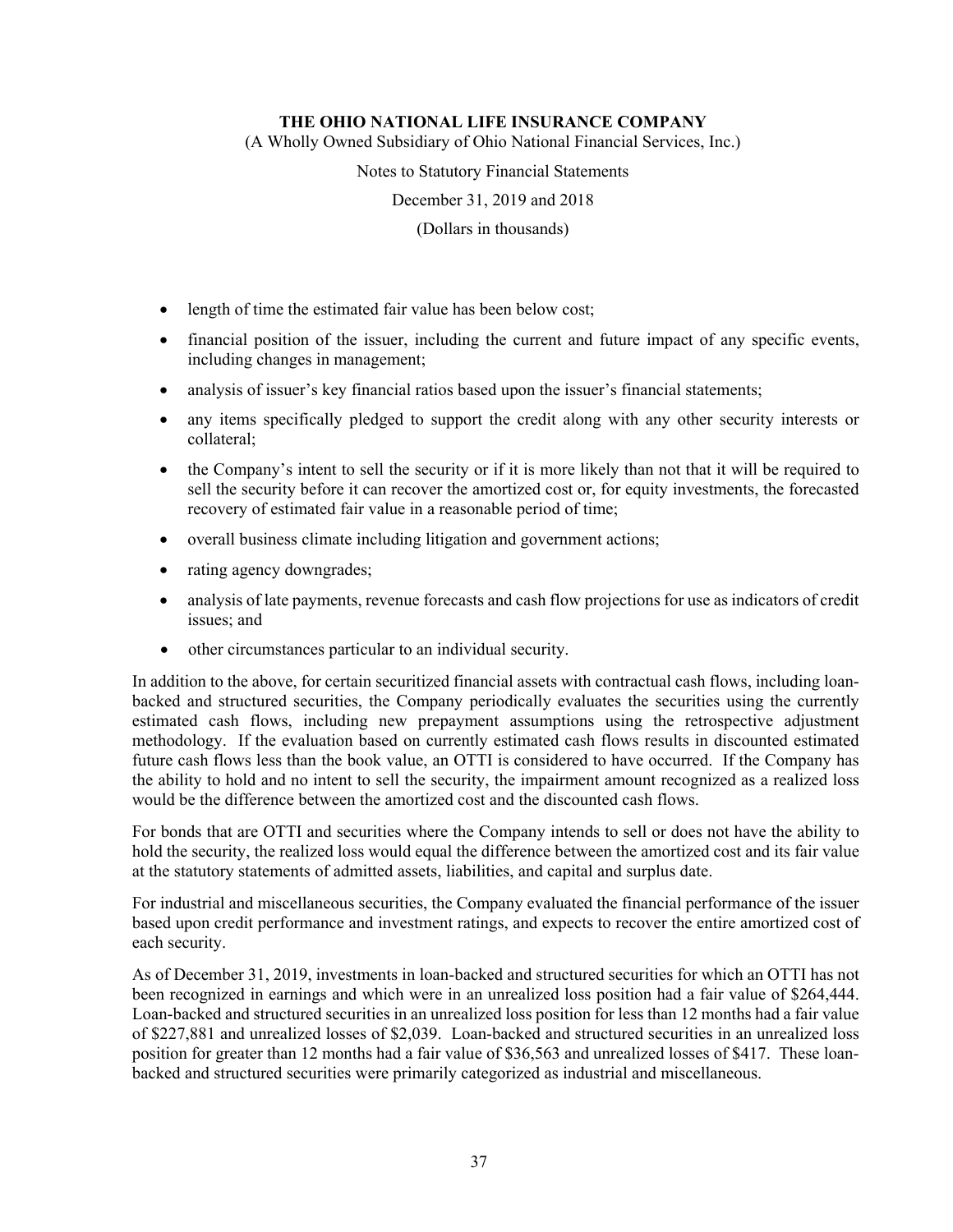(A Wholly Owned Subsidiary of Ohio National Financial Services, Inc.)

#### Notes to Statutory Financial Statements

December 31, 2019 and 2018

#### (Dollars in thousands)

### *Current Year Evaluation*

The Company has concluded that securities in an unrealized loss position as of December 31, 2019 and 2018 reflect temporary fluctuations in economic factors that are not indicative of OTTI due to the Company's ability and intent to hold these investments until recovery of estimated fair value or amortized cost and for equity investments, anticipate a forecasted recovery in a reasonable period of time.

Total unrealized losses decreased from December 31, 2018 to December 31, 2019 due to tighter credit spreads and decreased interest rates. Accordingly, no write-downs were deemed necessary for the securities reflected in the tables above.

### *Mortgage Loans*

Mortgage loans consist of commercial mortgage loans originated in the United States. Mortgage loans are collateralized by the underlying properties. Collateral on mortgage loans must meet or exceed 125% of the loan at the time the loan is made. The carrying amounts of the commercial mortgage loan portfolio as of December 31, 2019 and 2018 were \$930,632 and \$859,830, respectively.

The minimum and maximum gross lending rates for commercial mortgage loans for the years ended December 31 were:

|         | 2019 | 2018 |
|---------|------|------|
| Minimum | 3.8% | 3.9% |
| Maximum | 5.1% | 5.3% |

# *Concentration of Credit Risk*

The Company diversifies its mortgage loan portfolio by both geographic region and property type to reduce concentration risk. The Company's portfolio is collateralized by properties located in the United States. Total loans in any state did not exceed 17.3% as of December 31, 2019 or 2018.

The states that exceed 10% of the total loan portfolio were as follows as of December 31:

|            |    | 2019    | 2018    |
|------------|----|---------|---------|
| Ohio       | S. | 137,753 | 148,611 |
| California |    | 117,533 | 100,155 |
| Texas      |    | 113,405 | 104,983 |

# *Portfolio Analysis*

The Company performs an annual performance review of the commercial mortgage loan portfolio and assigns a rating based on the property's loan-to-value ("LTV"), age, mortgage debt service coverage ("DSC") and occupancy. This analysis helps identify loans that may experience difficulty. If a loan is not paying in accordance with contractual terms, it is placed on a watch list and monitored through inspections and contact with the property's local representative. In addition, as part of portfolio monitoring, the Company physically inspected nearly 100% of the properties in the portfolio. The LTV and DSC ratios are applied consistently across the entire commercial mortgage loan portfolio.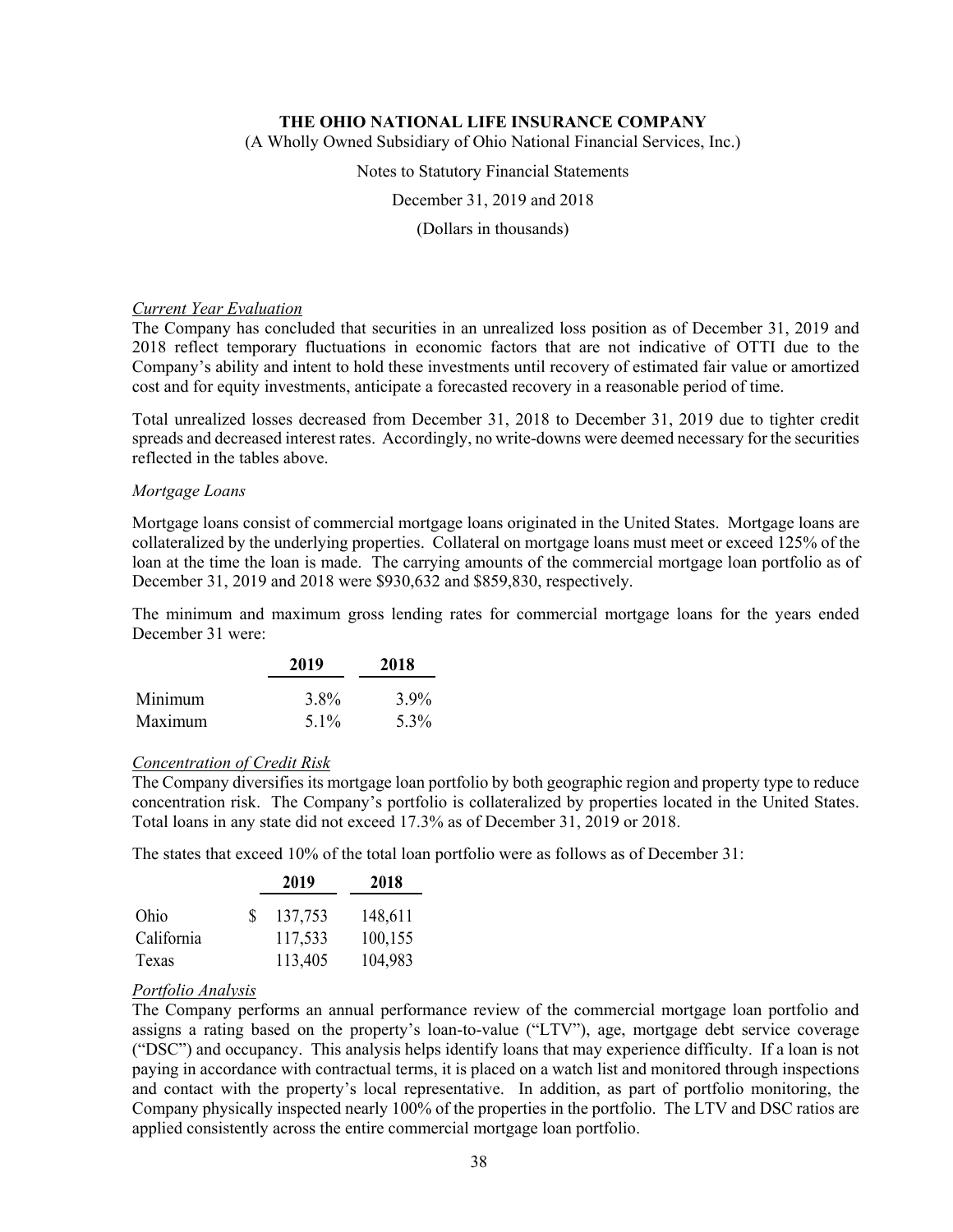(A Wholly Owned Subsidiary of Ohio National Financial Services, Inc.)

Notes to Statutory Financial Statements

December 31, 2019 and 2018

(Dollars in thousands)

The following table summarizes our commercial mortgage loan portfolio, net of allowance, LTV ratios and DSC ratios using available data as of December 31. The ratios are updated as information becomes available.

|                 |     |                     |           |           | <b>DSC</b> |           |           |              |
|-----------------|-----|---------------------|-----------|-----------|------------|-----------|-----------|--------------|
|                 |     | <b>Greater than</b> | $1.8x$ to | $1.5x$ to | $1.2x$ to  | $1.0x$ to | Less than |              |
| <b>LTV</b>      |     | 2.0x                | 2.0x      | 1.8x      | 1.5x       | 1.2x      | 1.0x      | <b>Total</b> |
| 2019            |     |                     |           |           |            |           |           |              |
| $0\% - 50\%$    | \$. | 188,656             | 47,845    | 103,410   | 98,764     | 43,610    | 4,064     | 486,349      |
| $50\% - 60\%$   |     | 30,622              | 11,576    | 69,841    | 60,525     | 33,348    | 843       | 206,755      |
| $60\% - 70\%$   |     |                     |           | 20,387    | 106,108    | 10,340    | 3,002     | 139,837      |
| $70\% - 80\%$   |     |                     |           | 3,899     | 21,224     | 23,648    | 4,078     | 52,849       |
| 80% and greater |     |                     |           |           | 4,922      | 15,458    | 24,462    | 44,842       |
| Total           | S   | 219,278             | 59,421    | 197,537   | 291,543    | 126,404   | 36,449    | 930,632      |

|                 |   |                     |           |           | <b>DSC</b> |           |           |              |
|-----------------|---|---------------------|-----------|-----------|------------|-----------|-----------|--------------|
|                 |   | <b>Greater than</b> | $1.8x$ to | $1.5x$ to | $1.2x$ to  | $1.0x$ to | Less than |              |
| <b>LTV</b>      |   | 2.0x                | 2.0x      | 1.8x      | 1.5x       | 1.2x      | 1.0x      | <b>Total</b> |
| 2018            |   |                     |           |           |            |           |           |              |
| $0\% - 50\%$    | S | 154,291             | 54,500    | 105,266   | 92,760     | 31,660    | 7,776     | 446,253      |
| $50\% - 60\%$   |   | 9,702               | 12,571    | 60,451    | 52,577     | 46,941    | 3,834     | 186,076      |
| $60\% - 70\%$   |   |                     | 23,636    | 23,164    | 44,808     | 29,797    | 7,936     | 129,341      |
| $70\% - 80\%$   |   |                     |           |           | 47,311     | 18,213    | 16,901    | 82,425       |
| 80% and greater |   |                     |           |           | 6,790      | 3,310     | 5,635     | 15,735       |
| Total           | S | 163,993             | 90,707    | 188,881   | 244,246    | 129,921   | 42,082    | 859,830      |

LTV and DSC ratios are measures frequently used in commercial real estate to determine the quality of a mortgage loan. The LTV ratio is a comparison between the current loan balance and the value assigned to the property and is expressed as a percentage. If the LTV is greater than 100%, this would indicate that the loan amount exceeds the value of the property. It is preferred that the LTV be less than 100%. Our corporate policy directs that our LTV on new mortgages not exceed 75% for standard mortgages. The maximum percentage of any one loan to the value of security at the time of the loan, exclusive of insured or guaranteed or purchase money mortgages was 75% in 2019 and 2018.

The DSC ratio compares the property's net operating income to its mortgage debt service payments. If the debt service coverage ratio is less than 1.0x, this would indicate that the property is not generating enough income after expenses to cover the mortgage payment. Therefore, a higher debt service coverage ratio could indicate a better quality loan.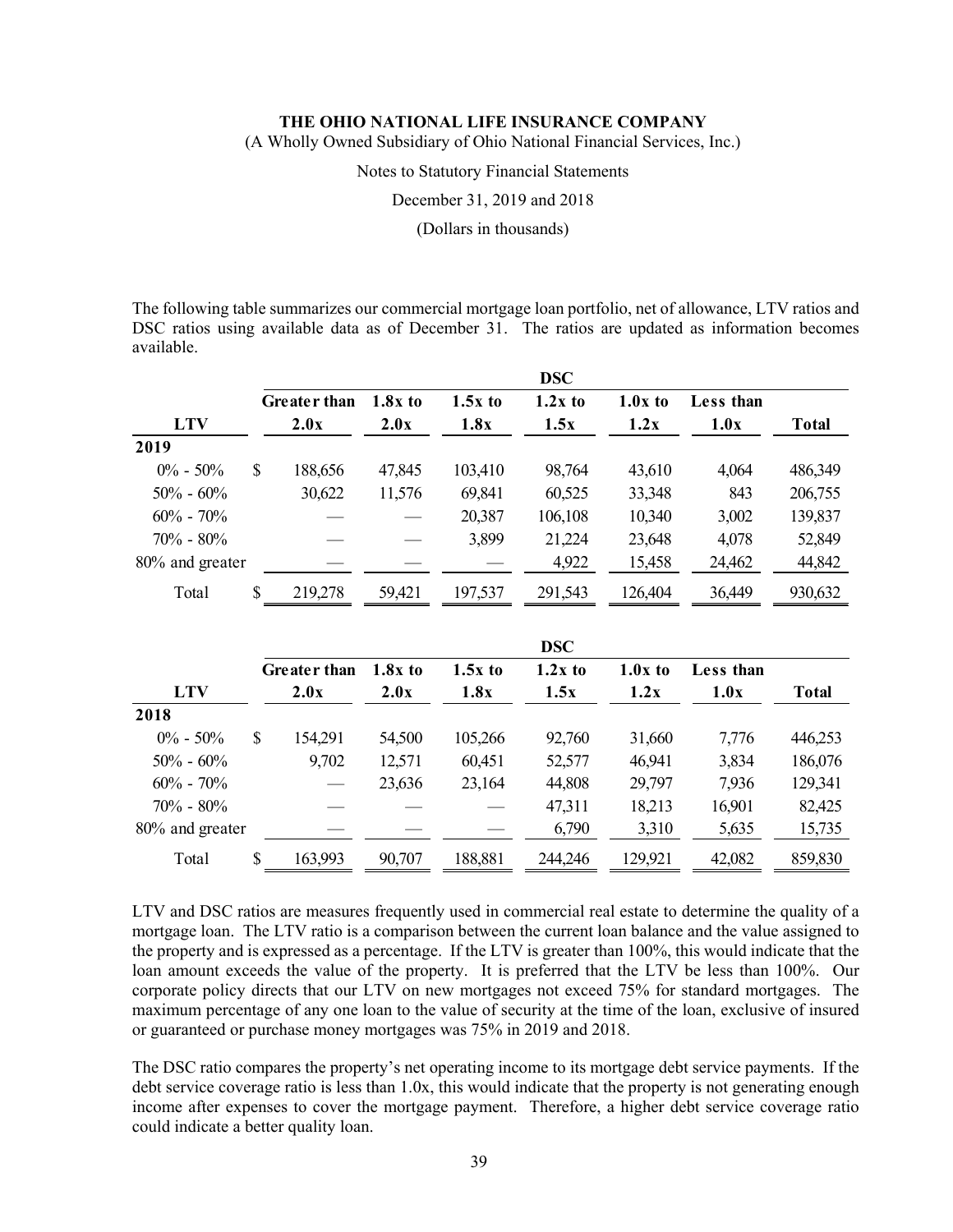(A Wholly Owned Subsidiary of Ohio National Financial Services, Inc.)

#### Notes to Statutory Financial Statements

December 31, 2019 and 2018

(Dollars in thousands)

### *Mortgage Loan Aging*

The table below depicts the commercial mortgage loan portfolio exposure of the remaining balances (which equal the Company's recorded investment), by type, as of December 31:

|      | 30-59 days<br>past due | $60-89$ days<br>past due | 90 days<br>or more<br>past due | Total<br>past due | Current | Total   | Recorded<br>investment<br>90 days and<br>accruing |
|------|------------------------|--------------------------|--------------------------------|-------------------|---------|---------|---------------------------------------------------|
| 2019 | \$                     |                          |                                |                   | 930,632 | 930,632 |                                                   |
| 2018 | 2,144                  |                          |                                | 2,144             | 857,686 | 859,830 |                                                   |

### *Performance, Impairment and Foreclosures*

The Company had no mortgage loans in the process of foreclosure at December 31, 2019 and 2018. There were no mortgage loan write-downs in 2019 and 2018. The Company did not have an allowance for credit losses at December 31, 2019 or 2018.

Commercial mortgage loans in foreclosure and mortgage loans considered to be impaired as of the statutory statements of admitted assets, liabilities, and capital and surplus date are placed on a nonaccrual status if the payments are not current. Interest received on nonaccrual status mortgage loans is included in net investment income in the period received.

The Company had no mortgage loans on nonaccrual status as of December 31, 2019 and 2018.

The Company did not have any significant troubled debt restructurings of mortgage loans during 2019 or 2018.

The Company had no recorded investments in and unpaid principal balance of impaired commercial loans at December 31, 2019 or 2018.

No mortgages were sold to ONFS in 2019 or 2018.

The Company has a mortgage loan receivable from ONFS of \$22,482 and \$23,257 as of December 31, 2019 and 2018, respectively.

The Company has other financing receivables with contractual maturities of one year or less such as reinsurance recoverables and premiums receivables. The Company does not record a valuation allowance for these items since the Company has not had any significant collection issues related to these types of receivables. The Company writes off the receivable if it is deemed to be uncollectible.

### *Securities Lending*

As of December 31, 2019 and 2018, the Company received \$172,498 and \$230,305, respectively, of cash collateral on securities lending. The cash collateral is invested in short-term investments, which are recorded in securities lending reinvested collateral assets in the statutory statements of admitted assets,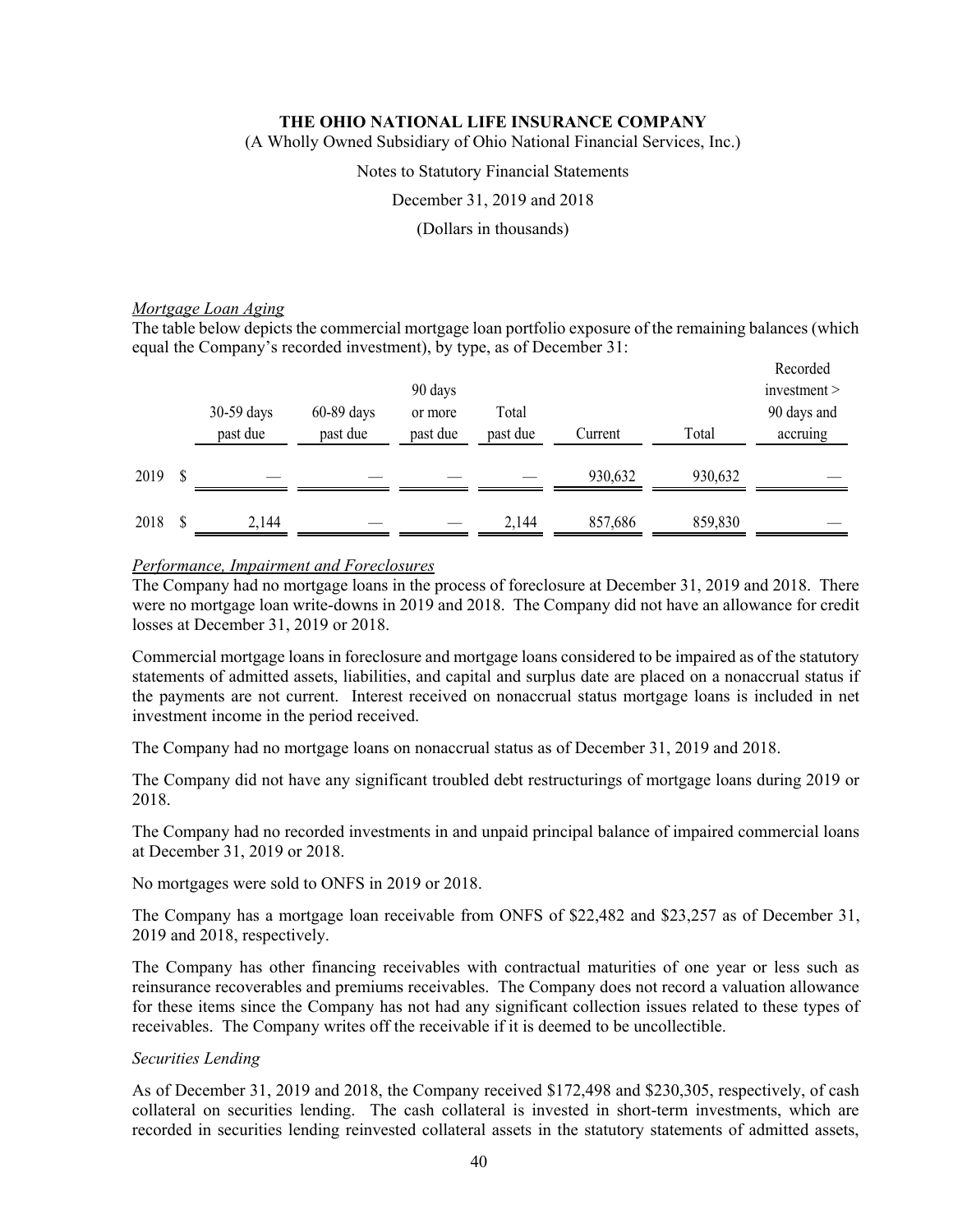(A Wholly Owned Subsidiary of Ohio National Financial Services, Inc.)

Notes to Statutory Financial Statements

December 31, 2019 and 2018

(Dollars in thousands)

liabilities, and capital and surplus with a corresponding liability of payable for securities lending to account for the Company's obligation to return the collateral. The Company had not received any non-cash collateral on securities lending as of December 31, 2019 and 2018. The estimated fair value of loaned securities was \$168,640 and \$223,155 as of December 31, 2019 and 2018, respectively.

#### *Insurer Self-Certified Securities*

The following represents securities for which the Company does not have all the information required for the NAIC to provide an NAIC designation, but for which the Company is receiving timely payments of principal and interest. These securities are referred to as "5GI Securities."

|              | <b>Number of 5GI Securities</b> |      | <b>Aggregate BACV</b> |      | <b>Aggregate Fair Value</b> |      |
|--------------|---------------------------------|------|-----------------------|------|-----------------------------|------|
|              | 2019                            | 2018 | 2019                  | 2018 | 2019                        | 2018 |
| <b>Bonds</b> |                                 |      | .848                  | ,000 | .,858                       | ,000 |

#### *Net Realized Capital Gains (Losses) and Change in Unrealized Capital Gains (Losses)*

The following is a summary of realized capital gains (losses) and the change in unrealized capital gains (losses), including realized losses for OTTI of investments, for the years ended December 31:

|                                                                      | <b>Realized</b><br>gains (losses) | Change in<br>unrealized<br>gains (losses) | <b>Total</b><br>investment<br>gains (losses) |
|----------------------------------------------------------------------|-----------------------------------|-------------------------------------------|----------------------------------------------|
| 2019                                                                 |                                   |                                           |                                              |
| Bonds <sup>1</sup>                                                   | \$<br>129,862                     | (3)                                       | 129,859                                      |
| Common stocks                                                        | 1,244                             | (29,687)                                  | (28, 443)                                    |
| Derivative instruments                                               | (5,333)                           | 36,651                                    | 31,318                                       |
| Other                                                                | (202)                             | 34,475                                    | 34,273                                       |
| Total                                                                | 125,571                           | 41,436                                    | 167,007                                      |
| Less amount credited to interest<br>maintenance reserve <sup>2</sup> | 132,388                           |                                           | 132,388                                      |
| Net (losses) gains before tax                                        | (6,817)                           | 41,436                                    | 34,619                                       |
| Taxes on investment losses/gains                                     | 1,882                             | (9, 428)                                  | (7, 546)                                     |
| Admitted deferred tax asset                                          |                                   | 9,428                                     | 9,428                                        |
| Net (losses) gains after tax                                         | \$<br>(4, 935)                    | 41,436                                    | 36,501                                       |

 $1$  Included in this amount are impacts from the BOLI SPDA reinsurance treaty discussed in Note 13.

 $2^{2}$  Included in this amount are impacts from the BOLI SPDA reinsurance treaty discussed in Note 13.

\$109,964 became a component of the initial deferred gain for this reinsurance treaty.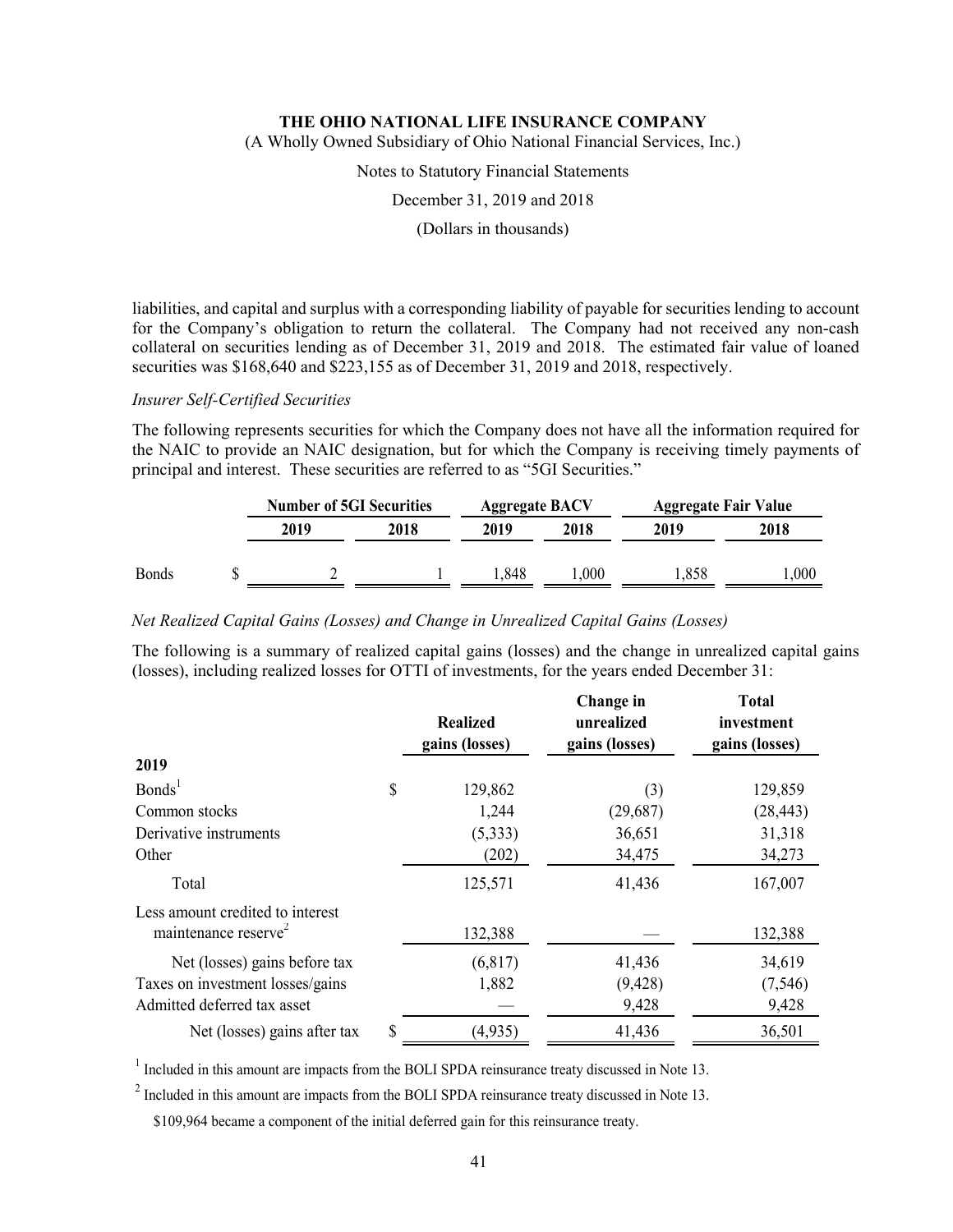(A Wholly Owned Subsidiary of Ohio National Financial Services, Inc.)

### Notes to Statutory Financial Statements

December 31, 2019 and 2018

(Dollars in thousands)

|                                  | <b>Realized</b><br>gains (losses) | Change in<br>unrealized<br>gains (losses) | <b>Total</b><br>investment<br>gains (losses) |
|----------------------------------|-----------------------------------|-------------------------------------------|----------------------------------------------|
| 2018                             |                                   |                                           |                                              |
| <b>Bonds</b>                     | \$<br>1,531                       | (2,778)                                   | (1,247)                                      |
| Common stocks                    | 691                               | 2,223                                     | 2,914                                        |
| Derivative instruments           | (27, 485)                         | 5,376                                     | (22,109)                                     |
| Other                            | (641)                             | (555)                                     | (1,196)                                      |
| Total                            | (25,904)                          | 4,266                                     | (21, 638)                                    |
| Less amount credited to interest |                                   |                                           |                                              |
| maintenance reserve              | 1,218                             |                                           | 1,218                                        |
| Net (losses) gains before tax    | (27, 122)                         | 4,266                                     | (22, 856)                                    |
| Taxes on investment losses/gains | (654)                             | (2,643)                                   | (3,297)                                      |
| Admitted deferred tax asset      |                                   | 2,643                                     | 2,643                                        |
| Net (losses) gains after tax     | \$<br>(27, 776)                   | 4,266                                     | (23,510)                                     |

Realized capital gains and losses, net of tax, for all types of bonds that result from changes in the overall level of interest rates are credited or charged to the IMR, and these capital gains or losses are amortized into income over the remaining period of time based on the original maturity date of the bond sold.

Realized capital losses on investments, as shown in the tables above, include write-downs for OTTI of \$2,810 and \$1,552 for the years ended December 31, 2019 and 2018, respectively. As of December 31, 2019, securities with a carrying value of \$38,994 which had a cumulative write-down of \$11,746 due to OTTI, remained in the Company's investment portfolio.

Included in the write-downs for OTTI are write-downs for OTTI on loan-backed and structured securities of \$192 and \$1,552 for 2019 and 2018, respectively. The table below lists each security that recognized OTTI impairment in 2019 due to the fact that the present value of the cash flows expected to be collected was less than the amortized cost basis of the securities:

|              | <b>Book/Adjusted</b><br><b>Carrying Value</b><br><b>Amortized Cost</b><br><b>Before Current</b> |                                | Recognized<br><b>OTTI</b> in<br><b>Current</b> | Amortized<br><b>Cost After</b> | Fair  | Date of<br><b>Financial</b><br><b>Statement</b><br>When |
|--------------|-------------------------------------------------------------------------------------------------|--------------------------------|------------------------------------------------|--------------------------------|-------|---------------------------------------------------------|
| <b>CUSIP</b> | Period OTTI                                                                                     | Projected<br><b>Cash Flows</b> | Period                                         | <b>OTTI</b>                    | Value | <b>Reported</b>                                         |
| 690732AE2 \$ | 2,993                                                                                           | 1,935                          | 1,058                                          | 1,935                          | 1.935 | 3/31/2019                                               |
| 21075WBX2    | 201                                                                                             | 138                            | 63                                             | 138                            | 192   | 6/30/2019                                               |
| 03072SLT0    | 2,181                                                                                           | 2,104                          | 76                                             | 2,104                          | 2.101 | 12/31/2019                                              |
| 21075WCJ2    | 119                                                                                             | 67                             | 52                                             | 67                             | 92    | 12/31/2019                                              |
| 65504LAN7    | 3,106                                                                                           | 1,545                          | 1,561                                          | 1,545                          | 1,545 | 12/31/2019                                              |
| S<br>Total   | 8,600                                                                                           | 5,789                          | 2,810                                          | 5,789                          | 5,865 |                                                         |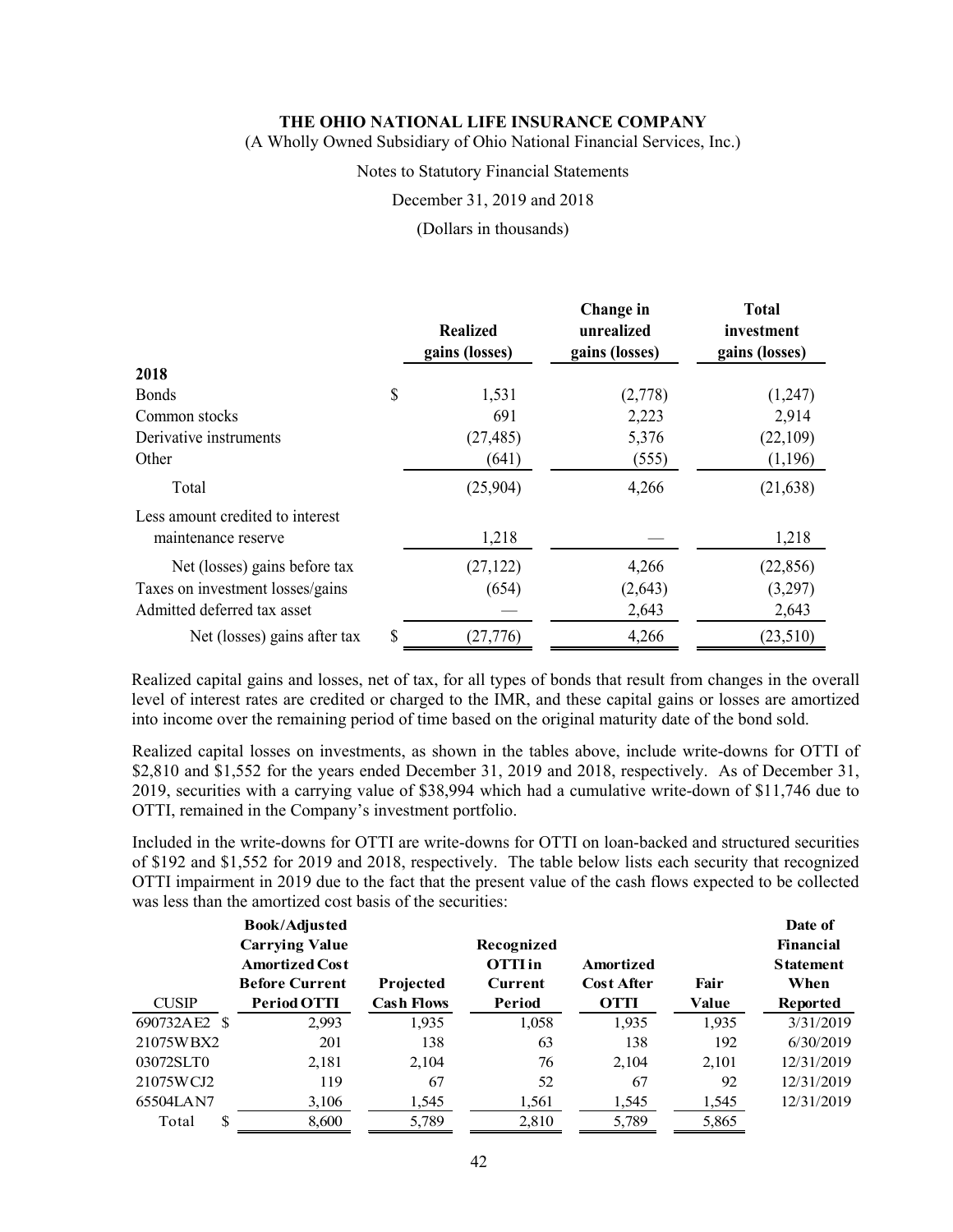(A Wholly Owned Subsidiary of Ohio National Financial Services, Inc.)

Notes to Statutory Financial Statements

December 31, 2019 and 2018

(Dollars in thousands)

### *Sales of Bonds*

Proceeds from sales of investments in bonds, excluding calls, during 2019 and 2018 were \$954,114 and \$662,441, respectively. Gross gains of \$139,017 and \$4,970, and gross losses of \$6,218 and \$2,564 were realized on those transactions in 2019 and 2018, respectively.

### **(7) Derivative Financial Instruments**

The Company enters into derivative contracts to economically hedge guarantees on riders for certain insurance contracts. Although these contracts do not qualify for hedge accounting or have not been designated in hedging relationships by the Company, they provide the Company with an economic hedge, which is used as part of its overall risk management strategy. The Company enters into equity futures, currency futures, equity index put options, equity index call options, equity swaps and interest rate swaptions to economically hedge liabilities embedded in certain variable annuity products, such as the GMAB, GMWB, GMIB and GLWB, and in fixed indexed annuity products.

The following tables summarize the carrying value and notional amounts of the Company's derivative financial instruments as of December 31:

|                           |                    | <b>Assets</b>             | <b>Liabilities</b>  |                           |  |
|---------------------------|--------------------|---------------------------|---------------------|---------------------------|--|
|                           | Carrying<br>value* | <b>Notional</b><br>amount | Carrying<br>value** | <b>Notional</b><br>amount |  |
| 2019                      |                    |                           |                     |                           |  |
| Currency futures          | \$<br>98           | 53,739                    | 2,143               | 215,305                   |  |
| Equity puts               | 9                  | 5,312                     | 56,756              | 1,587,313                 |  |
| Equity index call options | 50,225             | 1,827,082                 |                     |                           |  |
| Currency swap             | 1,177              | 9,038                     |                     |                           |  |
| Swaption                  | 60,212             | 2,600,000                 |                     |                           |  |
| Total                     | \$<br>111,721      | 4,495,171                 | 58,899              | 1,802,618                 |  |
| 2018                      |                    |                           |                     |                           |  |
| Equity futures            | \$<br>5,679        | 244,536                   |                     |                           |  |
| Currency futures          | 1,227              | 30,689                    | 2,866               | 265,613                   |  |
| Equity puts               | 57,604             | 870,360                   |                     |                           |  |
| Equity index call options | 9,097              | 1,823,403                 |                     |                           |  |
| Currency swap             | 1,020              | 9,038                     |                     |                           |  |
| Swaption                  | 32,437             | 2,600,000                 |                     |                           |  |
| Total                     | \$<br>107,064      | 5,578,026                 | 2,866               | 265,613                   |  |

\* Included in derivatives

\*\* Included in other liabilities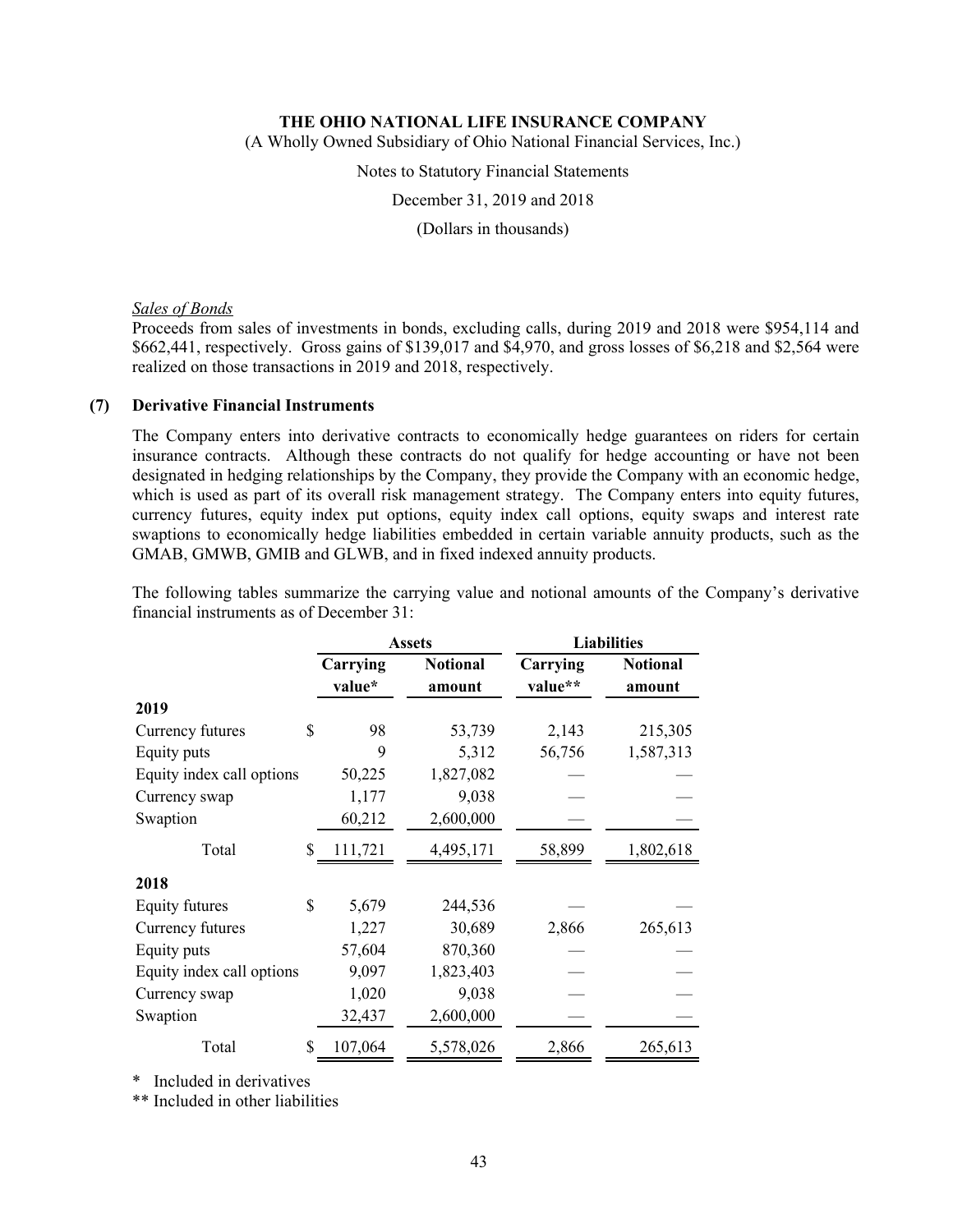(A Wholly Owned Subsidiary of Ohio National Financial Services, Inc.)

Notes to Statutory Financial Statements

December 31, 2019 and 2018

(Dollars in thousands)

### *Credit Risk*

The Company may be exposed to credit-related losses in the event of nonperformance by counterparties to derivative financial instruments.

Because exchange traded futures are affected through regulated exchanges, and positions are marked to market on a daily basis, the Company has minimal exposure to credit-related losses in the event of nonperformance by counterparties to such derivative instruments. The Company manages its credit risk related to over-the-counter derivatives by only entering into transactions with creditworthy counterparties with long-standing performance records.

The Company manages its credit risk related to certain reinsurance contracts by monitoring the credit ratings of the reinsurer and requiring either a certain level of assets to be held in a trust for the benefit of the Company or a letter of credit to be held by the reinsurer and assigned to the Company. As of December 31, 2019 and 2018, a non-affiliated reinsurer held assets in trust with an estimated fair value of \$953,387 and \$891,834, respectively, and a letter of credit of \$178,888 and \$299,602, respectively. As of December 31, 2019 and 2018, Sycamore Re, Ltd ("SYRE"), an affiliated reinsurer, held assets in trust with an estimated fair value of \$7,564 and \$7,406, respectively, and a letter of credit of \$110,000 and \$935,000, respectively.

For equity futures and currency futures, cash or an acceptable security is posted to the margin account whenever the Company has open derivatives positions to meet the initial margin maintenance requirement. Additional cash or securities are posted to the account if the margin balance is less than the maintenance margin requirement due to market movements. Conversely, the Company can request funds back if the Company has a margin surplus greater than the maintenance requirement.

# **(8) Deferred and Uncollected Life Insurance Premiums**

Deferred and uncollected life insurance premiums are included in premiums and other considerations deferred and uncollected in the Company's statutory statements of admitted assets, liabilities, and capital and surplus. The table below summarizes these deferred and uncollected life insurance premiums, gross and net of loading for the years ended December 31:

|                                           |   | 2019              |                   | 2018              |                   |  |
|-------------------------------------------|---|-------------------|-------------------|-------------------|-------------------|--|
|                                           |   | Gross             | Net of<br>loading | Gross             | Net of<br>loading |  |
| Ordinary new business<br>Ordinary renewal |   | 15,503<br>114,399 | 2,831<br>87,462   | 15,259<br>108,154 | 3,083<br>82,179   |  |
| Total                                     | S | 129,902           | 90,293            | 123,413           | 85,262            |  |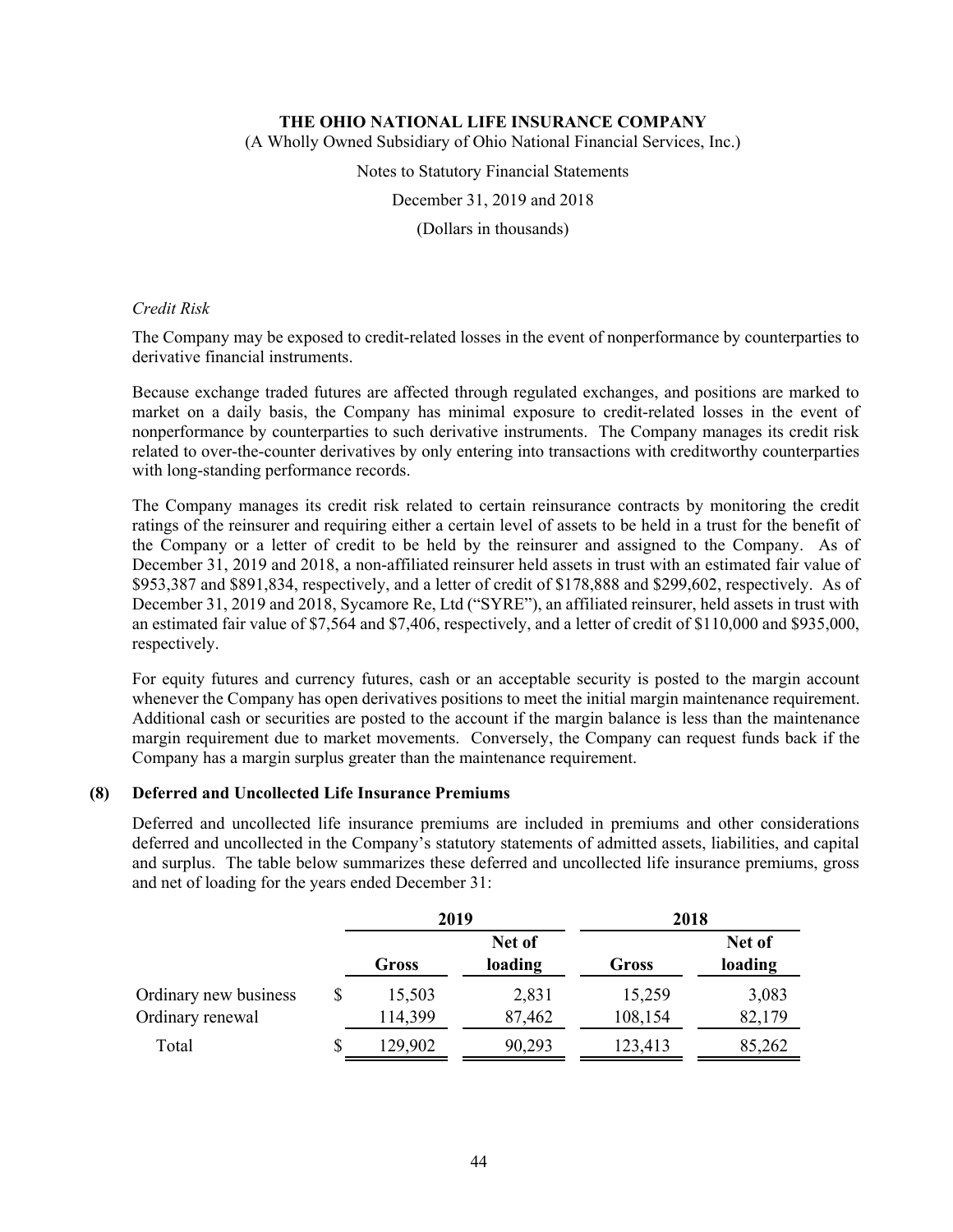(A Wholly Owned Subsidiary of Ohio National Financial Services, Inc.)

Notes to Statutory Financial Statements

December 31, 2019 and 2018

(Dollars in thousands)

#### **(9) Separate Accounts**

The Company utilizes separate accounts to record and account for assets and liabilities for particular lines of business and/or transactions. For the current reporting year, the Company reported assets and liabilities from variable individual annuities and variable group annuities.

In accordance with the State of Ohio procedures on approving items within the separate account, the separate account classification of the product is supported by the Ohio Statute 3907.15.

As of December 31, 2019 and 2018, the Company's separate account statement included legally insulated assets of \$19,255,771 and \$18,883,485, respectively. The assets legally insulated from the general account as of December 31, are attributed to the following:

| 2019       | 2018       |
|------------|------------|
| 18,406,791 | 17,918,169 |
| 815,371    | 935,832    |
| 33,609     | 29,484     |
| 19,255,771 | 18,883,485 |
|            |            |

At December 31, 2019, there were no separate account securities lending arrangements.

In accordance with the products/transactions recorded within the separate account, some separate account liabilities are guaranteed by the general account. (In accordance with the guarantees provided, if the investment proceeds are insufficient to cover the rate of return guaranteed for the product, the policyholder proceeds will be remitted by the general account.)

As of December 31, 2019, the general account of the Company had a maximum guarantee for separate account liabilities of \$1,610.

To compensate the general account for the risk taken, the separate account has paid risk charges as follows for the past five years:

|      | <b>Risk</b>   |
|------|---------------|
|      | charges       |
| 2019 | \$<br>230,543 |
| 2018 | 248,184       |
| 2017 | 244,227       |
| 2016 | 230,772       |
| 2015 | 213,087       |

As of December 31, 2019, the general account of the Company had paid \$102,471 towards separate account guarantees.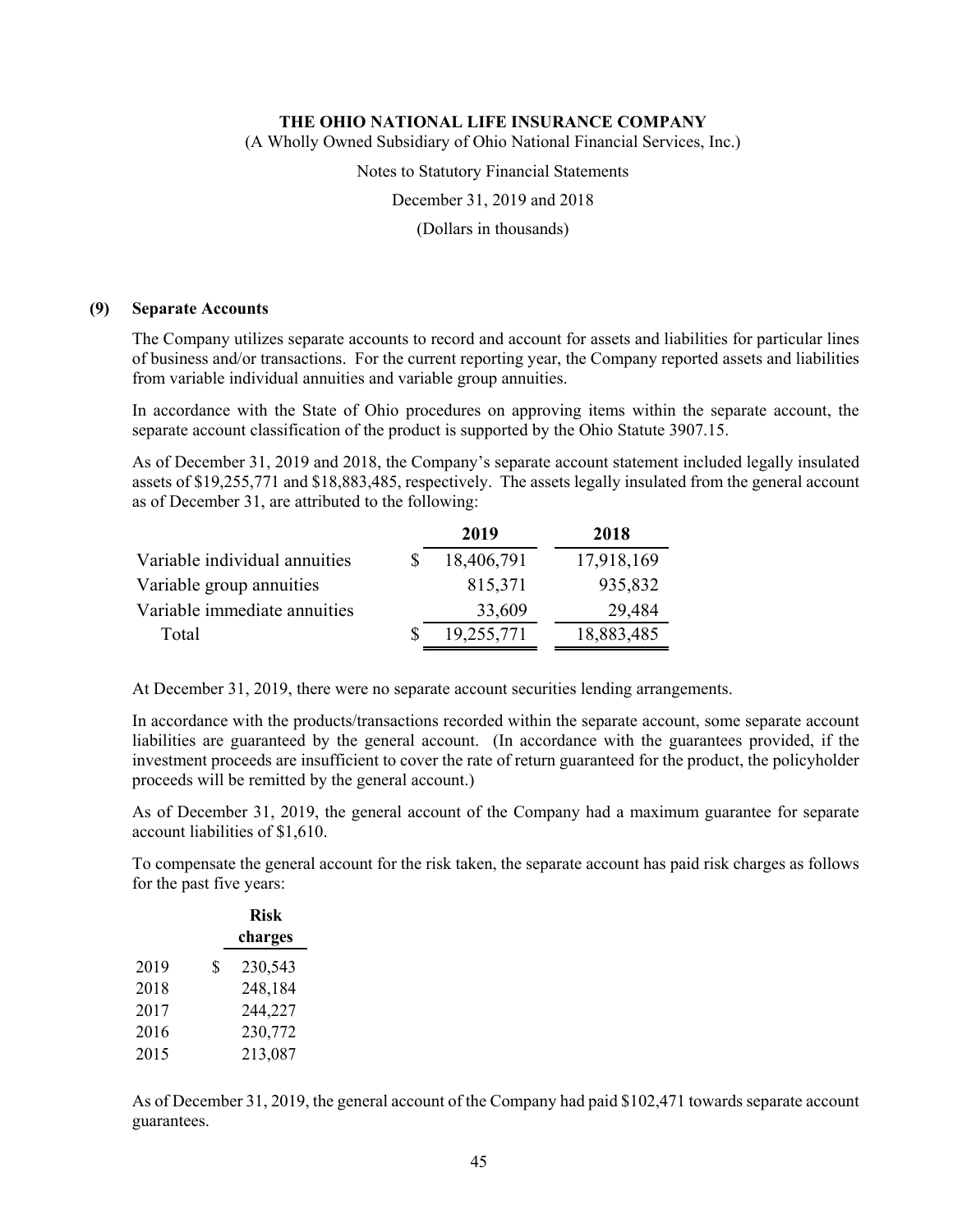(A Wholly Owned Subsidiary of Ohio National Financial Services, Inc.)

Notes to Statutory Financial Statements

December 31, 2019 and 2018

(Dollars in thousands)

The Company does not guarantee a return of the contract holders' separate account. Information regarding the nonguaranteed separate accounts of the Company is as follows as of and for the years ended December 31:

|                                                   |    | 2019       | 2018       |
|---------------------------------------------------|----|------------|------------|
| Premiums, considerations or deposits at year end  | S  | 155,907    | 712,604    |
| Reserves at year end for accounts with assets at: |    |            |            |
| Market value                                      | \$ | 18,976,270 | 18,544,703 |
| Amortized cost                                    |    | 156,425    | 164,801    |
| Total reserves                                    | S  | 19,132,695 | 18,709,504 |
| By withdrawal characteristics:                    |    |            |            |
| Subject to discretionary withdrawal:              |    |            |            |
| With market value adjustment                      | S  |            |            |
| At book value without market value adjustment and |    |            |            |
| with current surrender charge of 5% or more       |    |            |            |
| At market value                                   |    | 19,098,968 | 18,679,987 |
| At book value without market value adjustment and |    |            |            |
| with current surrender charge of less than 5%     |    |            |            |
| Subtotal                                          |    | 19,098,968 | 18,679,987 |
| Not subject to discretionary withdrawal           |    | 33,727     | 29,518     |
| Total reserves                                    |    | 19,132,695 | 18,709,505 |

The following is a reconciliation of net transfers from separate accounts for the years ended December 31:

|                                                                                           | 2019          | 2018        |
|-------------------------------------------------------------------------------------------|---------------|-------------|
| Transfers as reported in the summary of operations<br>of the Separate Accounts Statement: |               |             |
| Transfers to separate accounts                                                            | \$<br>155,883 | 713,299     |
| Transfers from separate accounts                                                          | 3,183,815     | 2,851,627   |
| Net transfers from separate accounts before<br>reconciling adjustments                    | (3,027,932)   | (2,138,328) |
| Reconciling adjustments:                                                                  |               |             |
| Processing income                                                                         | 24            | (695)       |
| Other net                                                                                 |               |             |
| Net transfers from separate accounts                                                      | (3,027,908)   | (2,139,023) |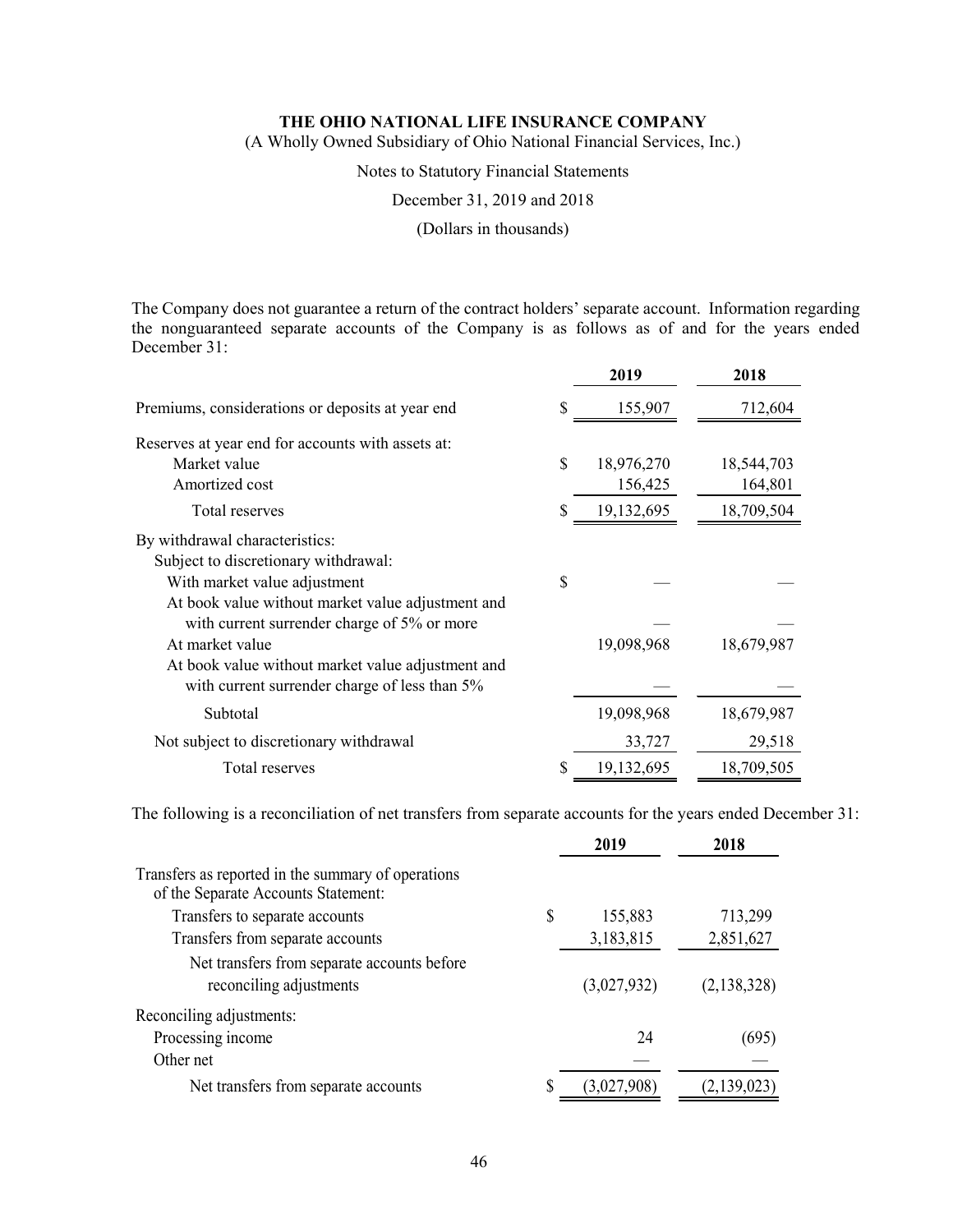(A Wholly Owned Subsidiary of Ohio National Financial Services, Inc.)

Notes to Statutory Financial Statements

December 31, 2019 and 2018

(Dollars in thousands)

### **(10) Reserves for Future Policy Benefits**

The reserves for future policy benefits are comprised of liabilities for life policies and contracts, accident and health (disability) policies, and annuity and other deposit funds including riders.

As discussed in Note 3, the Company has five main types of rider benefits offered with individual variable annuity contracts: GMDBs, GMIBs, GLWBs, GMABs and GMWBs. The Company also issued fixed indexed annuity contracts with an enhanced GLWB rider.

### *Variable Annuity Riders*

### *GMDB Riders*

Certain variable annuity contracts include GMDB riders with the base contract and offer additional death and income benefits through riders that can be added to the base contract. These GMDB riders typically provide that upon the death of the annuitant, the beneficiaries could receive an amount in excess of the contract value. The GMDB rider benefit could be equal to the premiums paid into the contract, the highest contract value as of a particular time, e.g., every contract anniversary, or the premiums paid into the contract times an annual interest factor. The Company assesses a charge for the GMDB riders and prices the base contracts to allow the Company to recover a charge for any built-in death benefits.

### *GMIB Riders*

Certain variable annuity contracts include GMIB riders with the base contract. These riders allow the policyholder to annuitize the contract after ten years and to receive a guaranteed minimum monthly income for life. The amount of the payout is based upon a guaranteed income base that is typically equal to the greater of the premiums paid increased by 5% annually (6% for riders sold before May 2009) or the highest contract value on any contract anniversary. In some instances, based upon the age of the annuitant, the terms of this rider may be less favorable for the contract purchaser. The amount of the monthly income is tied to annuitization tables that are built into the GMIB rider. In the event that the policyholder could receive a higher monthly income by annuitization based upon the Company's current annuitization rates, the annuitant will automatically receive the higher monthly income. This means that the contract value could be significantly less than the guaranteed income base, but it might not provide any benefit to the policyholder or any cost to the Company. In addition, some policyholders may not be willing to give up access to their contract value that occurs with annuitization under the rider. Effective May 1, 2010, the Company discontinued offering the GMIB rider.

The Company's GMIB and GMDB riders issued prior to April 1, 2008 are reinsured with a non-affiliated reinsurer up to a certain level of coverage. The Company has reinsurance agreements in place with an affiliate for reinsurance coverage on the amounts in excess of the underlying non-affiliated reinsurance which has a \$135 million deductible that must be covered by the Company before coverage is provided by the affiliate. The Company established a voluntary reserve using the AG43 stochastic computation ("CTE98") for this deductible portion.

The voluntary reserve is the difference between the stochastic CTE98 reserve for the deductible less the implicit reserve for the deductible in the reported reserve prior to adding the CTE98 reserve for the deductible. As of December 31, 2018, the implicit reserve for the deductible was \$0 using the standard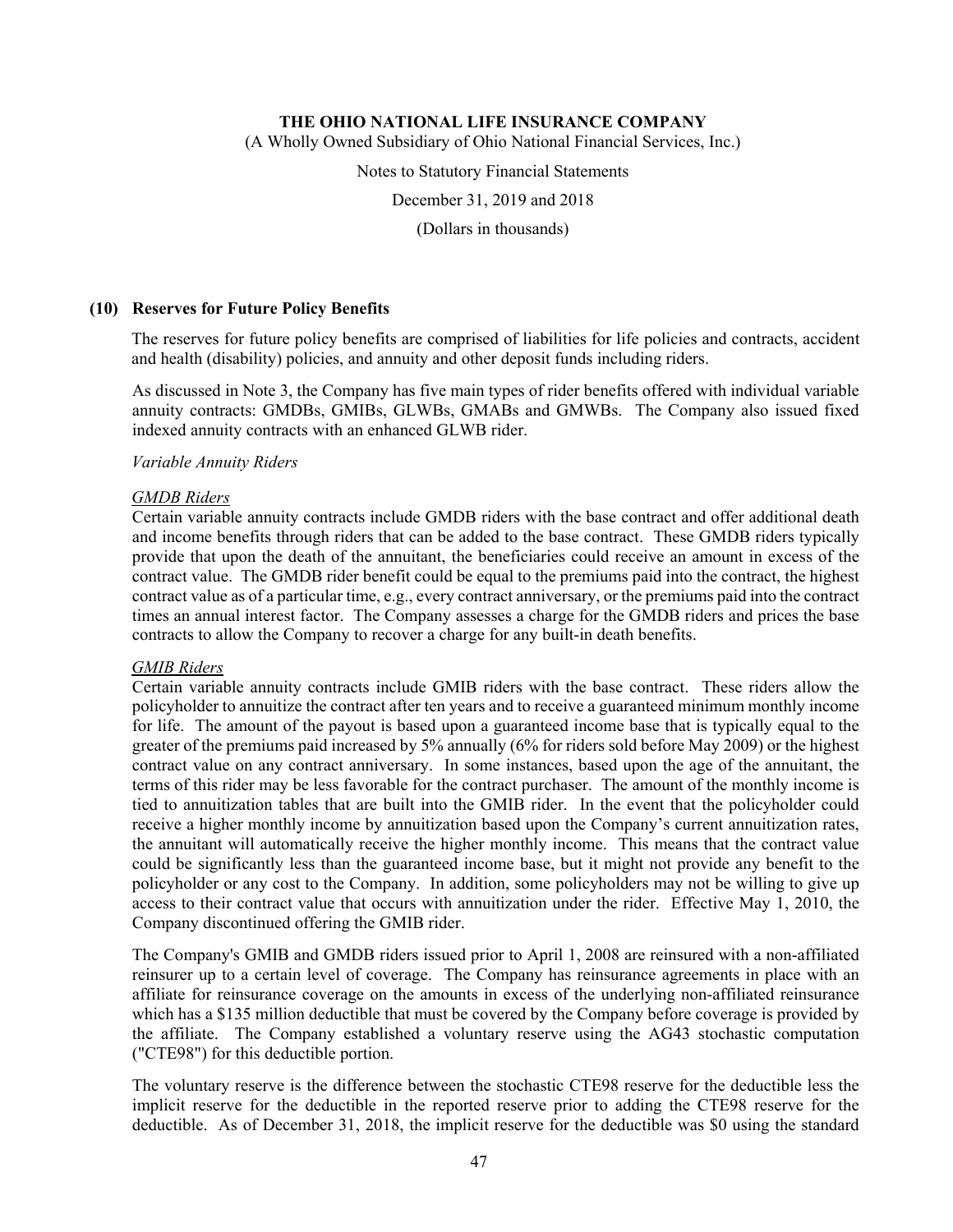(A Wholly Owned Subsidiary of Ohio National Financial Services, Inc.)

Notes to Statutory Financial Statements

December 31, 2019 and 2018

(Dollars in thousands)

scenario reserve prior to increasing the deductible reserve to \$99,150 using CTE98. The voluntary reserve was initially set up at December 31, 2011 with a balance of \$93,158, which was recorded as a direct reduction to unassigned surplus. Effective April 1, 2019, the Company has reinsured all amounts in excess of the non-affiliated reinsurance to an affiliate, Sunrise Captive Re, LLC, therefore this voluntary reserve has been released.

### *GLWB Riders*

The GLWB rider allows the owner to take withdrawals from the contract at a guaranteed percentage of the GLWB base every year even if the contract value goes to zero. Such guaranteed withdrawals may start any time after the annuitant reaches age 59 1∕2. The percentage withdrawal amount guaranteed increases if the annuitant attains a higher age band before the owner starts taking withdrawals. In some versions of GLWB riders sold in 2013 and later, there is a guaranteed minimum percentage withdrawal amount for the first 15 years of the contract; if the policyholder's account value goes to zero subsequent to the 15 year guarantee period, the percentage withdrawal amount is then calculated per a specified formula based on the 10 year treasury rate from the preceding 90 calendar days, with the calculated treasury linked rate subject to a specified cap and floor.

At policy inception, the GLWB base is set at the amount of the purchase payments and it is increased by the amount of future purchase payments. It increases (roll-up) by up to eight percent simple interest every year for the first ten years, as long as no withdrawal is made. If a withdrawal is made in any year during the first ten years, there is no roll-up at all for that year. If the contract value exceeds the GLWB base on any contract anniversary prior to the first contract anniversary after the annuitant reaches age 95, the GLWB base resets to the contract value and a new ten-year roll-up period begins.

The GLWB may also contain a step-up feature which preserves potential market gain by ratcheting up to the contract value, if higher, on each anniversary. If the contract has both a roll-up and step-up feature, the GLWB base will be the greater of: 1) the GLWB base on the previous anniversary plus any additional purchase payments; 2) the step-up base; or 3) the roll-up base.

In addition to the roll-up feature, some versions of the GLWB rider also provide for a top-off of the GLWB base at the end of the tenth contract year subject to attained age restrictions where applicable if the owner has not made any withdrawals in the first ten years. The top-off is equal to two hundred percent of the firstyear purchase payments. Policyholders are eligible for only one top-off during the contractual term. A reset to the contract value does not start a new top-off period. A top-off will typically not occur if there is any reset in the first ten years.

The initial GLWB riders (issued May 1, 2010 through December 31, 2010) had a built-in death benefit. This death benefit is reduced dollar for dollar for withdrawals. It differs from most of the other death benefits that decline pro rata for withdrawals. Thus, when the contract value is less than the death benefit, withdrawals will reduce the death benefit under the GLWB rider by a smaller amount than the reduction for other death benefits.

The Company also offers single life and joint life versions of the GLWB rider. Under the joint life version, if the annuitant dies after the owner has started taking withdrawals the surviving spouse may elect a spousal continuation under the rider and continue to receive the same payment. Under the single life version, the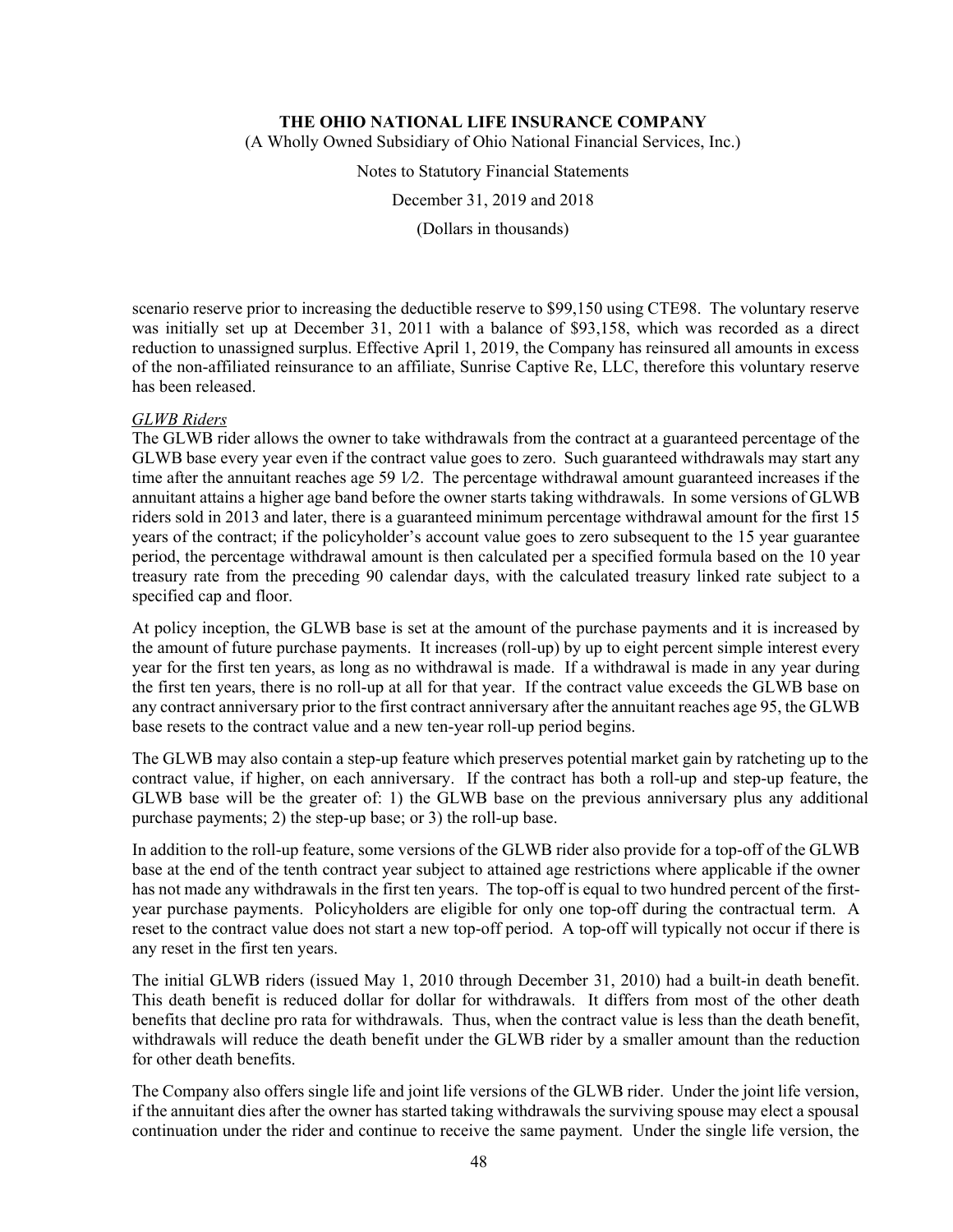(A Wholly Owned Subsidiary of Ohio National Financial Services, Inc.)

Notes to Statutory Financial Statements

December 31, 2019 and 2018

(Dollars in thousands)

guaranteed amount that may be withdrawn could decline either because 1) the contract value is less than the GLWB base and under the single life GLWB rider the contract value then becomes the new GLWB base and/or 2) the surviving spouse is in a different age band.

The GLWB riders, issued beginning January 1, 2011, are offered by the Company in both single-life and joint-life versions. In conjunction with the second generation GLWB riders, the Company also began selling new death benefit riders in both single-life and joint-life versions.

#### *GMAB Riders*

Certain variable annuity contracts include a GMAB rider. On the eighth or tenth anniversary, depending on the version of the rider, the policyholder's account value will increase to the amount of the initial deposit if the account value at that anniversary is less than the initial deposit.

#### *GMWB Riders*

Certain variable annuity contracts include a GMWB rider, which is similar to the GMAB rider noted above except the policyholder is allowed to make periodic withdrawals instead of waiting for the benefit in a lump sum at the end of the tenth year. The Company discontinued the sale of its GMWB rider in 2009. The activity associated with GMWB riders is included with GMAB riders and labeled "GMAB."

The following tables summarize the net amount at risk, net of reinsurance, for variable annuity contracts with guarantees invested in both general and separate accounts as of December 31 (note that most contracts contain multiple guarantees):

|                                                                                                          | 2019 |                   |             |                 |             |  |
|----------------------------------------------------------------------------------------------------------|------|-------------------|-------------|-----------------|-------------|--|
|                                                                                                          |      | Death<br>benefits |             | Living benefits |             |  |
|                                                                                                          |      | <b>GMDB</b>       | <b>GMIB</b> | <b>GLWB</b>     | <b>GMAB</b> |  |
| Return of net deposit                                                                                    |      |                   |             |                 |             |  |
| Net amount at risk $1$                                                                                   | \$   | 28                |             |                 |             |  |
| Return of net deposits accrued at a stated rate                                                          |      |                   |             |                 |             |  |
| Net amount at risk $\frac{1}{x}$                                                                         | \$   | 1,019             |             |                 |             |  |
| Highest of return of net deposits accrued at a<br>stated rate and return of highest anniversary<br>value |      |                   |             |                 |             |  |
| Net amount at risk                                                                                       | \$   | 340               |             |                 |             |  |
| Return of highest anniversary value                                                                      |      |                   |             |                 |             |  |
| Net amount at risk $1$                                                                                   | \$   | 223               |             |                 |             |  |
| <b>Total</b>                                                                                             |      |                   |             |                 |             |  |
| Net amount at risk                                                                                       | \$   | 1,610             |             |                 |             |  |

<sup>1</sup> Death benefit net amount at risk and living benefit net amount at risk are not additive at the contract level.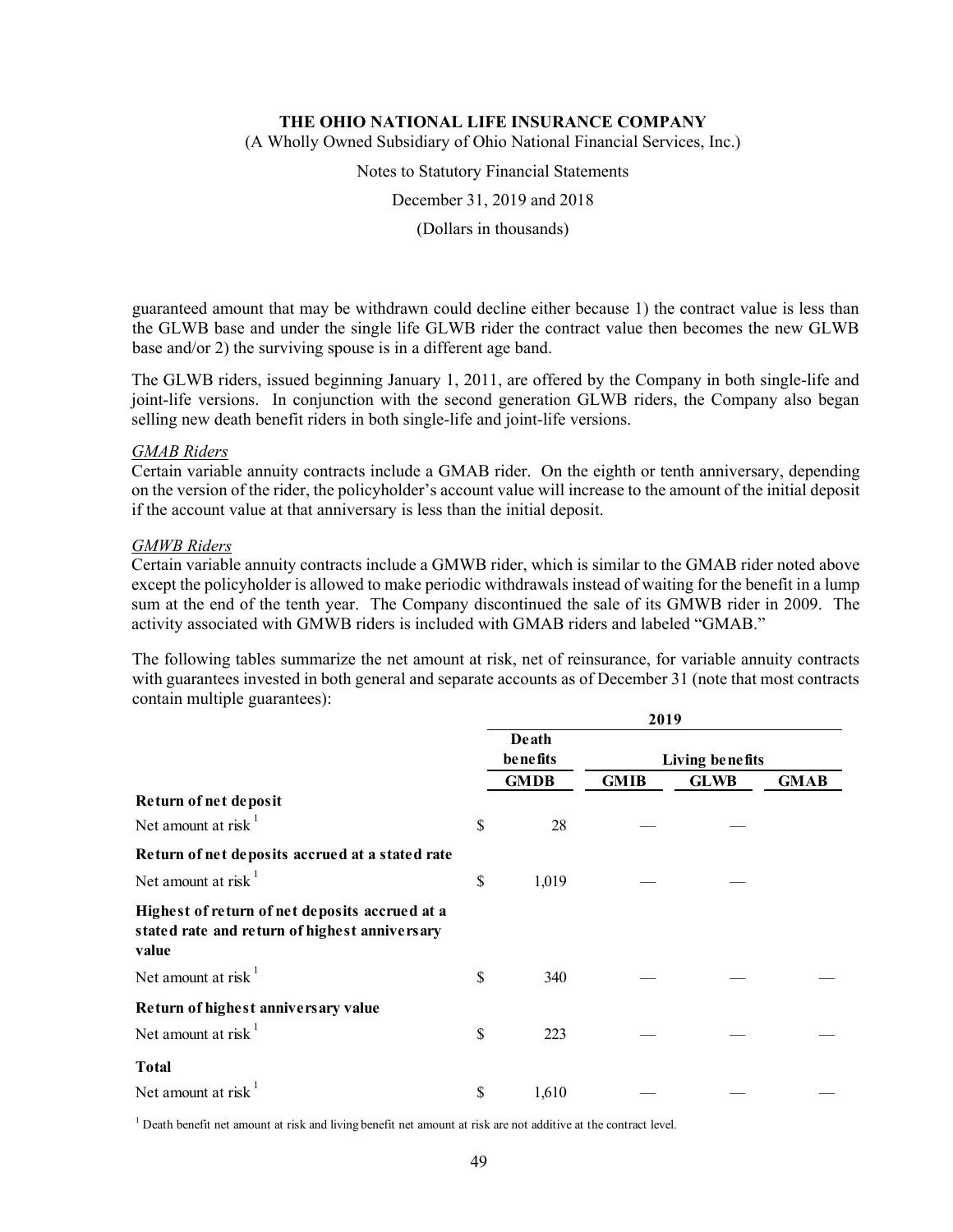(A Wholly Owned Subsidiary of Ohio National Financial Services, Inc.)

Notes to Statutory Financial Statements

December 31, 2019 and 2018

(Dollars in thousands)

|                                                                                                          | 2018              |             |                 |             |             |  |
|----------------------------------------------------------------------------------------------------------|-------------------|-------------|-----------------|-------------|-------------|--|
|                                                                                                          | Death<br>benefits |             | Living benefits |             |             |  |
|                                                                                                          |                   | <b>GMDB</b> | <b>GMIB</b>     | <b>GLWB</b> | <b>GMAB</b> |  |
| Return of net deposit                                                                                    |                   |             |                 |             |             |  |
| Net amount at risk $1$                                                                                   | \$                | 56,298      |                 |             | 865         |  |
| Return of net deposits accrued at a stated rate                                                          |                   |             |                 |             |             |  |
| Net amount at risk $1$                                                                                   | \$                | 188,893     |                 |             | 98          |  |
| Highest of return of net deposits accrued at a<br>stated rate and return of highest anniversary<br>value |                   |             |                 |             |             |  |
| Net amount at risk $1$                                                                                   | \$                | 28,118      |                 |             |             |  |
| Return of highest anniversary value<br>Net amount at risk $1$                                            | \$                | 383,169     |                 |             |             |  |
| <b>Total</b><br>Net amount at risk                                                                       | \$                | 656,478     |                 |             | 963         |  |

 $1$  Death benefit net amount at risk and living benefit net amount at risk are not additive at the contract level.

For guarantees of benefits that are payable in the event of death (GMDB), the net amount at risk is generally defined as the current guaranteed minimum death benefit in excess of the account balance as of the balance sheet date.

For benefit guarantees that are payable at annuitization (GMIB), the net amount at risk is generally defined as the present value of the minimum guaranteed annuity payments available to the contract holder, determined in accordance with the terms of the contract and best estimate assumptions, where applicable, in excess of the account balance as of the balance sheet date.

For benefit guarantees that are payable upon withdrawal (GLWB), the net amount at risk is generally defined as the present value of the current maximum guaranteed withdrawal available to or taken by the contract holder, determined in accordance with the terms of the contract and best estimate assumptions, where applicable, in excess of the account balance as of the balance sheet date.

For accumulation guarantees (GMAB), the net amount at risk is generally defined as the guaranteed minimum accumulation balance in excess of the account balance as of the balance sheet date.

All separate account assets associated with these contracts are invested in shares of various mutual funds offered by the Company and its sub advisors. Some riders require that separate account funds be invested in asset allocation models, managed volatility models, and/or have other investment restrictions. Net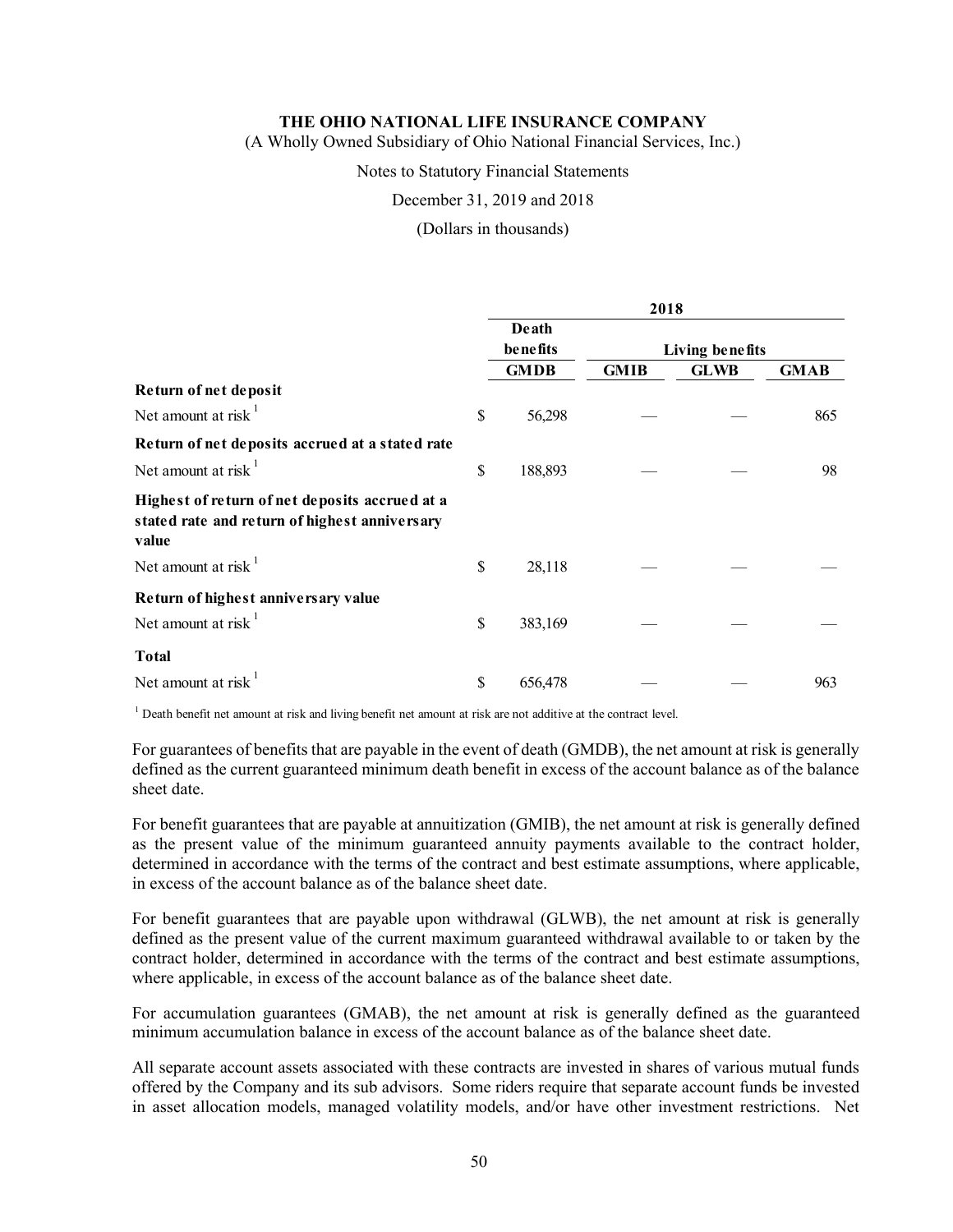(A Wholly Owned Subsidiary of Ohio National Financial Services, Inc.)

Notes to Statutory Financial Statements

December 31, 2019 and 2018

(Dollars in thousands)

amount at risk represents the amount of death benefit in excess of the account balance that is subject to market fluctuations.

The Company did not transfer assets from the general account to the separate account for any of its variable annuity contracts during 2019 and 2018.

The following table summarizes account balances of variable annuity contracts with guarantees that were invested in separate accounts as of December 31:

|               |    | 2019       | 2018       |
|---------------|----|------------|------------|
| Mutual funds: |    |            |            |
| Bond          | \$ | 5,128,733  | 5,050,601  |
| Equity        |    | 12,586,572 | 12,063,381 |
| Money market  |    | 691,507    | 804,191    |
| Total         | S  | 18,406,812 | 17,918,173 |

The reserves on guaranteed riders are held in the general accounts and there are no guaranteed separate accounts.

### *Fixed Indexed Annuity Riders*

### *GLWB Riders*

Certain fixed indexed annuity contracts include a GLWB rider. The GLWB rider allows the owner to take withdrawals from the contract at a guaranteed percentage of the GLWB base every year even if the contract value goes to zero. There are two versions of GLWB rider offered: a single life GLWB with the annuitant as the covered person, and a joint life GLWB with the annuitant and the annuitant's spouse as the covered persons.

The rider provides for a guaranteed payment of the maximum allowable withdrawal (MAW) each index year during the lifetime withdrawal period. Such guaranteed withdrawals may start any time after the annuitant/youngest covered spouse reaches age 59 1∕2. The percentage withdrawal amount guaranteed increases if the annuitant/youngest covered spouse attains a higher age band before the guarantee is elected.

At the policy's initial sweep date, the GLWB base is set at the amount of the purchase payments. After the initial sweep date, the GLWB base will be the greatest of the step-up GLWB base and the annual credit GLWB base. On each anniversary of the initial sweep date, except under excess withdrawal, the step-up GLWB base is equal to the greater of the GLWB base on the prior day, and the then current contract value, after deducting any applicable charges for the contract and credited interest. The annual credit base is the GLWB base just prior to the index year processing, plus the annual credit calculation base just prior to index processing, multiplied by an index or bonus credit rate. Upon a step-up, the annual credit calculation base will reset to the contract value at the time of step-up.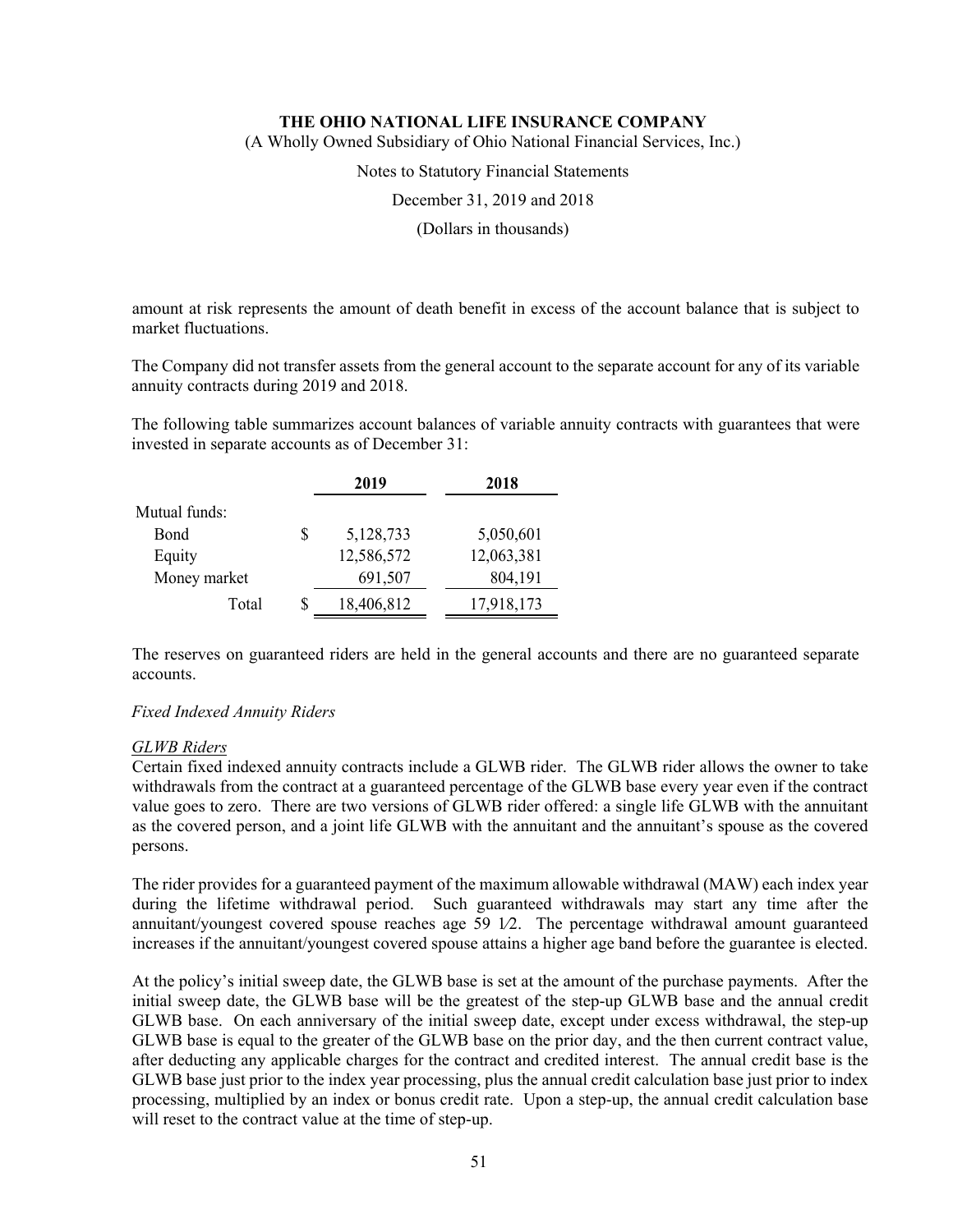(A Wholly Owned Subsidiary of Ohio National Financial Services, Inc.)

Notes to Statutory Financial Statements

December 31, 2019 and 2018

(Dollars in thousands)

For the period from January 2, 2018 through April 6, 2018, and for the period from June 4, 2018 through September 7, 2018 in the state of California, the Company offered an exchange program, which provided certain variable annuity policyholders with a GMIB rider the opportunity to exchange the policy and associated rider for a fixed indexed annuity policy with an enhanced GLWB rider. The notable difference of the enhanced GLWB rider is the calculation of the initial GLWB benefit base. At the policy's initial sweep date, the GLWB base is set to equal the contract value on the sweep date multiplied by the GLWB enhancement percentage, which is set based on the ratio of GMIB benefit base to AV at the time of exchange. After the initial sweep date, the GLWB base will be the greatest of the step-up GLWB base and the annual credit GLWB base.

The total account value, net of reinsurance, of the fixed indexed annuities was over \$500,000. The account value, net of reinsurance, specific to the GLWB riders was over \$50,000 as of December 31, 2019 and 2018.

#### **(11) Annuity Reserves and Deposit Liabilities by Withdrawal Characteristics**

Annuity reserves and deposit liabilities by withdrawal characteristics are shown below as of December 31, 2019:

#### **Individual Annuities**

|                                                                                                  |                 | <b>Separate</b> |              |            |
|--------------------------------------------------------------------------------------------------|-----------------|-----------------|--------------|------------|
|                                                                                                  | General         | account         |              |            |
|                                                                                                  | account         | non-guaranteed  | <b>Total</b> | % of Total |
| Subject to discretionary withdrawal:                                                             |                 |                 |              |            |
| With market value adjustment                                                                     | \$<br>1,141,780 |                 | 1,141,780    | $4.9\%$    |
| At book value less surrender charge                                                              | 83,851          |                 | 83,851       | $0.4\%$    |
| At fair value*                                                                                   |                 | 18,283,597      | 18,283,597   | 79.1%      |
| Total with adjustment or at market value                                                         | 1,225,631       | 18,283,597      | 19,509,228   | 84.4%      |
| At book value without adjustment                                                                 | 1,584,098       |                 | 1,584,098    | $6.8\%$    |
| Not subject to discretionary withdrawal                                                          | 2,021,179       | 5,627           | 2,026,806    | 8.8%       |
| Total, gross                                                                                     | 4,830,908       | 18,289,224      | 23,120,132   | 100.0%     |
| Reinsurance ceded                                                                                | 3,134,900       |                 | 3,134,900    |            |
| Total, net                                                                                       | 1,696,008       | 18,289,224      | 19,985,232   |            |
| Amount at book value less surrender charge that<br>will move to at book value without adjustment |                 |                 |              |            |
| in the year after the statement date                                                             | 77,968          |                 | 77,968       |            |

\* Includes \$18,283,597 of individual and group variable deferred annuity held in the separate accounts that were surrenderable at market value less a surrender charge.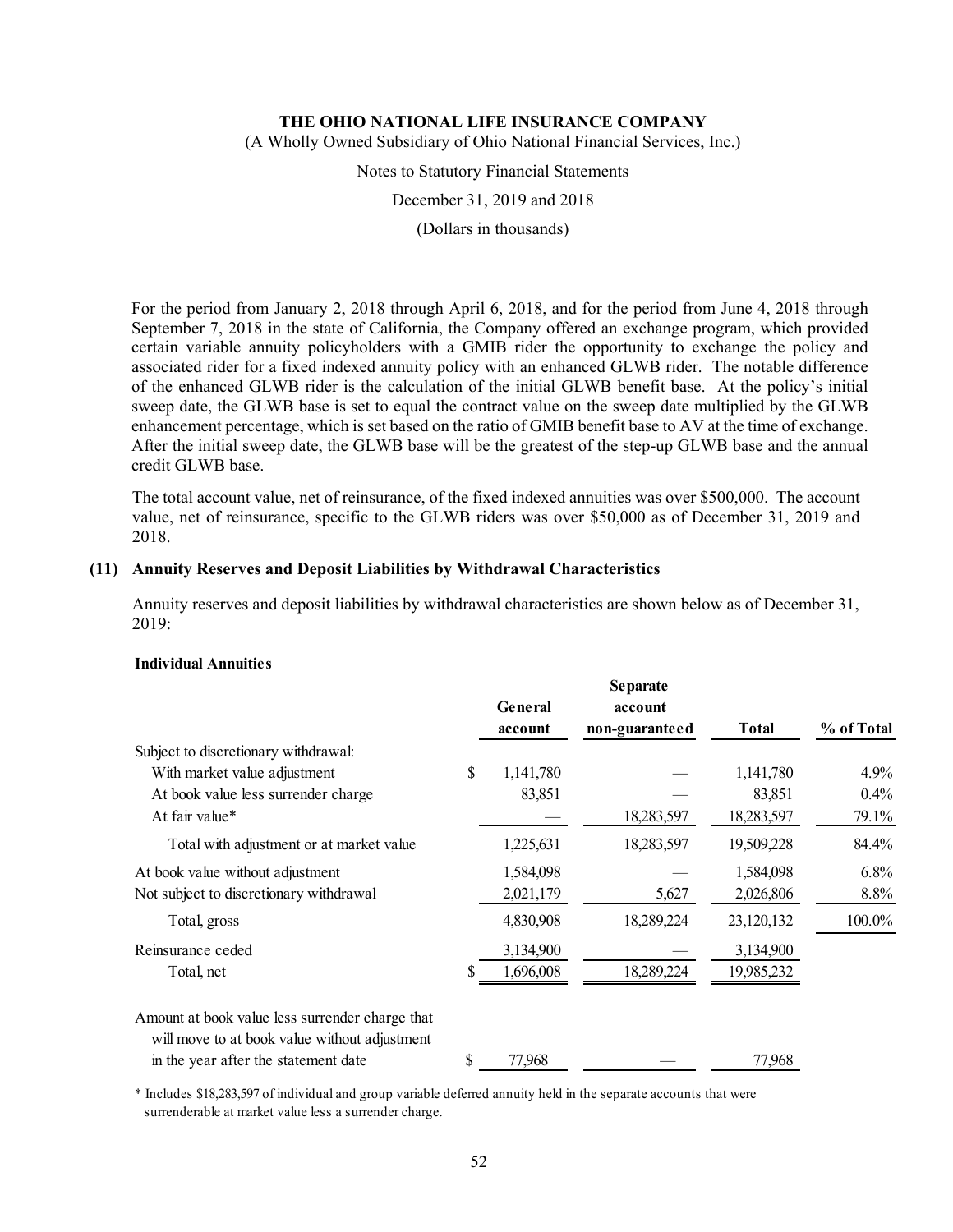(A Wholly Owned Subsidiary of Ohio National Financial Services, Inc.)

### Notes to Statutory Financial Statements

### December 31, 2019 and 2018

### (Dollars in thousands)

### **Group Annuities**

|                                                                                                  |     |                | <b>Separate</b> |              |            |
|--------------------------------------------------------------------------------------------------|-----|----------------|-----------------|--------------|------------|
|                                                                                                  |     | <b>General</b> | account         |              |            |
|                                                                                                  |     | account        | non-guaranteed  | <b>Total</b> | % of Total |
| Subject to discretionary withdrawal:                                                             |     |                |                 |              |            |
| With market value adjustment                                                                     | \$  | 89,030         |                 | 89,030       | 8.7%       |
| At book value less surrender charge                                                              |     |                |                 |              | $0.0\%$    |
| At fair value*                                                                                   |     |                | 815,371         | 815,371      | 79.4%      |
| Total with adjustment or at market value                                                         |     | 89,030         | 815,371         | 904,401      | 88.1%      |
| At book value without adjustment                                                                 |     |                |                 |              | $0.0\%$    |
| Not subject to discretionary withdrawal                                                          |     | 93,822         | 28,100          | 121,922      | 11.9%      |
| Total, gross                                                                                     |     | 182,852        | 843,471         | 1,026,323    | 100.0%     |
| Reinsurance ceded                                                                                |     |                |                 |              |            |
| Total, net                                                                                       | \$. | 182,852        | 843,471         | 1,026,323    |            |
| Amount at book value less surrender charge that<br>will move to at book value without adjustment |     |                |                 |              |            |
| in the year after the statement date                                                             | \$  |                |                 |              |            |

\* Includes \$815,371 of variable deferred annuity held in the separate accounts that were surrenderable at market value less a surrender charge.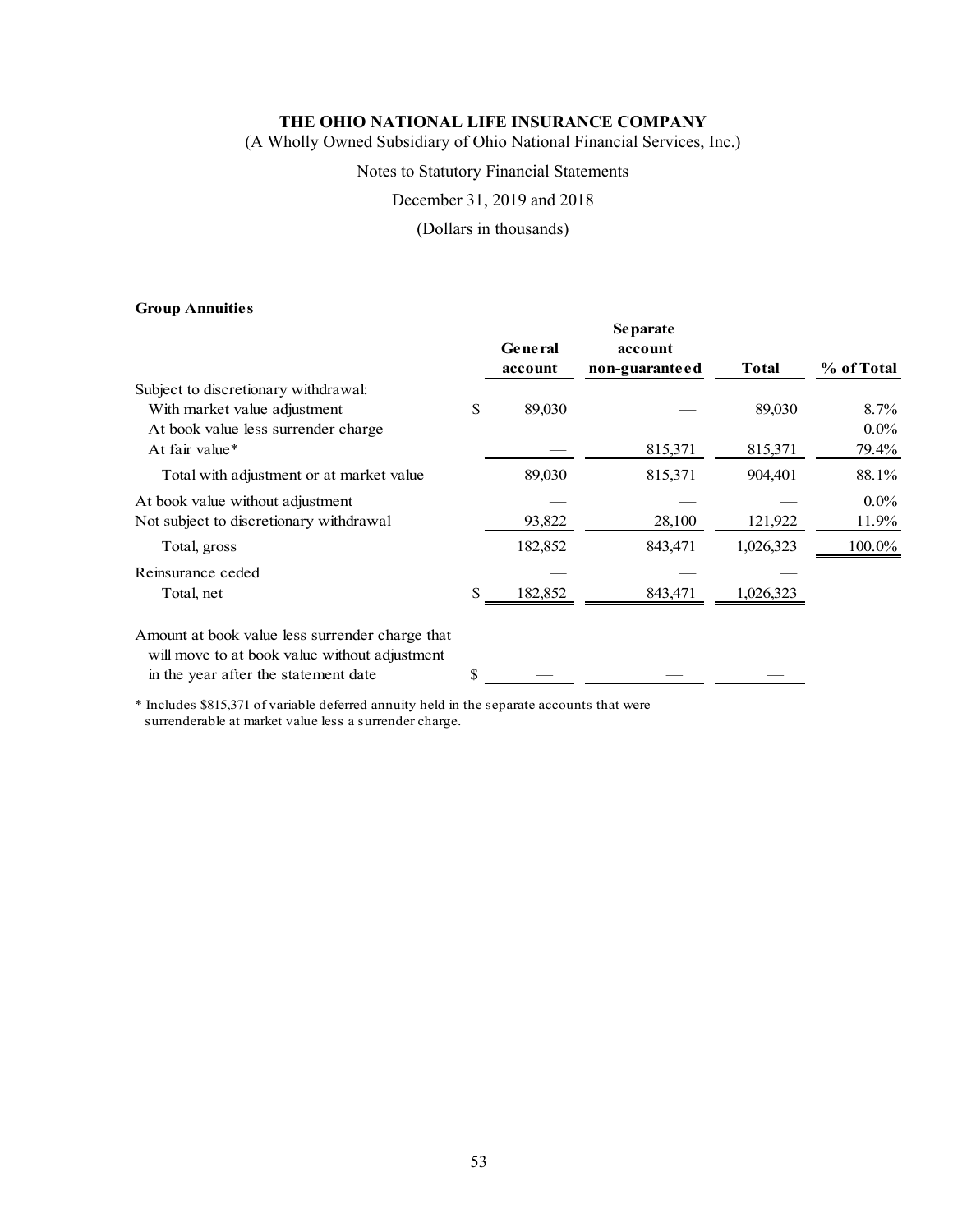(A Wholly Owned Subsidiary of Ohio National Financial Services, Inc.)

### Notes to Statutory Financial Statements

December 31, 2019 and 2018

(Dollars in thousands)

### **Deposit-Type Contracts**

|                                          | <b>General</b><br>account | account<br>non-guaranteed | <b>Total</b> | % of Total |
|------------------------------------------|---------------------------|---------------------------|--------------|------------|
| Subject to discretionary withdrawal:     |                           |                           |              |            |
| With market value adjustment             | \$<br>161,969             |                           | 161,969      | 23.2%      |
| At book value less surrender charge      |                           |                           |              | $0.0\%$    |
| At fair value*                           |                           |                           |              | $0.0\%$    |
| Total with adjustment or at market value | 161,969                   |                           | 161,969      | 23.2%      |
| At book value without adjustment         | 35,939                    |                           | 35,939       | $5.2\%$    |
| Not subject to discretionary withdrawal  | 499,002                   |                           | 499,002      | 71.6%      |
| Total, gross                             | 696,910                   |                           | 696,910      | 100.0%     |
| Reinsurance ceded                        |                           |                           |              |            |
| Total, net                               | 696,910                   |                           | 696.910      |            |
|                                          |                           |                           |              |            |

Amount at book value less surrender charge that will move to at book value without adjustment in the year after the statement date  $\frac{\sqrt{3}}{2}$ 

**Separate**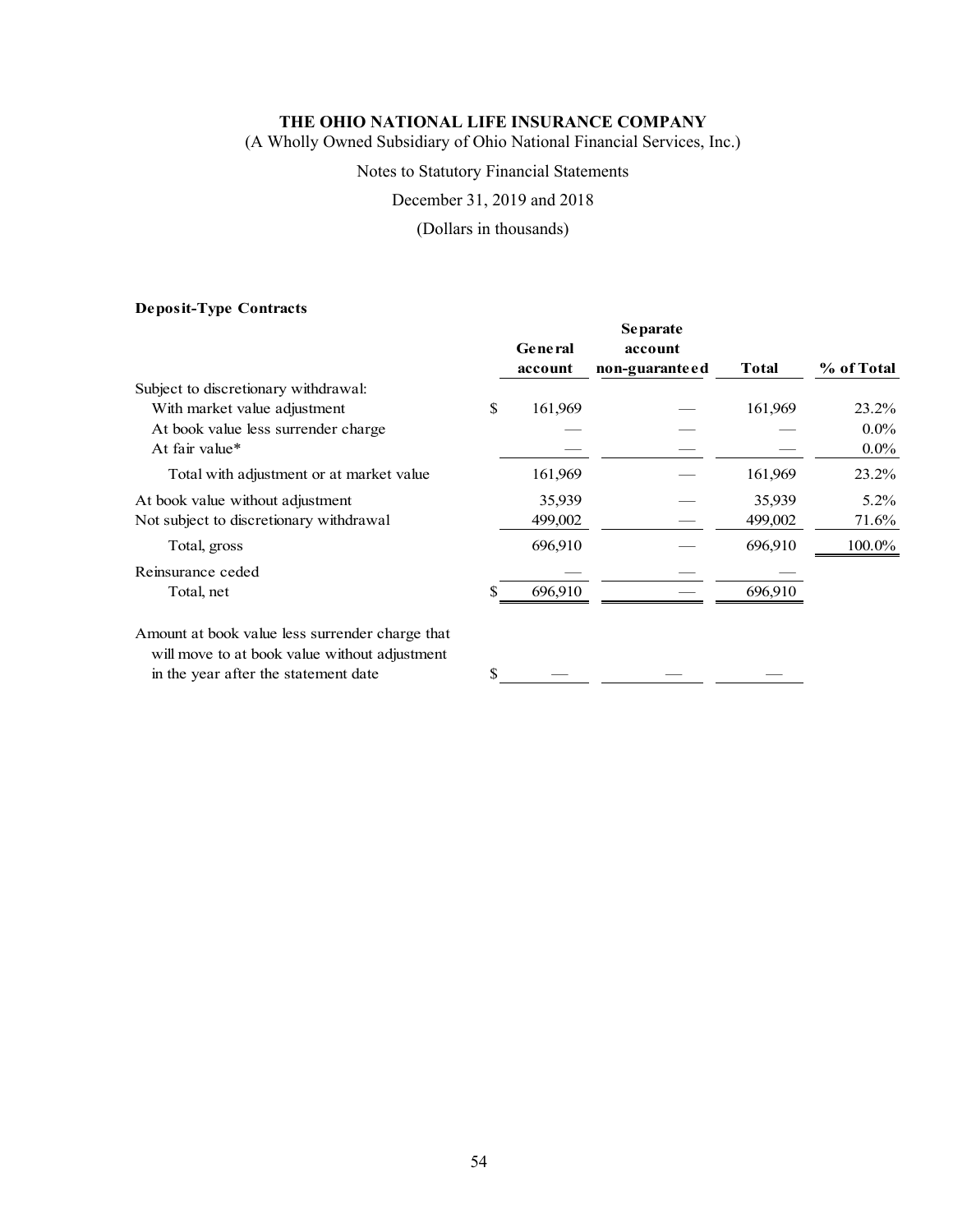(A Wholly Owned Subsidiary of Ohio National Financial Services, Inc.)

#### Notes to Statutory Financial Statements

December 31, 2019 and 2018

(Dollars in thousands)

As of December 31, 2019, withdrawal characteristics of life actuarial reserves were as follows:

|                                                |                |                        |                |                | Separate account - guaranteed |                |
|------------------------------------------------|----------------|------------------------|----------------|----------------|-------------------------------|----------------|
|                                                |                | <b>General account</b> |                |                | and non-guaranteed            |                |
|                                                | <b>Account</b> |                        |                | <b>Account</b> |                               |                |
|                                                | value          | Cash value             | <b>Reserve</b> | value          | Cash value                    | <b>Reserve</b> |
| Subject to discretionary withdrawal, surrender |                |                        |                |                |                               |                |
| values or policy loans:                        |                |                        |                |                |                               |                |
| Term policies with cash value                  | \$             |                        |                |                |                               |                |
| Universal life                                 | 905,715        | 905,715                | 907,921        |                |                               |                |
| Universal life with secondary guarantees       |                |                        | 518            |                |                               |                |
| Indexed universal life with secondary          |                |                        |                |                |                               |                |
| guarantees                                     |                |                        |                |                |                               |                |
| Other permanent cash value life insurance      | 3,392,843      | 3,392,843              | 3,984,215      |                |                               |                |
| Variable life                                  |                |                        |                |                |                               |                |
| Variable universal life                        |                |                        |                |                |                               |                |
| Miscellaneous reserves                         |                |                        | 14,535         |                |                               |                |
| Not subject to discretionary withdrawal or no  |                |                        |                |                |                               |                |
| cash values                                    |                |                        |                |                |                               |                |
| Term policies without cash value               | XXX            | XXX                    | 11,326         | <b>XXX</b>     | XXX                           |                |
| Accidental death benefits                      | <b>XXX</b>     | <b>XXX</b>             |                | <b>XXX</b>     | <b>XXX</b>                    |                |
| Disability - active lives                      | XXX            | <b>XXX</b>             | 26,054         | <b>XXX</b>     | XXX                           |                |
| Disability - disabled lives                    | <b>XXX</b>     | <b>XXX</b>             | 10,744         | <b>XXX</b>     | <b>XXX</b>                    |                |
| Miscellaneous reserves                         | <b>XXX</b>     | <b>XXX</b>             | 1,840          | XXX            | XXX                           |                |
| Total, gross                                   | 4,298,558      | 4,298,558              | 4,957,153      |                |                               |                |
| Reinsurance ceded                              | 760,781        | 760,781                | 951,354        |                |                               |                |
| Total, net                                     | 3,537,777      | 3,537,777              | 4,005,799      |                |                               |                |

The following is the reconciliation of annuity reserves and deposit liabilities as of December 31, 2019:

| Life, accident and health Annual Statement:                                |   |            |
|----------------------------------------------------------------------------|---|------------|
| Annuities (excluding supplementary contracts with life contingencies), net | S | 1,873,188  |
| Supplementary contracts with life contingencies, net                       |   | 5,672      |
| Deposit-type contracts                                                     |   | 696,910    |
| Subtotal                                                                   |   | 2,575,770  |
| Separate Accounts Annual Statement:                                        |   |            |
| Annuities, net                                                             |   | 19,132,695 |
| Total annuity reserves and deposit liabilities, net                        | S | 21,708,465 |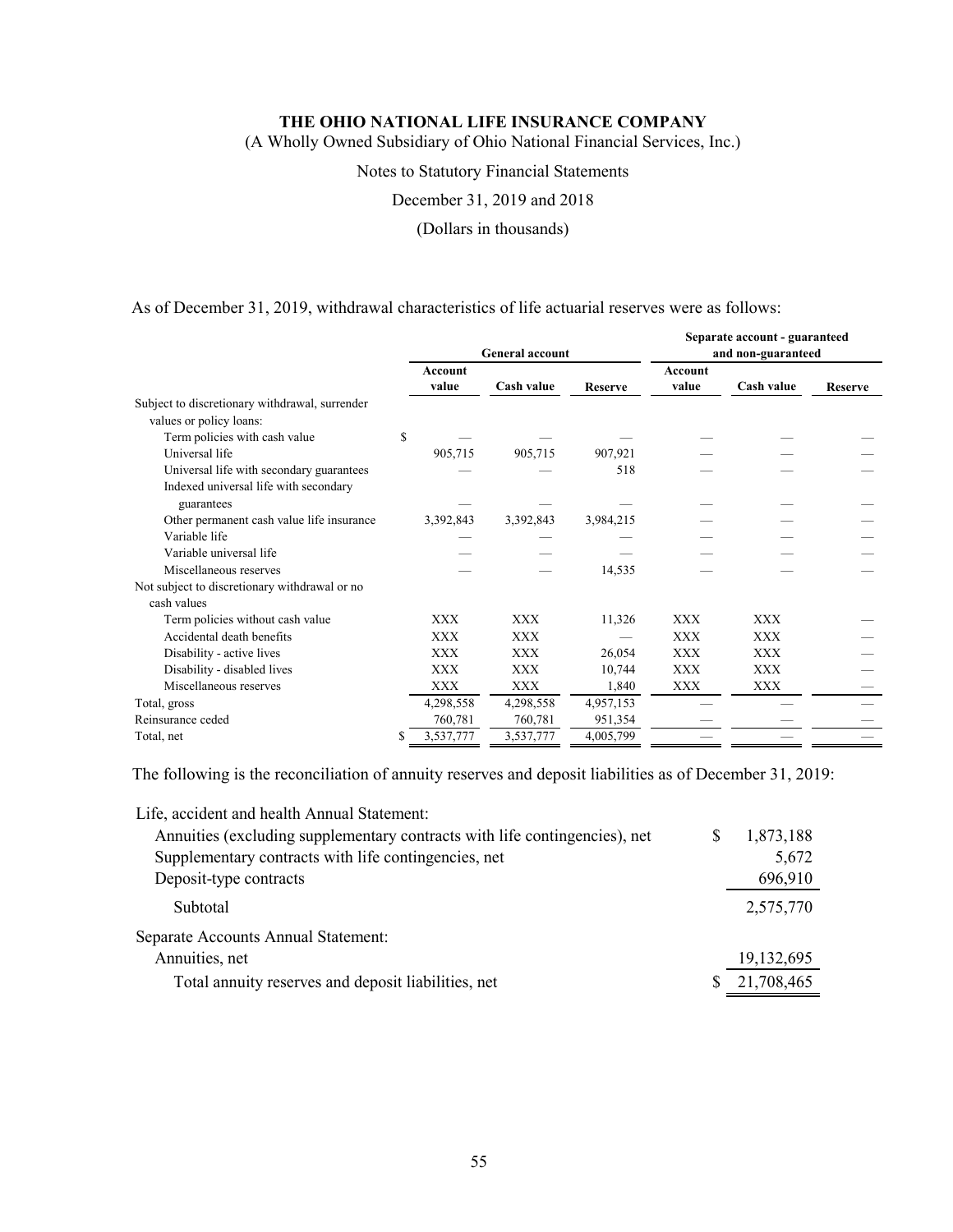(A Wholly Owned Subsidiary of Ohio National Financial Services, Inc.)

Notes to Statutory Financial Statements

December 31, 2019 and 2018

(Dollars in thousands)

Annuity reserves and deposit liabilities by withdrawal characteristics are shown below as of December 31, 2018:

|                                          |    |           | <b>Separate</b> |              |            |
|------------------------------------------|----|-----------|-----------------|--------------|------------|
|                                          |    | General   | account         |              |            |
|                                          |    | account   | non-guaranteed  | <b>Total</b> | % of Total |
| Subject to discretionary withdrawal:     |    |           |                 |              |            |
| With market value adjustment             | \$ | 1,411,371 |                 | 1,411,371    | $5.6\%$    |
| At book value less surrender charge      |    | 121,071   |                 | 121,071      | 0.5%       |
| At fair value*                           |    |           | 18,679,987      | 18,679,987   | 74.4%      |
| Total with adjustment or at market value |    | 1,532,442 | 18,679,987      | 20,212,429   | 80.5%      |
| At book value without adjustment         |    | 1,772,458 |                 | 1,772,458    | $7.1\%$    |
| Not subject to discretionary withdrawal  |    | 3,087,758 | 29,518          | 3,117,276    | 12.4%      |
| Total, gross                             |    | 6,392,658 | 18,709,505      | 25,102,163   | 100.0%     |
| Reinsurance ceded                        |    | 2,974,861 |                 | 2,974,861    |            |
| Total, net                               | S  | 3.417.797 | 18,709,505      | 22,127,302   |            |

\* Includes \$18,679,987 of individual and group variable deferred annuity held in the separate accounts that were surrenderable at market value less a surrender charge.

The following is the reconciliation of annuity reserves and deposit liabilities as of December 31, 2018:

| Life, accident and health Annual Statement:                                |   |            |
|----------------------------------------------------------------------------|---|------------|
| Annuities (excluding supplementary contracts with life contingencies), net | S | 2,712,021  |
| Supplementary contracts with life contingencies, net                       |   | 5,114      |
| Deposit-type contracts                                                     |   | 700,662    |
| Subtotal                                                                   |   | 3,417,797  |
| Separate Accounts Annual Statement:                                        |   |            |
| Annuities, net                                                             |   | 18,709,505 |
| Total annuity reserves and deposit liabilities, net                        |   | 22,127,302 |

### **(12) Unpaid Claim Reserves**

The Company establishes unpaid claim reserves which provide an estimated cost of paying claims made under individual disability accident and health policies. These reserves include estimates for claims that have been reported and those that have been incurred but not reported. The amounts recorded for unpaid claim reserves are based on appropriate actuarial guidelines and techniques that represent the Company's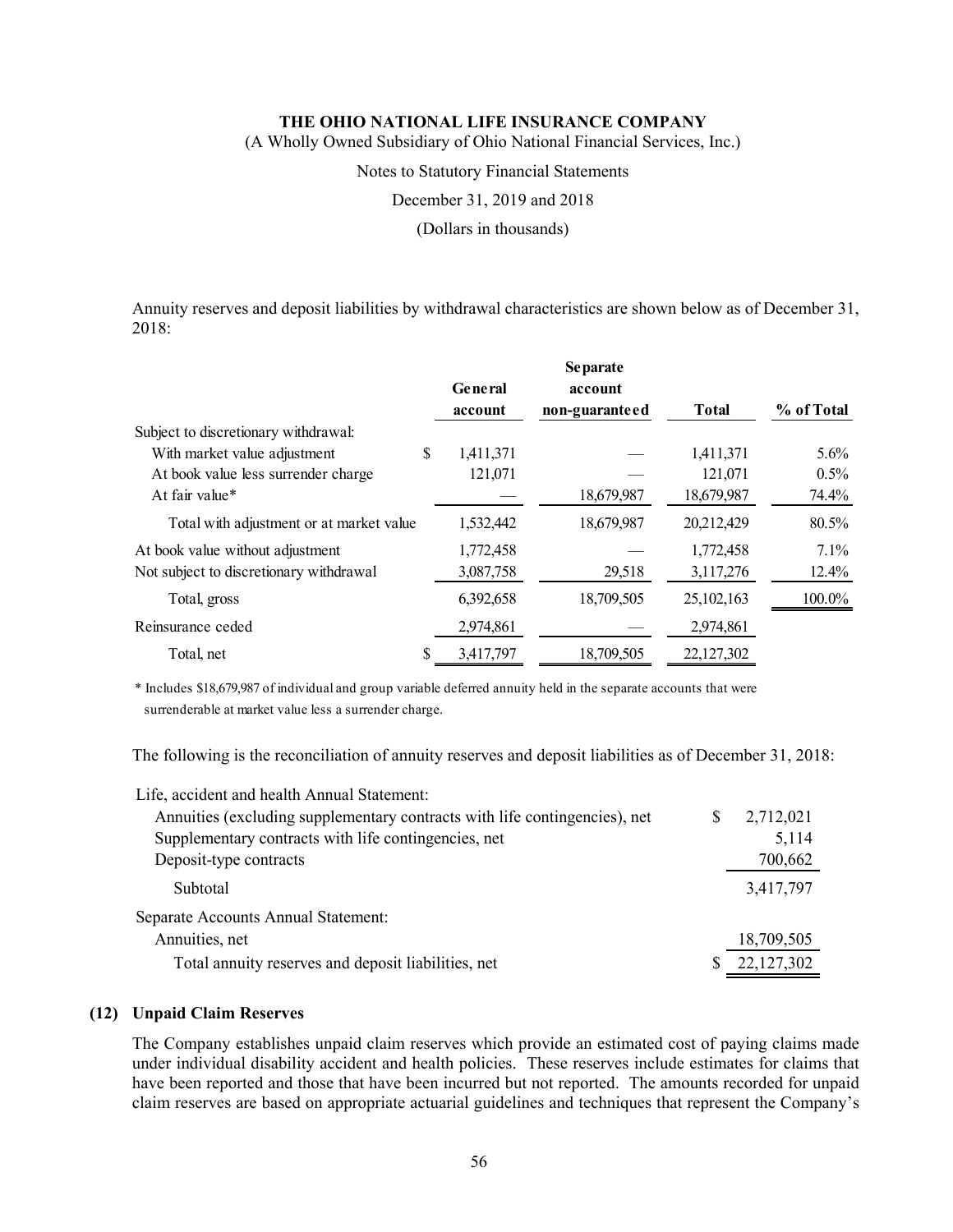(A Wholly Owned Subsidiary of Ohio National Financial Services, Inc.)

Notes to Statutory Financial Statements

December 31, 2019 and 2018

(Dollars in thousands)

best estimate based on current known facts and the actuarial guidelines. Accordingly, actual claim payouts may vary from present estimates.

The following table summarizes the disabled life unpaid claims for the years ended December 31:

|                                                                                                                              |     | 2019                       | 2018                    |
|------------------------------------------------------------------------------------------------------------------------------|-----|----------------------------|-------------------------|
| Claim reserves, beginning of year<br>Less reinsurance recoverables                                                           | \$. | 10,472<br>(899)            | 10,345<br>(635)         |
| Net claim reserves, beginning of year                                                                                        |     | 9,573                      | 9,710                   |
| Claims paid related to:<br>Current year<br>Prior years                                                                       |     | 26<br>(3,139)              | (30)<br>(1,641)         |
| Total claims paid                                                                                                            |     | (3, 113)                   | (1,671)                 |
| Incurred related to:<br>Current year's incurred<br>Current year's interest<br>Prior years' incurred<br>Prior years' interest |     | 445<br>9<br>(1,629)<br>404 | 945<br>18<br>170<br>401 |
| Total incurred                                                                                                               |     | (771)                      | 1,534                   |
| Net claim reserves, end of year                                                                                              |     | 5,689                      | 9,573                   |
| Plus reinsurance recoverables                                                                                                |     | 3,296                      | 899                     |
| Claims reserves, end of year                                                                                                 |     | 8,985                      | 10,472                  |

The change in claim reserves and liabilities for claims incurred in prior years is the result of the general maturing process of claims, including the normal fluctuation resulting from the relatively small size of the block, and continuing claim analysis.

### **(13) Reinsurance**

The Company participates in reinsurance activities in order to limit losses, minimize exposure to significant risks and provide additional capacity for future growth. The Company routinely enters into reinsurance transactions with other insurance companies, third parties, affiliates and subsidiaries. This reinsurance involves either ceding certain risks to or assuming risks from other insurance companies. The Company's statutory financial statements reflect the effects of assumed and ceded reinsurance transactions.

### *External Reinsurance*

For the Company's life insurance products, the Company reinsures a percentage of the mortality or morbidity risk on a quota share basis or on an excess of retention basis. The Company also reinsures risk associated with their disability and health insurance policies. Ceded premiums approximated 42.8% and 30.9% of gross earned life and accident and health premiums during 2019 and 2018, respectively.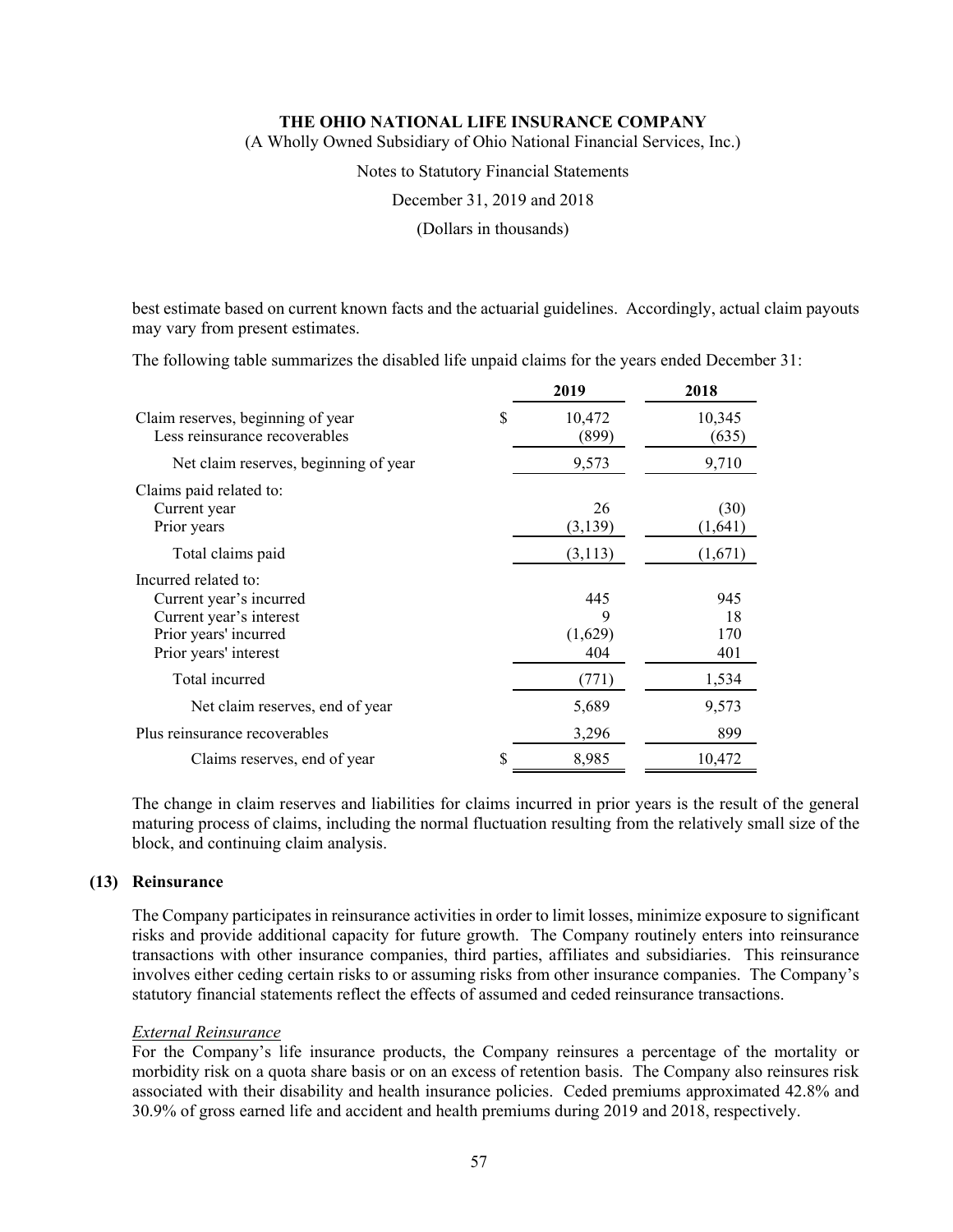(A Wholly Owned Subsidiary of Ohio National Financial Services, Inc.)

Notes to Statutory Financial Statements

December 31, 2019 and 2018

(Dollars in thousands)

For the Company's individual variable annuity products, the Company reinsures the various living and death benefit riders, including GMDB, GMIB, and GLWB.

For the Company's fixed annuity products, the Company has coinsurance agreements in place to reinsure fixed annuity products sold between 2001 and 2006. Ceded amounts under these coinsurance agreements range from one-third to two-thirds of the business produced. The ceded reserves attributable to fixed annuity coinsurance agreements were \$198,598 and \$276,135 as of December 31, 2019 and 2018, respectively.

Effective July 1, 2019, the Company entered into a reinsurance agreement to coinsure 100% of its retained inforce Bank Owned Life Insurance ("BOLI") and Single Premium Deferred Annuity ("SPDA") blocks of business with a third party reinsurer licensed as an authorized reinsurer in the State of Ohio. As a result of the transaction, bonds carried at the amount of \$1,554,453 were transferred to the reinsurer, resulting in a pre-tax realized gain of \$126,291 for the year ended December 31, 2019. This transaction resulted in IMR of \$109,964 being transferred to the reinsurer by the Company and a deferred reinsurance gain of \$52,844 which was recorded in surplus at the contract's inception. At December 31, 2019, the remaining unamortized deferred gain was \$18,923. Ceded reserves related to this transaction decreased the aggregate reserve for life contracts at December 31, 2019 by \$761,716.

#### *Affiliate Reinsurance*

As it relates to reinsurance among affiliates, to mitigate the volatility of statutory surplus for the Company, the Company cedes variable annuity-related risks, living and death benefits to SUNR for the GMAB, GMIB, GMDB, and GLWB riders, and from SUNR to SYRE for certain GMIB and GMDB riders. Additionally, to consolidate the management of such living benefit risks, the Company assumes GMAB, GMIB, GMDB, and GLWB riders issued by NSLAC, which are correspondingly retroceded to SYRE. The base variable annuity contracts are retained by the Company, however the excess death benefit rider risk on the base contract is ceded to SUNR. Effective January 2018, ONLIC cedes 100% of the exchange program fixed indexed annuities and associated GLWB riders to SYRE. The Company assumes BOLI policies issued by ONLAC, but ceased reinsuring new policies in October 2016.

As noted above, the Company cedes to SYRE variable annuity-related risks, living and death benefits consisting of GMAB, GMIB, GMDB and GLWB riders assumed from NSLAC and fixed indexed annuity exchange policies and associated GLWB riders. The base variable annuity contracts are retained by the Company. SYRE applies a permitted practice prescribed by CIMA that allows SYRE to carry the assumed reserves of \$519,769 under the reinsurance arrangement utilizing a reserve methodology that is approved by CIMA. The approved reserve methodology is based upon U.S. generally accepted accounting principles. For all GMAB riders and some GLWB riders with net settlement provisions, the reserves are calculated using the Financial Accounting Standards Board ("FASB") Accounting Standards Codification ("ASC") Topic 815, *Derivatives and Hedging*. Topic 815 is a fair value or mark-to-market calculation required if the liability is deemed to be an embedded derivative. For all GMIB and GMDB riders, and the remaining GLWB riders without net settlement provisions, the reserves are calculated in accordance with FASB ASC Topic 944, *Financial Services - Insurance*. Topic 944 provides guidance for calculating reserves for contracts that provide additional benefits in excess of the account values and is similar to other generally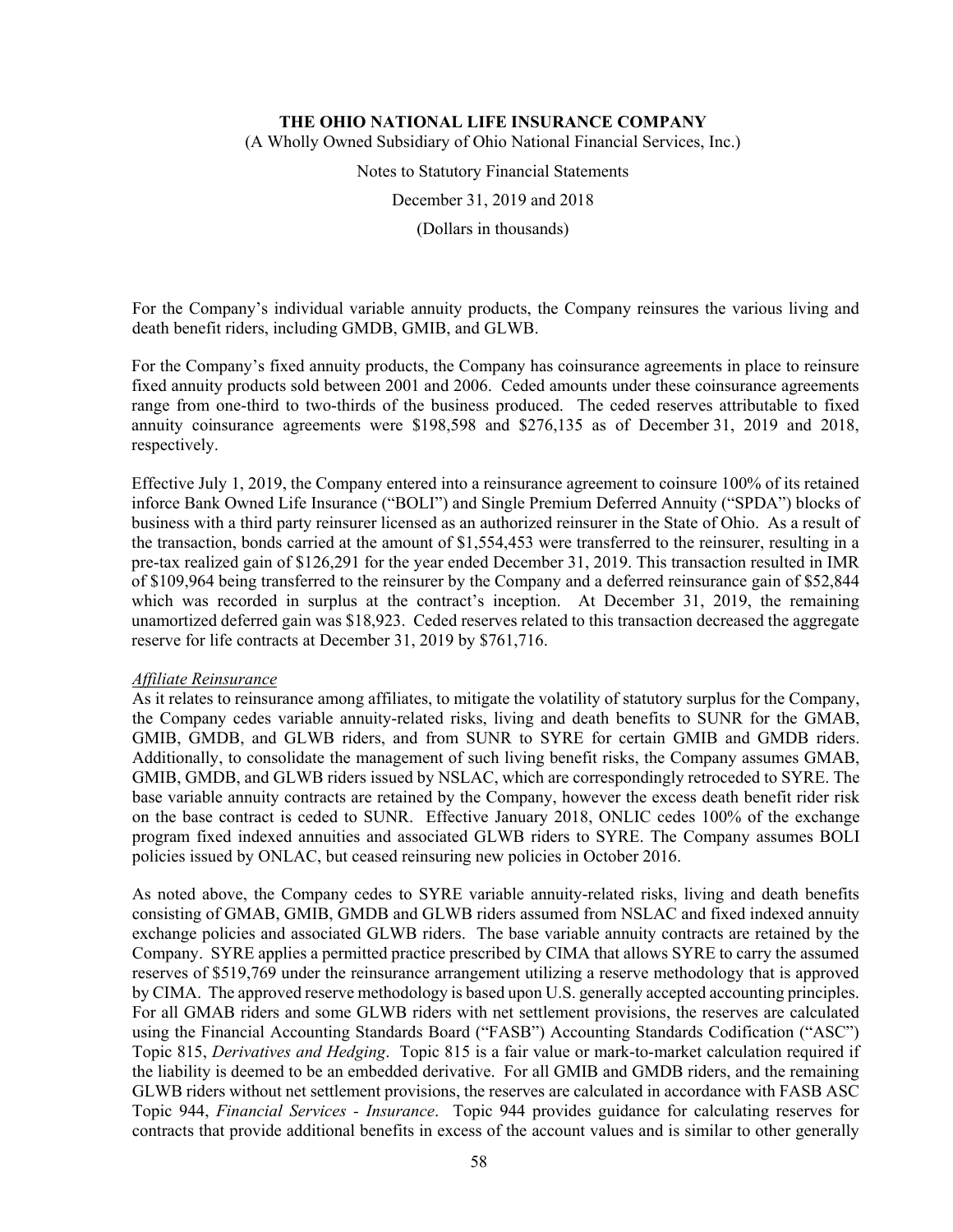(A Wholly Owned Subsidiary of Ohio National Financial Services, Inc.)

Notes to Statutory Financial Statements

December 31, 2019 and 2018

(Dollars in thousands)

accepted accounting principles reserve accounting methodologies. Topic 944 is a stochastic method that determines the percentage of the future rider charges required to fund the projected benefits. This percentage is recalculated at each valuation period. Under both of these generally accepted accounting principles calculations, the reserve calculation is measuring the reserve liability associated with the rider cash flows.

The following table is a summary of the reserves by product, rider type and valuation standard as of December 31:

|                           |    | 2019    | 2018    |
|---------------------------|----|---------|---------|
| FASB ASC Topic 944:       |    |         |         |
| <b>GMIB</b>               | \$ | 2,936   | 246,846 |
| <b>GMDB</b>               |    |         | 86,575  |
| <b>GLWB</b>               |    | 13,011  | 49,302  |
| GMIB payout               |    |         | 3,805   |
| Subtotal                  |    | 15,948  | 386,528 |
| FASB ASC Topic 815:       |    |         |         |
| GLWB embedded derivatives |    |         | 20,032  |
| GMAB embedded derivatives |    | (511)   | 1,997   |
| Fixed indexed annuities   |    | 504,332 | 506,998 |
| Subtotal                  |    | 503,821 | 529,027 |
| Total reserves            | S  | 519,769 | 915,555 |
|                           |    |         |         |

As of December 31, 2019, the Company recorded a reserve credit of \$1,039,125 related to the rider benefits and fixed indexed annuities ceded to SUNR and SYRE. As of December 31, 2018, the Company recorded a reserve credit of \$1,526,208 related to the rider benefits and fixed indexed annuities ceded to SYRE. ONFS secured letters of credit totaling \$110,000 for SYRE, with ONLIC as the beneficiary in order to recognize the reserve credit. The Company also established funds withheld accounts for the benefit of SYRE that have a total carrying value of \$492,467 and are recorded in reinsurance funds withheld due to affiliate, net and other liabilities on the statutory statements of admitted assets, liabilities, and capital and surplus, and assets held in trust of \$7,564.

MONT, KENW and CMGO retrocede certain term life policies through yearly renewable term agreements to the Company on a quota share basis, which the Company then cedes to external reinsurers based on certain retention levels.

The Company assumes GMIB, GMAB, and GMWB riders issued by NSLAC. As of 2015, the Company no longer assumes new business from NSLAC.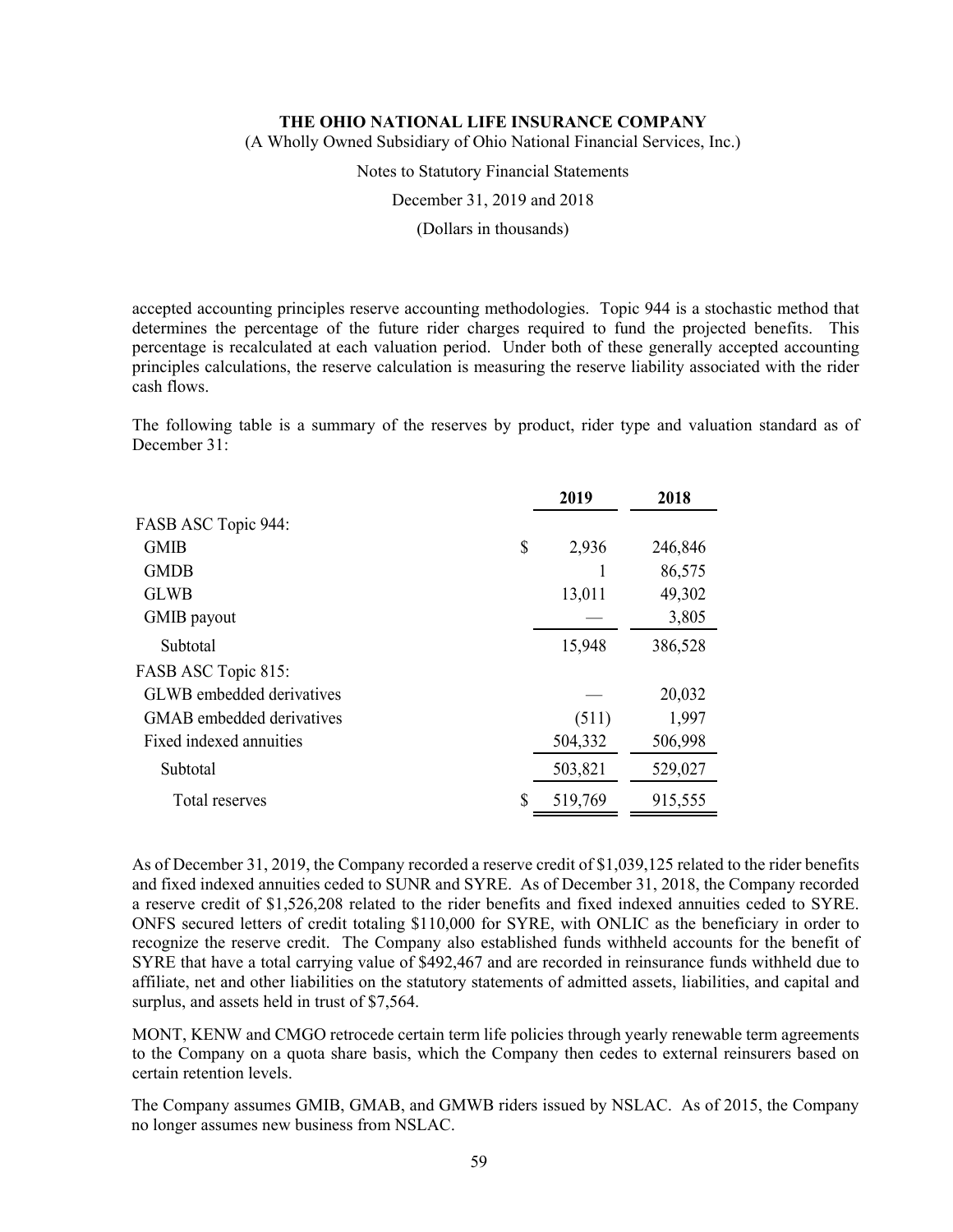(A Wholly Owned Subsidiary of Ohio National Financial Services, Inc.)

Notes to Statutory Financial Statements

December 31, 2019 and 2018

(Dollars in thousands)

Amounts in the accompanying statutory financial statements related to reinsurance agreements with ONLAC, NSLAC, MONT, SUNR and SYRE are as follows for the years ended as of December 31:

|                                     |   | 2019    | 2018    |
|-------------------------------------|---|---------|---------|
| Premiums assumed                    | S | 105,476 | 96,857  |
| Benefits incurred                   |   | 100,154 | 90,661  |
| Commission and expense allowance    |   | 4,441   | 4,426   |
| Reserves for future policy benefits |   | 943,738 | 965,524 |
| Policy and contract claims payable  |   | 15,883  | 13,733  |

*Variable Annuity Rider Reinsurance Agreements with SYRE and SUNR*  The details of the Company's annuity rider reinsurance agreements with SYRE and SUNR are as follows:

### *GMIB and GMDB Riders Written After April 1, 2008*

In December 2008, the Company entered into a reinsurance agreement with SYRE to reinsure Annual Reset Death Benefit Riders ("ARDBR") and GMIB riders associated with variable annuity products written between April, 2008 and August, 2012. The treaty was amended to include new products issued beginning April 1, 2009. Under the agreement for contracts issued between April 1, 2008 and March 31, 2009, the Company retained the first 15% and reinsured to SYRE on an excess of loss basis the remaining 85% of the risk under its GMIB rider and the related ARDBR rider. For the above contracts, the Company reinsured to SYRE 100% of the risk for all riders listed above up to \$5 million per annuitant. Furthermore, SYRE was to pay a single adjusted GMIB claim amount when a GMIB policy annuitized.

Effective July 31, 2010, a treaty addendum was executed which effectively resulted in the extinguishment of the treaty above and the establishment of a new amended treaty. The new treaty resulted in the removal of the adjusted GMIB claim calculation that contains the one-time net settlement payment and in its place, a GMIB claim amount that covers the monthly GMIB benefit during the annuity payout. SYRE now accepts 100% of the risk for all GMIB and ARDBR riders up to \$5 million per annuitant.

Effective April 1, 2019, a treaty amendment was executed to recapture all Company-issued business previously ceded to SYRE. Effective April 1, 2019, the Company entered into a reinsurance agreement with SUNR to reinsure this business – a simultaneous transaction.

### *GMIB and GMDB Riders Written Prior to April 1, 2008*

Effective November 30, 2011, the Company entered into a reinsurance agreement with SYRE to reinsure the claims in excess of limits established in a non-affiliated reinsurance treaty ("cap coverage") related to the GMIB riders associated with variable annuity products written on or after April 1, 2002 through March 31, 2008. Under the agreement, the cap coverage will have a deductible of \$100,000. The deductible will increase each year at the risk free rate defined by the 1-year swap curve. The valuation date for the calculation of the fair value for the initial consideration was October 31, 2011.

Effective December 31, 2011, the Company entered into a reinsurance agreement with SYRE to reinsure the cap coverage related to the GMDB riders associated with variable annuity products written on or after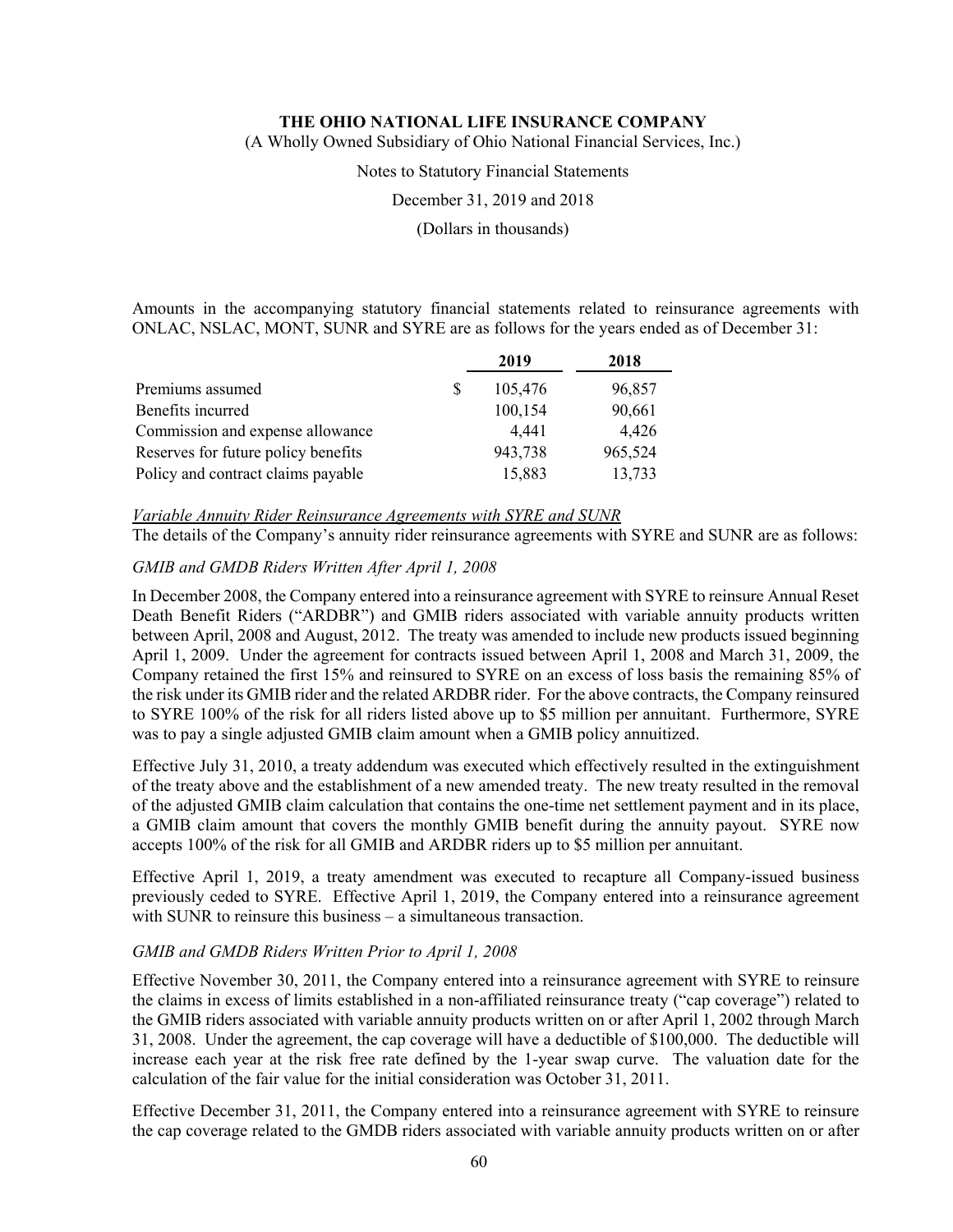(A Wholly Owned Subsidiary of Ohio National Financial Services, Inc.)

Notes to Statutory Financial Statements

December 31, 2019 and 2018

(Dollars in thousands)

July 1, 2005 but prior to April 1, 2008. Under the agreement, the cap coverage will have a deductible of \$35,000. The deductible will increase each year at the risk free rate defined by the 1-year swap curve. The valuation date for the calculation of the fair value for the initial consideration was November 30, 2011.

Effective April 1, 2019, a treaty amendment was executed to recapture all Company-issued cap coverage previously ceded to SYRE. Effective April 1, 2019, the Company entered into a reinsurance agreement with SUNR to reinsure this business – a simultaneous transaction.

### *GLWB Riders*

Effective May 1, 2010, the Company replaced its GMIB rider with a GLWB rider (see Note 10) in connection with its variable annuity products for all new business written from this date. The Company reinsures 100% of all GLWB riders with SYRE.

Effective April 1, 2019, a treaty amendment was executed to recapture all Company-issued business previously ceded to SYRE. Effective April 1, 2019, the Company entered into a reinsurance agreement with SUNR to reinsure this business – a simultaneous transaction.

# *GMIB, GMDB, and GLWB Riders*

During December 2011, amendments were made to the SYRE reinsurance treaties for pre April 1, 2008 GMIB riders, post April 1, 2008 GMIB riders, GLWB riders and pre April 1, 2008 GMDB riders. The amendments provided SYRE with the option to convert the reinsurance treaties into a funds withheld ("FWH") arrangement in which the Company would engage in a hedging program under SYRE's direction and for the benefit of SYRE. The hedging performed by the Company for SYRE's benefit would be done in segregated FWH accounts. At the end of each quarter, SYRE will reimburse the Company for any hedging losses and expenses for operating the hedging program and SYRE will receive credit for any gains realized under the hedging program. The FWH amendments also state the responsibilities of the Company and SYRE as it relates to the margin requirements on the open derivative positions held in the FWH accounts. SYRE is responsible for reimbursing the Company for any cash held in a margin account related to a derivative program operated for the benefit of SYRE. The derivatives held by the Company for the benefit of SYRE in each segregated FWH account as well as the cash held in a margin account related to the derivative program are considered the amounts withheld and are recorded as separate funds withheld liability (or asset if the derivative positions decrease) in other liabilities (assets) on the statutory statements of admitted assets, liabilities, and capital and surplus. The change in the value of the FWH related to the derivative positions were recorded within derivative instruments in the statutory statements of income. As of December 31, 2011, the FWH option was elected by SYRE for the post April 1, 2008 GMIB riders and GLWB riders reinsurance treaties. As part of the initial FWH election, open derivative futures were sold from SYRE to the Company using the December 29, 2011 closing value of these positions of \$16,095.

Effective April 1, 2019, a treaty amendment was executed to recapture all Company-issued business previously ceded to SYRE. Effective April 1, 2019, the Company entered into a reinsurance agreement with SUNR to reinsure this business. These simultaneous transactions settled the remaining balances from the original SYRE treaty and amendments. The treaty between the Company and SUNR continues to contain a FWH arrangement.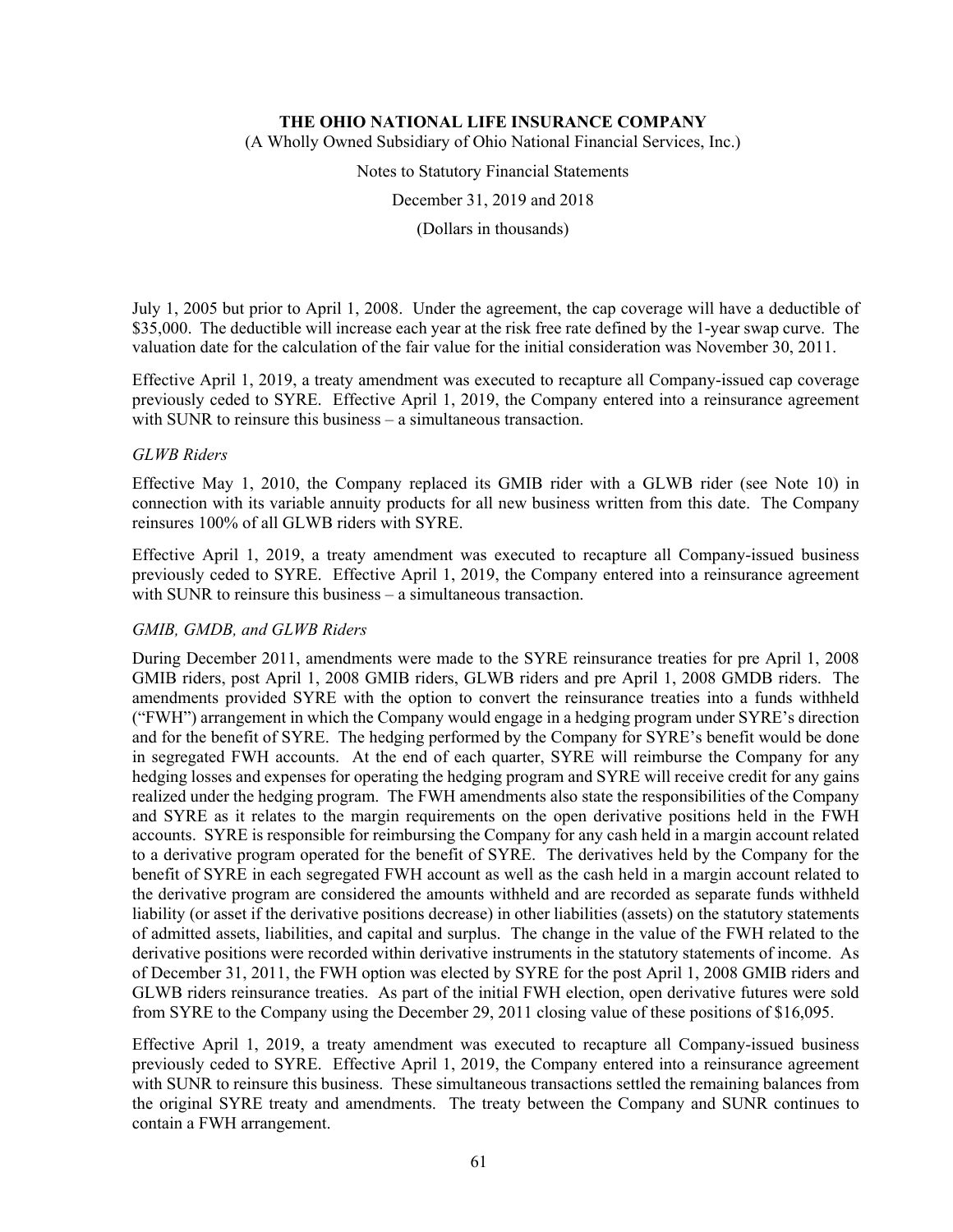(A Wholly Owned Subsidiary of Ohio National Financial Services, Inc.)

Notes to Statutory Financial Statements

December 31, 2019 and 2018

(Dollars in thousands)

### *GLWB Riders*

Effective May 1, 2013, the Company began selling a new 2013 Interest Sensitive GLWB rider (IS GLWB). An amendment was made to the SYRE GLWB reinsurance treaty to add these riders to the coverage. The Company cedes 30% of the benefit for this rider to SYRE for policies issued before January 1, 2018.

Effective April 1, 2019, a treaty amendment was executed to recapture all Company-issued business previously ceded to SYRE.

Effective April 1, 2019, the Company entered into a reinsurance agreement with SUNR to reinsure 30% of the benefit for policies issued before January 1, 2018 and 100% of the benefit for policies issued on or after January 1, 2018.

## *GMDB Riders*

Effective April 1, 2019, the Company entered into an agreement with SUNR to reinsure all death benefit riders associated with variable annuity products, issued on or after January 1, 2001 that were not previously mentioned above. This excludes the Gain Enhancement Benefit (GEB and GEB Plus) riders.

# *GMAB/GPP Riders*

Certain variable annuity contracts include a GMAB rider. On the eighth or tenth anniversary, depending on the version of the rider, the policyholder's account value will increase to the amount of the initial deposit if the account value at that anniversary is less than the initial deposit.

Effective April 1, 2019, the Company entered into an agreement with SUNR to reinsure all Guaranteed Principal Protection Riders (GPP) associated with variable annuity products.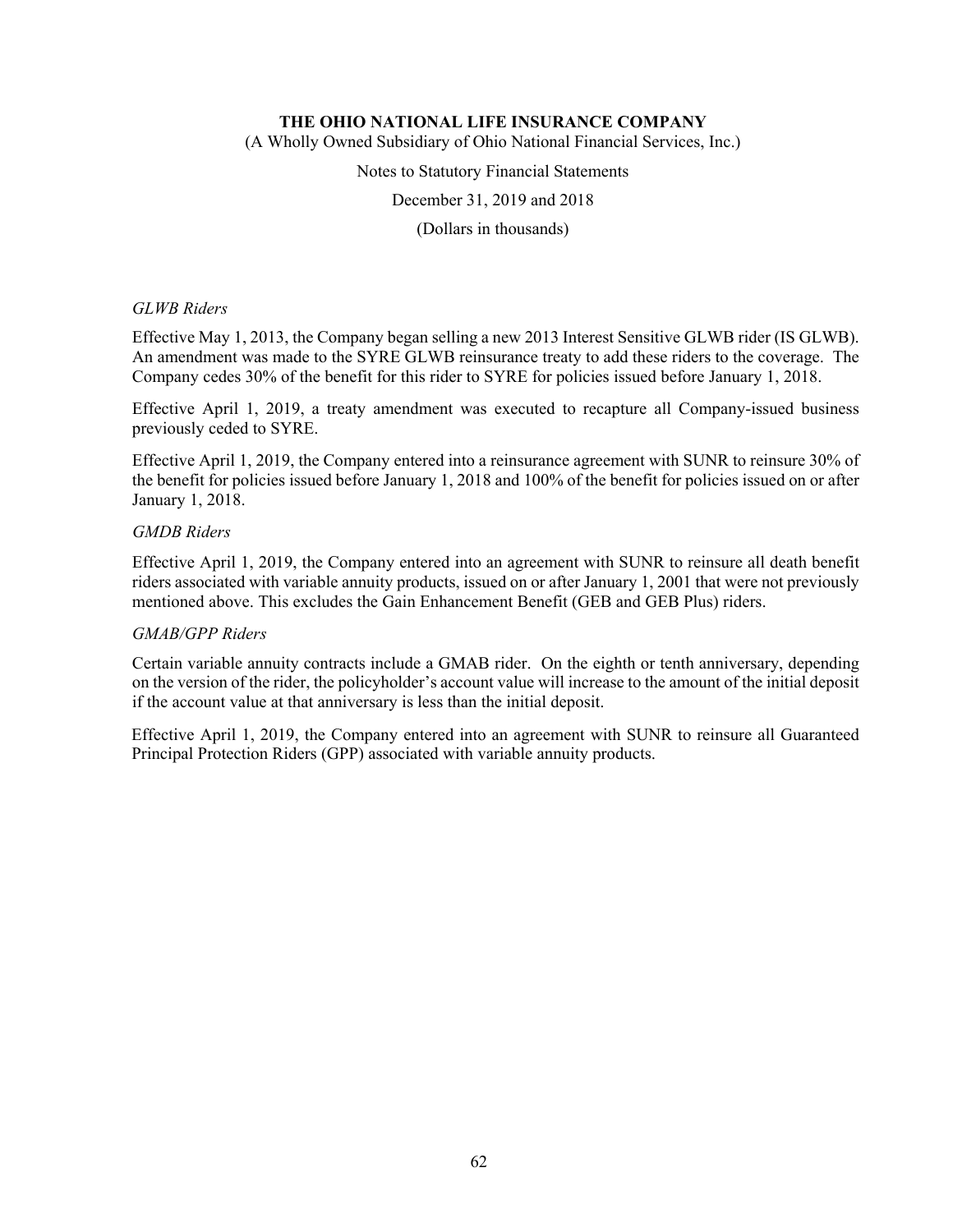(A Wholly Owned Subsidiary of Ohio National Financial Services, Inc.)

Notes to Statutory Financial Statements

December 31, 2019 and 2018

(Dollars in thousands)

Amounts in the accompanying statutory financial statements related to ceded variable annuity business to SUNR were as follows for the years ended December 31:

|                                                                                | 2019          |
|--------------------------------------------------------------------------------|---------------|
| <b>Statements of Income:</b>                                                   |               |
| Premiums and other considerations                                              | \$<br>873,589 |
| Death and other benefits                                                       | 32,416        |
| <b>Statements of Admitted Assets, Liabilities,</b><br>and Capital and Surplus: |               |
| Other admitted assets:                                                         |               |
| Reinsurance recoverable                                                        | \$<br>1,307   |
| Receivable from affiliate                                                      | 56,788        |
| Reserves for future policy benefits                                            | 461,515       |
| Other liabilities:                                                             |               |
| Premiums payable                                                               | 12,464        |
| FWH under reinsurance:                                                         |               |
| Margin account                                                                 | 34,686        |
| Unrealized losses derivative instrument                                        | (2,045)       |
| Capital and surplus:                                                           |               |
| Unassigned surplus:                                                            |               |
| Unrealized losses derivative instrument                                        | 58,800        |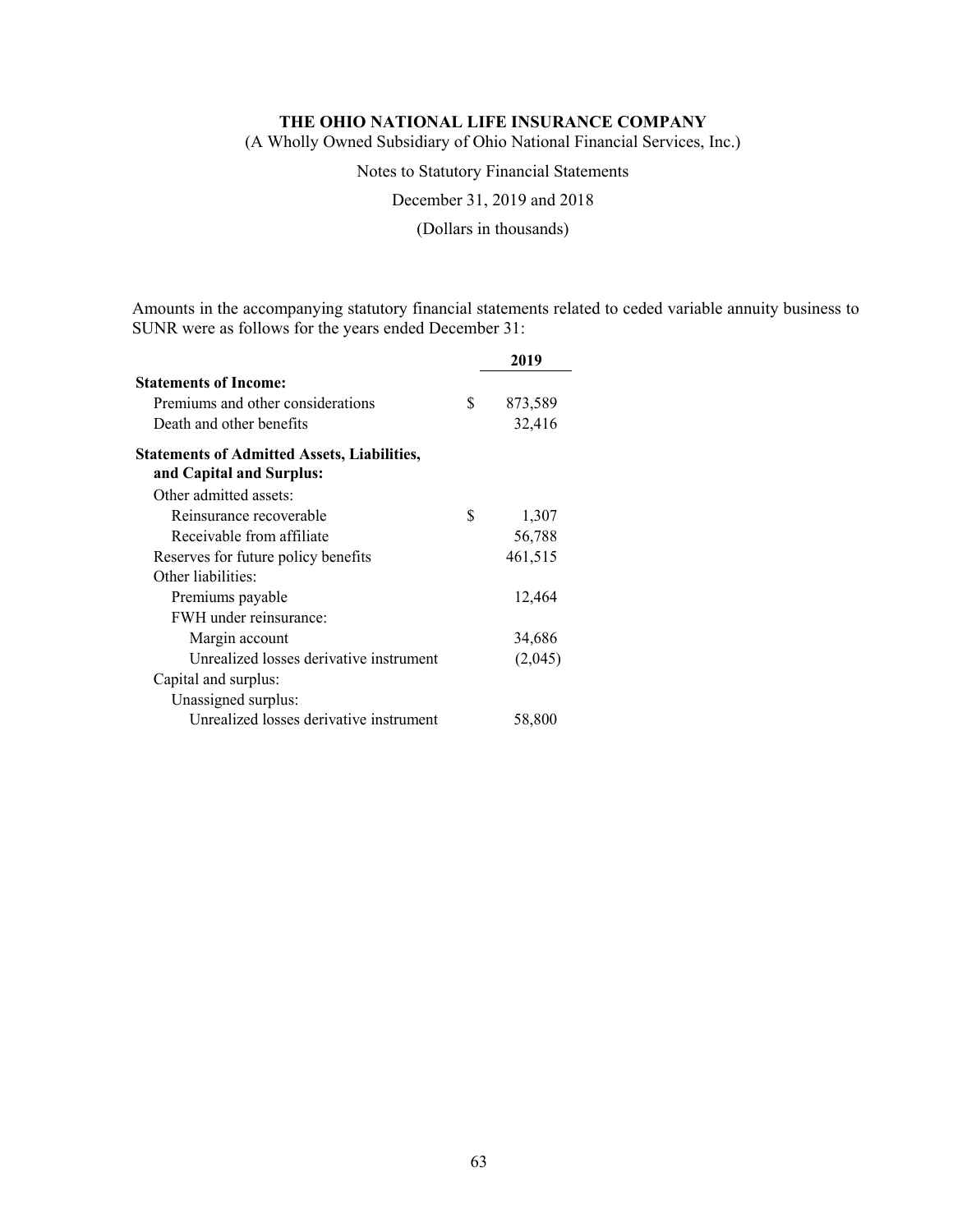(A Wholly Owned Subsidiary of Ohio National Financial Services, Inc.)

Notes to Statutory Financial Statements

December 31, 2019 and 2018

(Dollars in thousands)

Amounts in the accompanying statutory financial statements related to ceded variable annuity business to SYRE were as follows for the years ended December 31:

|                                                                                | 2019             | 2018     |
|--------------------------------------------------------------------------------|------------------|----------|
| <b>Statements of Income:</b>                                                   |                  |          |
| Premiums and other considerations                                              | \$<br>(423, 054) | 162,386  |
| Death and other benefits                                                       | 2,294            | 8,040    |
| <b>Statements of Admitted Assets, Liabilities,</b><br>and Capital and Surplus: |                  |          |
| Other admitted assets:                                                         |                  |          |
| Reinsurance recoverable                                                        | \$               | 802      |
| Receivable from affiliate                                                      |                  |          |
| Reserves for future policy benefits                                            | 3,624            | 943,324  |
| Other liabilities:                                                             |                  |          |
| Premiums payable                                                               | 219              | 13,060   |
| FWH under reinsurance:                                                         |                  |          |
| Margin account                                                                 |                  | 122,906  |
| Unrealized losses derivative instrument                                        |                  | 4,942    |
| Capital and surplus:                                                           |                  |          |
| Unassigned surplus:                                                            |                  |          |
| Unrealized losses derivative instrument                                        |                  | (59,770) |

### *Fixed Indexed Annuity Reinsurance Agreements with SYRE*

Effective January 2018, the Company entered into a 100% coinsurance funds withheld reinsurance agreement with SYRE to reinsure the exchange program fixed indexed annuities and associated GLWB riders offered to certain policyholders of variable annuities with the GMIB rider. This exchange program was available for the period from January 2, 2018 through April 6, 2018, and for the period from June 4, 2018 through September 7, 2018 in the state of California.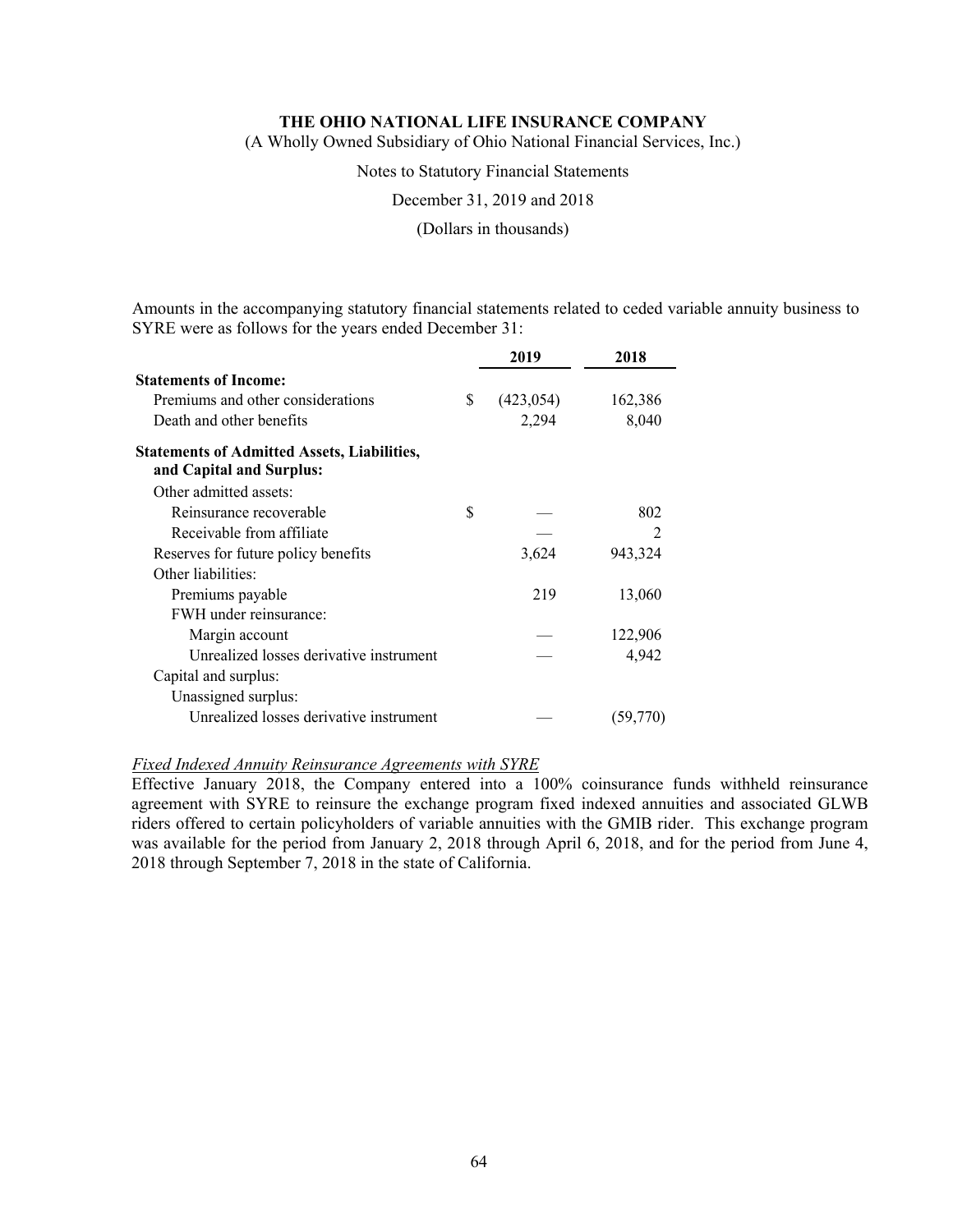(A Wholly Owned Subsidiary of Ohio National Financial Services, Inc.)

Notes to Statutory Financial Statements

December 31, 2019 and 2018

(Dollars in thousands)

Amounts in the accompanying statutory financial statements related to ceded fixed indexed annuity business to SYRE were as follows for the year ended December 31:

|                                                                                | 2019          | 2018    |
|--------------------------------------------------------------------------------|---------------|---------|
| <b>Statements of Income:</b>                                                   |               |         |
| Premiums and other considerations                                              | \$<br>5,488   | 526,276 |
| Death and other benefits                                                       | 2,223         | 703     |
| <b>Statements of Admitted Assets, Liabilities,</b><br>and Capital and Surplus: |               |         |
| Reserves for future policy benefits                                            | \$<br>573,985 | 582,884 |
| Other liabilities:                                                             |               |         |
| Reinsurance payable                                                            |               | 684     |
| FWH under reinsurance:                                                         |               |         |
| Assets Payable to Affiliate                                                    | 492,467       | 484,274 |
| Capital and surplus:                                                           |               |         |
| Unassigned surplus:                                                            |               |         |
| Unrealized (gains) losses derivative instrument                                | (12,101)      | 10,552  |

### **(14) Bank Line of Credit**

In April 2016, ONFS obtained a \$525,000 senior unsecured, syndicated credit facility. The credit facility was established for the purpose of issuing letters of credit and loans for general corporate purposes and matured in April 2021. In March 2017, ONFS increased this credit facility by \$50,000 to \$575,000. In March, 2018, ONFS increased this credit facility by \$325,000 to \$900,000. The credit facility now matures in March 2023.

ONFS utilized \$110,000 and \$810,000 of this facility as of December 31, 2019 and 2018, respectively, to secure a letter of credit for SYRE, with the Company as the beneficiary, in order to recognize reserve credit under statutory accounting principles.

In December 2018, ONFS entered into a \$50,000, 364-Day letter of credit facility with a bank in order to finance and to support the reserve requirements of SYRE. The Company is the only beneficiary of the related letters of credit. ONFS utilized \$50,000 of this facility as of December 31, 2018 to secure a letter of credit for SYRE, with the Company as the beneficiary, in order to recognize reserve credit under statutory accounting principles. ONFS terminated the facility during 2019.

In December 2018, ONFS entered into a \$150,000, 364-Day letter of credit facility with two banks in order to finance and to support the reserve requirements of SYRE and the Company (related to NSLAC). The Company and NSLAC are the only beneficiaries of the related letters of credit. ONFS utilized \$75,000 of this facility as of December 31, 2018 to secure a letter of credit for SYRE, with the Company as the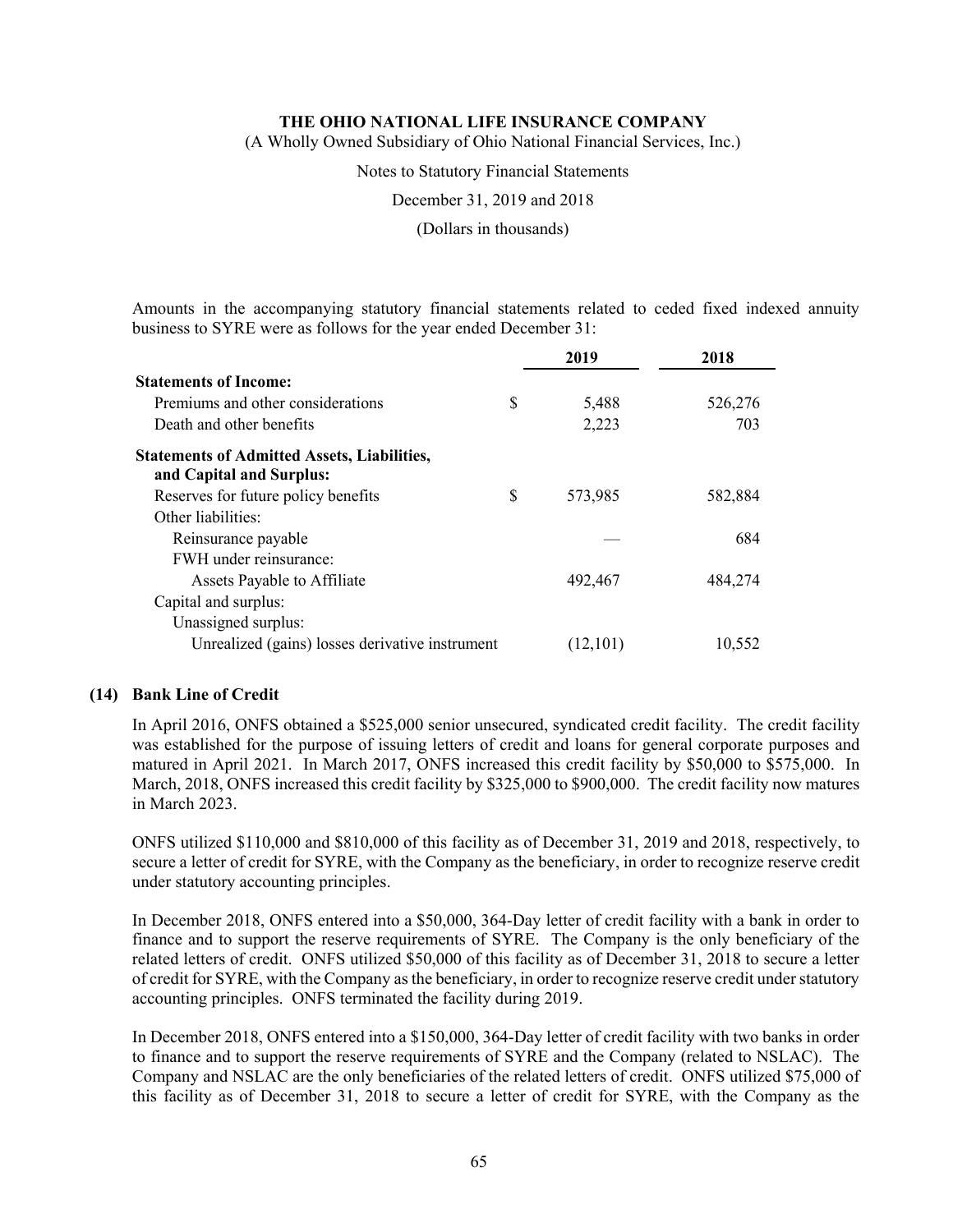(A Wholly Owned Subsidiary of Ohio National Financial Services, Inc.)

Notes to Statutory Financial Statements

December 31, 2019 and 2018

(Dollars in thousands)

beneficiary, in order to recognize reserve credit under statutory accounting principles. ONFS terminated the facility during 2019.

On December 31, 2019, ONFS entered into a \$50,000, 364-Day letter of credit facility with two banks in order to finance and to support the reserve requirements of SYRE, ONLIC and SUNR. ONLIC and SUNR are the only beneficiaries of the related letters of credit. The company utilized \$0 of this facility as of December 31, 2019 to secure a letter of credit for SYRE, with ONLI as the beneficiary, in order to recognize reserve credit under statutory accounting principles.

There was no interest or fees paid by the Company on these lines of credit in 2019 and 2018.

### **(15) Income Taxes**

On December 22, 2017, President Trump signed into law the tax legislation commonly known as the Tax Cuts and Jobs Act (the "Act"). Under SSAP 101, the effects of new legislation are recognized upon enactment, which (for federal legislation) is the date the President signs a bill into law. The Act reduced the corporate tax rate to 21 percent, effective January 1, 2018.

The Act revised the computation of life insurance tax reserves to be the greater of the net surrender value of a contract or 92.81% of statutory reserves, in general. The revised reserve computation is effective for taxable years beginning after December 31, 2017. A transition rule requires life insurers to spread the difference between the prior year end reserves computed on the old basis and those computed on the new basis over eight years as either income or a deduction.

The Company provides for deferred tax assets in accordance with the NAIC issued guidance. The components of the net admitted deferred tax asset, including those certain deferred tax assets and deferred tax liabilities, recognized in the Company's statutory statements of admitted assets, liabilities, and capital and surplus as of December 31 are as follows: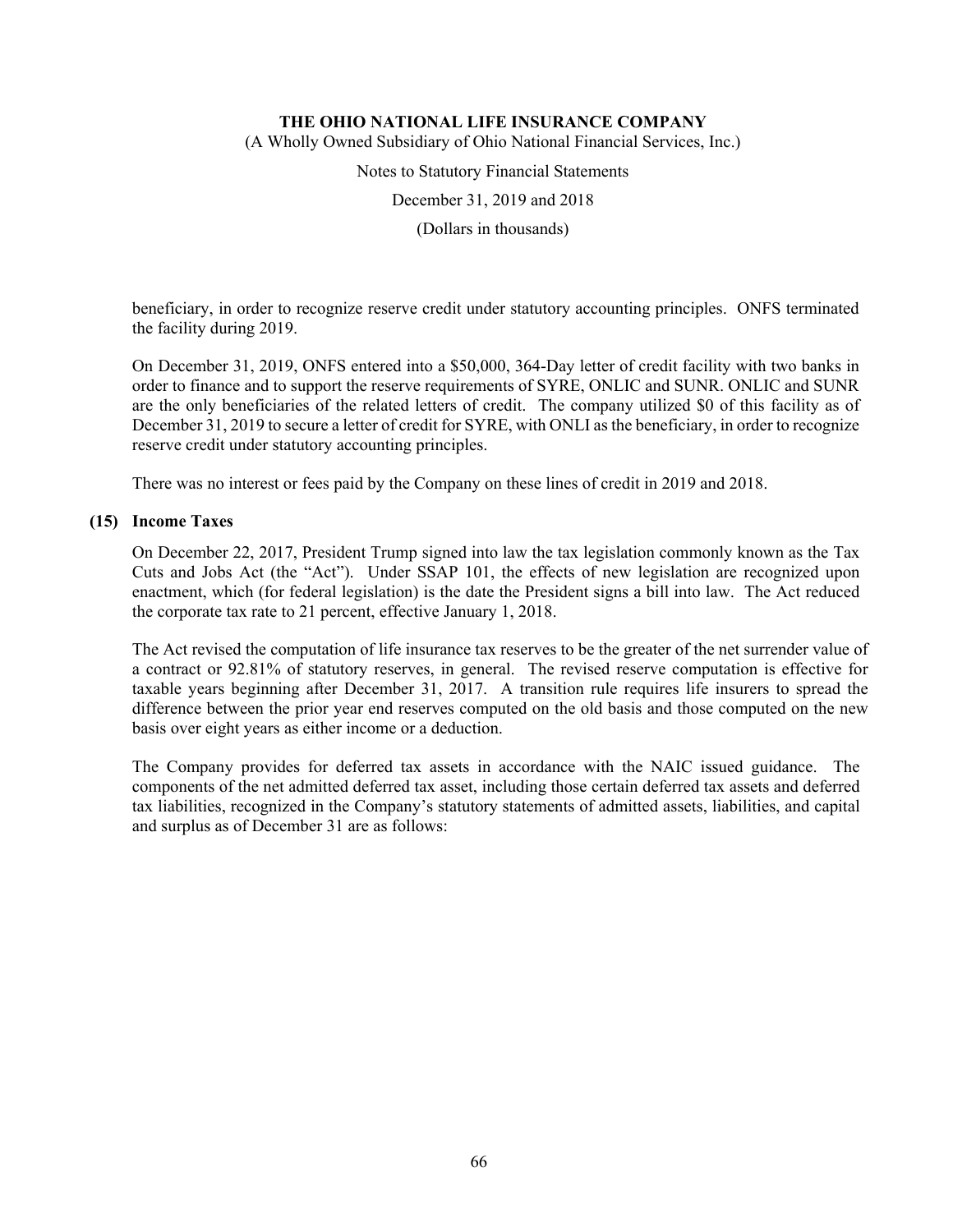(A Wholly Owned Subsidiary of Ohio National Financial Services, Inc.)

# Notes to Statutory Financial Statements

December 31, 2019 and 2018

(Dollars in thousands)

|                                           | Ordinary        | Capital | <b>Total</b> |
|-------------------------------------------|-----------------|---------|--------------|
| 2019                                      |                 |         |              |
| Gross deferred tax assets                 | \$<br>226,851   | 3,386   | 230,237      |
| Statutory valuation allowance adjustments |                 |         |              |
| Adjusted gross deferred tax assets        | 226,851         | 3,386   | 230,237      |
| Nonadmitted deferred tax assets           | (54, 528)       | (100)   | (54, 628)    |
| Admitted deferred tax assets              | 172,323         | 3,286   | 175,609      |
| Deferred tax liabilities                  | (54, 513)       |         | (54, 513)    |
| Admitted deferred tax assets, net         | \$<br>117,810   | 3,286   | 121,096      |
| 2018                                      |                 |         |              |
| Gross deferred tax assets                 | \$<br>252,086   | 6,275   | 258,361      |
| Statutory valuation allowance adjustments |                 |         |              |
| Adjusted gross deferred tax assets        | 252,086         | 6,275   | 258,361      |
| Nonadmitted deferred tax assets           | (63, 375)       | (6,122) | (69, 497)    |
| Admitted deferred tax assets              | 188,711         | 153     | 188,864      |
| Deferred tax liabilities                  | (56, 235)       | (153)   | (56, 388)    |
| Admitted deferred tax assets, net         | \$<br>132,476   |         | 132,476      |
| Change                                    |                 |         |              |
| Gross deferred tax assets                 | \$<br>(25, 235) | (2,889) | (28, 124)    |
| Statutory valuation allowance adjustments |                 |         |              |
| Adjusted gross deferred tax assets        | (25, 235)       | (2,889) | (28, 124)    |
| Nonadmitted deferred tax assets           | 8,847           | 6,022   | 14,869       |
| Admitted deferred tax assets              | (16, 388)       | 3,133   | (13,255)     |
| Deferred tax liabilities                  | 1,722           | 153     | 1,875        |
| Admitted deferred tax assets, net         | \$<br>(14, 666) | 3,286   | (11,380)     |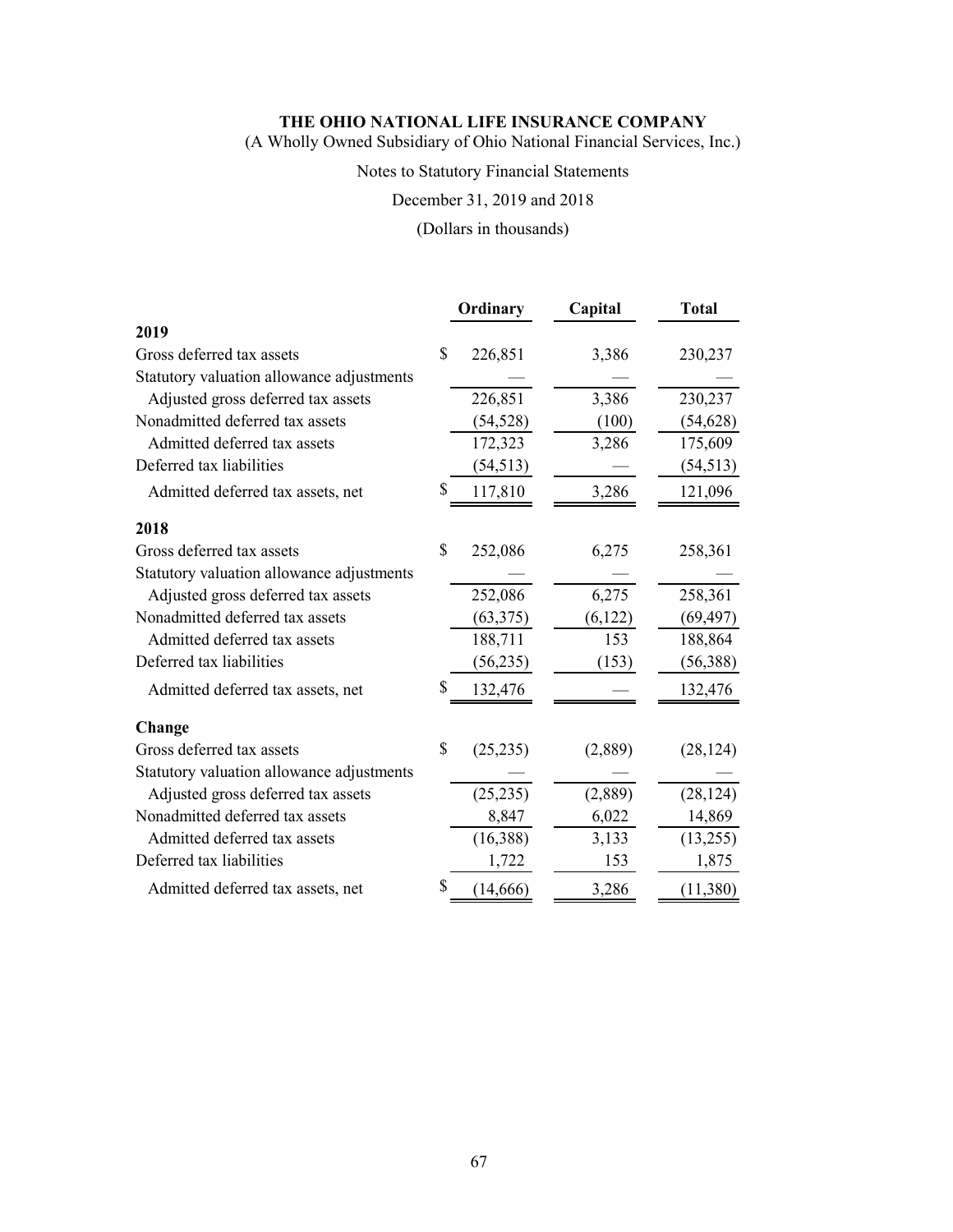(A Wholly Owned Subsidiary of Ohio National Financial Services, Inc.)

### Notes to Statutory Financial Statements

December 31, 2019 and 2018

(Dollars in thousands)

The amount of gross deferred tax assets admitted under each component and the resulting increased amount by tax character as of December 31 are as follows:

|                                                                         |    | Ordinary | Capital | <b>Total</b> |
|-------------------------------------------------------------------------|----|----------|---------|--------------|
| 2019                                                                    |    |          |         |              |
| Federal income taxes paid in prior years recoverable through loss       |    |          |         |              |
| carrybacks                                                              | \$ |          |         |              |
| Adjusted gross deferred tax assets expected to be realized after        |    |          |         |              |
| application of the threshold limitations:                               |    |          |         |              |
| (1) Adjusted gross deferred tax assets expected to be realized          |    |          |         |              |
| following the balance sheet date                                        |    | N/A      | N/A     | 121,096      |
| (2) Adjusted gross deferred tax assets allowed per limitation threshold |    | N/A      | N/A     | 134,777      |
| Lesser of $(1)$ or $(2)$                                                |    | 117,810  | 3,286   | 121,096      |
| Deferred tax liabilities                                                |    | 54,513   |         | 54,513       |
| Admitted deferred tax assets                                            | S  | 172,323  | 3,286   | 175,609      |
| 2018                                                                    |    |          |         |              |
| Federal income taxes paid in prior years recoverable through loss       |    |          |         |              |
| carrybacks                                                              | \$ |          |         |              |
| Adjusted gross deferred tax assets expected to be realized after        |    |          |         |              |
| application of the threshold limitations:                               |    |          |         |              |
| (1) Adjusted gross deferred tax assets expected to be realized          |    |          |         |              |
| following the balance sheet date                                        |    | N/A      | N/A     | 133,939      |
| (2) Adjusted gross deferred tax assets allowed per limitation threshold |    | N/A      | N/A     | 132,476      |
| Lesser of $(1)$ or $(2)$                                                |    | 132,476  |         | 132,476      |
| Deferred tax liabilities                                                |    | 56,235   | 153     | 56,388       |
| Admitted deferred tax assets                                            | \$ | 188,711  | 153     | 188,864      |
| Change                                                                  |    |          |         |              |
| Federal income taxes paid in prior years recoverable through loss       |    |          |         |              |
| carrybacks                                                              | \$ |          |         |              |
| Adjusted gross deferred tax assets expected to be realized after        |    |          |         |              |
| application of the threshold limitations:                               |    |          |         |              |
| (1) Adjusted gross deferred tax assets expected to be realized          |    |          |         |              |
| following the balance sheet date                                        |    | N/A      | N/A     | (12, 843)    |
| (2) Adjusted gross deferred tax assets allowed per limitation threshold |    | N/A      | N/A     | 2,301        |
| Lesser of $(1)$ or $(2)$                                                |    | (14,666) | 3,286   | (11,380)     |
| Deferred tax liabilities                                                |    | (1, 722) | (153)   | (1,875)      |
| Admitted deferred tax assets                                            | \$ | (16,388) | 3,133   | (13,255)     |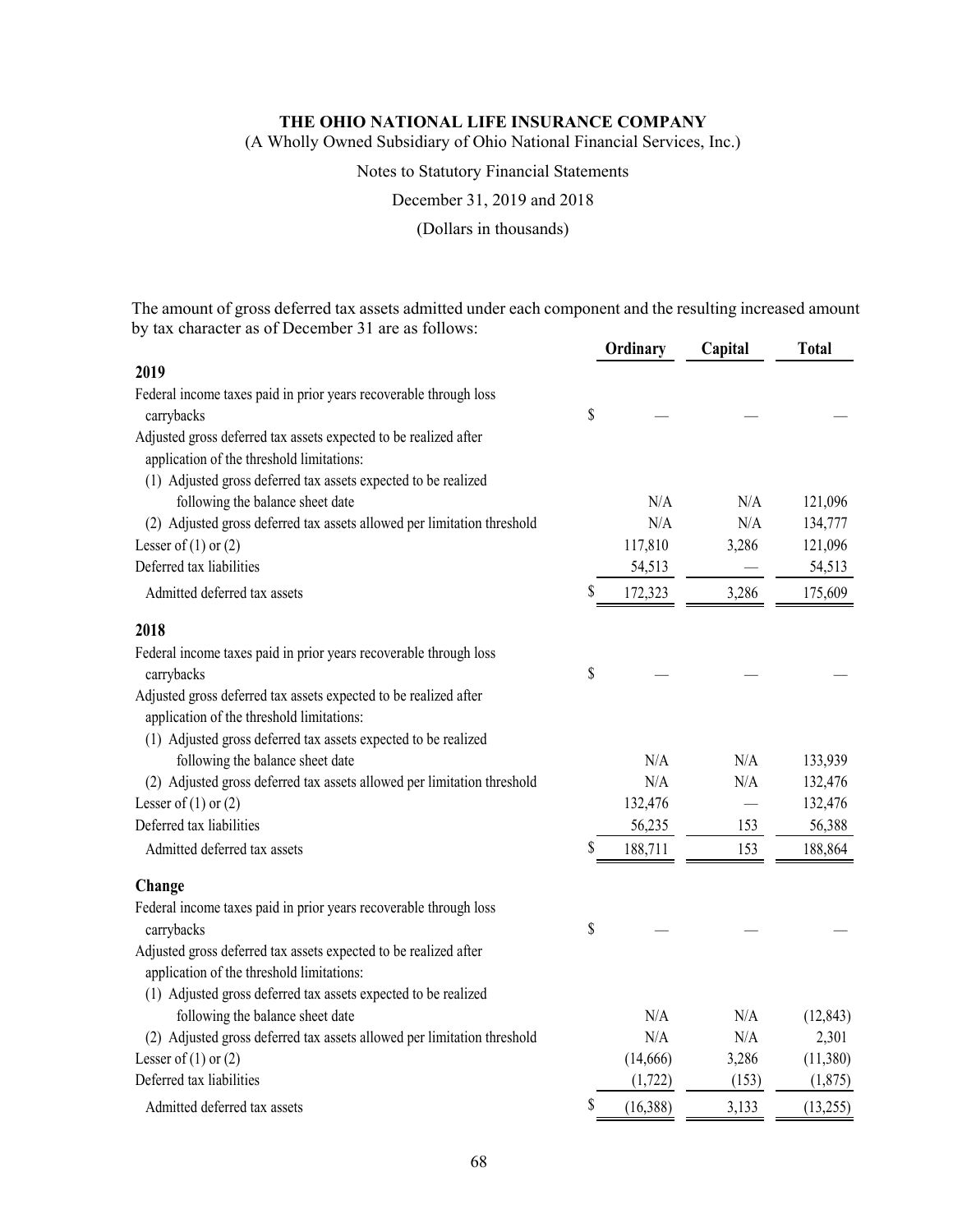(A Wholly Owned Subsidiary of Ohio National Financial Services, Inc.)

Notes to Statutory Financial Statements

December 31, 2019 and 2018

(Dollars in thousands)

The ratios used for threshold limitation (for SSAP 101 Paragraph 11b) as of December 31 are as follows:

|                                                                                                                                          |   | 2019      | 2018    | Change |
|------------------------------------------------------------------------------------------------------------------------------------------|---|-----------|---------|--------|
| Ratio percentage used to determine the recovery period<br>and threshold limitation amount in above adjusted<br>gross deferred tax assets |   | 914.86%   | 815.12% | 99.74% |
| Amount of adjusted capital and surplus used to<br>determine the recovery period threshold limitation                                     |   |           |         |        |
| amount in above adjusted gross deferred tax assets                                                                                       | S | 1,016,133 | 969,648 | 46,485 |

The impact of tax-planning strategies as a percentage of adjusted gross and net admitted deferred tax assets as of December  $31$  are as follows:

|                                              | Ordinary | Capital  | <b>Total</b> |
|----------------------------------------------|----------|----------|--------------|
| 2019                                         |          |          |              |
| Adjusted gross deferred tax assets:          |          |          |              |
| (Percentage of total adjusted gross deferred |          |          |              |
| tax assets)                                  | $-$ %    | $-$ %    | $-1/2$       |
| Net admitted gross deferred tax assets:      |          |          |              |
| (Percentage of total net admitted adjusted   |          |          |              |
| gross deferred tax assets)                   | $0.00\%$ | 1.87%    | 1.87%        |
| 2018                                         |          |          |              |
| Adjusted gross deferred tax assets:          |          |          |              |
| (Percentage of total adjusted gross deferred |          |          |              |
| tax assets)                                  | $-$ %    | $-$ %    | $-^{0}/_{0}$ |
| Net admitted gross deferred tax assets:      |          |          |              |
| (Percentage of total net admitted adjusted   |          |          |              |
| gross deferred tax assets)                   | $0.00\%$ | $0.08\%$ | $0.08\%$     |
| Change                                       |          |          |              |
| Adjusted gross deferred tax assets:          |          |          |              |
| (Percentage of total adjusted gross deferred |          |          |              |
| tax assets)                                  | $-$ %    | $-$ %    | $-^{0}/_{0}$ |
| Net admitted gross deferred tax assets:      |          |          |              |
| (Percentage of total net admitted adjusted   |          |          |              |
| gross deferred tax assets)                   | $0.00\%$ | 1.79%    | 1.79%        |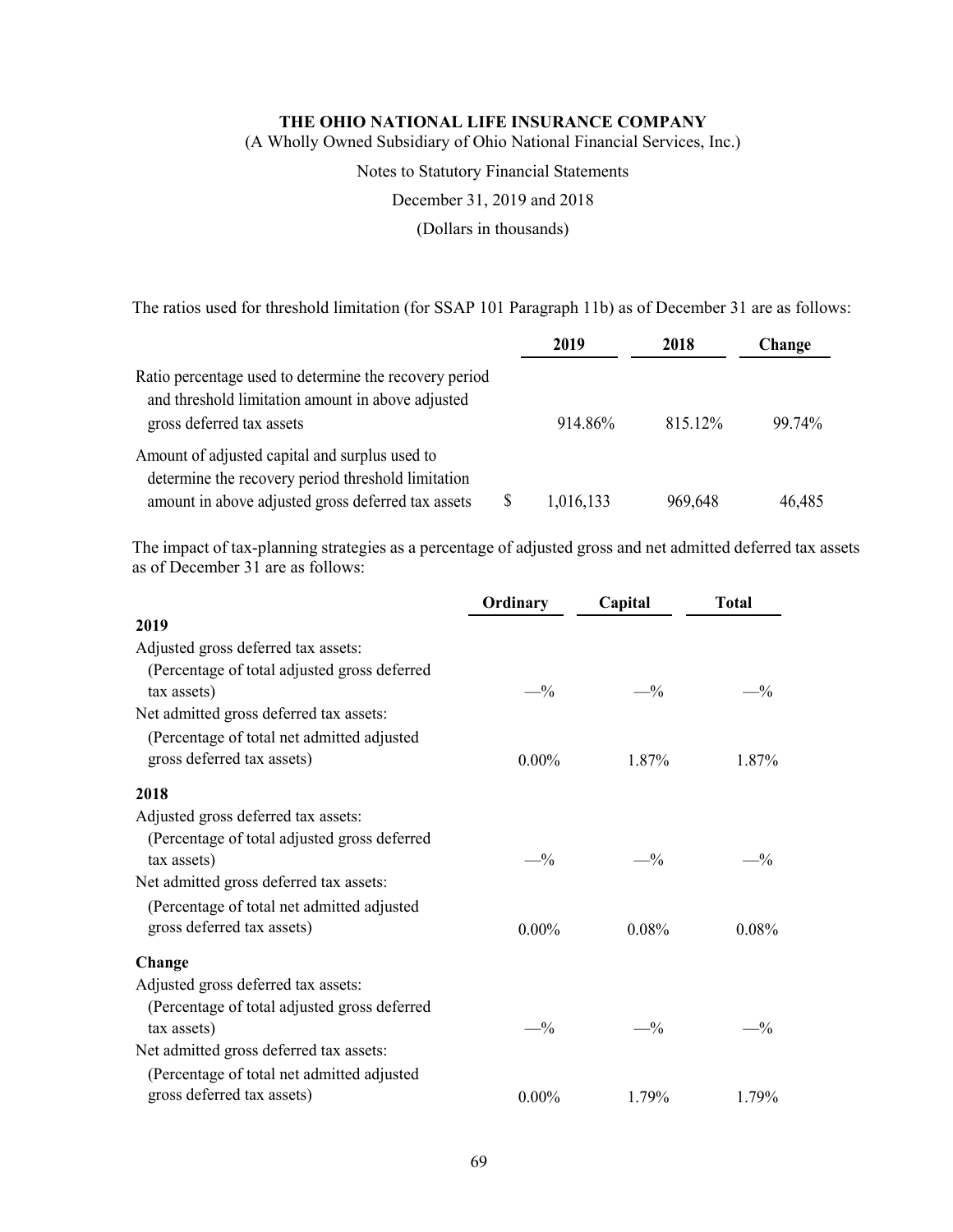(A Wholly Owned Subsidiary of Ohio National Financial Services, Inc.)

Notes to Statutory Financial Statements

December 31, 2019 and 2018

(Dollars in thousands)

The Company's tax planning strategies do not include the use of reinsurance tax planning strategies.

There are no temporary differences for which deferred tax liabilities are not recognized.

The provisions for current tax expenses on earnings for years ended December 31 are as follows:

|                                                              |   | 2019      | 2018    | Change    |
|--------------------------------------------------------------|---|-----------|---------|-----------|
| Current year federal tax (benefit) expense - ordinary income | S | (88,213)  | (9,704) | (78, 509) |
| Current year foreign tax (benefit) expense - ordinary income |   |           |         |           |
| Subtotal                                                     |   | (88,213)  | (9,704) | (78, 509) |
| Current year tax expense - net realized capital gains        |   | 25,920    | 910     | 25,010    |
| Utilization of capital loss carry forwards                   |   |           |         |           |
| Other                                                        |   |           |         |           |
| Federal and foreign income taxes incurred                    | S | (62, 293) | (8,794) | (53, 499) |

The tax effects of temporary differences that give rise to significant components of the net deferred tax assets as of December 31 are as follows:

| Deferred tax assets:                     | 2019         | 2018     | Change    |
|------------------------------------------|--------------|----------|-----------|
| Ordinary:                                |              |          |           |
| Policyholder reserves                    | \$<br>69,151 | 82,865   | (13,714)  |
| Investments                              | 3,611        |          | 3,611     |
| Deferred acquisition costs               | 59,240       | 58,980   | 260       |
| Policyholder dividends accrued           | 23,071       | 23,561   | (490)     |
| Compensation and benefit accruals        | 16,223       | 13,881   | 2,342     |
| Tax credit carry-forward                 | 38,815       | 39,146   | (331)     |
| Section $807(f)$ reserves                | 8,393        | 13,419   | (5,026)   |
| Net operating loss carryforward          |              | 11,382   | (11, 382) |
| Nonadmitted asset                        | 4,674        | 4,713    | (39)      |
| Other                                    | 3,673        | 4,139    | (466)     |
| Ordinary deferred tax assets             | 226,851      | 252,086  | (25, 235) |
| Statutory valuation allowance adjustment |              |          |           |
| Nonadmitted ordinary deferred tax assets | (54, 528)    | (63,375) | 8,847     |
| Admitted ordinary deferred tax assets    | 172,323      | 188,711  | (16, 388) |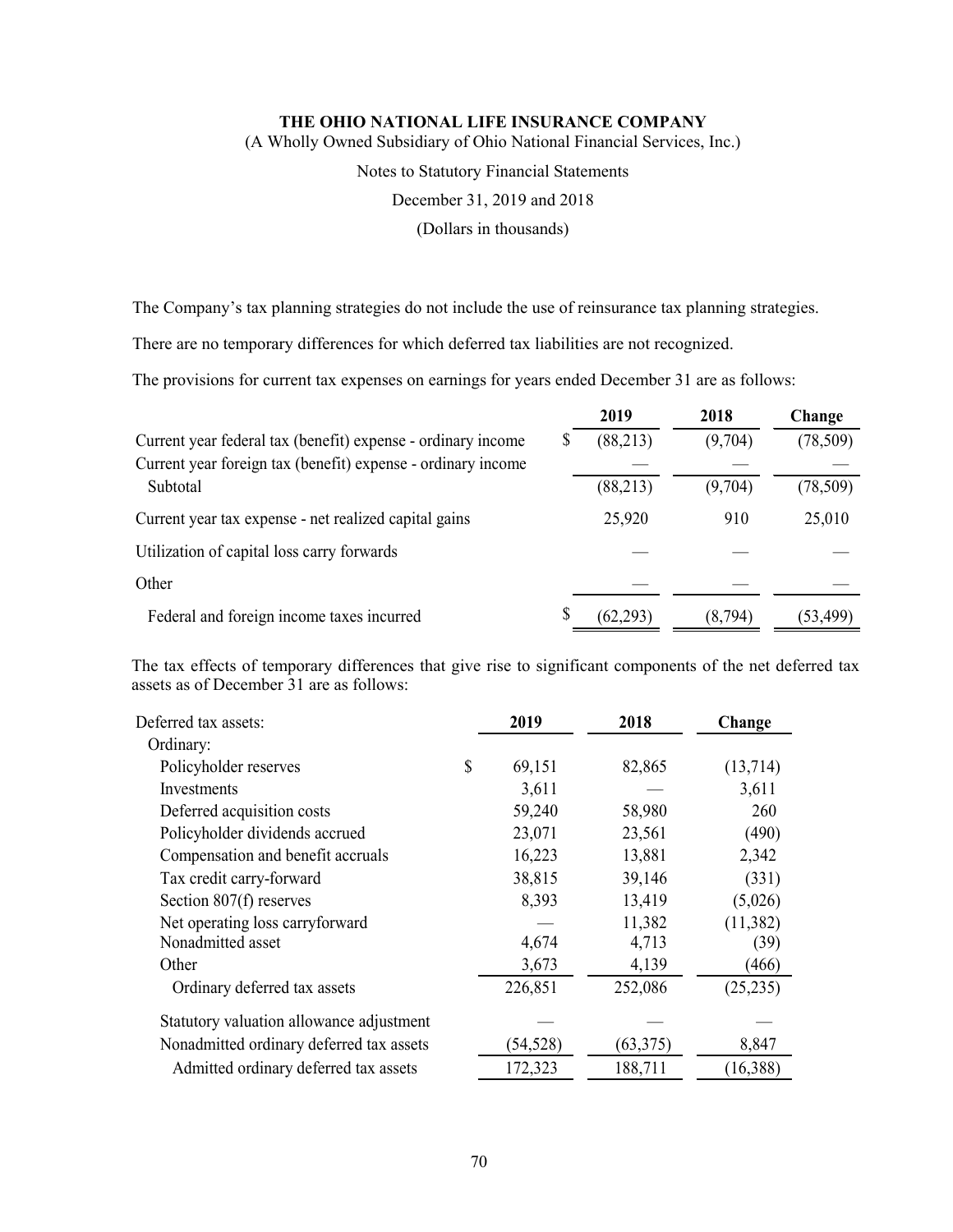(A Wholly Owned Subsidiary of Ohio National Financial Services, Inc.)

#### Notes to Statutory Financial Statements

December 31, 2019 and 2018

#### (Dollars in thousands)

| Deferred tax assets (continued):              | 2019    | 2018    | Change   |
|-----------------------------------------------|---------|---------|----------|
| Capital:                                      |         |         |          |
| Investments                                   | 3,386   | 6,275   | (2,889)  |
| Net capital loss carryforward                 |         |         |          |
| Capital deferred tax assets                   | 3,386   | 6,275   | (2,889)  |
| Statutory valuation allowance adjustment      |         |         |          |
| Nonadmitted capital deferred tax assets       | (100)   | (6,122) | 6,022    |
| Admitted capital deferred tax assets          | 3,286   | 153     | 3,133    |
| Admitted deferred tax assets                  | 175,609 | 188,864 | (13,255) |
|                                               |         |         |          |
| Deferred tax liabilities:                     | 2019    | 2018    | Change   |
| Ordinary:                                     |         |         |          |
| Investments                                   | 9,662   | 3,164   | 6,498    |
| Section 807(f) reserves                       | 7,322   | 13,024  | (5,702)  |
| Deferred and uncollected premium              | 18,930  | 17,881  | 1,049    |
| Policyholder reserves - tax reform transition | 17,915  | 20,901  | (2,986)  |
| Other                                         | 684     | 1,265   | (581)    |
| Ordinary deferred tax liabilities             | 54,513  | 56,235  | (1,722)  |
| Capital:                                      |         |         |          |
| Investments                                   |         | 153     | (153)    |
| Subtotal                                      |         | 153     | (153)    |
| Deferred tax liabilities                      | 54,513  | 56,388  | (1,875)  |
| Admitted deferred tax assets, net             | 121,096 | 132,476 | (11,380) |

There was no statutory valuation allowance adjustment to gross deferred tax assets and no net change in the total valuation allowance adjustments as of and for the periods ended December 31, 2019 and 2018.

The realization of the deferred tax asset is dependent upon the Company's ability to generate sufficient taxable income in future periods. Based on historical results and the prospects for future operations, management anticipates that it is more likely than not that future taxable income will be sufficient for the realization of the remaining deferred tax assets.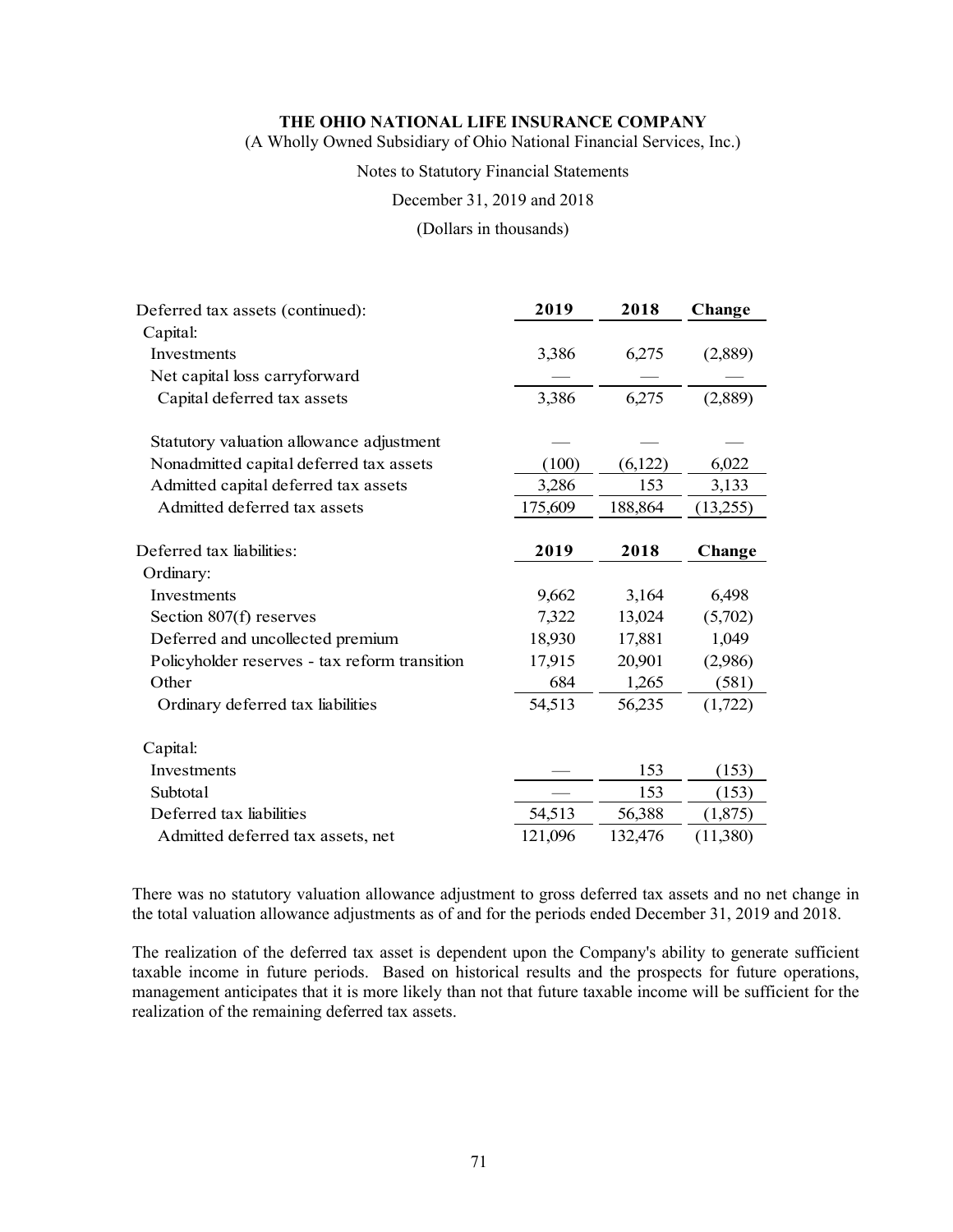(A Wholly Owned Subsidiary of Ohio National Financial Services, Inc.)

Notes to Statutory Financial Statements

December 31, 2019 and 2018

(Dollars in thousands)

The change in the net deferred income taxes of December 31 is comprised of the following:

|                                                                     |    | 2019      | 2018     | Change    |
|---------------------------------------------------------------------|----|-----------|----------|-----------|
| Total deferred tax assets                                           | \$ | 230,237   | 258,361  | (28, 124) |
| Total deferred tax liabilities                                      |    | (54, 513) | (56,388) | 1,875     |
| Net deferred tax assets                                             |    | 175,724   | 201,973  | (26,249)  |
| Statutory valuation allowance adjustment                            |    |           |          |           |
| Net deferred tax assets                                             |    | 175,724   | 201,973  | (26,249)  |
| Tax effect of unrealized losses                                     |    | 10,102    | 675      | 9,427     |
| Statutory valuation allowance adjustment<br>allocated to unrealized |    |           |          |           |
| Change in net deferred income taxes                                 | S  | 185,826   | 202,648  | (16, 822) |

The provision for federal income taxes incurred is different from that which would be obtained by applying the statutory federal income tax rate to income before income taxes. The significant tax effects causing this difference for the years ended December 31 are as follows:

|                                            |    | 2019      | 2018      |
|--------------------------------------------|----|-----------|-----------|
| Income before taxes                        | S  | (36,217)  | (13,283)  |
| Dividends received deduction               |    | (6,165)   | (11,298)  |
| Interest maintenance reserve               |    | 3,972     | (1,121)   |
| Change in equity of subsidiaries           |    | (23, 678) | (6,704)   |
| Change in non-admitted deferred tax assets |    | 391       | 6,760     |
| Voluntary reserve                          |    | 20,489    | 1,496     |
| Tax exempt interest                        |    | (405)     |           |
| Transfer pricing                           |    | (7,048)   | (3,923)   |
| Tax credits                                |    | (4,968)   | (10,687)  |
| Reinsurance surplus adjustment             |    | 8,260     |           |
| Other                                      |    | (102)     | 237       |
| Total statutory taxes                      | S  | (45, 471) | (38, 523) |
| Provision for federal income taxes         | \$ | (88,213)  | (9,704)   |
| Tax on capital gains                       |    | 25,920    | 910       |
| Change in net deferred income tax          |    | 16,822    | (29, 729) |
| Total statutory taxes                      | \$ | (45, 471) | (38, 523) |

The Company's policy for recording penalties associated with audits, claims, and adjustments is to record such amount as a component of income taxes.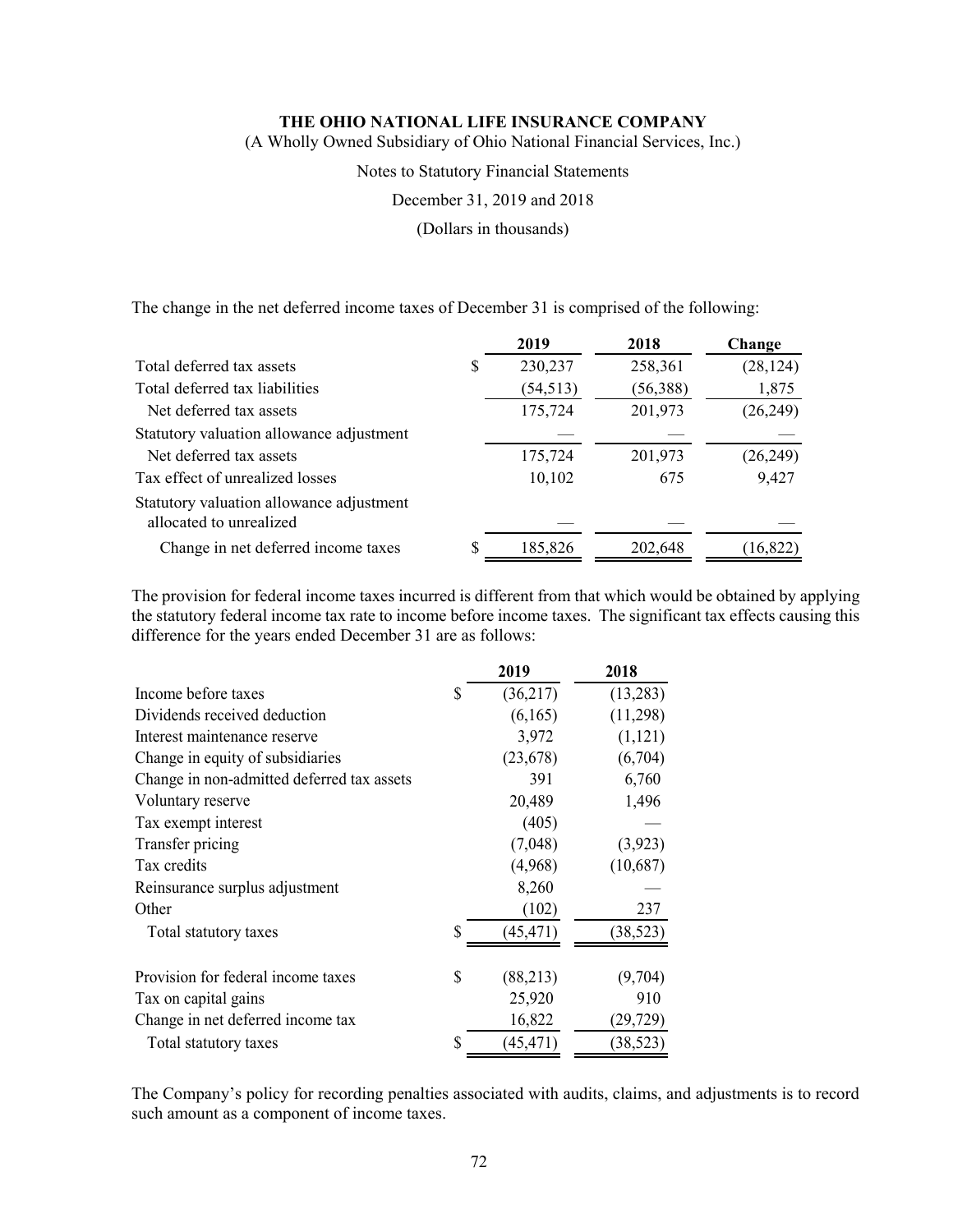(A Wholly Owned Subsidiary of Ohio National Financial Services, Inc.)

Notes to Statutory Financial Statements

December 31, 2019 and 2018

(Dollars in thousands)

Total federal income taxes received (including tax on capital gains) was \$101,075 and \$4,430 during the years ended December 31, 2019 and 2018, respectively.

As of December 31, 2019, there are no net operating losses or capital loss carryforwards available for tax purposes. As of December 31, 2018, the Company had a net operating loss carryforward of \$54,201. As of December 31, 2019 and 2018, the company has no capital loss carryforwards or valuation allowances recorded. As of December 31, 2019, the Company established \$1,972 of uncertain tax positions related to the SA DRD company share percentage(s) for tax return years 2013 - 2017. As of December 31, 2019, the Company has tax credit carryforwards of \$38,815 expiring in years 2023 - 2036. As of December 31, 2018, the Company established \$2,242 of uncertain tax positions related to the SA DRD company share percentage(s) for tax return years 2012-2017. As of December 31, 2018, the Company had tax credit carryforwards of \$39,146 expiring in years 2023 through 2036. In addition, the Company has alternative minimum tax credit carryforwards of \$8,049, which were reclassed to the current tax receivable after the tax reform bill (H.R. 1) was signed on December 22, 2017 and made them refundable.

There are no federal income taxes incurred that are available for recoupment in the event of future net losses.

The Company has no tax loss contingencies for which it is reasonably possible that the total liability will significantly increase within twelve months of reporting.

There are no aggregate federal income tax deposits under Internal Revenue Code Section 6603 and none are recorded as admitted assets.

The Company's federal income tax return is consolidated with the other life insurance companies ONLAC, NSLAC, KENW, MONT, SYRE, CMGO and SUNR and then with its common parent, ONMH.

The Company is not under current examination with the Internal Revenue Service. The statute of limitations remains open for tax years 2016, 2017 and 2018 for the consolidated tax group.

The allocation of taxes between members of the federal consolidated income tax return is subject to written agreement approved by the Board of Directors. Allocations are based on separate company calculations with current credit for losses. Intercompany balances are settled at least quarterly.

### **(16) Pensions and Other Post-Retirement Benefit Plans**

# *(a) Home Office Pension Plan*

The Company sponsors a funded qualified defined benefit pension plan covering all home office employees hired prior to January 1, 1998. This plan was amended effective December 31, 2019 to freeze the accrual of future benefits. The impact of the curtailment is included below. This plan includes participants who are employees of the Company and devote substantially all of their time to service for the Company. Retirement benefits are based on years of service and the highest average earnings in five of the last ten years.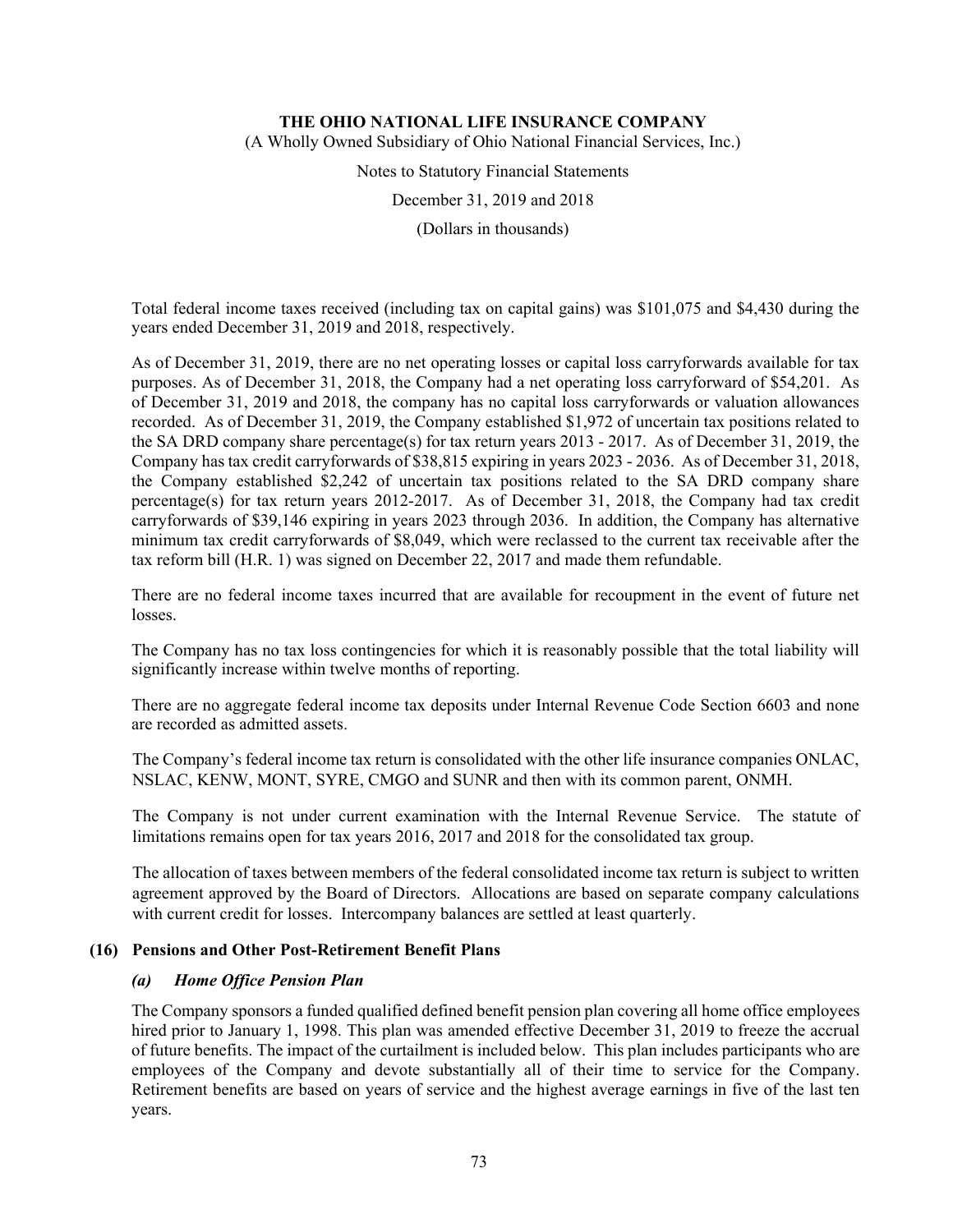(A Wholly Owned Subsidiary of Ohio National Financial Services, Inc.)

Notes to Statutory Financial Statements

December 31, 2019 and 2018

(Dollars in thousands)

The measurement dates were December 31, 2019 and 2018.

# *(b) Home Office Post-Retirement Benefit Plan*

The Company currently offers eligible retirees the opportunity to participate in a post-retirement health and group life plan. This plan was amended effective July 1, 2013, to provide participants younger than age 65 a fixed portion of the health insurance contract premium and for participants age 65 and older, a fixed dollar amount which the participant must use to independently purchase their own insurance. Previously, this plan provided all participants a fixed portion of the health insurance contract premium. The portion the Company pays is periodically increased and is a function of participant service. Only home office employees hired prior to January 1, 1998 may become eligible for these benefits provided that the employee meets the retirement age and years of service requirements.

This plan includes participants who are employees of the Company and devote substantially all of their time to service for the Company.

The post-retirement health plan does not provide benefits which are actuarially equivalent to Medicare Part D benefits. Therefore, the Company does not receive the associated federal Medicare subsidy.

The measurement dates were December 31, 2019 and 2018.

# *(c) General Agents' Pension Plan*

The Company sponsors an unfunded, nonqualified defined benefit pension plan covering its general agents hired prior to January 1, 2005. This plan provides benefits based on years of service and average compensation during the final five and ten years of service.

The measurement dates were December 31, 2019 and 2018.

# *(d) Agents' Post-Retirement Benefits Plan*

The Company sponsors a post-retirement health and group life plan. Only agents with contracts effective prior to January 1, 1998 who meet the retirement age and service requirements are eligible for these benefits. The health and group life plan is contributory, with retirees contributing approximately 50% of premium for coverage. As with all plan participants, the Company reserves the right to change the retiree premium contribution at renewal.

The post-retirement health plan does not provide benefits which are actuarially equivalent to Medicare Part D benefits. Therefore, the Company does not receive the associated federal Medicare subsidy.

The measurement dates were December 31, 2019 and 2018.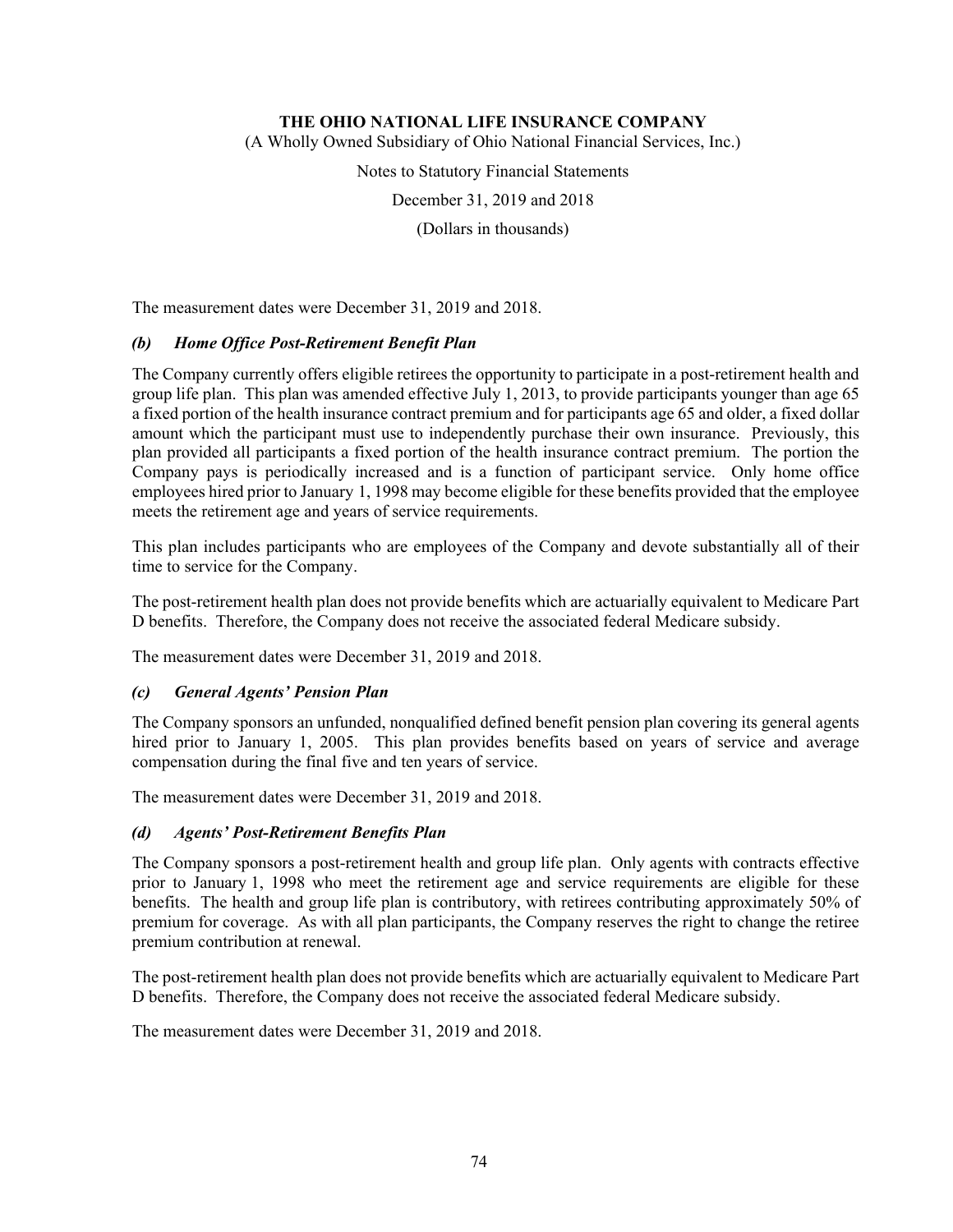(A Wholly Owned Subsidiary of Ohio National Financial Services, Inc.)

Notes to Statutory Financial Statements

December 31, 2019 and 2018

(Dollars in thousands)

### *(e) Obligations and Funded Status*

Information regarding the funded status of the pension plans as a whole and other benefit plans as a whole as of December 31 is as follows:

|                                                |    | <b>Pension benefits</b> |          |       |         | <b>Other benefits</b> |  |
|------------------------------------------------|----|-------------------------|----------|-------|---------|-----------------------|--|
|                                                |    | 2019                    | 2018     | 2019  | 2018    |                       |  |
| Change in projected<br>benefit obligation:     |    |                         |          |       |         |                       |  |
| Projected benefit obligation                   |    |                         |          |       |         |                       |  |
| at beginning of year                           | \$ | 78,067                  | 99,168   | 6,306 | 6,764   |                       |  |
| Service cost                                   |    | 1,744                   | 2,412    | 25    | 43      |                       |  |
| Interest cost                                  |    | 3,893                   | 3,994    | 280   | 261     |                       |  |
| Actuarial (gain) loss                          |    | 19,988                  | (13,714) | 1,404 | 565     |                       |  |
| Benefits paid *                                |    | (4,869)                 | (13,793) | (457) | (1,327) |                       |  |
| Settlement/curtailment                         |    | (11,090)                |          |       |         |                       |  |
| Projected benefit obligation<br>at end of year | \$ | 87,733                  | 78,067   | 7,558 | 6,306   |                       |  |

\* Benefits paid include amounts paid from both funded and unfunded benefit plans.

| Fair value of plan assets at               |                 |           |         |         |
|--------------------------------------------|-----------------|-----------|---------|---------|
| beginning of year                          | \$<br>50,703    | 66,944    |         |         |
| Actual return on plan assets               | 10,365          | (5,686)   |         |         |
| Benefits and expenses paid                 | (4, 459)        | (10, 555) |         |         |
| Fair value of plan assets at               |                 |           |         |         |
| end of year                                | \$<br>56,609    | 50,703    |         |         |
| Funded status                              | \$<br>(31, 124) | (27, 364) | (7,559) | (6,306) |
| Unrecognized net actuarial                 |                 |           |         |         |
| $loss$ (gain)                              | 28,103          | 29,015    | 2,652   | 1,364   |
| Unrecognized prior service cost            |                 | 41        | (342)   | (373)   |
| Net prepaid (accrued) amount<br>recognized | \$<br>(3,021)   | 1,692     | (5,249) | (5,315) |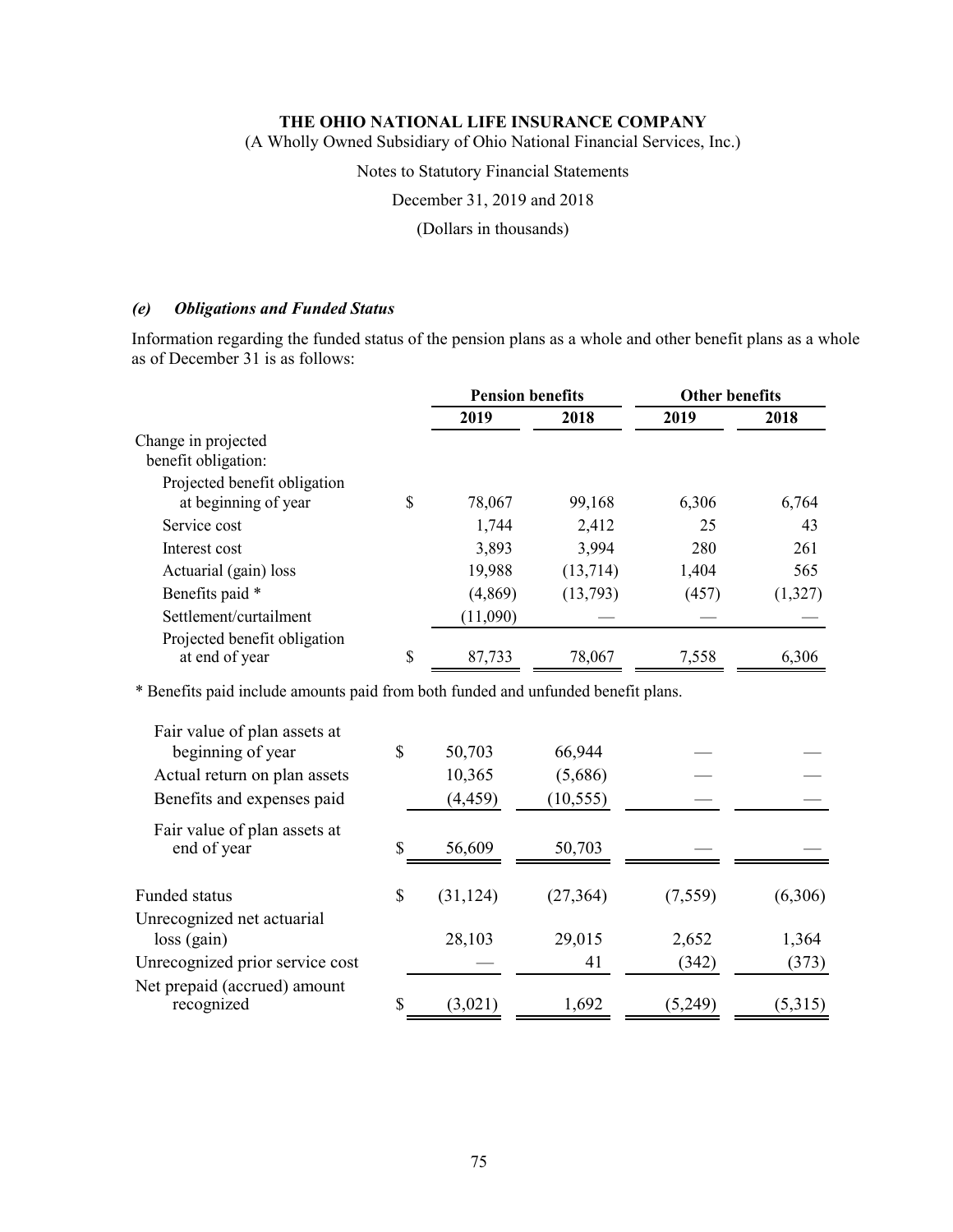(A Wholly Owned Subsidiary of Ohio National Financial Services, Inc.)

# Notes to Statutory Financial Statements

December 31, 2019 and 2018

(Dollars in thousands)

|                                                      |    | <b>Pension benefits</b> |           | Other benefits |         |
|------------------------------------------------------|----|-------------------------|-----------|----------------|---------|
| <b>Funded Status:</b>                                |    | 2019                    | 2018      | 2019           | 2018    |
| Overfunded                                           |    |                         |           |                |         |
| Assets (nonadmitted)                                 |    |                         |           |                |         |
| Prepaid benefit costs                                | \$ |                         |           |                |         |
| Overfunded plan assets                               |    |                         |           |                |         |
| Total assets (nonadmitted)                           | S  |                         |           |                |         |
| Underfunded                                          |    |                         |           |                |         |
| Liabilities recognized                               |    |                         |           |                |         |
| Net prepaid (accrued)                                |    |                         |           |                |         |
| amount recognized                                    | \$ | (3,021)                 | 1,692     | (5,249)        | (5,315) |
| Liabilities for benefits                             |    | (28, 103)               | (29,056)  | (2,309)        | (991)   |
| <b>Total</b> liabilities                             |    |                         |           |                |         |
| recognized                                           | \$ | (31, 124)               | (27, 364) | (7,558)        | (6,306) |
|                                                      |    | <b>Pension benefits</b> |           | Other benefits |         |
|                                                      |    | 2019                    | 2018      | 2019           | 2018    |
| Amounts recognized in the<br>statutory statements of |    |                         |           |                |         |
| admitted assets, liabilities,                        |    |                         |           |                |         |
| and capital and surplus                              |    |                         |           |                |         |
| consist of:                                          |    |                         |           |                |         |
| Prepaid benefit costs                                | \$ | 9,458                   | 12,848    |                |         |
| Accrued benefit costs                                |    | (12, 479)               | (11,159)  | (5,249)        | (5,315) |
| Surplus                                              |    | (28, 103)               | (29,053)  | (2,309)        | (991)   |
| <b>Total liabilities</b>                             |    |                         |           |                |         |
| recognized                                           | \$ | (31, 124)               | (27,364)  | (7,558)        | (6,306) |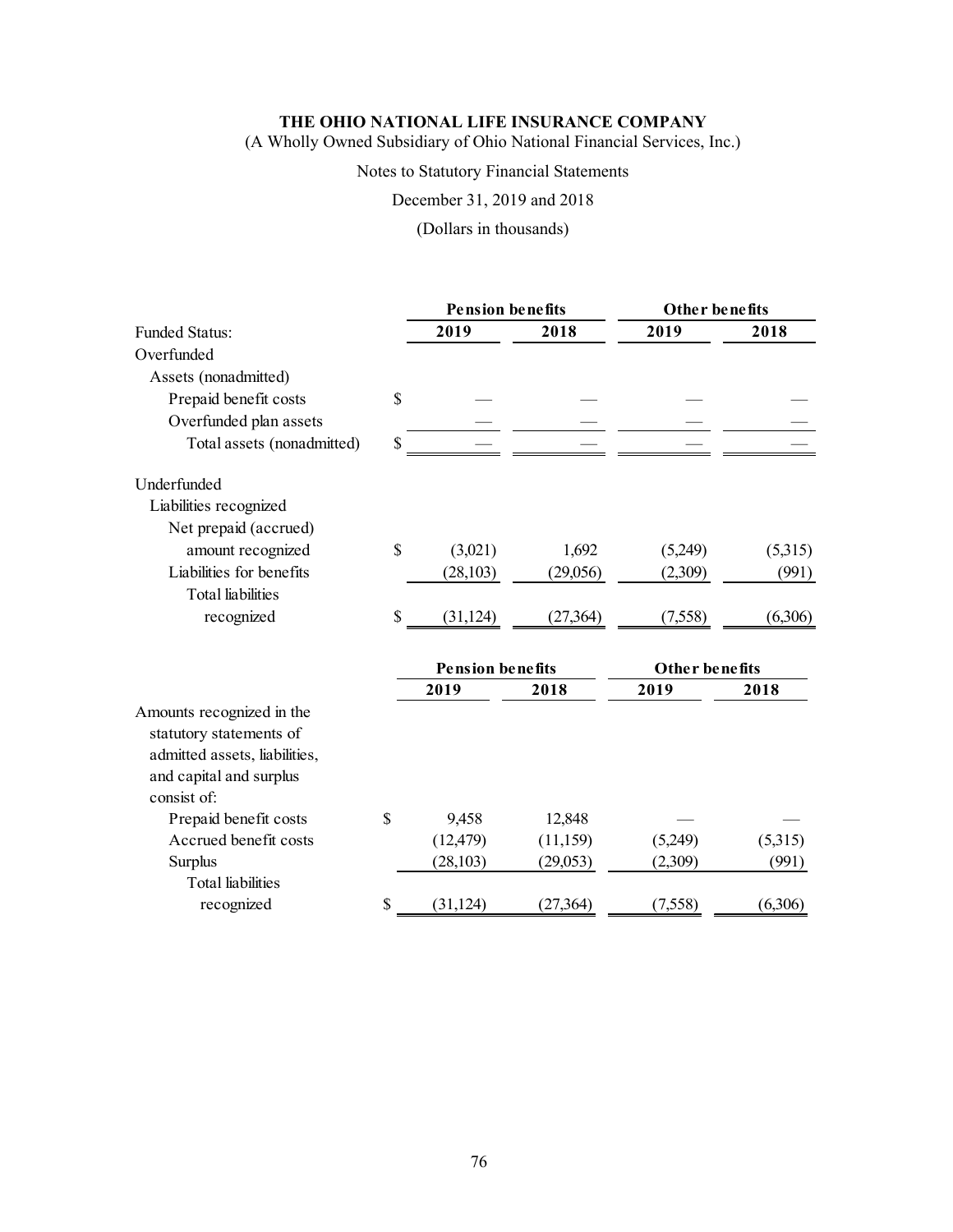(A Wholly Owned Subsidiary of Ohio National Financial Services, Inc.)

### Notes to Statutory Financial Statements

## December 31, 2019 and 2018

### (Dollars in thousands)

|                                          |   | <b>Pension benefits</b> |          |  |
|------------------------------------------|---|-------------------------|----------|--|
|                                          |   | 2019                    | 2018     |  |
| Components of net periodic benefit cost: |   |                         |          |  |
| Service cost                             | S | 1,744                   | 2,412    |  |
| Interest cost                            |   | 3,893                   | 3,994    |  |
| Expected return on plan assets           |   | (3,568)                 | (4, 726) |  |
| Amortization of prior service cost       |   | 41                      | 153      |  |
| Amortization of net loss                 |   | 3,010                   | 3,274    |  |
| Net periodic benefit cost                |   | 5,120                   | 5,107    |  |

|                                          | <b>Other benefits</b> |      |  |
|------------------------------------------|-----------------------|------|--|
|                                          | 2019                  | 2018 |  |
| Components of net periodic benefit cost: |                       |      |  |
| Service cost                             | 25                    | 43   |  |
| Interest cost                            | 280                   | 261  |  |
| Amortization of prior service cost       | (31)                  | (13) |  |
| Amortization of net gain                 | 117                   |      |  |
| Net periodic benefit cost                | 391                   | 348  |  |

The following is attributable to pension plans whose accumulated benefit obligation exceeds plan assets as of December 31:

|                                | <b>Pension benefits</b> |        |  |
|--------------------------------|-------------------------|--------|--|
|                                | 2019                    | 2018   |  |
| Projected benefit obligation   | 87,733                  | 78,067 |  |
| Accumulated benefit obligation | 85,217                  | 67,132 |  |
| Prepaid pension cost           | (3,021)                 |        |  |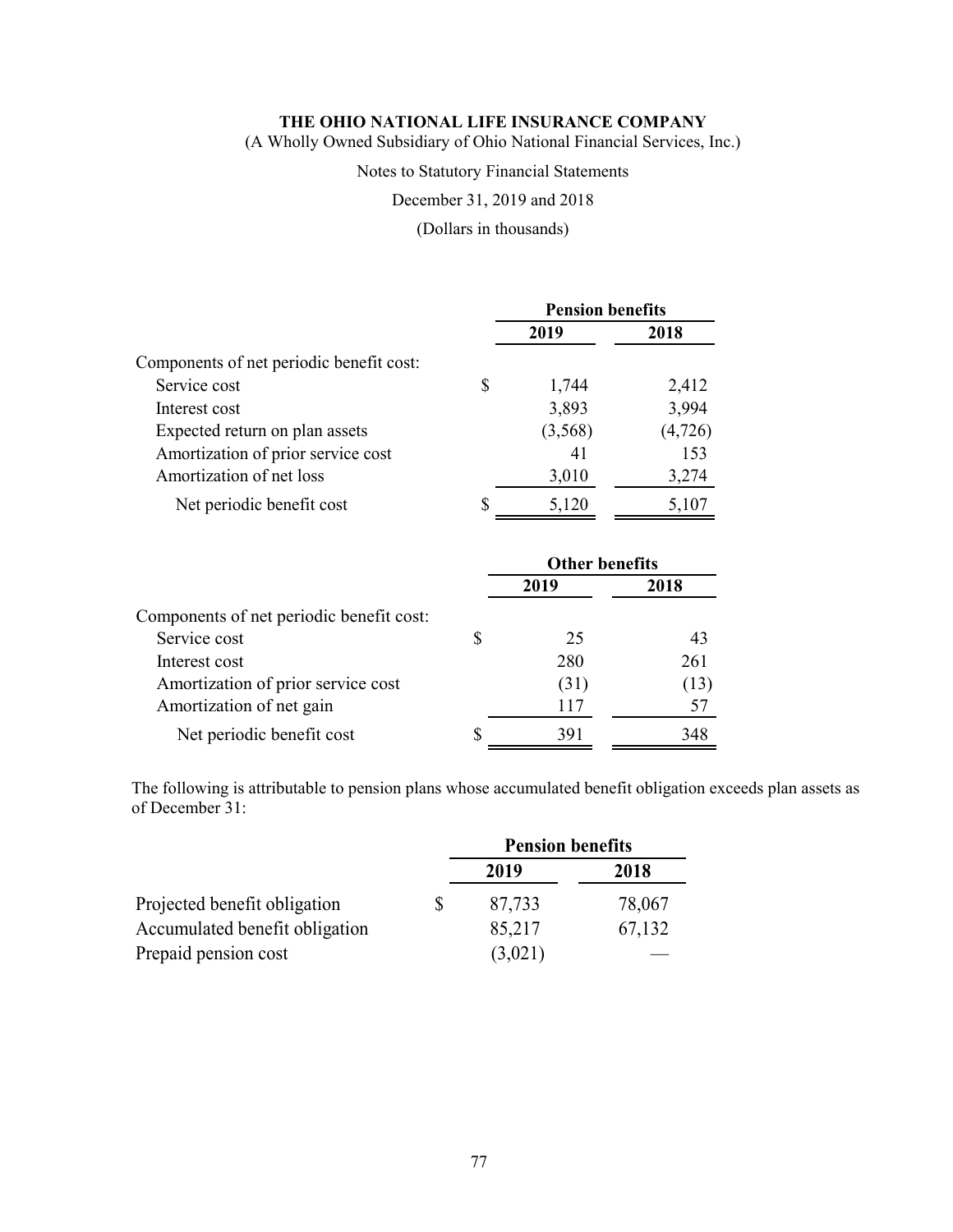(A Wholly Owned Subsidiary of Ohio National Financial Services, Inc.)

#### Notes to Statutory Financial Statements

December 31, 2019 and 2018

### (Dollars in thousands)

## *(f) Assumptions*

|                                                | <b>Pension benefits</b> |       | <b>Other benefits</b> |          |
|------------------------------------------------|-------------------------|-------|-----------------------|----------|
|                                                | 2019                    | 2018  | 2019                  | 2018     |
| Weighted average assumptions used to determine |                         |       |                       |          |
| net periodic cost at January 1:                |                         |       |                       |          |
| Discount rate                                  | 4.90%                   | 4.15% | 4.74%                 | $4.04\%$ |
| Expected long-term return on plan assets       | 7.50%                   | 7.50% |                       |          |
| Rate of compensation increase                  | 4.12%                   | 4.12% | 4.25%                 | 4.25%    |
| Health care cost trend rate assumed for        |                         |       |                       |          |
| next year:                                     |                         |       |                       |          |
| Before 65                                      |                         |       | $6.90\%$              | 7.80%    |
| Age 65 and older                               |                         |       | 0.70%                 | 0.70%    |
| Rate to which the health cost trend            |                         |       |                       |          |
| rate is assumed to decline (the ultimate       |                         |       |                       |          |
| trend rate):                                   |                         |       |                       |          |
| Before 65                                      |                         |       | 6.80%                 | 7.70%    |
| Age 65 and older                               |                         |       | 0.60%                 | 0.70%    |
| Year that the rate reaches the ultimate        |                         |       |                       |          |
| trend rate                                     |                         |       | 2023                  | 2023     |
| Weighted average assumptions used to determine |                         |       |                       |          |
| benefit obligations at December 31:            |                         |       |                       |          |
| Discount rate                                  | 3.65%                   | 4.90% | 3.49%                 | 4.74%    |
| Rate of compensation increase                  | 4.11%                   | 3.50% | 4.25%                 | 3.50%    |

Assumed health care cost trend rates have a significant effect on the amounts reported for the health care plans. A one percentage point change in assumed health care cost trend rates would have the following effects:

|                                                         | 1 Percentage   | 1 Percentage   |
|---------------------------------------------------------|----------------|----------------|
|                                                         | point increase | point decrease |
| Effect on total of 2019 service cost and interest cost  |                | (11)           |
| Effect on 2019 other post-retirement benefit obligation | 314            | (277)          |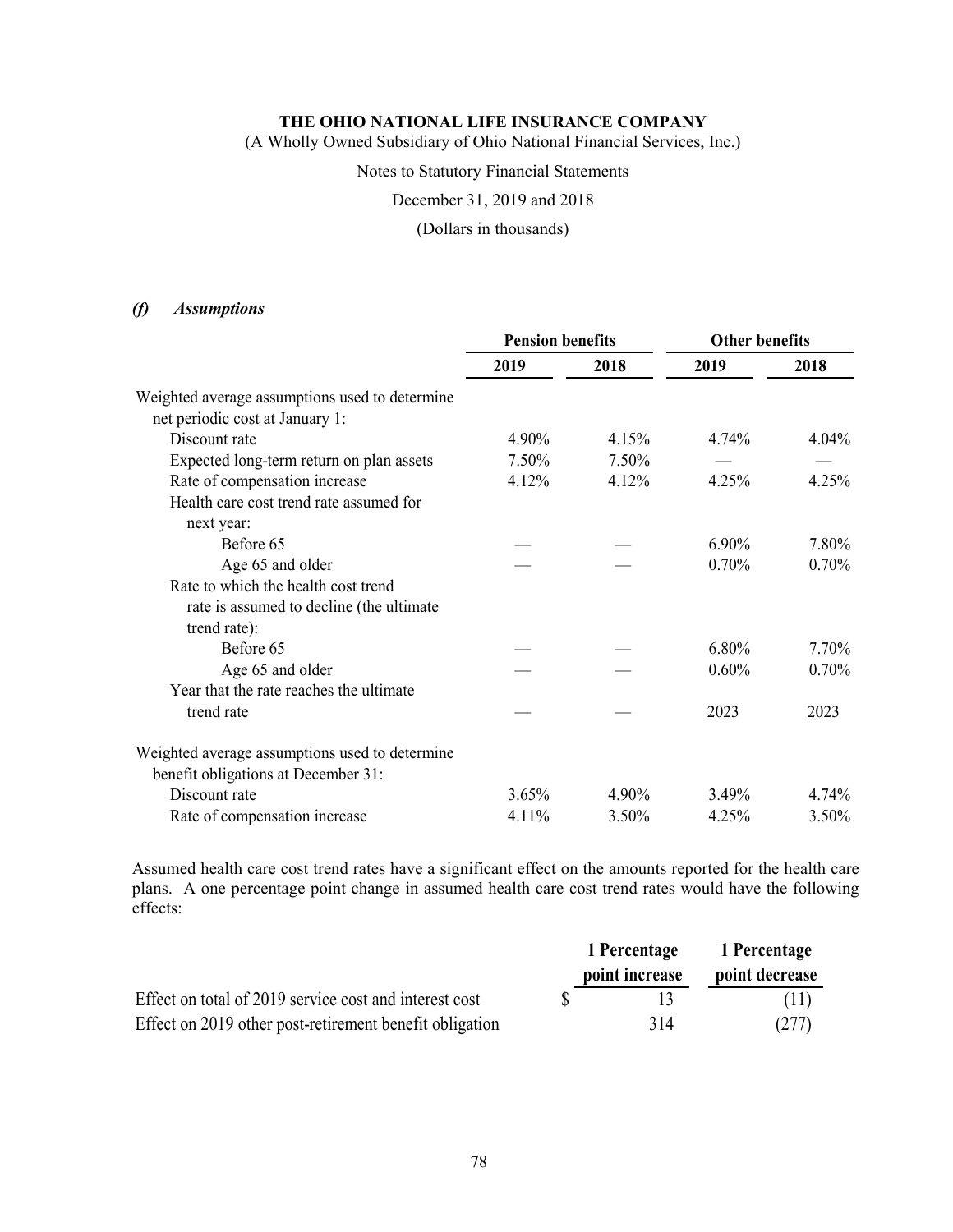(A Wholly Owned Subsidiary of Ohio National Financial Services, Inc.)

Notes to Statutory Financial Statements

December 31, 2019 and 2018

(Dollars in thousands)

### *(g) Plan Assets*

The following table presents the hierarchy of the Company's qualified pension plan assets at fair value as of December 31:

|              |    | Level 1 | Level 2 | Level 3 | <b>Total</b> |
|--------------|----|---------|---------|---------|--------------|
| 2019         |    |         |         |         |              |
| Bond funds   | \$ | 19,152  |         |         | 19,152       |
| Stock funds  |    | 37,457  |         |         | 37,457       |
| Total assets | S  | 56,609  |         |         | 56,609       |
| 2018         |    |         |         |         |              |
| Bond funds   | \$ | 17,640  |         |         | 17,640       |
| Stock funds  |    | 33,063  |         |         | 33,063       |
| Total assets | S  | 50,703  |         |         | 50,703       |

The Company categorizes pension benefit plan assets consistent with the Fair Value Hierarchy as described in Note 5.

The assets of the Company's Home Office Pension Plan ("Plan") are invested in group variable annuity contracts issued by the Company offering specific investment choices from various asset classes providing diverse and professionally managed options. As of December 31, 2019 and 2018, \$36,170 and \$29,430, respectively, of the Plan assets are funds that are affiliated with the Company. The assets are invested in a mix of stocks, bonds and real estate securities in allocations as determined from time to time by the Pension Plan Committee. The target allocations are designed to balance the Plan's short-term liquidity needs and its long-term liabilities. The target allocations are currently 65% stocks and 35% bonds.

For diversification and risk control purposes, where applicable, each asset class is further divided into sub classes such as large cap, mid cap and small cap and growth, core and value for stocks and U.S. domestic, global and high yield for bonds. To the extent possible, each sub asset class utilizes multiple fund choices and no single fund contains more than 25% of the Plan assets (exclusive of any short-term increases in assets due to any Plan funding). The Plan performance is measured by a weighted benchmark consisting of stock and bond benchmarks in weights determined by the Pension Plan committee.

The overall expected long-term rate of return on assets is determined by a weighted average return of bond and stock indexes. Bond securities (including cash) make up 40% of the weighted average return and stocks make up 60% of the weighted average return.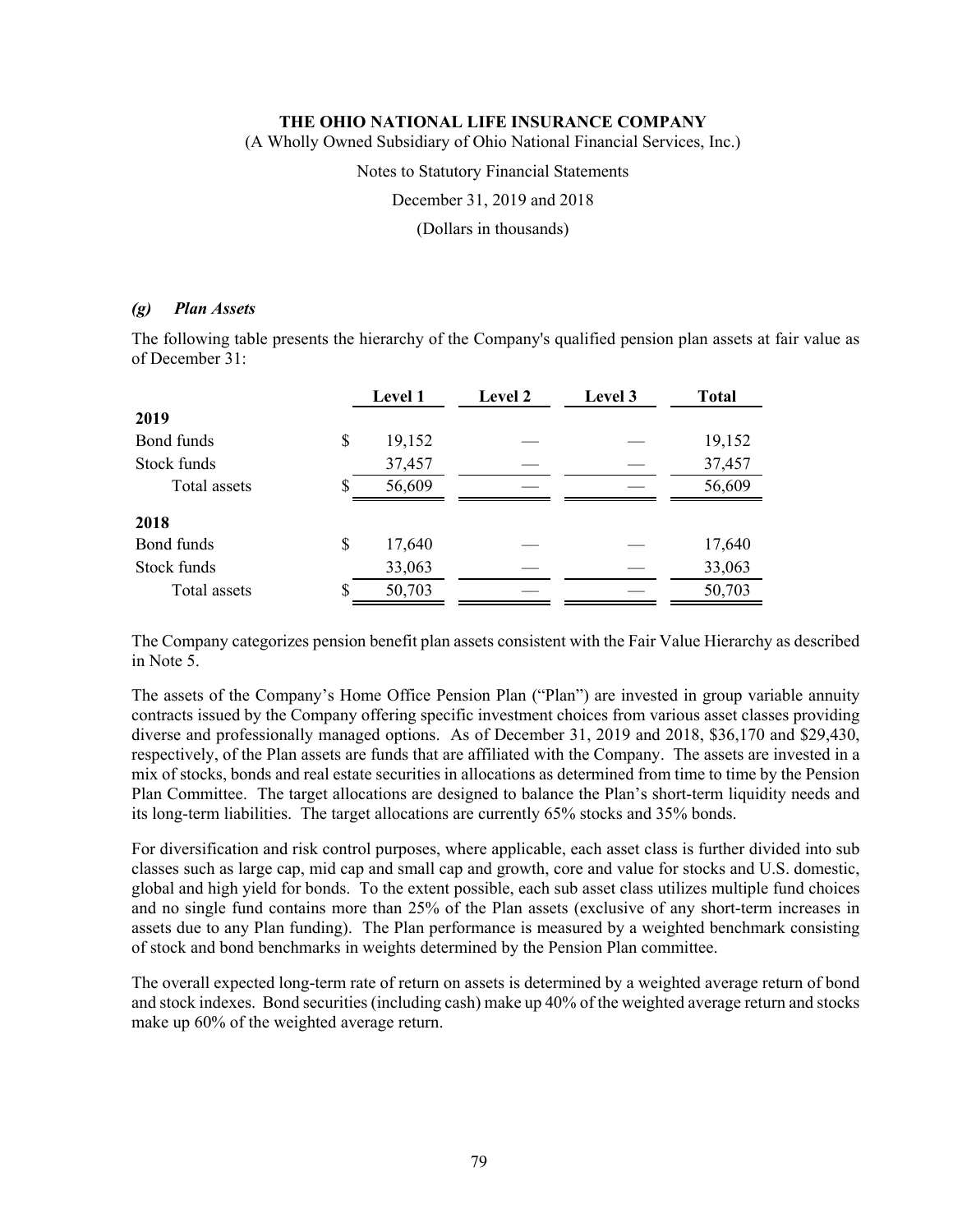(A Wholly Owned Subsidiary of Ohio National Financial Services, Inc.)

Notes to Statutory Financial Statements

December 31, 2019 and 2018

(Dollars in thousands)

The following table shows the weighted average asset allocation by class of the Plan's assets as of December 31:

|               | 2019 | 2018 |
|---------------|------|------|
| <b>Stocks</b> | 66%  | 65%  |
| <b>Bonds</b>  | 34   | 35   |
| Total         | 100% | 100% |

## *(h) Cash Flows*

#### *(i) Contributions*

The minimum funding requirement under The Employee Retirement Income Security Act of 1974 for 2019 was \$0. The Plan Sponsor contributed \$0 and \$0 to the qualified pension plan for the years ended December 31, 2019 and 2018, respectively. The contribution to the qualified pension plan is estimated to be \$6,000 for the 2020 plan year.

### *(ii) Estimated Future Benefit Payments*

The following benefit payments, which reflect expected future service, as appropriate, are expected to be paid:

|           | <b>Pension</b> | Other    |
|-----------|----------------|----------|
|           | benefits       | benefits |
| 2019      | \$<br>8,177    | 537      |
| 2020      | 6,836          | 564      |
| 2021      | 8,250          | 587      |
| 2022      | 7,278          | 602      |
| 2023      | 7,073          | 574      |
| 2024-2028 | 28,745         | 2,455    |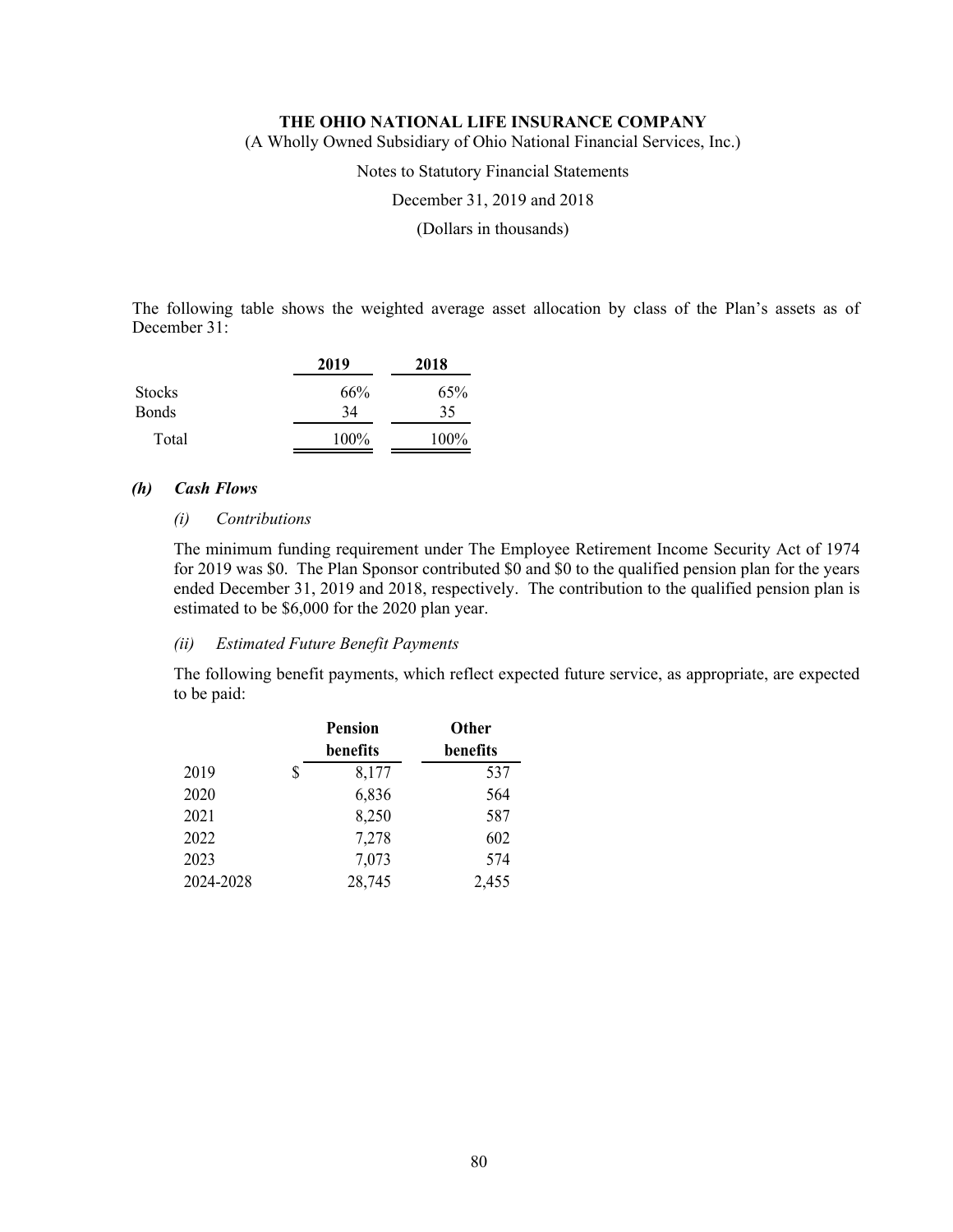(A Wholly Owned Subsidiary of Ohio National Financial Services, Inc.)

#### Notes to Statutory Financial Statements

#### December 31, 2019 and 2018

#### (Dollars in thousands)

|                                                                                                                                                                   | <b>Pension benefits</b> |         |                | <b>Other benefits</b> |  |  |
|-------------------------------------------------------------------------------------------------------------------------------------------------------------------|-------------------------|---------|----------------|-----------------------|--|--|
|                                                                                                                                                                   | 2019                    | 2018    | 2019           | 2018                  |  |  |
| Amounts in unassigned funds (surplus)<br>recognized in the next fiscal year as<br>components of periodic benefit cost:<br>Items not yet recognized as a component |                         |         |                |                       |  |  |
| of net periodic cost - prior year                                                                                                                                 | \$<br>29,056            | 35,783  | 991            | 470                   |  |  |
| Net prior service cost or credit recognized                                                                                                                       | (41)                    | (153)   | 31             | 13                    |  |  |
| Net gain and loss arising during the period                                                                                                                       | 13,188                  | (3,301) | 1,404          | 565                   |  |  |
| Net gain and loss recognized                                                                                                                                      | (3,010)                 | (3,273) | (117)          | (57)                  |  |  |
| Items not yet recognized as a component<br>of net periodic cost - current year                                                                                    | \$<br>39,193            | 29,056  | 2,309          | 991                   |  |  |
|                                                                                                                                                                   | <b>Pension benefits</b> |         | Other benefits |                       |  |  |
|                                                                                                                                                                   | 2019                    | 2018    | 2019           | 2018                  |  |  |
| Amounts in unassigned funds (surplus)<br>expected to be recognized in the next<br>fiscal year as components of net<br>periodic benefit cost:                      |                         |         |                |                       |  |  |
| Net prior service cost or credit                                                                                                                                  | \$                      | 41      | (49)           | (31)                  |  |  |
| Net recognized gains and losses                                                                                                                                   | 2,494                   | 2,756   | 286            | 138                   |  |  |
|                                                                                                                                                                   | <b>Pension benefits</b> |         | Other benefits |                       |  |  |
|                                                                                                                                                                   | 2019                    | 2018    | 2019           | 2018                  |  |  |
| Amounts in unassigned funds (surplus)<br>that have not yet been recognized as<br>components of net periodic benefit cost:                                         |                         |         |                |                       |  |  |
| Net prior service cost or credit                                                                                                                                  | \$                      | 41      | (342)          | (373)                 |  |  |
| Net recognized gains and losses                                                                                                                                   | 28,102                  | 29,015  | 2,652          | 1,364                 |  |  |

#### *(i) Other Plan Expenses*

The Company also maintains a qualified contributory defined contribution profit-sharing plan covering substantially all employees. Company contributions to the profit-sharing plan are based on the net earnings of the Company and are payable at the sole discretion of management. The expense for contributions to the profit-sharing plan for 2019 and 2018 was \$6,011 and \$6,900, respectively.

Employees hired on or after January 1, 1998 are covered by a defined contribution pension plan. The expense reported for this plan was \$2,615 and \$2,891 in 2019 and 2018, respectively.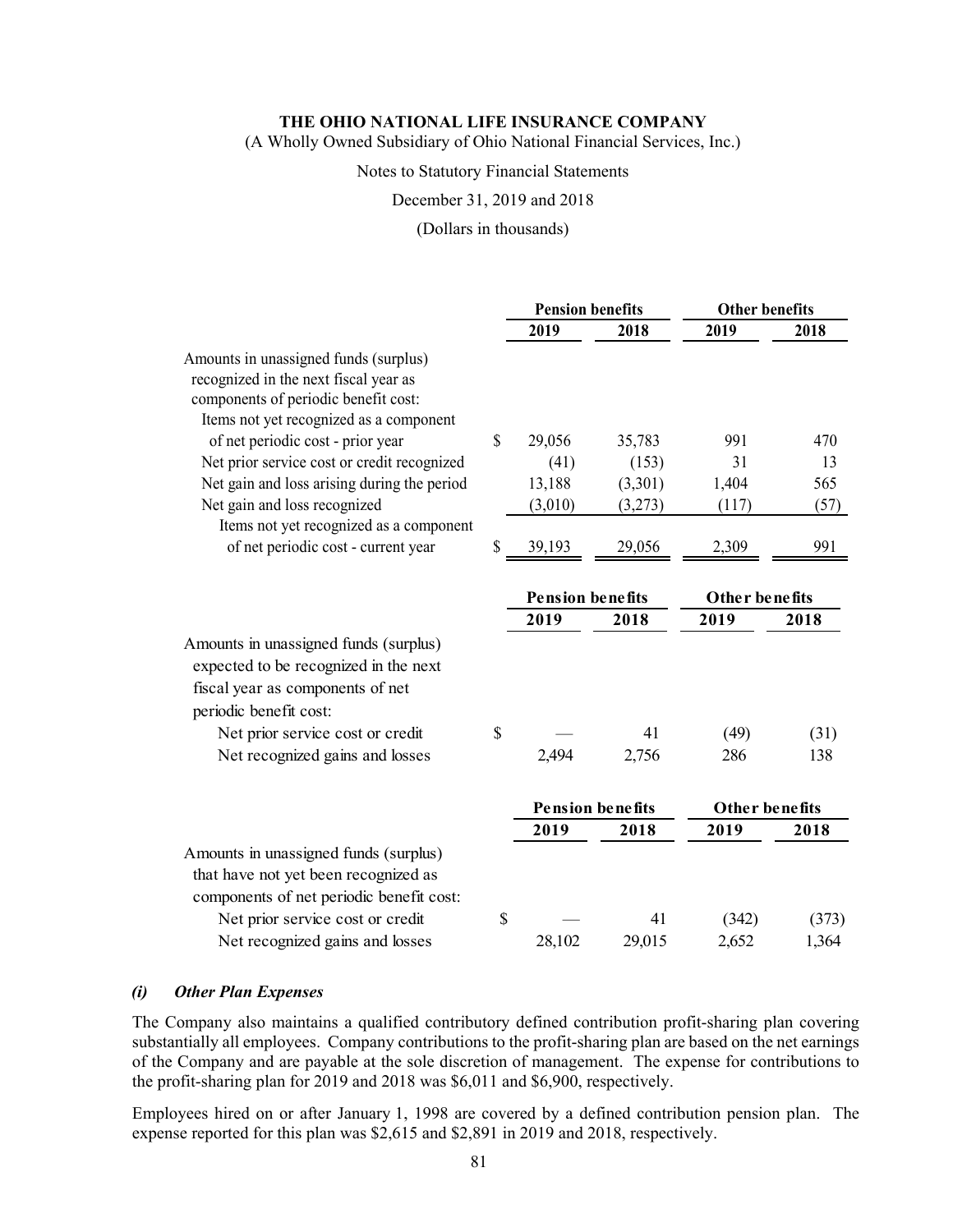(A Wholly Owned Subsidiary of Ohio National Financial Services, Inc.)

Notes to Statutory Financial Statements

December 31, 2019 and 2018

(Dollars in thousands)

# *(j) ONFS Employees*

The Company's qualified pension and post-retirement benefit plans include participants who are employees of ONFS. Participating ONFS employees are vice presidents and other executive officers of ONFS and devote substantially all of their time to service for the Company. Most of ONFS's employees were employees of the Company prior to January 1, 2001 and were participants in the benefit plan at that time.

### **(17) Capital and Surplus, Dividend Restrictions and Regulatory RBC**

#### *Capital and Surplus*

The Company has 10,000,000 shares (\$1 par value) authorized, issued and outstanding of Class A common stock as of December 31, 2019 and 2018. The Company has no preferred stock issued or outstanding.

The Company did not receive a capital contribution from its parent, ONFS, during 2019 and 2018, respectively.

Surplus notes outstanding are as follows as of December 31:

|                                 |   | 2019    |   | 2018    |
|---------------------------------|---|---------|---|---------|
| Surplus notes                   |   |         |   |         |
| $6.875\%$ fixed rate due $2042$ |   | 250,000 |   | 250,000 |
| $5.000\%$ fixed rate due 2031   |   | 4,019   |   | 3,979   |
| 5.800% fixed rate due 2027      |   | 5,897   |   | 5,883   |
| $8.500\%$ fixed rate due 2026   |   | 49,859  |   | 49,836  |
|                                 |   |         |   |         |
| Total                           | S | 309,775 | S | 309,698 |
|                                 |   |         |   |         |

In June 2012, ONLIC issued a \$250,000, 6.875% fixed rate surplus note due June 15, 2042. Interest on this surplus note is payable semi-annually on June 15 and December 15. ONLIC may redeem this surplus note at its option. This surplus note is unsecured and subordinated to all present and future indebtedness and policy claims of ONLIC.

In December 2011, ONLIC issued a \$4,500, 5% fixed rate surplus note to Security Mutual Life Insurance Company of New York ("SML"), as payment for the purchase of the additional shares of NSLAC. This note matures on December 15, 2031. Interest on this surplus note is payable semi-annually on December 15 and June 15. ONLIC may redeem this surplus note at its option. This surplus note is unsecured and subordinated to all present and future indebtedness and policy claims of ONLIC.

In April 2007, ONLIC issued a \$6,000, 5.8% fixed rate surplus note to SML, as payment for the purchase of a portion of the shares of NSLAC. This note matures on April 1, 2027. Interest on this surplus note is payable semi-annually on April 1 and October 1. ONLIC may redeem this surplus note at its option. This surplus note is unsecured and subordinated to all present and future indebtedness and policy claims of ONLIC.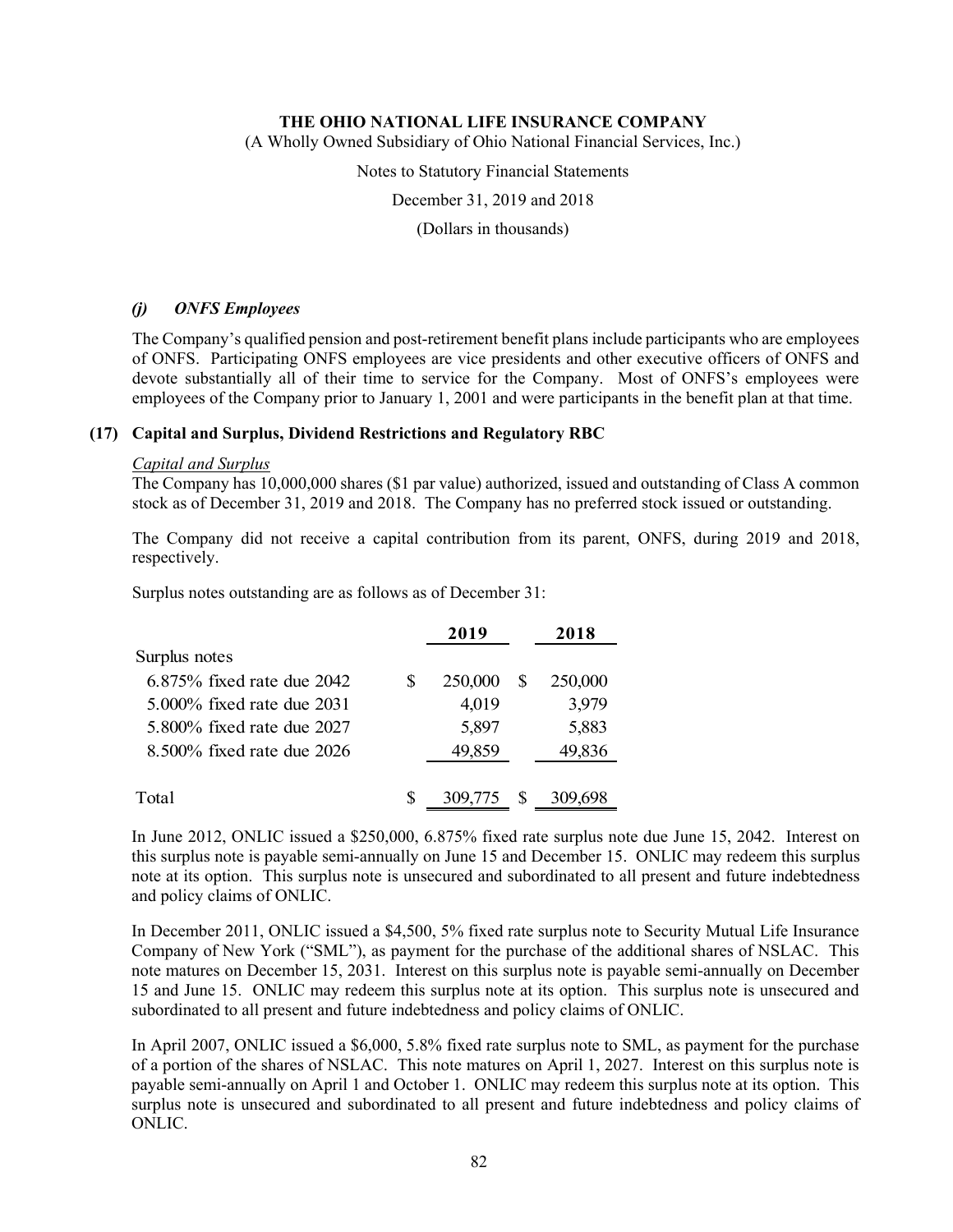(A Wholly Owned Subsidiary of Ohio National Financial Services, Inc.)

Notes to Statutory Financial Statements

December 31, 2019 and 2018

(Dollars in thousands)

In May 1996, ONLIC issued \$50,000, 8.5% fixed rate surplus notes due May 15, 2026. Interest on this surplus note is payable semi-annually on May 15 and November 15. ONLIC may not redeem this surplus note at its option. This surplus note is unsecured and subordinated to all present and future indebtedness and policy claims of ONLIC.

Except as provided in Section 3901.72 of the Ohio Revised Code, the notes are not part of the legal liabilities of the Company and are not a liability or claim against the Company or any of its assets. Interest payments, scheduled semi-annually, must be approved for payment by the Department. The Company paid \$22,011 in interest related to these notes in 2019 and 2018. Principal payments must also be approved by the Department. Interest expense for surplus notes is not recognized in the statutory statements of income until it has been approved by the Department.

#### *Regulatory RBC*

The NAIC has established RBC requirements to assist regulators in monitoring the financial strength and stability of life insurers and provides for an insurance commissioner to intervene if the insurer experiences financial difficulty. The RBC requirements instruct every life insurer to calculate its total adjusted capital and RBC position. The formula includes components for asset risk, liability risk, interest rate exposure, and other factors. Under the NAIC requirements, each insurer must maintain its total adjusted capital and surplus above a calculated minimum threshold or take corrective measures to achieve that threshold. Based upon the December 31, 2019 and 2018 statutory financial statements, the Company exceeded all required RBC levels.

#### *Dividend Restrictions*

The payment of dividends by ONLIC to ONFS is limited by Ohio insurance laws. The maximum dividend that may be paid to ONFS without prior approval of the Director of Insurance is limited to the greater of ONLIC's statutory net income of the preceding calendar year or 10% of statutory surplus as of the preceding December 31. Any dividend that exceeds the earned surplus of the Company, even if it is within the above parameters, would be deemed extraordinary under Ohio law. Therefore, dividends of approximately \$102,000 may be paid by ONLIC to ONFS in 2020 without prior approval. Dividends of \$55,000 and \$60,000 were declared and paid by ONLIC to ONFS in 2019 and 2018, respectively.

#### *Subsidiary Dividends*

The following table details the dividends received from each of the subsidiaries and included in investment income for the years:

|               | 2019    | 2018   |
|---------------|---------|--------|
| ONLAC         | 106,000 | 27,000 |
| ONII          | 6,750   | 4,000  |
| <b>ONESCO</b> |         | 924    |
|               | 112,750 | 31,924 |

The payment of dividends by ONLAC to ONLIC is limited by Ohio insurance laws. The maximum dividend that may be paid without prior approval of the Director of Insurance is limited to the greater of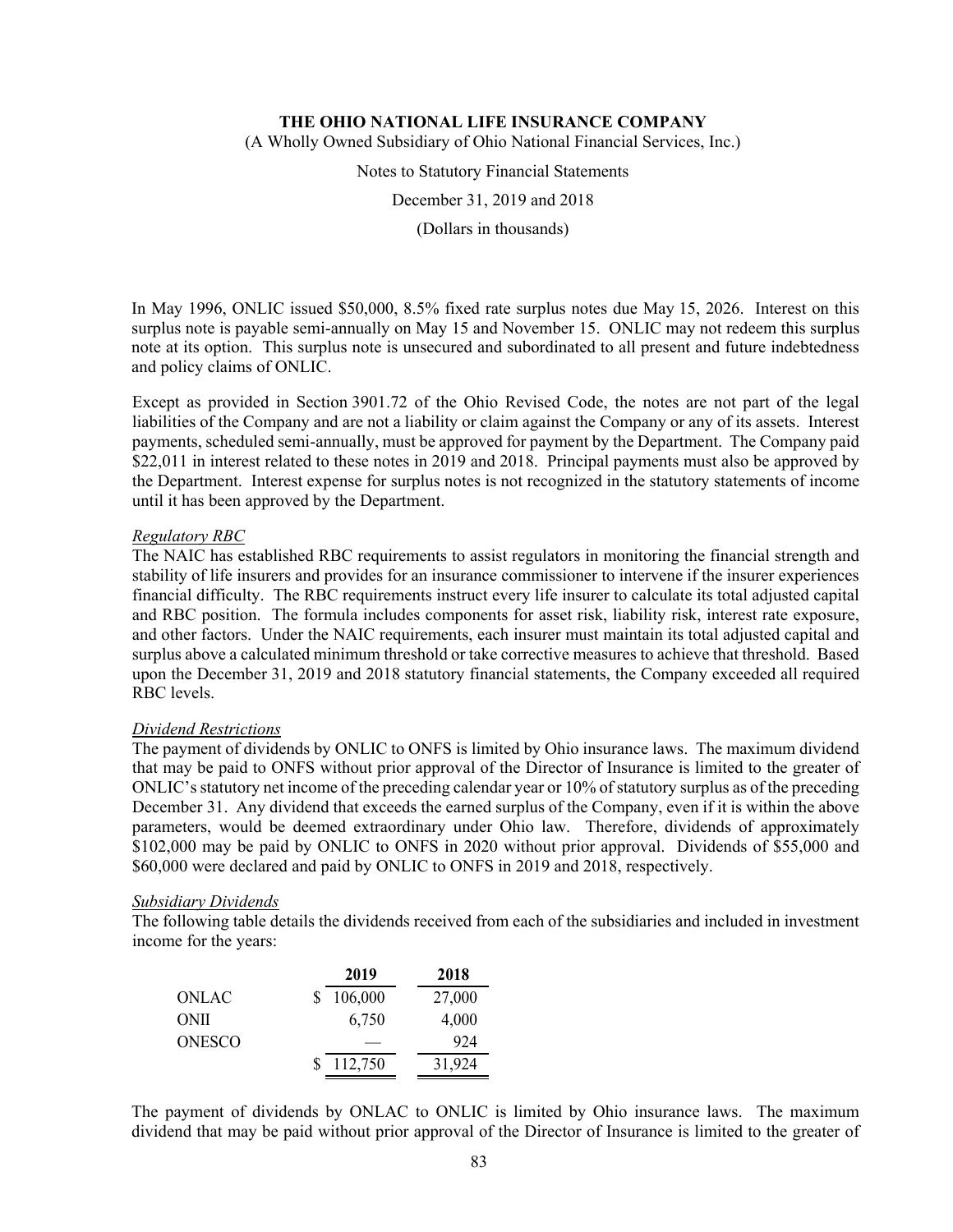(A Wholly Owned Subsidiary of Ohio National Financial Services, Inc.)

Notes to Statutory Financial Statements

December 31, 2019 and 2018

(Dollars in thousands)

ONLAC's statutory net income of the preceding calendar year or 10% of statutory surplus as of the preceding December 31. Any dividend that exceeds the earned surplus of ONLAC, even if it is within the above parameters, would be deemed extraordinary under Ohio law. Therefore, dividends of \$63,000 may be paid by ONLAC to ONLIC in 2020 without prior approval. ONLAC declared and paid ordinary dividends to ONLIC of \$30,857 and \$27,000 in 2019 and 2018, respectively. Extraordinary dividends of \$75,143 were paid by ONLAC to ONLIC during 2019. No extraordinary dividends were declared or paid during 2018.

The payment of dividends by CMGO to ONLIC is limited by Ohio insurance laws. CMGO may pay to its stockholder, ONLIC, a dividend from unassigned surplus at the end of any calendar quarter where CMGO's unassigned surplus is equal to the amount required for CMGO to have company action level RBC of 200%, after adjusting its capital level and its RBC level for such dividend. No dividends were declared or paid by CMGO in 2019 or 2018.

The payment of dividends by SUNR to ONLIC is limited by the SUNR plan of operations, which was approved by the Ohio Department of Insurance. SUNR is not permitted to pay dividends to its parent, ONLIC, until 2021.

The payment of dividends by NSLAC to ONLIC is limited by New York insurance laws. The maximum ordinary dividend that may be paid without prior approval of the Superintendent of Financial Services is limited to the lesser of 10% of NSLAC's statutory surplus (defined by New York Insurance Law, Section 4207a as page 3, line 37 of the Annual Statement) as of the immediate preceding calendar year or NSLAC's net gain from operations for the immediately preceding calendar year, not including realized capital gains. Therefore, dividends of approximately \$2,000 may be paid by NSLAC to ONLIC in 2020 without prior approval. No dividends were declared or paid by NSLAC in 2019 or 2018.

MONT and KENW are subject to limitations, imposed by the State of Vermont, on the payment of dividends to their stockholder, ONLIC. Generally, dividends during any year may not be paid, without prior regulatory approval. No dividends were declared or paid by MONT to ONLIC in 2019 or 2018. No dividends were declared or paid by KENW to ONLIC in 2019 or 2018.

# **(18) Additional Financial Instruments Disclosure**

#### *Financial Instruments with Off Balance Sheet Risk*

The Company is a party to financial instruments with off balance sheet risk in the normal course of business through management of its investment portfolio. The Company had outstanding commitments to fund mortgage loans and bonds of \$43,565 and \$67,661 as of December 31, 2019 and 2018, respectively. These commitments involve, in varying degrees, elements of credit and market risk in excess of amounts recognized in the statutory financial statements. The credit risk of all financial instruments, whether on or off balance sheet, is controlled through credit approvals, limits, and monitoring procedures.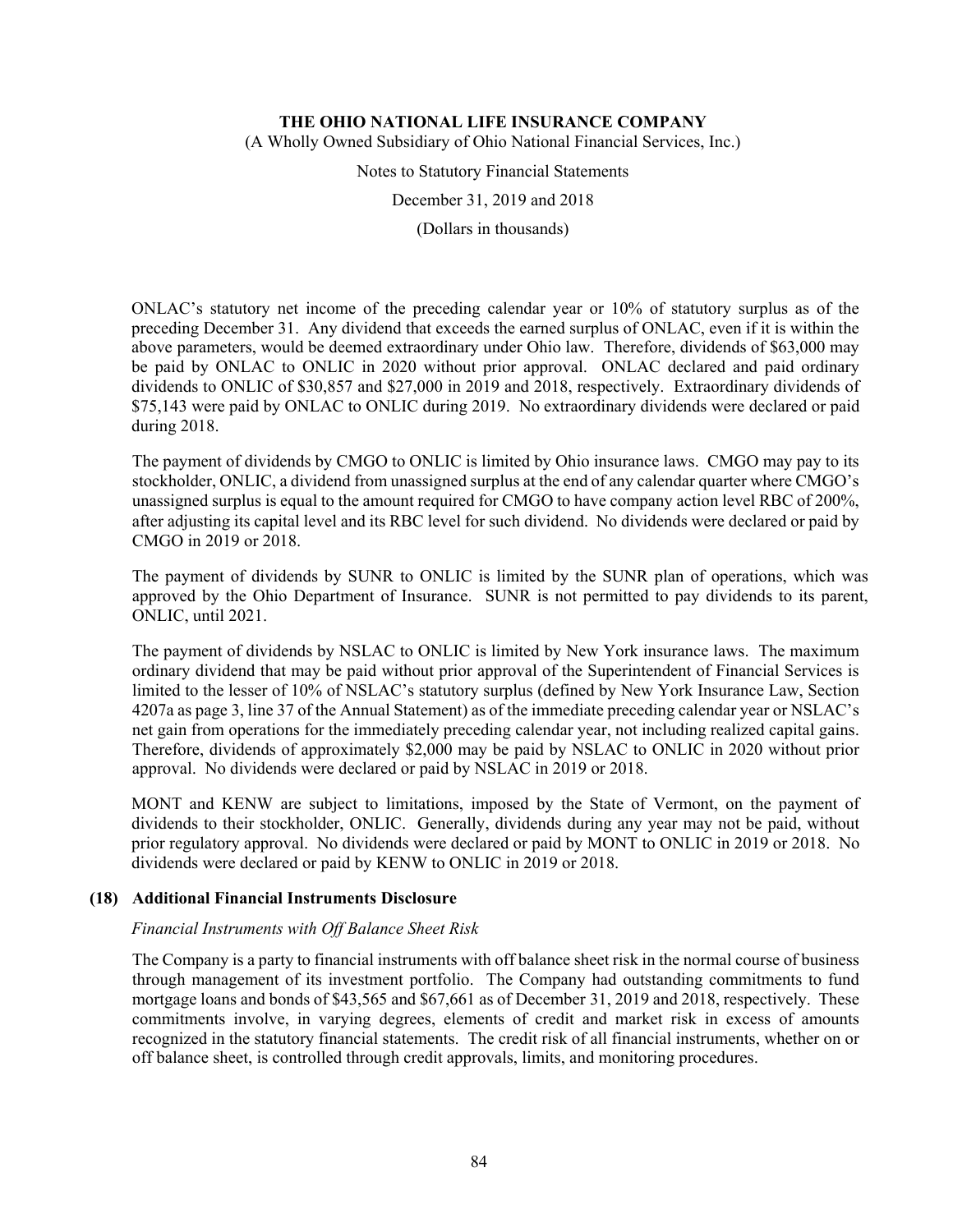(A Wholly Owned Subsidiary of Ohio National Financial Services, Inc.)

Notes to Statutory Financial Statements

December 31, 2019 and 2018

(Dollars in thousands)

### **(19) Contingencies**

The Company and all other solvent life insurance companies are periodically assessed by certain state guaranty funds to cover losses to policyholders of insolvent or rehabilitated companies. Some of these assessments are partially recoverable through a reduction in future premium taxes in some states. In addition, the Company is subject to legal and regulatory proceedings in the ordinary course of its business. These include proceedings specific to the Company and proceedings generally applicable to business practices in the industry in which the Company operates. The outcomes of these proceedings cannot be predicted due to their complexity, scope and uncertainties. The Company believes, however, that based on currently known information, the ultimate outcome of all pending legal and regulatory proceedings as well as state guaranty fund assessments are not likely to have a material adverse effect on the Company's financial condition or results of operations.

The Company and several subsidiaries of the Company are a party to eleven federal court cases and eight FINRA arbitrations stemming from the strategic changes announced in September 2018, specifically the termination of certain variable annuity selling agreements with broker dealers related to the annuity business. The core issue in all of the cases is a disputed interpretation of certain language in Ohio National Life's contracts with the broker dealers who sold Ohio National Life's annuities. One case purports to be on behalf of a class, but no motions for class certification have yet been filed and no class has been certified. The Company sought early dismissal in five of the court cases claiming that the contract meaning is clear on its face, but three of the courts have declined to dismiss without trial. One previously pending case has been resolved. The first case currently set for trial is in July, 2020. The Company expects to continue to vigorously defend itself against these allegations. However, litigation is inherently uncertain and the outcome thereof cannot be predicted. Accordingly, it is possible that the ultimate outcome in one or more of the proceedings may be material to the Company's results of operations for a particular period depending upon, among other factors, the size of the loss and the level of the Company's results of operations for the period.

The Company leases office equipment under various noncancelable operating lease agreements that expire through December 2023. Rental expense under these leases was \$695 and \$342 for the years ended December 31, 2019 and 2018, respectively. The Company also leases its home office from ONFS under a noncancelable operating lease agreement that expires in September 2026. Rental expense under this lease was \$2,793 for the years ended December 31, 2019 and 2018. The minimum aggregate rental commitments under these leases are as follows:

| 2020  | \$<br>3,501  |
|-------|--------------|
| 2021  | 3,446        |
| 2022  | 3,253        |
| 2023  | 3,145        |
| 2024  | 2,793        |
| Total | \$<br>16,138 |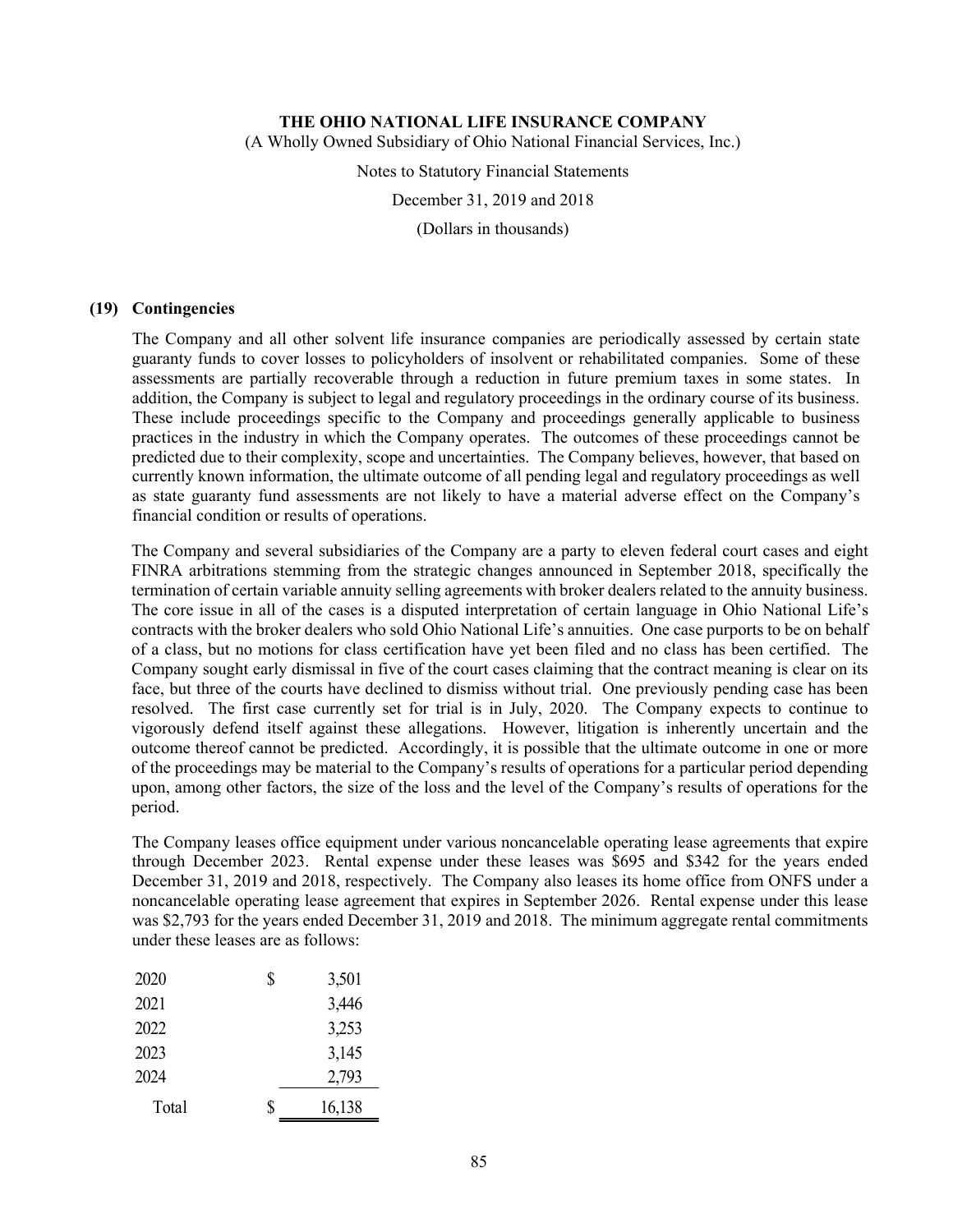(A Wholly Owned Subsidiary of Ohio National Financial Services, Inc.)

Notes to Statutory Financial Statements

December 31, 2019 and 2018

(Dollars in thousands)

### **(20) Related-Party Transactions**

The Company made capital contributions of \$140,654 to SUNR during the year ended December 31, 2019.

The Company made capital contributions of \$5,000, \$250, and \$1,100 to CMGO, SUNR and ONEQ, respectively, during the year ended December 31, 2018.

The Company has a written agreement to provide services for personnel, data processing and supplies to ONLAC, which either party may terminate upon a thirty day notice. ONLIC primarily uses multiple bases (head counts, salaries, number of policies, field compensation, time, reserve account balances, transaction counts, etc.) and believes they are reasonable for determining the expense charges. This agreement was approved by the Department. Generally, the apportionment is based upon specifically identifying the expense to the incurring entity. Where this is not feasible, apportionment is based upon pertinent factors and ratios. The terms call for a cash settlement at least quarterly. There is no assurance that these costs would be similar if the Company had to obtain such services on its own. This agreement resulted in services charges totaling \$38,124 and \$59,927 in 2019 and 2018, respectively. These amounts include pension costs for the personnel furnished to the Company. At December 31, 2019 ONLAC owed ONLIC \$5,974. At December 31, 2018 ONLIC owed ONLAC \$6,999.

The Company paid \$4,966 and \$5,406 for rent and operating expenses on the home office to ONFS for the years ended December 31, 2019 and 2018, respectively.

ONFS provides services for executive management and data processing equipment placed in service after December 31, 2000, to ONLIC. For the years ended December 31, 2019 and 2018, ONLIC recorded expenses of \$22,003 and \$21,968, respectively, for these services.

The Company is a party to an agreement with ONMH and most of its direct and indirect subsidiaries whereby ONLIC maintains a common checking account. It is ONLIC's duty to maintain sufficient funds to meet the reasonable needs of each party on demand. ONLIC must account for the balances of each party daily. Such funds are deemed to be held in escrow by ONLIC for the other parties. Settlement is made daily for each party's needs from or to the common account. It is ONLIC's duty to invest excess funds in an interest bearing account and/or short-term highly liquid investments. ONLIC will credit interest monthly at the average interest earned for positive cash balances during the period or charge interest on any negative balances. Interest credited for the years ended December 31, 2019 and 2018 was \$770 and \$20, respectively. The parties agree to indemnify one another for any losses of any nature relating to a party's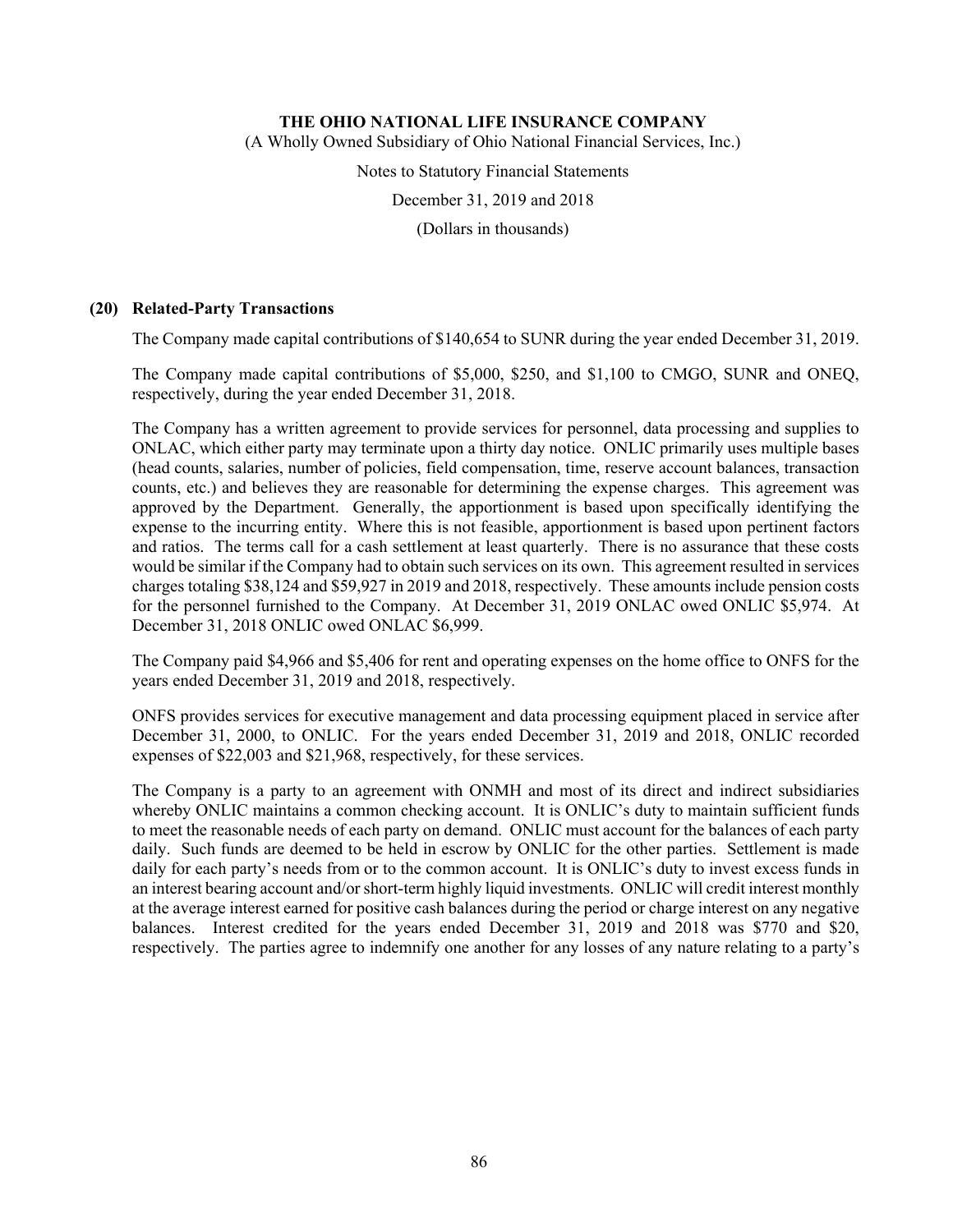(A Wholly Owned Subsidiary of Ohio National Financial Services, Inc.)

Notes to Statutory Financial Statements

December 31, 2019 and 2018

(Dollars in thousands)

breach of its duties under the terms of the agreement. The Company held the following balances for the participating entities in payable to parent, subsidiaries and affiliates as of December 31:

|                                    | 2019         | 2018    |
|------------------------------------|--------------|---------|
| <b>ONMH</b>                        | \$<br>998    | 747     |
| <b>ONFS</b>                        | 12,457       | 19,294  |
| <b>ONLAC</b>                       | 31,921       | 30,067  |
| <b>MONT</b>                        | 2,114        | 5,684   |
| <b>KENW</b>                        | 5,968        | 8,126   |
| <b>CMGO</b>                        | 8,097        | 10,465  |
| <b>SYRE</b>                        | 55,873       | 41,270  |
| <b>SUNR</b>                        | (25,890)     |         |
| ONII                               | 6,141        | 7,384   |
| ON Flight Inc.                     | (61)         | 569     |
| ON Global Holdings Inc.            |              |         |
| ONTech, LLC                        | 591          | 6,139   |
| ON Foreign Holdings, LLC           | (9,697)      | (19)    |
| Fiduciary Capital Management, Inc. | 302          | 1,436   |
| Financial Way Realty, Inc.         | 441          | 552     |
| Total                              | \$<br>89,255 | 131,714 |

#### **(21) Accounting Changes and Corrections of Errors**

The Company's December 31, 2019 financial statements reflect a prior period adjustment relating to the recording of guaranteed interest contract immediate annuity reserves. As of December 31, 2018, reserves were understated by \$1,831. As a result, surplus was overstated by \$1,446. The events contributing to the adjustment impact surplus as follows:

| Increase in aggregate reserves for life accident and health contracts        | $\{(1,831)\}$ |
|------------------------------------------------------------------------------|---------------|
| Federal and foreign income taxes incurred (excluding taxes on capital gains) | 385           |
| Decrease in surplus                                                          | (1,446)       |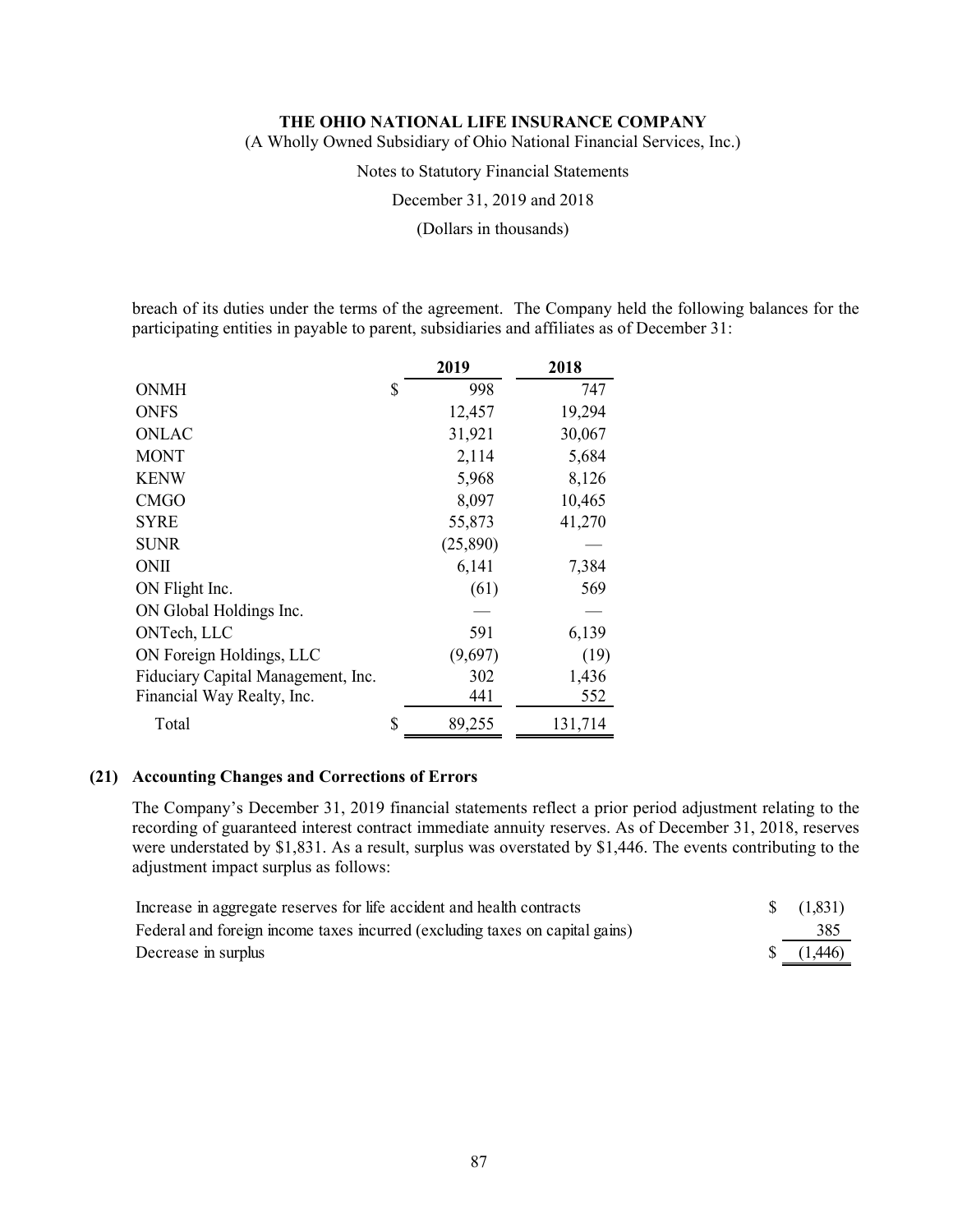(A Wholly Owned Subsidiary of Ohio National Financial Services, Inc.)

Notes to Statutory Financial Statements

December 31, 2019 and 2018

(Dollars in thousands)

The Company's December 31, 2018 financial statements reflect a prior period adjustment relating to the recording of swap interest income. As of December 31, 2017, net investment income was overstated by \$1,982. The events contributing to the adjustment impact surplus as follows:

| Net investment income            | $\frac{1}{982}$ |
|----------------------------------|-----------------|
| Benefit for federal income taxes | 416             |
| Correction of error, net of tax  | (1, 566)        |

The Company's December 31, 2018 financial statements reflect a prior period adjustment relating to the recording of net investment income. As of December 31, 2017, net investment income was understated by \$2,236. The events contributing to the adjustment impact surplus as follows:

| Net investment income            | 2,236 |
|----------------------------------|-------|
| Benefit for federal income taxes | (469) |
| Correction of error, net of tax  | 1.767 |

The Company's December 31, 2018 financial statements reflect a prior period adjustment relating to the recording of assumed BOLI reserves. As of December 31, 2017, reserves were understated by \$1,600. The events contributing to the adjustment impact surplus as follows:

| Change in reserves for future policy benefits and other funds | $\frac{1}{600}$   |
|---------------------------------------------------------------|-------------------|
| Benefit for federal income taxes                              | 336               |
| Correction of error, net of tax                               | $\frac{1,264}{ }$ |

The cumulative prior period surplus impact of these errors is shown as a direct adjustment to surplus within the statutory statements of changes in capital and surplus. SSAP No. 3R, *Accounting Changes and Corrections of Errors*, prescribes that if a reporting entity becomes aware of a material accounting error in a previously filed financial statement after it has been submitted to the appropriate regulatory agency, the entity shall file an amended financial statement unless otherwise directed by the domiciliary regulator. Correction of all immaterial accounting errors in previously issued financial statements, for which an amended financial statement was not filed, shall be reported as adjustments to unassigned funds (surplus) in the period an error is detected.

#### **(22) Reconciliation to 2019 Annual Statement**

The Company's net cash provided by operations and net cash used in financing do not agree to the amounts reported in the Company's 2019 Statutory Annual Statement. The audited Statutory Statement of Cash Flows included herein differs from the Annual Statement Cash Flow statement because of a reclassification made with respect to buyout activity related to GMIB riders as discussed in Note 1. There is no difference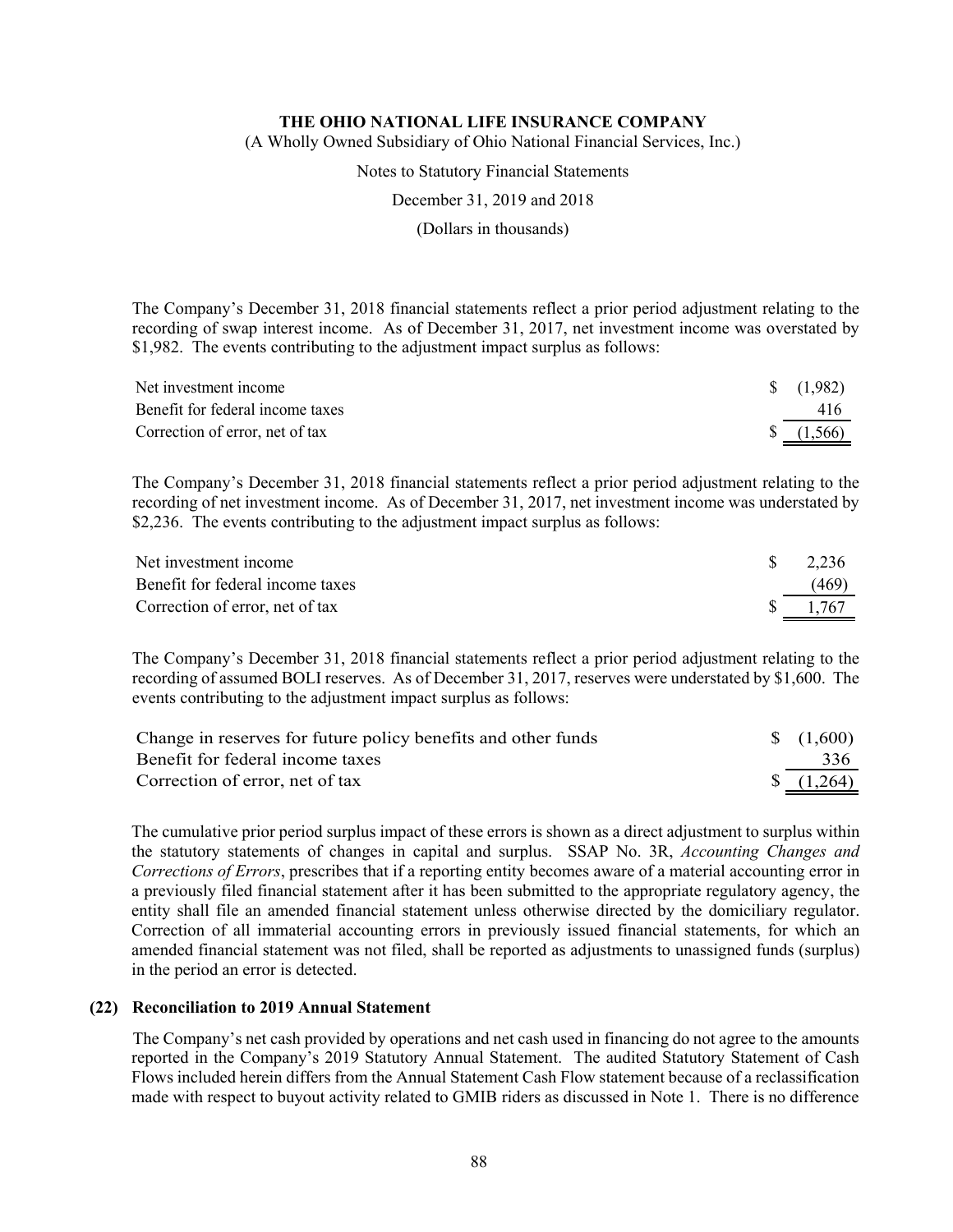(A Wholly Owned Subsidiary of Ohio National Financial Services, Inc.)

Notes to Statutory Financial Statements

December 31, 2019 and 2018

(Dollars in thousands)

between the audited Statutory financial statements and the Annual Statement filing with respect to cash, cash equivalents and short-term investments at December 31, 2019 as a result of this adjustment.

The following table reconciles net cash from operations and net cash from financing and miscellaneous sources from the Annual Statement to the accompanying audited Statutory Statement of Cash Flows for the year ended December 31, 2019 (using classifications and titles from the audited statement and referencing Annual Statement page and line numbers):

|                                           | As filed in<br>Annual<br><b>Statement</b> | Adjustment | As presented in<br>audited<br>statements |
|-------------------------------------------|-------------------------------------------|------------|------------------------------------------|
| Less:                                     |                                           |            |                                          |
| Death and other benefits (P5, L5)         | \$<br>3,253,820                           | 114,930    | 3,368,750                                |
|                                           |                                           |            |                                          |
| Net cash provided by operations (P5, L11) | 949,222                                   | (114,930)  | 834,292                                  |
| Other, net $(P5, L16.6)$                  | (308, 010)                                | 114,930    | (193,080)                                |
|                                           |                                           |            |                                          |
| Net cash used in financing (P5, L17)      | (388, 925)                                | 114,930    | (273,995)                                |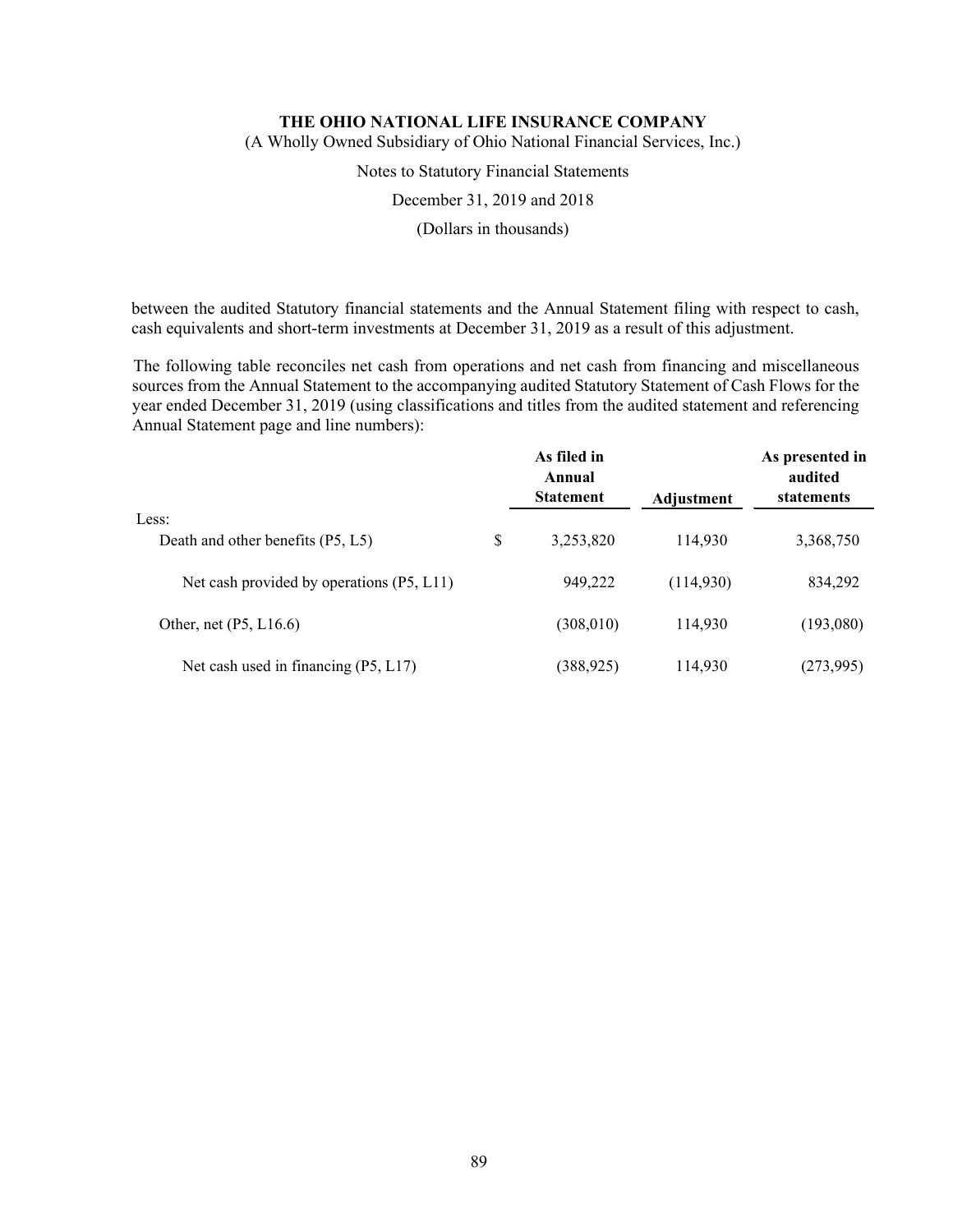#### **THE OHIO NATIONAL LIFE INSURANCE COMPANY**

(A Wholly Owned Subsidiary of Ohio National Financial Services, Inc.)

# Supplemental Insurance Information

December 31, 2019

#### (Dollars in thousands)

The following is a summary of certain financial data.

| Investment income earned:                                               |              |           |
|-------------------------------------------------------------------------|--------------|-----------|
| Government bonds                                                        | \$           | 4,041     |
| Other bonds (unaffiliated)                                              |              | 260,179   |
| Bonds of affiliates                                                     |              |           |
| Preferred stocks (unaffiliated)                                         |              | 766       |
| Preferred stocks of affiliates                                          |              |           |
| Common stocks (unaffiliated)                                            |              | 1,968     |
| Common stocks of affiliates                                             |              | 112,750   |
| Mortgage loans                                                          |              | 44,104    |
| Real estate                                                             |              | 1,829     |
| Contract loans                                                          |              | 32,065    |
| Cash, cash equivalents and short-term investments                       |              | 2,496     |
| Other invested assets                                                   |              | 5,372     |
| Derivative instruments                                                  |              | 173       |
| Amortization of interest maintenance reserve                            |              | 3,902     |
| Aggregate write-ins for investment income                               |              | 2,786     |
|                                                                         |              |           |
| Total investment income earned                                          | \$           | 472,431   |
| Real estate owned – book value less encumbrances                        | \$           | 25,758    |
| Mortgage loans - book value:                                            |              |           |
| Farm mortgages                                                          | \$           |           |
| Residential mortgages                                                   |              |           |
| Commercial mortgages                                                    |              | 930,632   |
| Total mortgage loans - book value                                       | \$           | 930,632   |
| Mortgage loans by standing - book value:                                |              |           |
| Good standing                                                           | \$           | 930,632   |
| Good standing with restructured terms                                   |              |           |
| Interest overdue more than three months, not in foreclosure             |              |           |
| Foreclosure in process                                                  |              |           |
|                                                                         |              |           |
| Other long-term assets – statement value                                | $\mathbb{S}$ | 251,659   |
| Bonds and stocks of parents, subsidiaries, and affiliates – book value: |              |           |
| <b>Bonds</b>                                                            | \$           |           |
| Preferred stocks                                                        |              |           |
| Common stocks                                                           |              | 332,689   |
|                                                                         |              |           |
| Due within one year or less                                             | \$           | 473,548   |
| Over 1 year through 5 years                                             |              | 1,805,171 |
| Over 5 years through 10 years                                           |              | 1,906,006 |
|                                                                         |              |           |
| Over 10 years through 20 years                                          |              | 739,453   |
| Over 20 years                                                           |              | 496,552   |
| Total bonds and short-term investments by maturity - statement value    |              | 5,420,730 |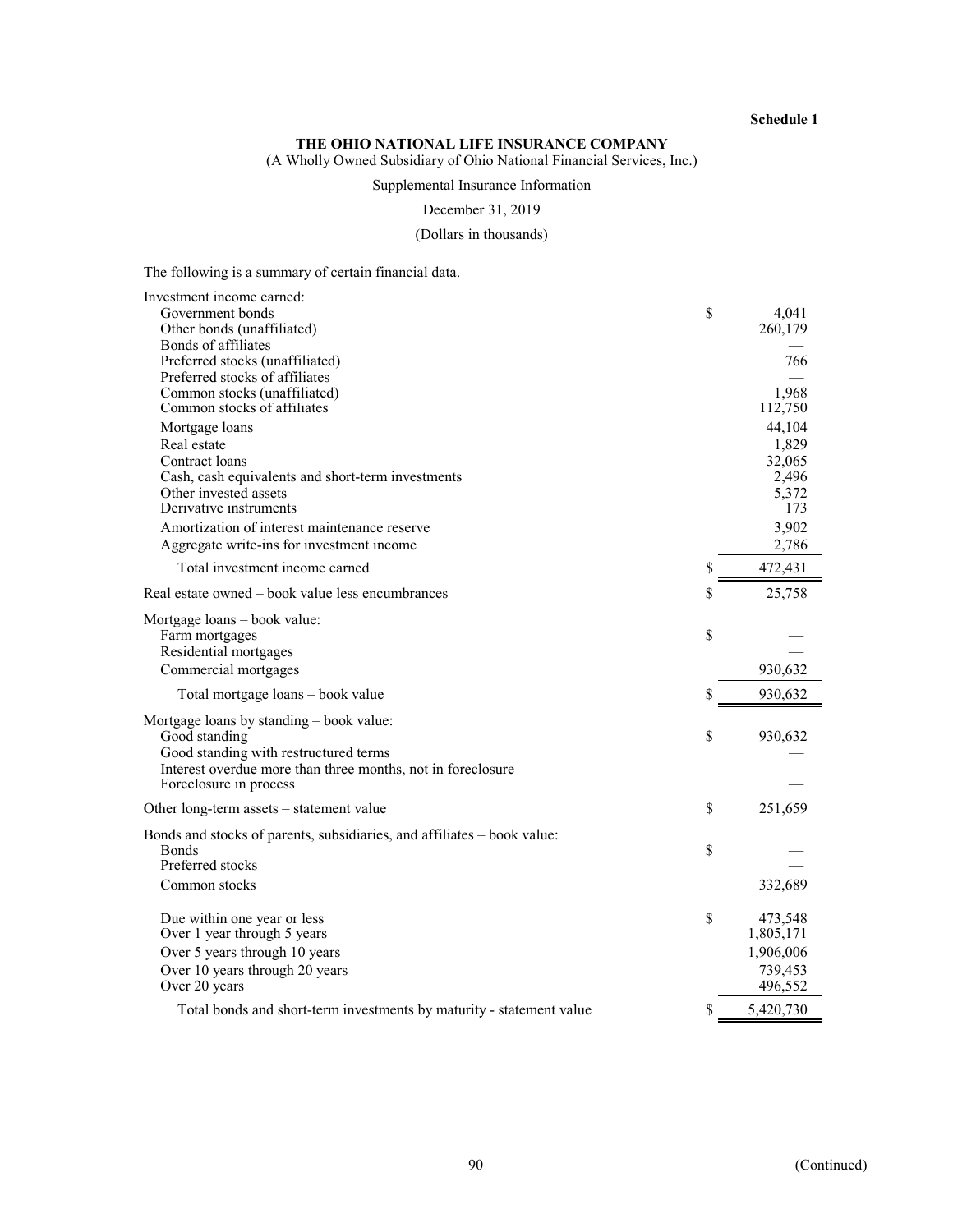#### **THE OHIO NATIONAL LIFE INSURANCE COMPANY**

(A Wholly Owned Subsidiary of Ohio National Financial Services, Inc.)

# Supplemental Insurance Information

December 31, 2019

(Dollars in thousands)

| Bonds and short-term investments by class - statement value:          |                              |
|-----------------------------------------------------------------------|------------------------------|
| Class 1<br>Class 2                                                    | \$<br>3,392,635<br>1,882,851 |
| Class 3                                                               | 115,791                      |
| Class 4                                                               | 14,442                       |
| Class 5                                                               | 14,653                       |
| Class 6                                                               | 358                          |
| Total bonds and short-term investments by class - statement value     | \$<br>5,420,730              |
| Total bonds and short-term investments publicly traded                | \$<br>2,943,009              |
| Total bonds and short-term investments privately placed               | \$<br>2,477,721              |
| Preferred stocks – statement value                                    | \$<br>5,101                  |
| Common stocks – market value                                          | \$<br>374,410                |
| Short-term investments – book value                                   | \$<br>38,050                 |
| Cash equivalents - book value                                         | \$<br>93,683                 |
| Financial options owned - statement value                             | \$                           |
| Financial options written and in force - statement value              | \$                           |
| Financial futures contracts open - current price                      | \$                           |
| Cash on deposit                                                       | \$<br>256,649                |
| Life insurance in force:                                              |                              |
| Industrial                                                            | \$                           |
| Ordinary<br>Credit life                                               | 27,235,777                   |
| Group life                                                            | 4,829                        |
| Amount of accidental death insurance in force under ordinary policies | \$<br>58,849                 |
| Life insurance policies with disability provisions in force:          |                              |
| Industrial                                                            | \$                           |
| Ordinary<br>Credit life                                               | 27,719,462                   |
| Group life                                                            | 4,829                        |
| Supplementary contracts in force:                                     |                              |
| Ordinary – not involving life contingencies:                          |                              |
| Amount on deposit                                                     | \$                           |
| Income payable                                                        | 4,132                        |
| Ordinary - involving life contingencies:                              |                              |
| Income payable                                                        | 621                          |
| Group – not involving life contingencies:<br>Amount on deposit        |                              |
| Income payable                                                        |                              |
| Group – involving life contingencies:                                 |                              |
| Income payable                                                        |                              |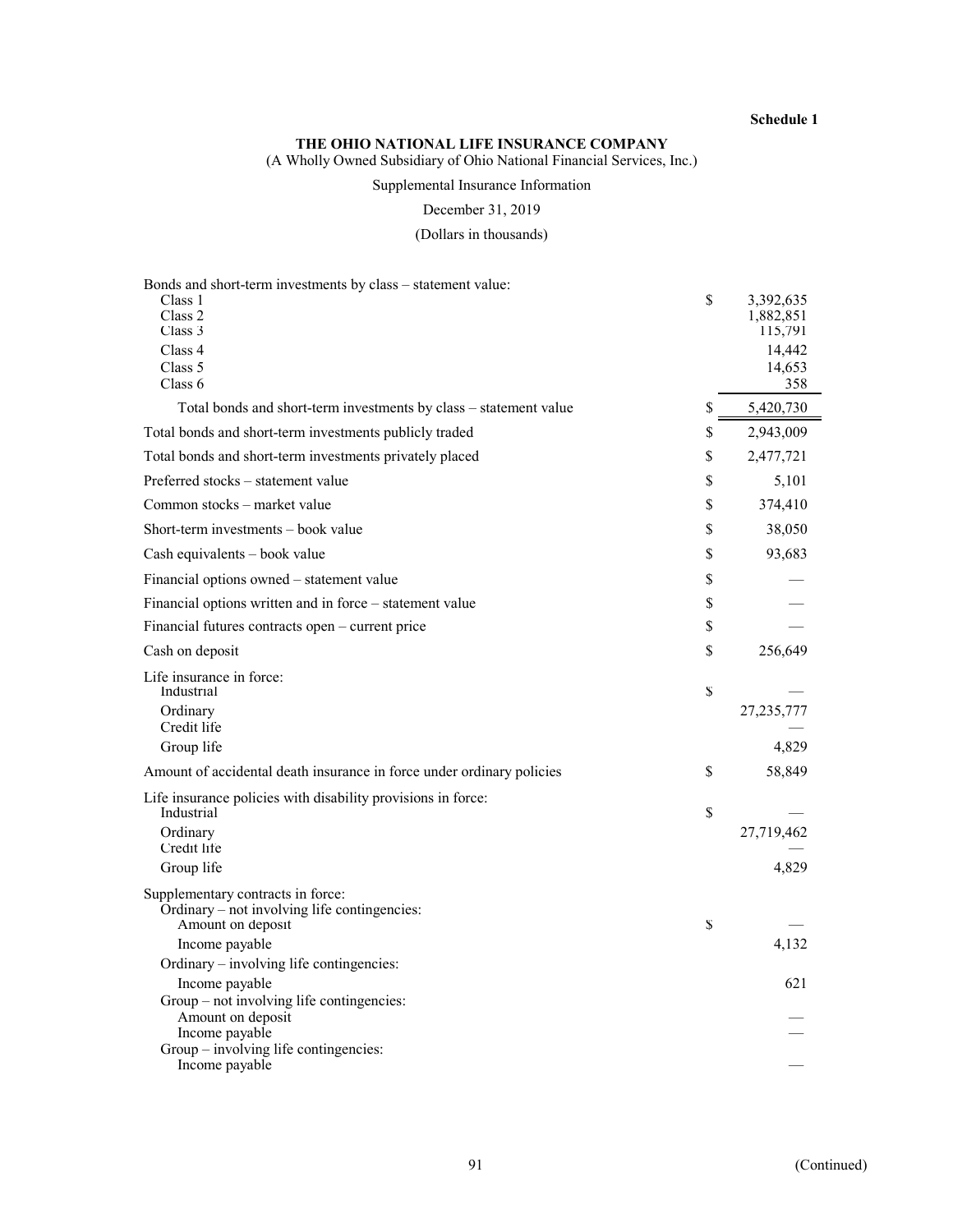#### **THE OHIO NATIONAL LIFE INSURANCE COMPANY**

(A Wholly Owned Subsidiary of Ohio National Financial Services, Inc.)

# Supplemental Insurance Information

December 31, 2019

(Dollars in thousands)

| Annuities:<br>Ordinary:                                                                                                                                                                         |               |                  |
|-------------------------------------------------------------------------------------------------------------------------------------------------------------------------------------------------|---------------|------------------|
| Immediate – amount of income payable                                                                                                                                                            | $\mathcal{S}$ | 66,515           |
| Deferred - fully paid account balance                                                                                                                                                           |               | 21,151,727       |
| Deferred – not fully paid – account balance                                                                                                                                                     |               |                  |
| Group:                                                                                                                                                                                          |               |                  |
| Amount of income payable                                                                                                                                                                        | $\mathcal{S}$ | 11,245           |
| Fully paid account balance                                                                                                                                                                      |               | 904,401          |
| Not fully paid - account balance                                                                                                                                                                |               |                  |
| Accident and health insurance - premiums in force:                                                                                                                                              |               |                  |
| Ordinary<br>Group<br>Credit                                                                                                                                                                     | \$            | 11,646           |
| Deposit funds and dividend accumulations:                                                                                                                                                       |               |                  |
| Deposit funds - account balance                                                                                                                                                                 | \$            | 602,632          |
| Dividend accumulations - account balance                                                                                                                                                        |               | 32,964           |
| Claim payments:<br>Group accident and health:<br>2019 (incurred)<br>2018 (incurred)<br>2017 (incurred)<br>2016 (incurred)<br>2015 (incurred)<br>Prior (incurred)                                | \$            |                  |
| Other accident and health:<br>2019 (incurred)<br>2018 (incurred)<br>2017 (incurred)                                                                                                             | \$            | (26)<br>25<br>62 |
| 2016 (incurred)<br>2015 (incurred)<br>Prior (incurred)                                                                                                                                          |               | 41<br>67<br>546  |
| Other coverages that use developmental methods to calculate claims reserves:<br>2019 (incurred)<br>2018 (incurred)<br>2017 (incurred)<br>2016 (incurred)<br>2015 (incurred)<br>Prior (incurred) | \$            |                  |

See accompanying independent auditors' report.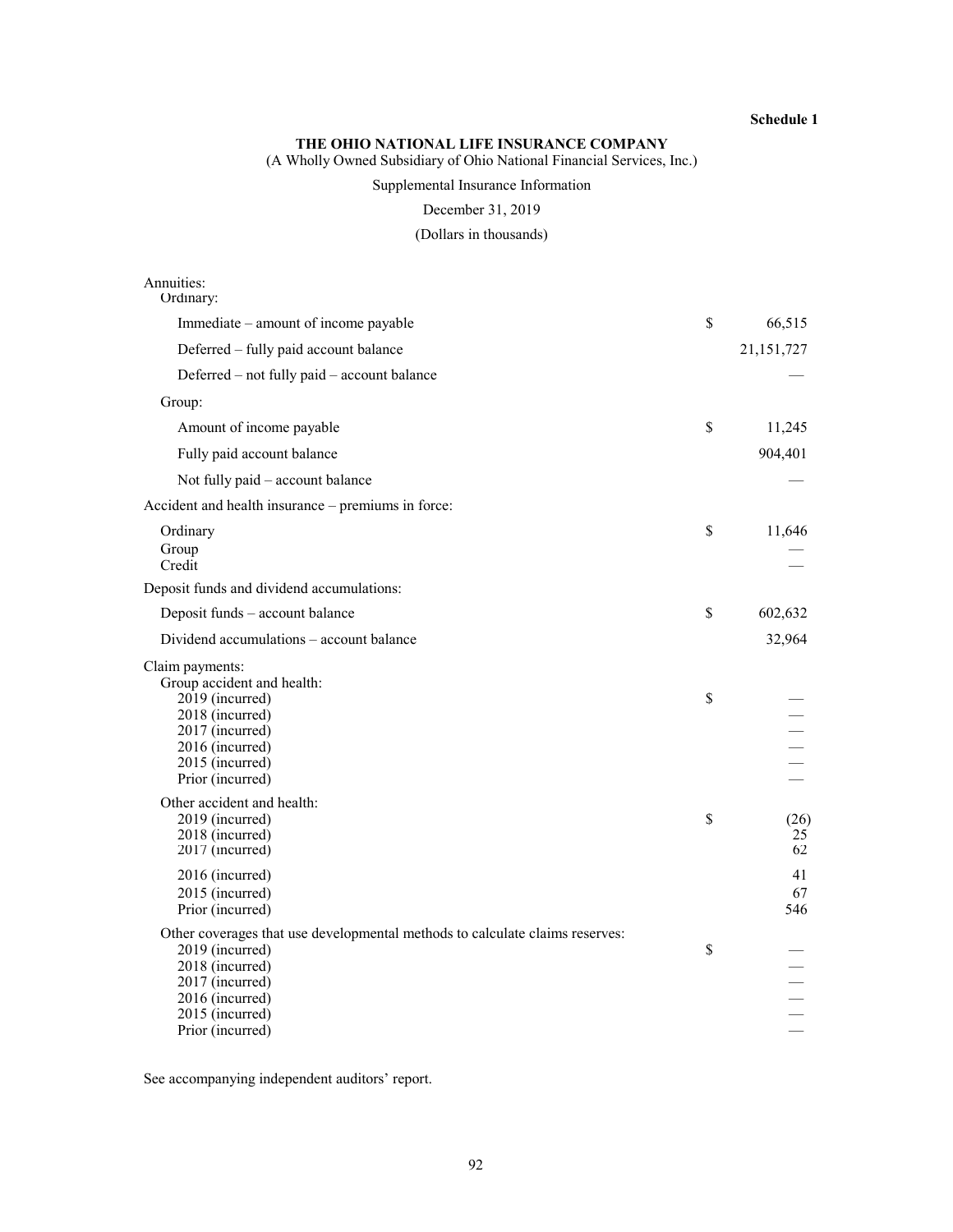(A Wholly Owned Subsidiary of Ohio National Financial Services, Inc.)

Investment Risks Interrogatories

Year ended December 31, 2019

(Dollars in thousands)

Answer the following interrogatories by reporting the applicable U.S. dollar amounts and percentages of the reporting entity's total admitted assets held in that category of investments.

- 1. Reporting entity's total admitted assets excluding separate accounts as reported on page two of the Annual Statement: \$8,968,987.
- 2. Ten largest exposures to a single issuer/borrower/investment.

|      | Issuer                              | <b>Description</b><br>of exposure | Amount  | Percentage<br>of total<br>admitted<br>assets |
|------|-------------------------------------|-----------------------------------|---------|----------------------------------------------|
| 2.01 | <b>OHIO NATIONAL LIFE ASSURANCE</b> | <b>EQUITY</b><br>\$               | 257,443 | 2.870\%                                      |
| 2.02 | <b>SUNRISE CAPTIVE RE, LLC</b>      | <b>LLC</b>                        | 171,302 | 1.910                                        |
| 2.03 | MONTGOMERY RE SURPLUS NOTE          | <b>SURPLUS NOTE</b>               | 75,000  | 0.836                                        |
| 2.04 | FEDERAL HOME LOAN BANK - CINTI      | <b>EQUITY</b>                     | 41,552  | 0.463                                        |
| 2.05 | NATIONAL SECURITY LIFE & ANNUITY CO | <b>EQUITY</b>                     | 40,947  | 0.457                                        |
| 2.06 | <b>SEQUOIA MORTGAGE TRUST</b>       | <b>BOND</b>                       | 28,863  | 0.322                                        |
| 2.07 | <b>BOEING CO</b>                    | <b>BOND</b>                       | 26,476  | 0.295                                        |
| 2.08 | <b>CAMARGO RE INC</b>               | <b>EQUITY</b>                     | 25,250  | 0.282                                        |
| 2.09 | JP MORGAN MORTGAGE TRUST            | <b>BOND</b>                       | 24,472  | 0.273                                        |
| 2.10 | CMWLTH FING AUTH PA                 | <b>BOND</b>                       | 23,241  | 0.259                                        |

3. Amounts and percentages of the reporting entity's total admitted assets held in bonds and preferred stocks by NAIC rating.

|      | <b>Bonds</b> |  |           | <b>Preferred stock</b> |          |  |       |       |
|------|--------------|--|-----------|------------------------|----------|--|-------|-------|
| 3.01 | NAIC-1       |  | 3,392,635 | 37.826%                | $P/RP-1$ |  |       | $-$ % |
| 3.02 | NAIC-2       |  | 1,882,851 | 20.993                 | $P/RP-2$ |  | 101   | 0.001 |
| 3.03 | NAIC-3       |  | 115,791   | 1.291                  | $P/RP-3$ |  | 5,000 | 0.056 |
| 3.04 | NAIC-4       |  | 14,442    | 0.161                  | $P/RP-4$ |  |       |       |
| 3.05 | NAIC-5       |  | 14,654    | 0.163                  | $P/RP-5$ |  |       |       |
| 3.06 | NAIC-6       |  | 358       | 0.004                  | $P/RP-6$ |  |       |       |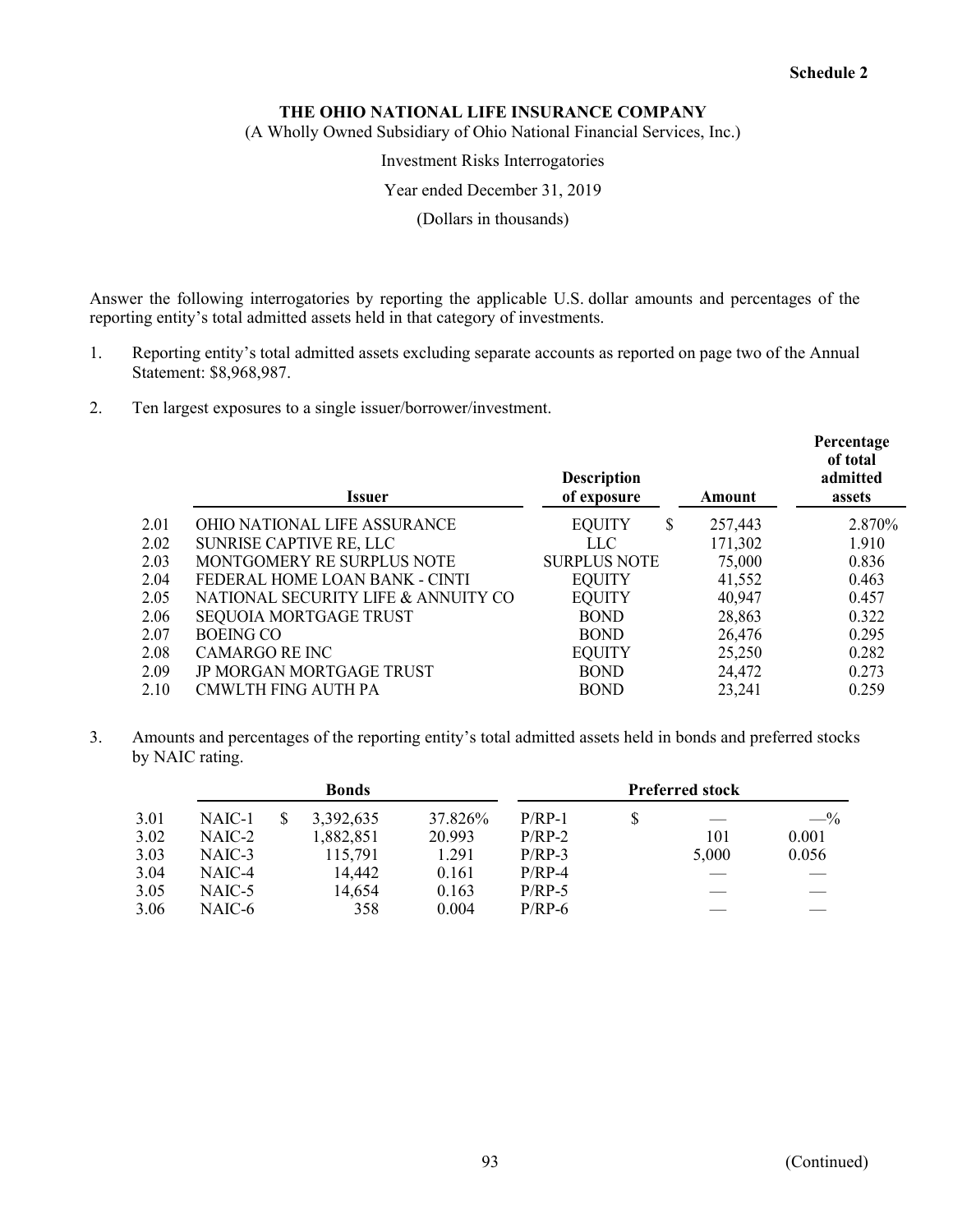(A Wholly Owned Subsidiary of Ohio National Financial Services, Inc.)

Investment Risks Interrogatories

#### Year ended December 31, 2019

(Dollars in thousands)

4. Assets held in foreign investments:

4.01 Are assets held in foreign investments less than 2.5% of the reporting entity's total admitted assets?

 $Yes [ ] No [X]$ 

| 4.02 | Total admitted assets held in foreign investments | 920,538 | $10.264\%$ |
|------|---------------------------------------------------|---------|------------|
| 4.03 | Foreign-currency-denominated investments          | 7,862   | 0.088      |
| 4.04 | Insurance liabilities denominated in that same    |         |            |
|      | foreign currency                                  |         |            |

If response to 4.01 above is yes, responses are not required for interrogatories 5 – 10.

5. Aggregate foreign investment exposure categorized by NAIC sovereign rating:

| 5.01 | Countries rated $NAIC - 1$          | 872.615 | 9.729% |
|------|-------------------------------------|---------|--------|
| 5.02 | Countries rated $NAIC - 2$          | 40.828  | 0.455  |
| 5.03 | Countries rated $NAIC - 3$ or below | 7.096   | 0.079  |

6. Largest foreign investment exposures by country, categorized by NAIC sovereign rating:

|      | Countries rated $NAIC - 1$ :        |               |        |
|------|-------------------------------------|---------------|--------|
| 6.01 | Country 1: CAYMAN ISLANDS           | \$<br>213,007 | 2.375% |
| 6.02 | Country 2: AUSTRALIA                | 145,422       | 1.621  |
|      | Countries rated NAIC $-2$ :         |               |        |
| 6.03 | Country 1: MEXICO                   | 40,828        | 0.455  |
| 6.04 | Country 2:                          |               |        |
|      | Countries rated NAIC $-3$ or below: |               |        |
| 6.05 | Country 1: BAHAMAS                  | 5,950         | 0.066  |
| 6.06 | Country 2: BARBADOS                 | 1,146         | 0.013  |
|      |                                     |               |        |

7. Aggregate unhedged foreign currency exposure:

|  | $-$ |
|--|-----|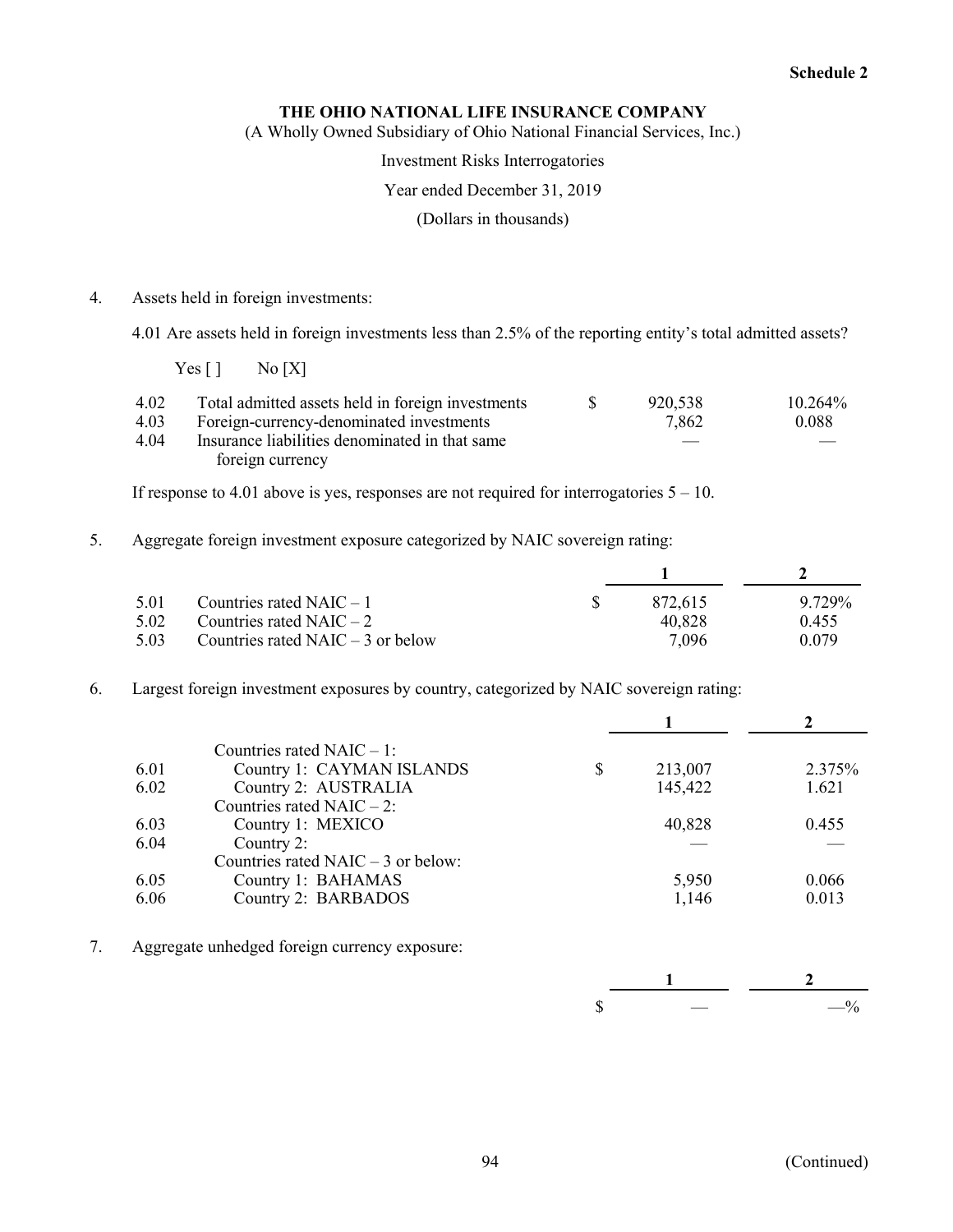(A Wholly Owned Subsidiary of Ohio National Financial Services, Inc.)

Investment Risks Interrogatories

#### Year ended December 31, 2019

(Dollars in thousands)

8. Aggregate unhedged foreign currency exposure categorized by NAIC sovereign rating:

| 8.01 | Countries rated $NAIC - 1$               | $\frac{1}{2}$ | $-$ % |
|------|------------------------------------------|---------------|-------|
|      | 8.02 Countries rated NAIC $-2$           |               |       |
|      | 8.03 Countries rated NAIC $-$ 3 or below |               |       |

9. Largest unhedged foreign currency exposures by country, categorized by NAIC sovereign rating:

|      | Countries rated $NAIC - 1$ :        |    |  |       |  |
|------|-------------------------------------|----|--|-------|--|
| 9.01 | Country:                            | \$ |  | $-$ % |  |
| 9.02 | Country:                            |    |  |       |  |
|      | Countries rated NAIC $-2$ :         |    |  |       |  |
| 9.03 | Country:                            |    |  |       |  |
| 9.04 | Country:                            |    |  |       |  |
|      | Countries rated NAIC $-3$ or below: |    |  |       |  |
| 9.05 | Country:                            |    |  |       |  |
| 9.06 | Country:                            |    |  |       |  |

10. Ten largest nonsovereign (i.e. nongovernmental) foreign issues:

|       | <i><u><b>Issuer</b></u></i>     | <b>NAIC</b> rating |   |        |        |
|-------|---------------------------------|--------------------|---|--------|--------|
| 10.01 | AXA                             |                    | S | 16,381 | 0.183% |
| 10.02 | STANDARD CHARTERED BANK         |                    |   | 15,340 | 0.171  |
| 10.03 | UPLAND CLO LTD                  |                    |   | 14,500 | 0.162  |
| 10.04 | TRANSPOWER NEW ZEALAND LTD      |                    |   | 10,000 | 0.111  |
| 10.05 | <b>SAP IRELAND US-FINANCIAL</b> |                    |   | 10,000 | 0.111  |
| 10.06 | <b>SHACKLETON CLO LTD</b>       |                    |   | 10,000 | 0.111  |
| 10.07 | PLACES FOR PEOPLE TREASURY PLC  |                    |   | 10,000 | 0.111  |
| 10.08 | MIGHTY RIVER POWER LIMITED      |                    |   | 10,000 | 0.111  |
| 10.09 | AKELIUS RESIDENTIAL PROPTY AB   |                    |   | 10,000 | 0.111  |
| 10.10 | HOFER FINANCIAL SERVICES GmbH   |                    |   | 9,000  | 0.100  |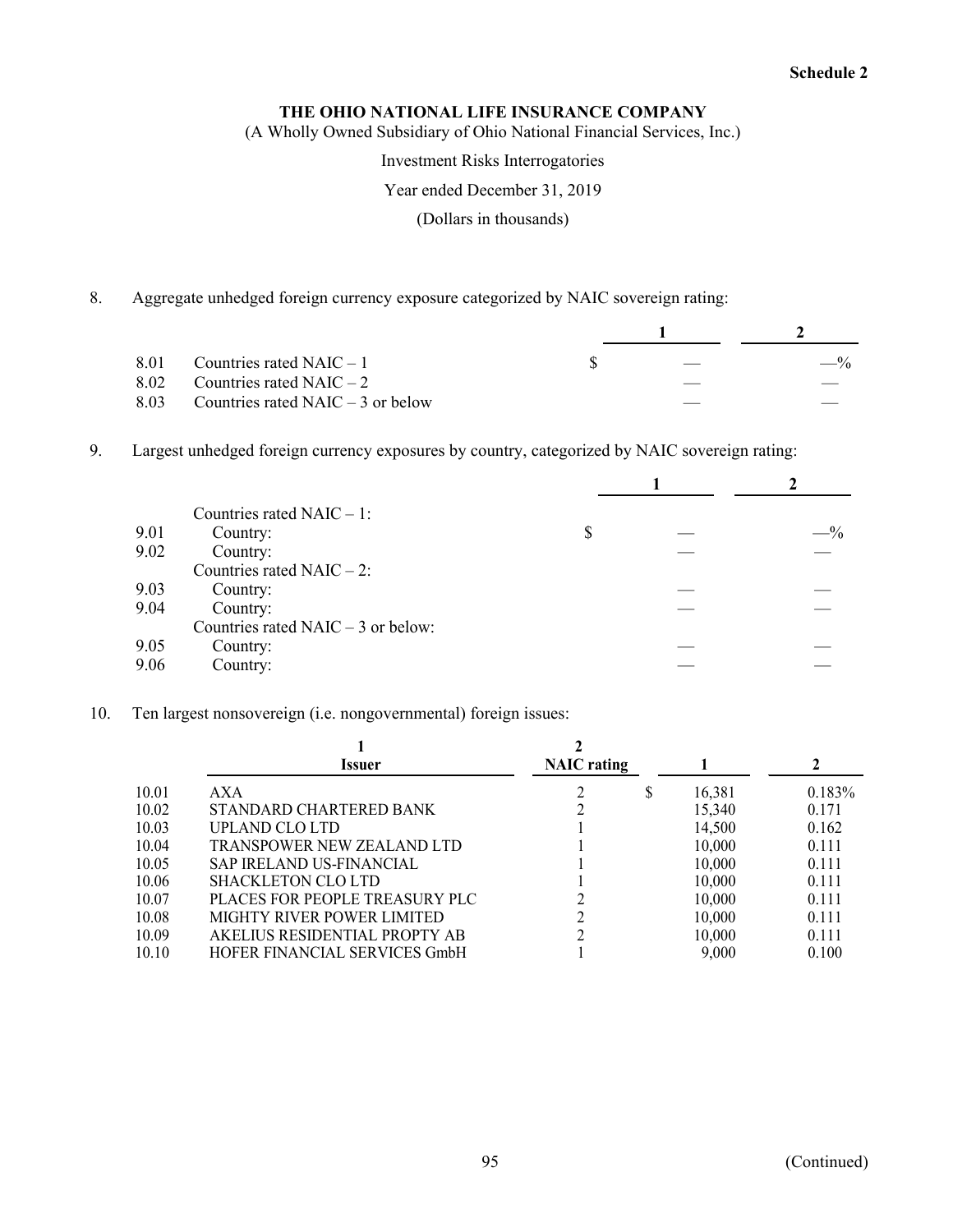(A Wholly Owned Subsidiary of Ohio National Financial Services, Inc.)

Investment Risks Interrogatories

#### Year ended December 31, 2019

(Dollars in thousands)

11. Amounts and percentages of the reporting entity's total admitted assets held in Canadian investments and unhedged Canadian currency exposure:

11.01 Are assets held in Canadian investments less than 2.5% of the reporting entity's total admitted assets?

 $Yes [X]$  No [ ]

If response to 11.01 above is yes, detail is not required for remainder of Interrogatory 11.

- 12. Report aggregate amounts and percentages of the reporting entity's total admitted assets held in investments with contractual sales restrictions.
	- 12.01 Are assets held in investments with contractual sales restrictions less than 2.5% of the reporting entity's total admitted assets?

 $Yes [X]$  No []

If response to 12.01 above is yes, responses are not required for the remainder of Interrogatory 12.

13. Amounts and percentages of admitted assets held in the ten largest equity interests:

13.01 Are assets held in equity interest less than 2.5% of the reporting entity's total admitted assets?

 $Yes [ ] No [ X ]$ 

If response to 13.01 above is yes, responses are not required for the remainder of Interrogatory 13.

|       | 1                                   | 2             | 3      |
|-------|-------------------------------------|---------------|--------|
|       | <b>Issuer</b>                       |               |        |
| 13.02 | <b>OHIO NATIONAL LIFE ASSURANCE</b> | \$<br>257,443 | 2.870% |
| 13.03 | SUNRISE CAPTIVE RE, LLC             | 171,302       | 1.910  |
| 13.04 | FEDERAL HOME LOAN BANK - CINTI      | 41,552        | 0.463  |
| 13.05 | NATIONAL SECURITY LIFE & ANNUITY CO | 40,947        | 0.457  |
| 13.06 | CAMARGO RE INC                      | 25,250        | 0.282  |
| 13.07 | THE ON EQUITY SALES CO              | 7,703         | 0.086  |
| 13.08 | <b>IRONWOOD</b>                     | 5,357         | 0.060  |
| 13.09 | MORGAN STANLEY SSERIES I PFD        | 5,000         | 0.056  |
| 13.10 | OHIO NATIONAL EQUITIES INC          | 1,346         | 0.015  |
| 13.11 | <b>QUAD GRAPHICS INC</b>            | 138           | 0.002  |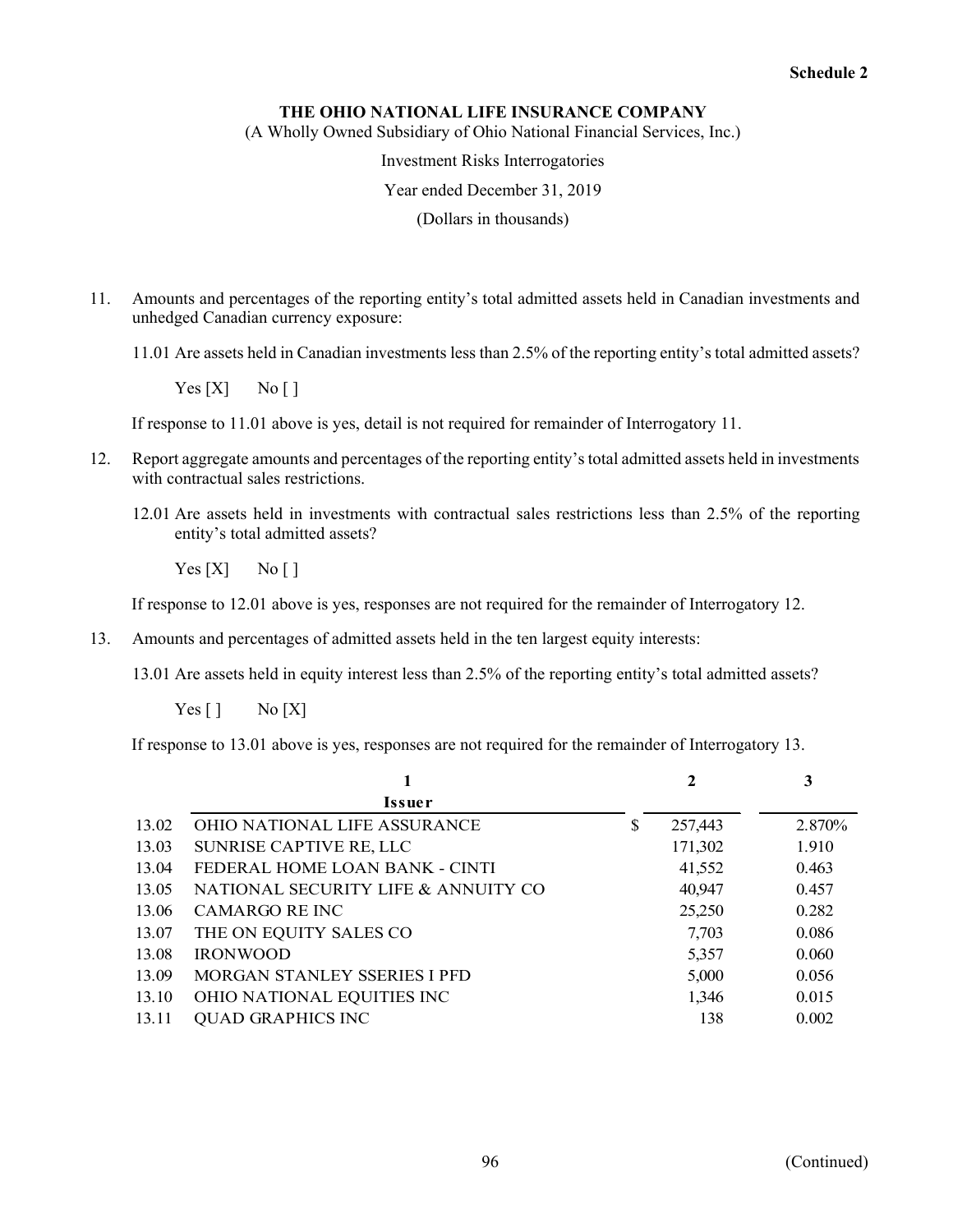(A Wholly Owned Subsidiary of Ohio National Financial Services, Inc.)

Investment Risks Interrogatories

Year ended December 31, 2019

(Dollars in thousands)

- 14. Amounts and percentages of the reporting entity's total admitted assets held in nonaffiliated privately placed equities:
	- 14.01 Are assets held in nonaffiliated, privately placed equities less than 2.5% of the reporting entity's total admitted assets?

 $Yes [X]$  No []

If response to 14.01 above is yes, responses are not required for the remainder of Interrogatory 14.

- 15. Amounts and percentages of the reporting entity's total admitted assets held in general partnership interests:
	- 15.01 Are assets held in general partnership interests less than 2.5% of the reporting entity's total admitted assets?

 $Yes [X]$  No []

If response to 15.01 above is yes, responses are not required for the remainder of Interrogatory 15.

- 16. Amounts and percentages of the reporting entity's total admitted assets held in mortgage loans:
	- 16.01 Are mortgage loans reported in Schedule B less than 2.5% of the reporting entity's total admitted assets?
		- $Yes [ ]$  No  $[X]$

If response to 16.01 above is yes, responses are not required for the remainder of Interrogatory 16 and Interrogatory 17.

|       | Type (residential, commercial, agricultural) | 2            | 3         |
|-------|----------------------------------------------|--------------|-----------|
| 16.02 | <b>COMMERCIAL</b>                            | \$<br>22,482 | $0.251\%$ |
| 16.03 | <b>COMMERCIAL</b>                            | 20,821       | 0.232     |
| 16.04 | <b>COMMERCIAL</b>                            | 17,869       | 0.199     |
| 16.05 | <b>COMMERCIAL</b>                            | 17,000       | 0.190     |
| 16.06 | <b>COMMERCIAL</b>                            | 16,113       | 0.180     |
| 16.07 | <b>COMMERCIAL</b>                            | 10,465       | 0.117     |
| 16.08 | <b>COMMERCIAL</b>                            | 9,915        | 0.111     |
| 16.09 | <b>COMMERCIAL</b>                            | 9,668        | 0.108     |
| 16.10 | <b>COMMERCIAL</b>                            | 9,127        | 0.102     |
| 16.11 | <b>COMMERCIAL</b>                            | 8,220        | 0.092     |
|       |                                              |              |           |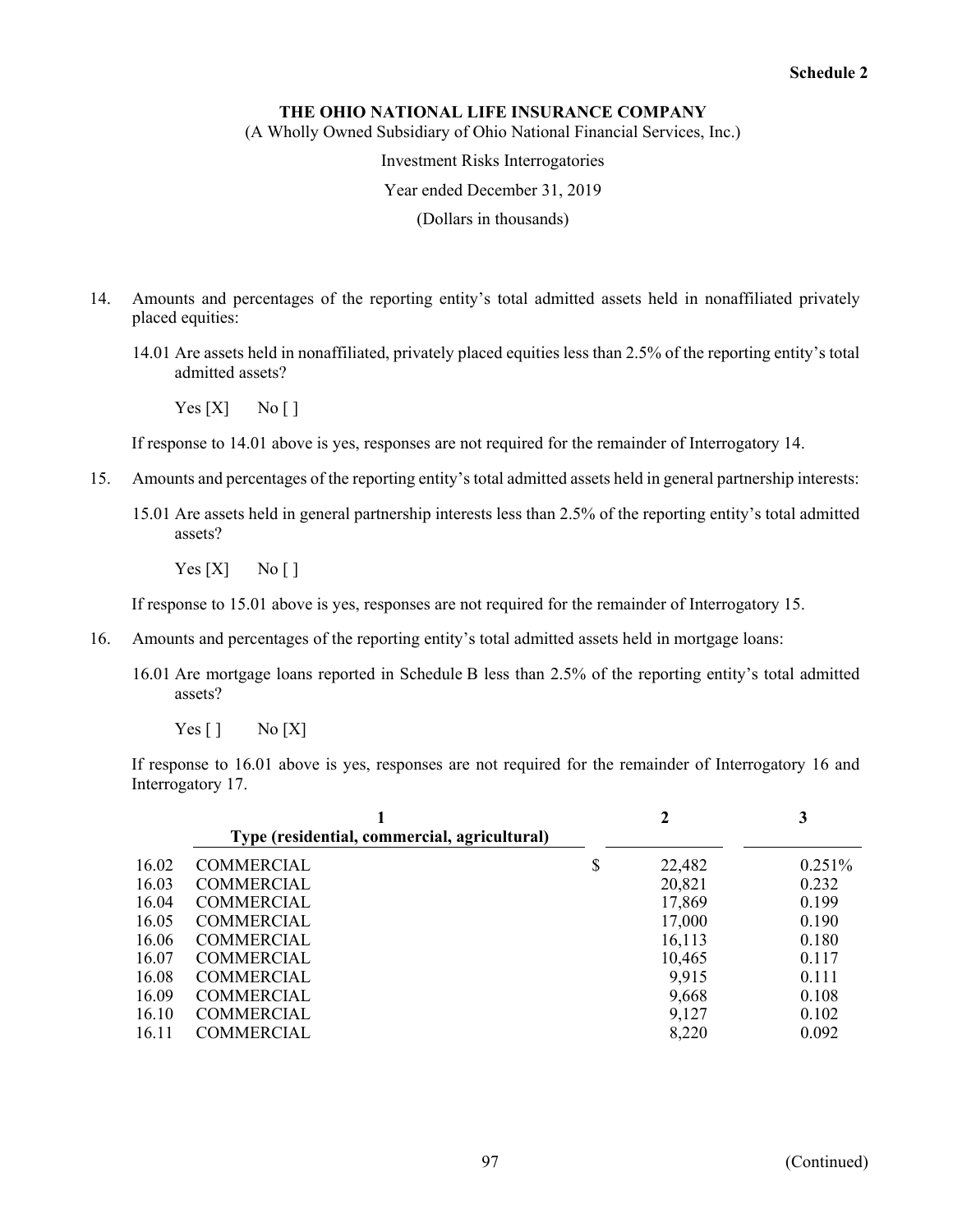(A Wholly Owned Subsidiary of Ohio National Financial Services, Inc.)

Investment Risks Interrogatories

Year ended December 31, 2019

(Dollars in thousands)

Amount and percentage of the reporting entity's total admitted assets held in the following categories of mortgage loans:

|  |                                                    | Loans |       |
|--|----------------------------------------------------|-------|-------|
|  | 16.12 Construction loans                           |       | $-$ % |
|  | 16.13 Mortgage loans over 90 days past due         |       |       |
|  | 16.14 Mortgage loans in the process of foreclosure |       |       |
|  | 16.15 Mortgage loans foreclosed                    |       |       |
|  | 16.16 Restructured mortgage loans                  |       |       |

17. Aggregate mortgage loans having the following loan-to-value ratios as determined from the most current appraisal as of the annual statement date:

|       | Loan-to-value    |  | <b>Residential</b> |          | Commercial |              | <b>Agricultural</b> |                 |
|-------|------------------|--|--------------------|----------|------------|--------------|---------------------|-----------------|
| 17.01 | Above $95%$      |  |                    | $-$ % \$ | 24.462     | $0.273\%$ \$ |                     | $- \frac{0}{0}$ |
| 17.02 | 91\% to 95\%     |  |                    |          |            |              |                     |                 |
| 17.03 | $81\%$ to 90%    |  |                    |          | 20,380     | 0.227        |                     |                 |
| 17.04 | $71\%$ to $80\%$ |  |                    |          | 52,849     | 0.589        |                     |                 |
| 17.05 | Below 70%        |  |                    |          | 832,941    | 9.287        |                     |                 |

18. Amounts and percentages of the reporting entity's total admitted assets held in each of the five largest investments in real estate:

18.01 Are assets held in real estate reported less than 2.5% of the reporting entity's total admitted assets?

 $Yes [X]$  No []

If response to 18.01 above is yes, responses are not required for the remainder of Interrogatory 18.

- 19. Report aggregate amounts and percentages of the reporting entity's total admitted assets held in investments held in mezzanine real estate loans:
	- 19.01 Are assets held in investments held in mezzanine real estate loans less than 2.5% of the reporting entity's total admitted assets?

 $Yes [X]$  No []

If response to 19.01 above is yes, responses are not required for the remainder of Interrogatory 19.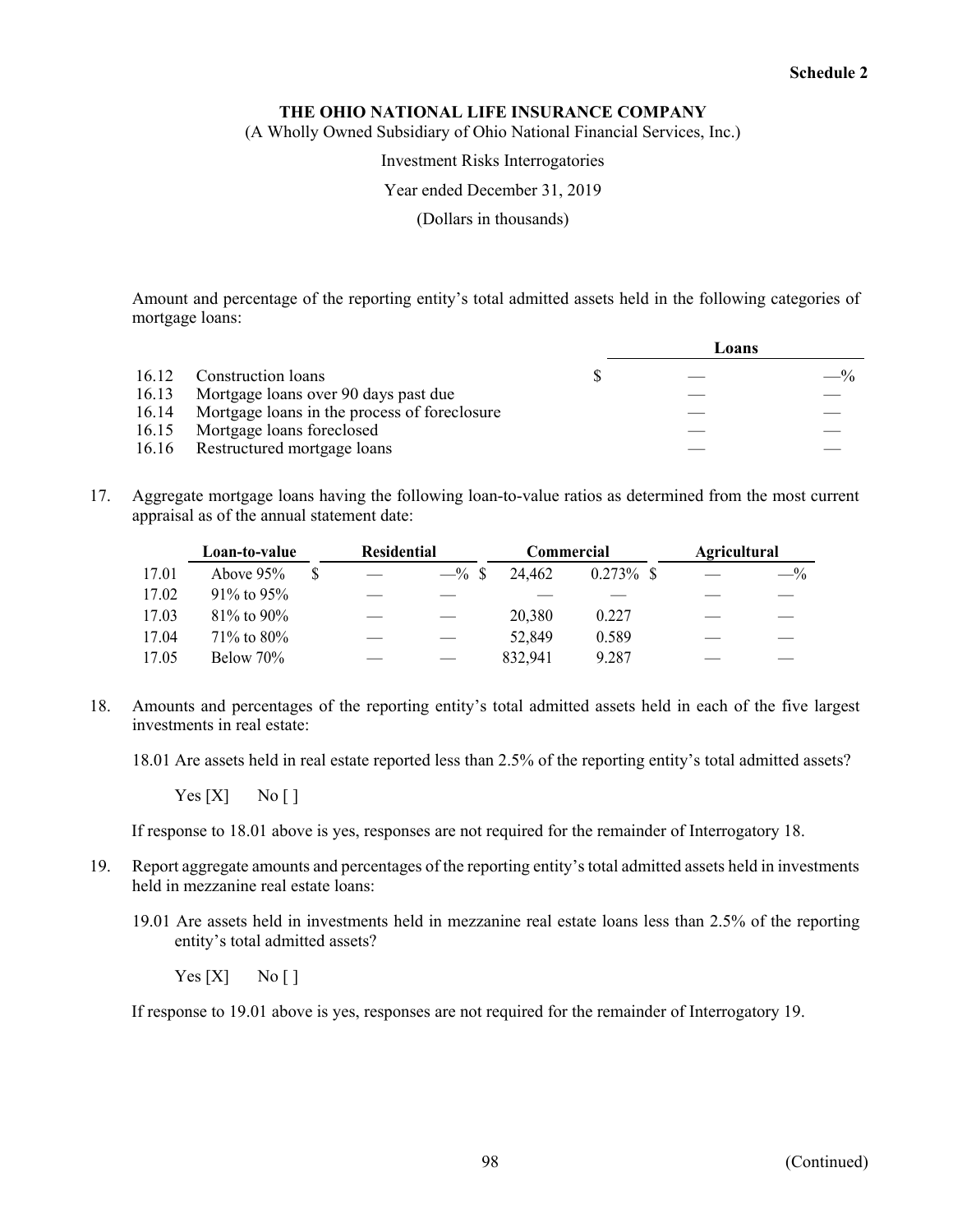(A Wholly Owned Subsidiary of Ohio National Financial Services, Inc.)

Investment Risks Interrogatories

#### Year ended December 31, 2019

(Dollars in thousands)

20. Amounts and percentages of the reporting entity's total admitted assets subject to the following types of agreements:

|       |                                                                                                         |             |        | At end of each quarter |          |          |  |  |  |
|-------|---------------------------------------------------------------------------------------------------------|-------------|--------|------------------------|----------|----------|--|--|--|
|       |                                                                                                         | At year-end |        | 1st Qtr.               | 2nd Qtr. | 3rd Qtr. |  |  |  |
|       |                                                                                                         |             |        |                        |          |          |  |  |  |
| 20.01 | Securities lending agreements<br>(do not include assets held<br>as collateral for such<br>transactions) | 168,640     | 1.880% | 244,475                | 295,770  | 167,127  |  |  |  |
| 20.02 | Repurchase agreements                                                                                   |             |        |                        |          |          |  |  |  |
| 20.03 | Reverse repurchase agreements                                                                           |             |        |                        |          |          |  |  |  |
| 20.04 | Dollar repurchase agreements                                                                            |             |        |                        |          |          |  |  |  |
| 20.05 | Dollar reverse repurchase<br>agreements                                                                 |             |        |                        |          |          |  |  |  |
|       |                                                                                                         |             |        |                        |          |          |  |  |  |

21. Amounts and percentages of the reporting entity's total admitted assets for warrants not attached to other financial instruments, options, caps, and floors:

|                         | Owned                                                                                                                                                                                                                                                                                                                                                                                                                                                                      |          | Written |       |  |
|-------------------------|----------------------------------------------------------------------------------------------------------------------------------------------------------------------------------------------------------------------------------------------------------------------------------------------------------------------------------------------------------------------------------------------------------------------------------------------------------------------------|----------|---------|-------|--|
|                         |                                                                                                                                                                                                                                                                                                                                                                                                                                                                            |          |         |       |  |
| 21.01 Hedging           | $\frac{1}{2} \left( \frac{1}{2} \right) \left( \frac{1}{2} \right) \left( \frac{1}{2} \right) \left( \frac{1}{2} \right) \left( \frac{1}{2} \right) \left( \frac{1}{2} \right) \left( \frac{1}{2} \right) \left( \frac{1}{2} \right) \left( \frac{1}{2} \right) \left( \frac{1}{2} \right) \left( \frac{1}{2} \right) \left( \frac{1}{2} \right) \left( \frac{1}{2} \right) \left( \frac{1}{2} \right) \left( \frac{1}{2} \right) \left( \frac{1}{2} \right) \left( \frac$ | $-$ % \$ |         | $-$ % |  |
| 21.02 Income generation | ___                                                                                                                                                                                                                                                                                                                                                                                                                                                                        |          |         |       |  |
| 21.03 Other             |                                                                                                                                                                                                                                                                                                                                                                                                                                                                            |          |         |       |  |

22. Amounts and percentages of the reporting entity's total admitted assets of potential exposure for collars, swaps, and forwards:

|                         |             |        |          | At end of each quarter |          |
|-------------------------|-------------|--------|----------|------------------------|----------|
|                         | At year-end |        | 1st Qtr. | 2nd Qtr.               | 3rd Qtr. |
|                         |             |        |          |                        |          |
| 22.01 Hedging           | 100         | 0.001% | 108      | 107                    | 103      |
| 22.02 Income generation |             |        |          |                        |          |
| 22.03 Replications      |             |        |          |                        |          |
| 22.04 Other             |             |        |          |                        |          |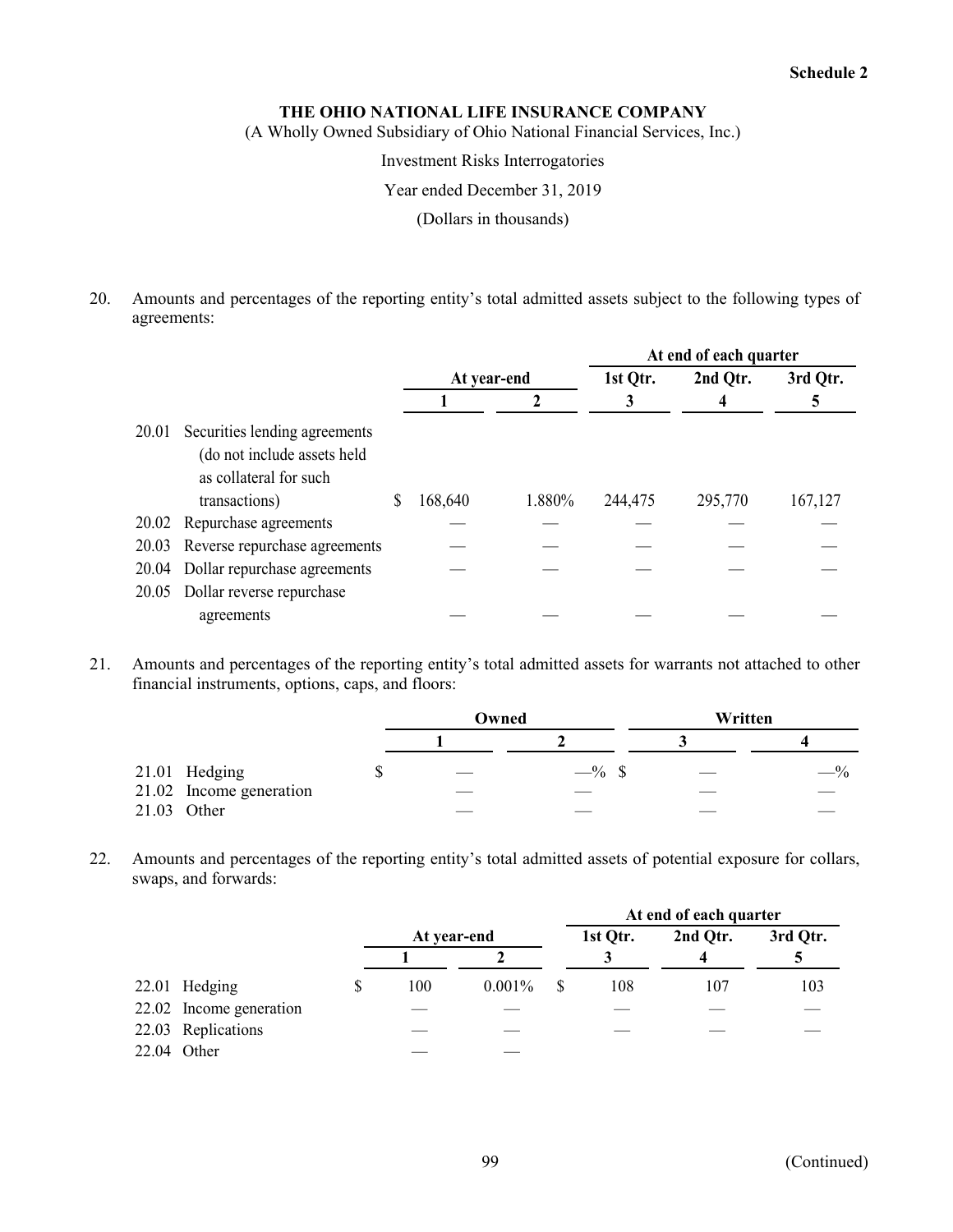(A Wholly Owned Subsidiary of Ohio National Financial Services, Inc.)

Investment Risks Interrogatories

Year ended December 31, 2019

(Dollars in thousands)

23. Amounts and percentages of the reporting entity's total admitted assets of potential exposure for future contracts:

|                         |             |        | At end of each quarter |          |          |  |
|-------------------------|-------------|--------|------------------------|----------|----------|--|
|                         | At year-end |        | 1st Qtr.               | 2nd Qtr. | 3rd Qtr. |  |
|                         |             |        |                        |          |          |  |
| 23.01 Hedging           |             |        |                        |          |          |  |
| 23.02 Income generation |             |        |                        |          |          |  |
| 23.03 Replications      |             |        |                        |          |          |  |
| 23.04 Other             | 5,819       | 0.065% | 21,156                 | 20,534   | 7,500    |  |

See accompanying independent auditors' report.